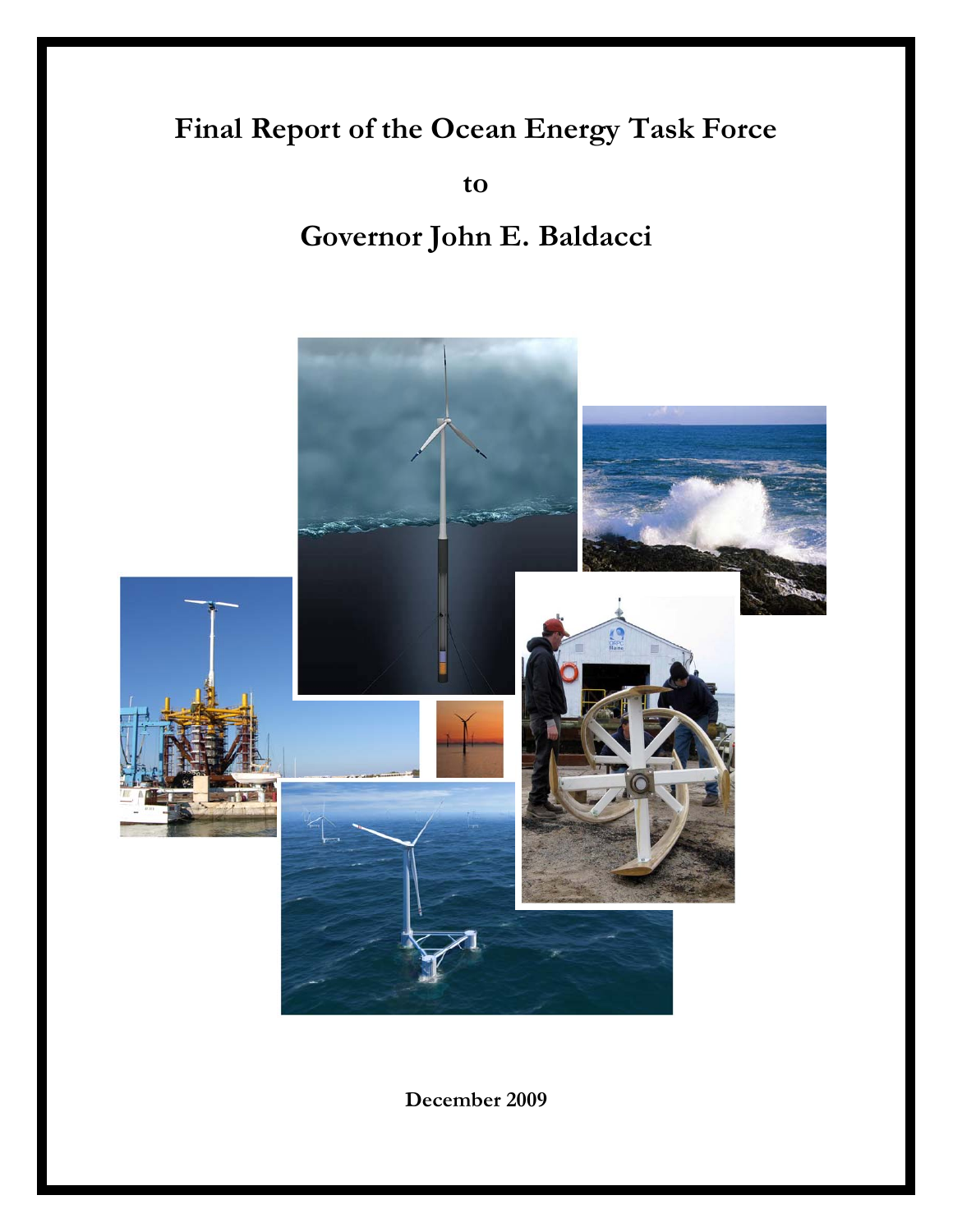Photo credits (clockwise from top center): Solberg/Statoil; Maine Coastal Program; Ocean Renewable Power Company; Principle Power; Blue H. Center photo: Global Marine Systems, Ltd.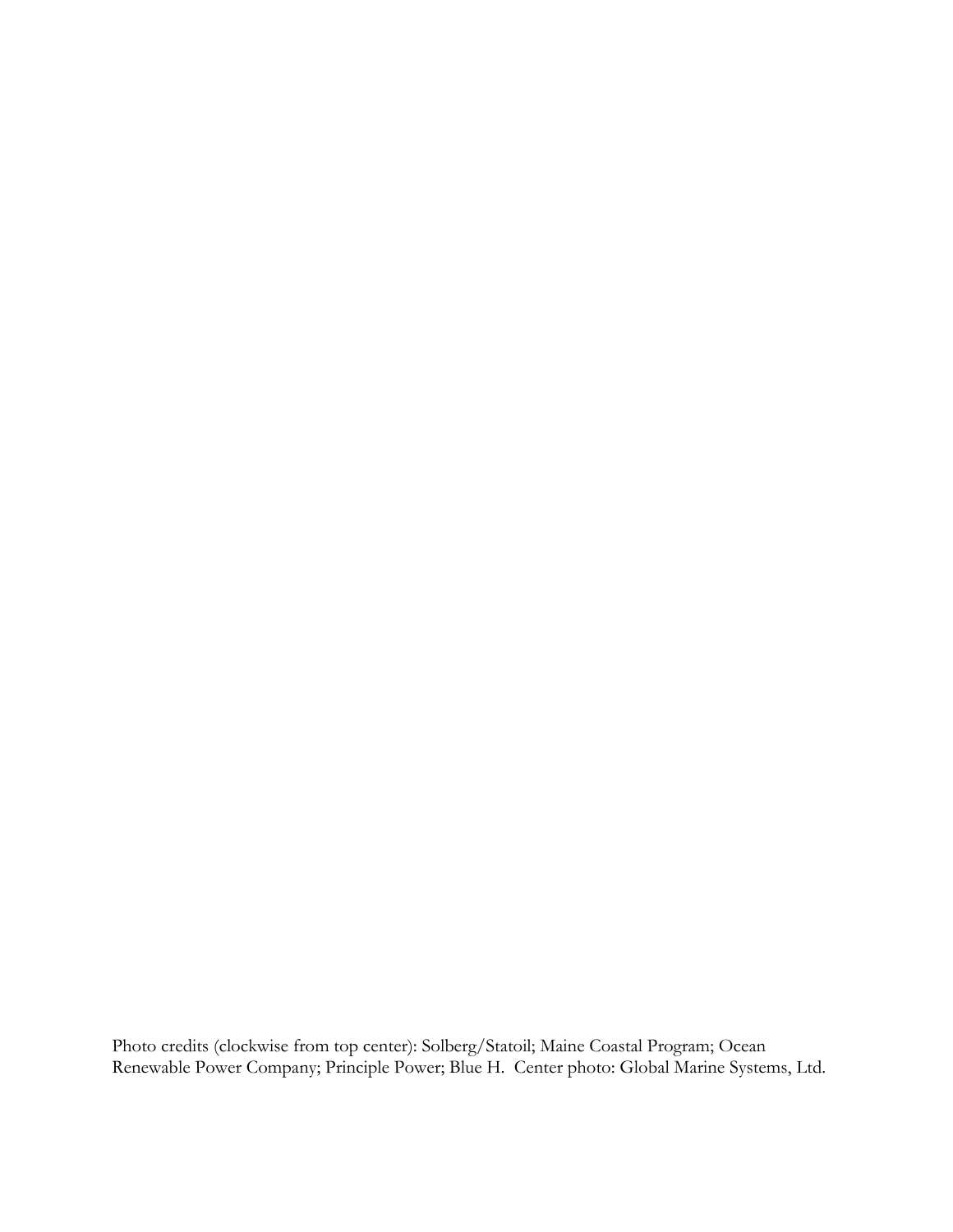### **Final Report of the Ocean Energy Task Force**

**to** 

**Governor John E. Baldacci** 

#### **December 2009**

Financial assistance for this document was provided by a grant from the Maine Coastal Program at the Maine State Planning Office, through funding provided by the U.S. Department of Commerce, Office of Ocean and Coastal Resource Management under the Coastal Zone Management Act of 1972, as amended.

Additional financial assistance was provided by the Efficiency Maine Trust (Efficiency Maine Trust is a statewide effort to promote the more efficient use of electricity, help Maine residents and businesses reduce energy costs, and improve Maine's environment), and by the American Recovery and Reinvestment Act of 2009.

This publication was produced under appropriation number 020-07B-008205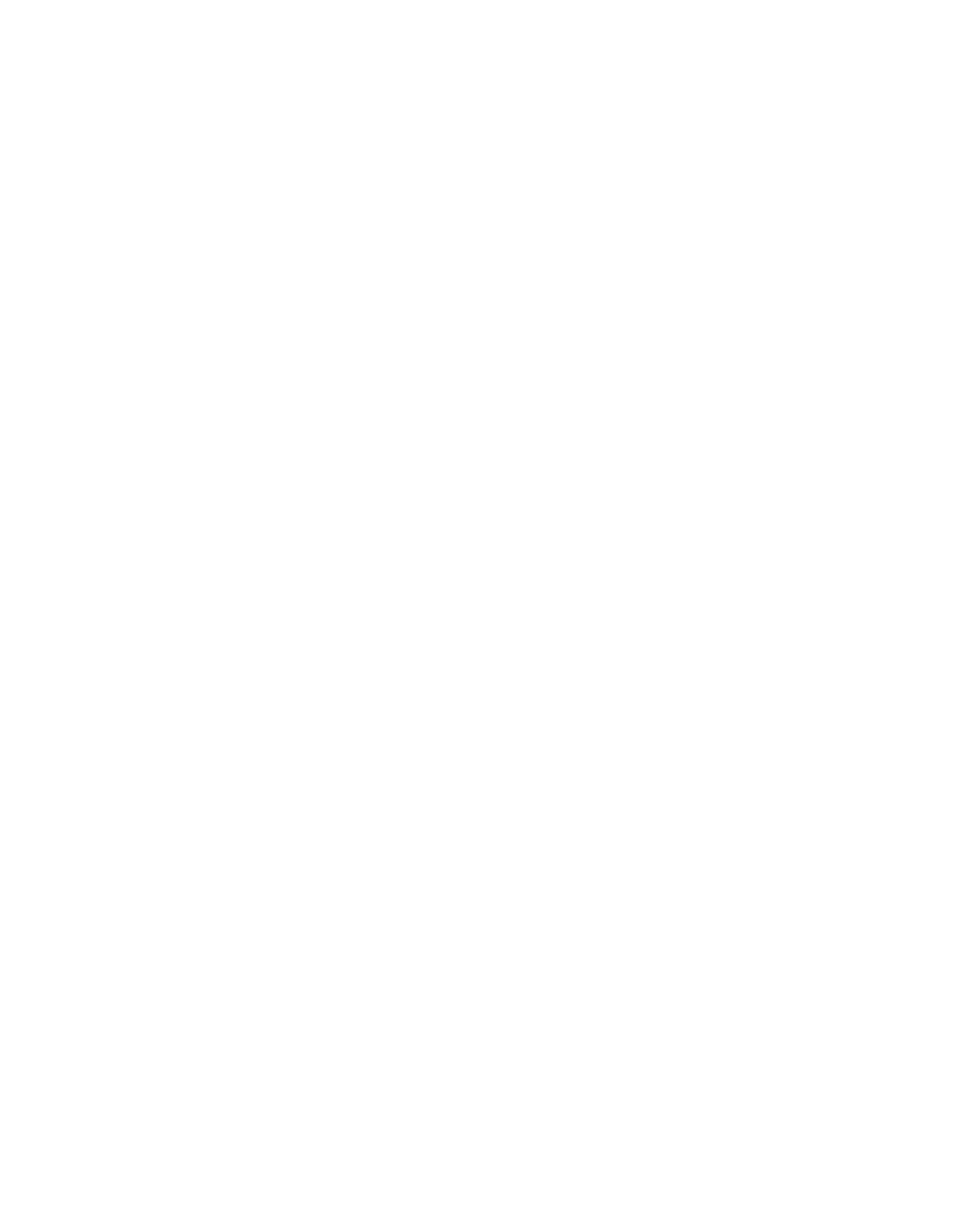## *TABLE OF CONTENTS*

| Vision - Using Renewable Ocean Energy to Reduce Reliance on Fossil Fuels and Expand |  |
|-------------------------------------------------------------------------------------|--|
|                                                                                     |  |
|                                                                                     |  |
| Need to Act Now to Advance Development of Maine's Renewable Ocean Energy            |  |
|                                                                                     |  |
| Key Challenges and Impediments to Development of Maine's Wind and Other Renewable   |  |
|                                                                                     |  |
| Recommendations: Facilitating Development of Maine's Renewable Ocean Energy-related |  |
|                                                                                     |  |
|                                                                                     |  |
|                                                                                     |  |

#### **Figures**

| 4. Share of Employment in Wind-related Sectors Among European Union Nations 22 |  |
|--------------------------------------------------------------------------------|--|

#### **Appendices**

| 3. Economic Analyses: Wind Power and Related Demand-Side Measures  A-8                   |  |
|------------------------------------------------------------------------------------------|--|
|                                                                                          |  |
|                                                                                          |  |
|                                                                                          |  |
|                                                                                          |  |
| 8. Possible Incentives to Support Offshore Wind and Other Ocean Energy Development  A-49 |  |
|                                                                                          |  |
|                                                                                          |  |
|                                                                                          |  |
| 12. Federal Energy Regulatory Commission-Department of Environmental Protection          |  |
|                                                                                          |  |
| 13. Best Practices for Stakeholder and Public Engagement in Siting Renewable Ocean       |  |
|                                                                                          |  |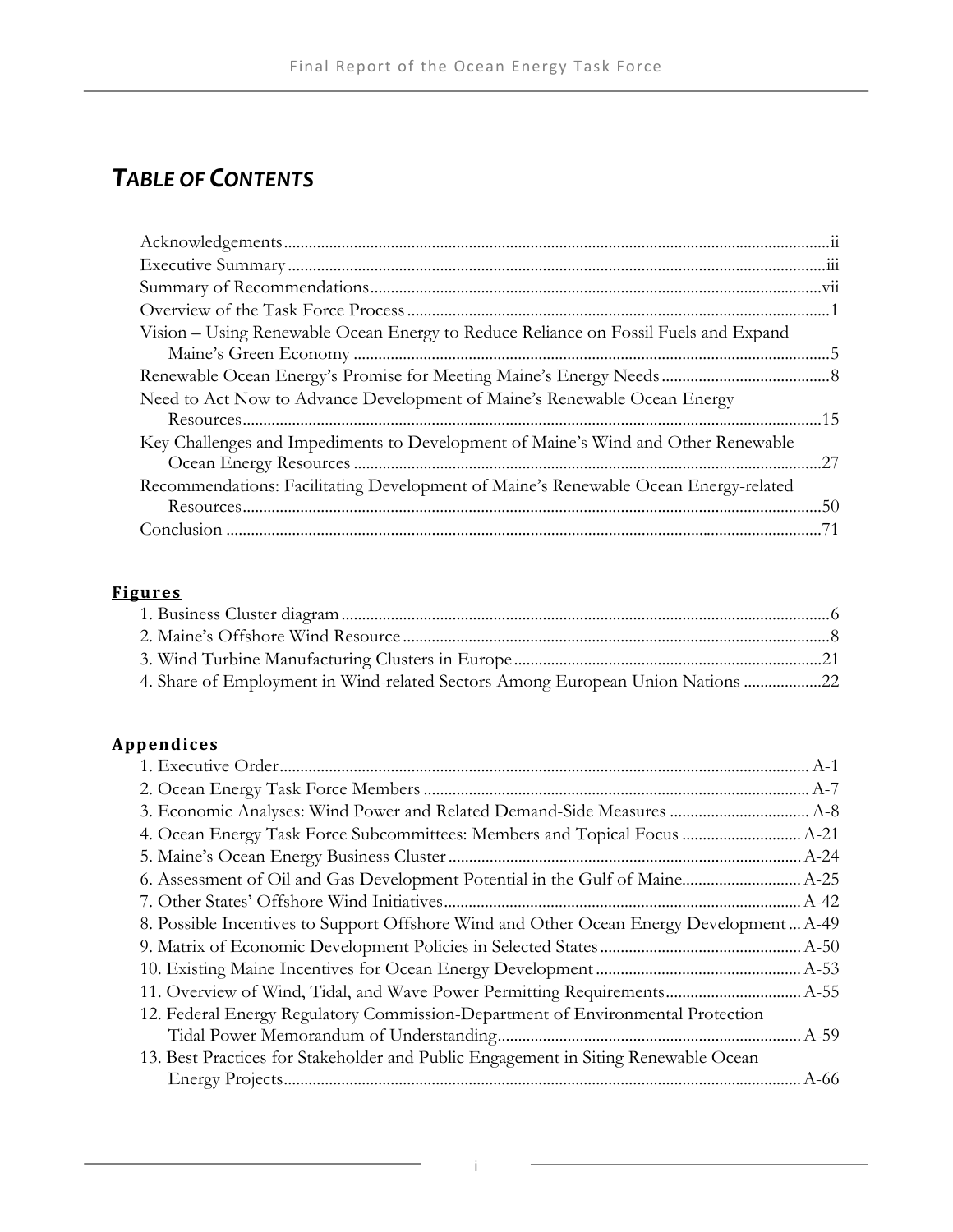### *ACKNOWLEDGEMENTS*

The Task Force extends particular thanks and appreciation to staff at the Maine State Planning Office, Matt Nixon, Todd Burrowes, and Lorraine Lessard. Mr. Nixon worked closely with University of Maine researchers and others inside and outside state government to provide GIS based and other technical analyses and provided significant staff support of primary importance to the work of the Task Force. Mr. Burrowes provided policy analyses and primary staff support to the Task Force, including compilation of this report. Ms. Lessard provided critical secretarial and organizational services for the Task Force and several of its subcommittees.

The Task Force co-chairs also acknowledge and thank the Task Force members and the dozens of members of the public who devoted countless hours to the work that has culminated in this report.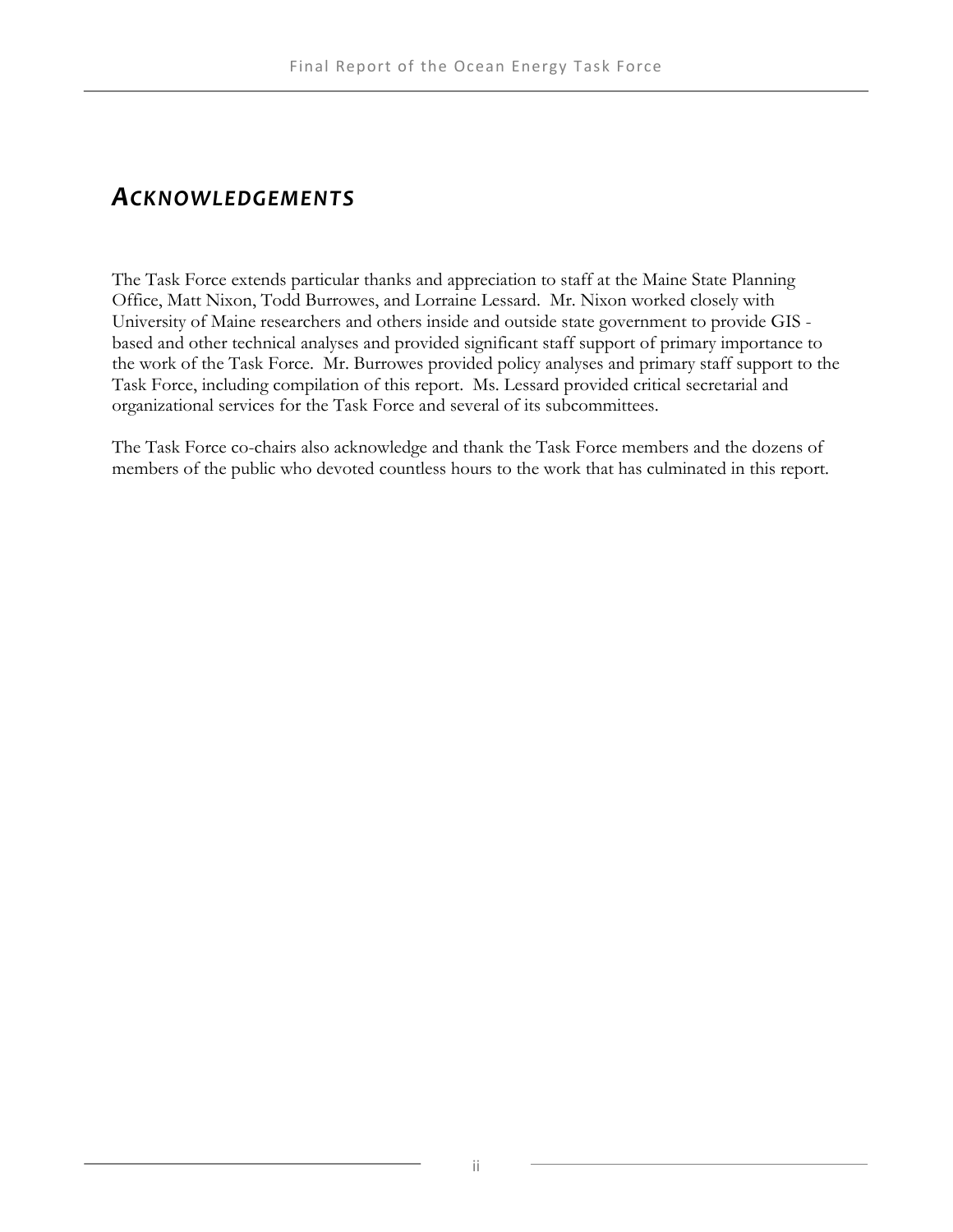### *EXECUTIVE SUMMARY*

 **"The dogmas of the quiet past are inadequate to the stormy present. The occasion is piled high with difficulty, and we must therefore rise with the occasion. As our case is new, so we must think anew and act anew. We must disenthrall ourselves, and then we shall save our country"**

> Abraham Lincoln December 1, 1862

Governor Baldacci established the Ocean Energy Task Force by Executive Order, dated November 7, 2008, to recommend a strategy for moving forward as expeditiously as practicable with the development of the vast, indigenous, renewable ocean energy resources of the Gulf of Maine. The Executive Order recognizes the enormous promise of renewable ocean energy to address state and regional energy needs, including energy independence and security; limiting exposure to the volatile costs and supplies of fossil fuels; attaining our greenhouse gas reduction goals; and stimulating economic opportunity for our citizens. The Order also recognizes that wind is the fastest growing power source in the world and that Maine has significant offshore wind, tidal and perhaps wave power energy resources; that they can play a role in addressing transportation and home heating needs; and, that Maine's universities, research institutions and businesses can provide needed research capabilities, workforce, and industrial infrastructure to support this development. The Task Force was directed to recommend solutions to overcome potential economic, technical, regulatory and other obstacles to vigorous and expeditious development of these ocean energy resources. The Task Force recognizes that such solutions must also sustain the on-going integrity and vitality of the Gulf of Maine by ensuring that potential adverse effects on its biological resources and existing uses – which provide significant economic, ecological, and cultural value to the State – are assessed and appropriately addressed.

The Task Force undertook its mission in the context of the rude shock our state received in 2008, when crude oil prices soared to \$147 per barrel and gasoline and heating oil prices topped \$4 per gallon – and Maine came face to face with an economic and social catastrophe. These events, which highlighted our state's long over-reliance on oil to heat our homes and fuel our vehicles and on natural gas and other fossil fuels to run our electric power plants, resulted in dramatic economic concerns and hardships for many Maine families and businesses. The prospect of these high or higher fuel prices for prolonged periods underlined the urgent need to significantly reduce and minimize our state's dependence on oil and gas. At the same time, climate change, caused primarily by the burning of fossil fuels, may in fact pose an even greater threat to the environment, economy, social fabric and human health in the only slightly longer term.

Maine faces a choice of energy futures. Today, around 60 percent of Maine (and New England's) electric generation capacity is fueled by natural gas, oil, or coal, not one ounce of which is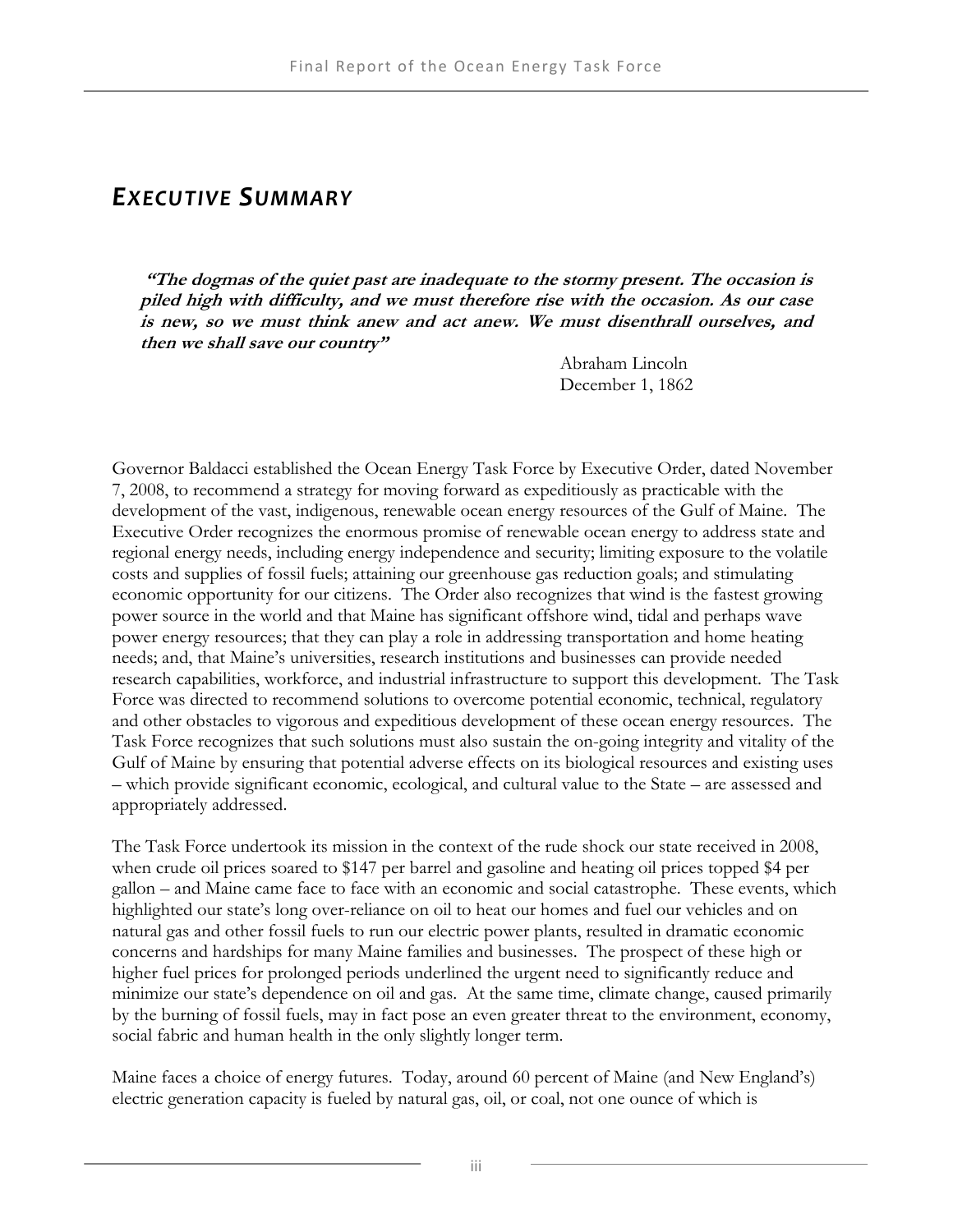indigenous to the state. When home heating and transportation are added to the calculation, we approach 90 percent dependency on fossil fuels. Choosing a business-as-usual course -- which would maintain and probably even deepen this dependency – exposes us to the enormous risk of oil and gas price volatility and shocks, potential supply disruptions, and mounting levels of greenhouse gases. And, we will continue to export billions in energy dollars out of state and overseas every year. The drop in fossil fuel prices since the summer of 2008 has given us a reprieve, but it is unlikely that the current period of relatively low prices will last, especially as the economy pulls out of the recession of the last two years. What goes down can and will go up – the question is whether we use this time to prepare for a new and more sustainable energy future (economically and environmentally) or to simply dig ourselves ever deeper into the fossil fuel energy hole.

We believe that a more prudent choice for Maine is an aggressive and multi-faceted strategy of diversification and development of a variety of regionally indigenous and nearby energy resources. Key elements of this strategy include increased investment in energy efficiency and demand management; development of smaller scale distributed resources, including community wind, solar, and tri-generation; possible increased imports of largely renewable energy from Canada; and development of large scale on- and offshore wind, tidal, and potentially wave resources. Given that each of these options has its own set of costs and benefits, its own set of advocates, and in some cases its foes, it is important to emphasize that these are not mutually exclusive choices.

Of all these alternatives, however, by far the largest and most capable of supporting a low carbon energy future that is largely decoupled from foreign disruption are the great winds which sweep across the Gulf of Maine. These winds are one of the great untapped energy resources on earth and hold the potential to supply a significant portion of Maine's energy needs – not only for lights and computers but heat for houses and fuel for our cars – when balanced with complementary energy sources during periods of calm. Moreover, Maine has the potential to emerge as a net energy exporter through the aggressive development of its offshore wind and other renewable ocean energy resources.

This path can offer additional benefits. Development of these resources also provides us with a rare opportunity to develop new – and expand existing – composites, boatbuilding, construction and other industries with the potential to create and sustain thousands of quality jobs, keeping the economic benefits of energy generation here at home. However, capturing these quality jobs will take strengthening our supply chain so that the maximum number of Maine workers can be employed in this endeavor.

The Task Force has identified the huge potential of this resource, but also its costs and the substantial obstacles to its development. The three primary issues that must be addressed are technical, financial and regulatory.

Simply stated, the technology to economically harness off-shore winds in deep water (greater than 60 meters) does not exist today. Substantial research and testing will be necessary, and Maine has already taken concrete steps to address this in the demonstration area legislation passed last spring. At a stroke, this law -- recommended by the Task Force in its interim report last winter – put us in a national leadership position in terms of research and development for viable deepwater off-shore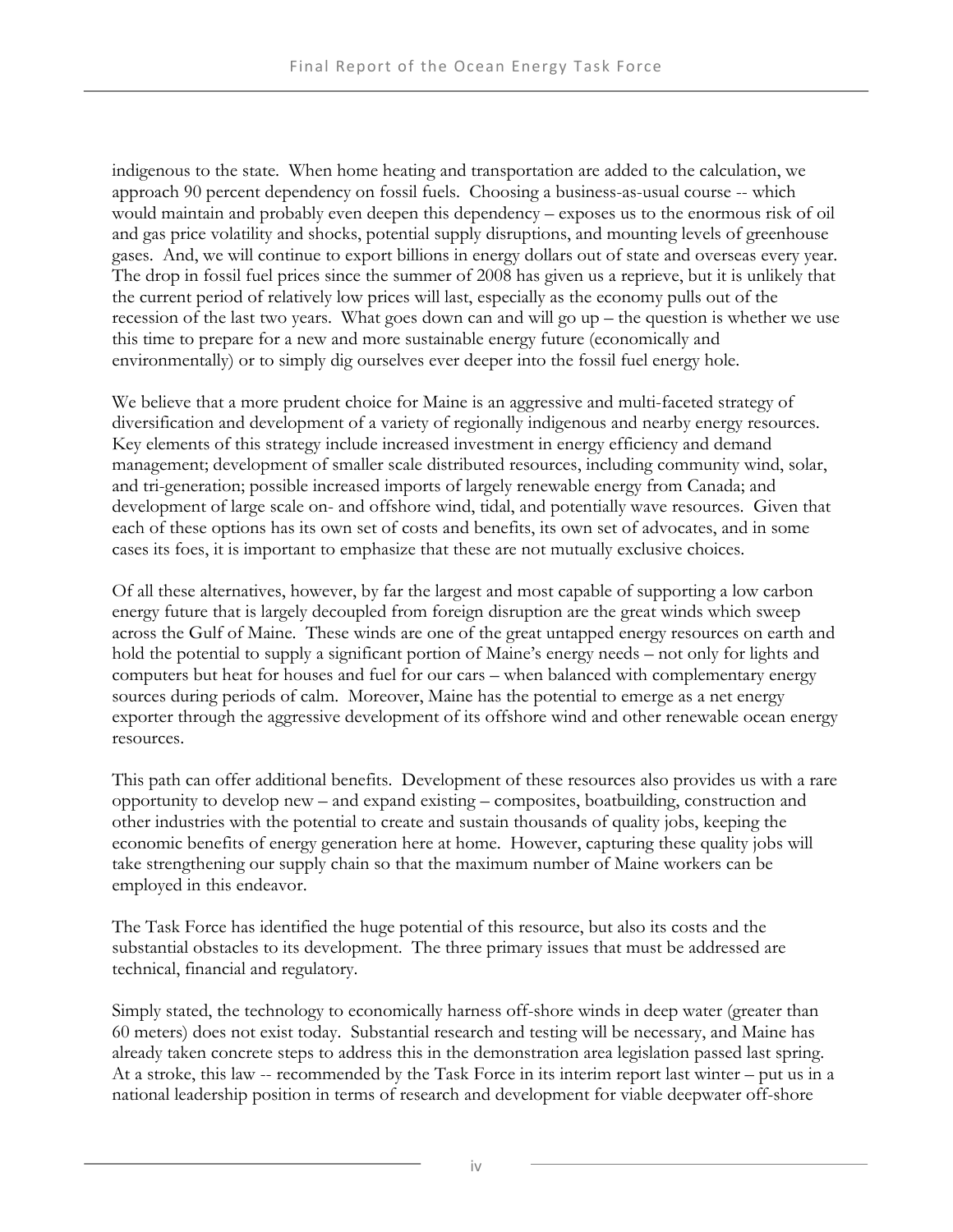wind technology. This leadership was recently recognized by a major grant from the U.S. Department of Energy to the University of Maine for research and demonstration of deepwater floating off-shore wind technology.

Coupled with this technical issue are the questions of predictability, intermittency, and our current inability to coordinate wind availability with peak energy needs – the fact is that the wind doesn't blow at all times in all places (even in the Gulf of Maine). Intermittency can be addressed through availability of other electric generation to provide balancing power and a robust transmission grid to deliver that power. The State's ambitious renewable energy goals simply must be accompanied by the willingness to efficiently site and permit new transmission capacity. Technologic advances will improve predictability, address the downtimes, and help with cycling while smarter grids will help match generation and load.

The Task Force heard interesting and promising testimony – from Europe as well as the United States – on possible solutions to the technical issues, from the production of hydrogen, ammonia, or compressed air at the generation sites to coordination with Hydro Quebec or others for back-up. While there are no definitive answers at this time, this is another area where aggressive research and development can and must play a major role, and Maine should advocate for a major federally funded research and development effort.

The second major issue is financial – offshore energy production in the current climate of relatively low fossil fuel prices, particularly natural gas, is not presently cost-competitive. While new natural gas finds and drilling techniques, and the economic downturn, have depressed natural gas prices, this could change and change fast, just as it did in the spring and summer of 2008. Hence the strategy of supporting technical research (to drive capital costs down), transmission grid development to be ready when the time comes, and the exploration of financing alternatives which will support large scale deployment on a timely basis when circumstances dictate.

The final principal issue the Task Force has identified, somewhat surprisingly, is regulatory. Although far from land and people, off-shore energy development faces a gauntlet of overlapping, complex, expensive, and time-consuming (mostly federal) regulatory hurdles. The Minerals Management Service of the Department of the Interior governs off-shore leases in federal waters; the U.S. Fish & Wildlife Service has jurisdiction over wildlife impacts, most notably avian and bat impacts; the National Marine Fisheries Service has jurisdiction over fish and marine mammal impacts; the U.S. Army Corps of Engineers has jurisdiction over submerged lands impacts; and the Federal Energy Regulatory Commission has jurisdiction over regional and national energy impacts. The complexity of these overlapping, sometimes competing, and poorly coordinated jurisdictions could effectively stifle any substantial development even if the need is great and the technology and finances are in place.

For this reason, one of the Task Force's most urgent recommendations is a rationalization, acceleration and coordination of the ocean energy permitting process on the federal level, to be led by our congressional delegation and the presidential administration. We are in no way recommending a relaxation of environmental safeguards, simply a more coordinated, timely, and predictable process.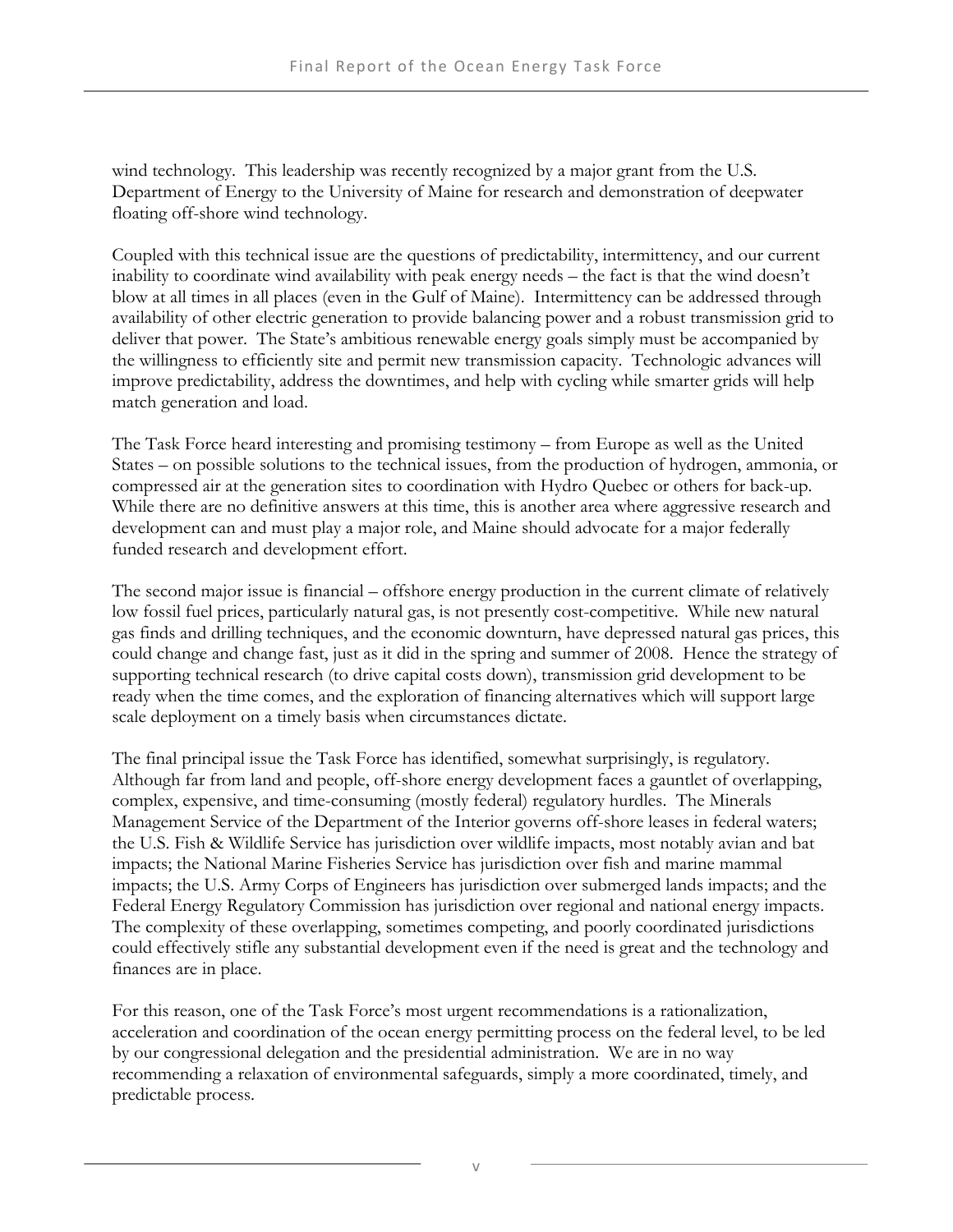At the same time, we recognize the need for better coordination closer to home if we are to build a significant offshore wind industry. The New England states and the New England Independent System Operator need to support and approve plans to build a more robust regional transmission grid that can accommodate the states' renewable energy goals. We must ask for the same if not greater coordination and timeliness from the many state agencies responsible for renewable ocean energy development, including the Maine Public Utilities Commission, Maine State Planning Office, and Departments of Economic and Community Development, Conservation, Environmental Protection and Marine Resources. And, finally, the jurisdiction and role of Maine's municipalities must be clarified in order to advance the State's renewable energy goals.

The Task Force has concluded that making the transition to off-shore energy (wind, tidal, and wave) when the time is right can provide Maine long-term price stability, domestic political control over its energy future, development of a new industry cluster, and jobs for Maine people. Increasing access to an energy resource with a fuel cost of zero for electricity, heat, and transport would provide Maine people with insurance against increases in oil and gas prices. And despite the hurdles that development of Maine's ocean energy resources will encounter along the way to commercialization, the potential benefits dictate our taking concerted action today to ensure that Maine is positioned to capture the tremendous promise these resources can provide us.

Therefore, the Task Force recommends that Maine make a major commitment to preparing the way for the development of its offshore wind, tidal, and wave power. Given the enormity of Maine's offshore wind resource, particularly in deep water, and the promise of new floating deep water wind technologies, the Task Force is recommending that Maine revise its offshore wind power goal to a transformational level  $-$  5,000 megawatts of offshore wind by 2030 – a power source that would enable Maine to electrify in every sense, including heat for our homes and fuel for our cars, and position Maine as a net energy exporter.

As mentioned, P.L. 2009, c. 270, developed by the Task Force and introduced by the Governor in the spring of 2009, establishes a fair, efficient, and predictable process for the temporary, relatively short-term testing of emerging offshore wind and wave technologies in pre-selected state waters. This testing, by the University of Maine and possibly private developers, will advance technologies needed to harness Maine's deep water wind resource.

The Task Force also recommends that we take action immediately to support the electrification of heating and transportation, the sectors responsible for the bulk of Maine families' energy budget, for consuming the vast majority of petroleum products, and for producing a significant share of greenhouse gas emissions in Maine. A critical part of this process must be the redevelopment of the electrical grid and the incorporation of advanced smart-grid information technologies. A major offshore energy source will avail us little if the power cannot be delivered, and the State should move aggressively to support strengthening our current out-dated transmission and distribution infrastructure.

Commercialization of deep water offshore wind power is at least five to ten years down the road. But we must begin now, *today*, to clear the obstacles and cut the lead time for its development. If we wait until a catastrophe is upon us, we'll be starting from scratch and delay now will be our undoing.

vi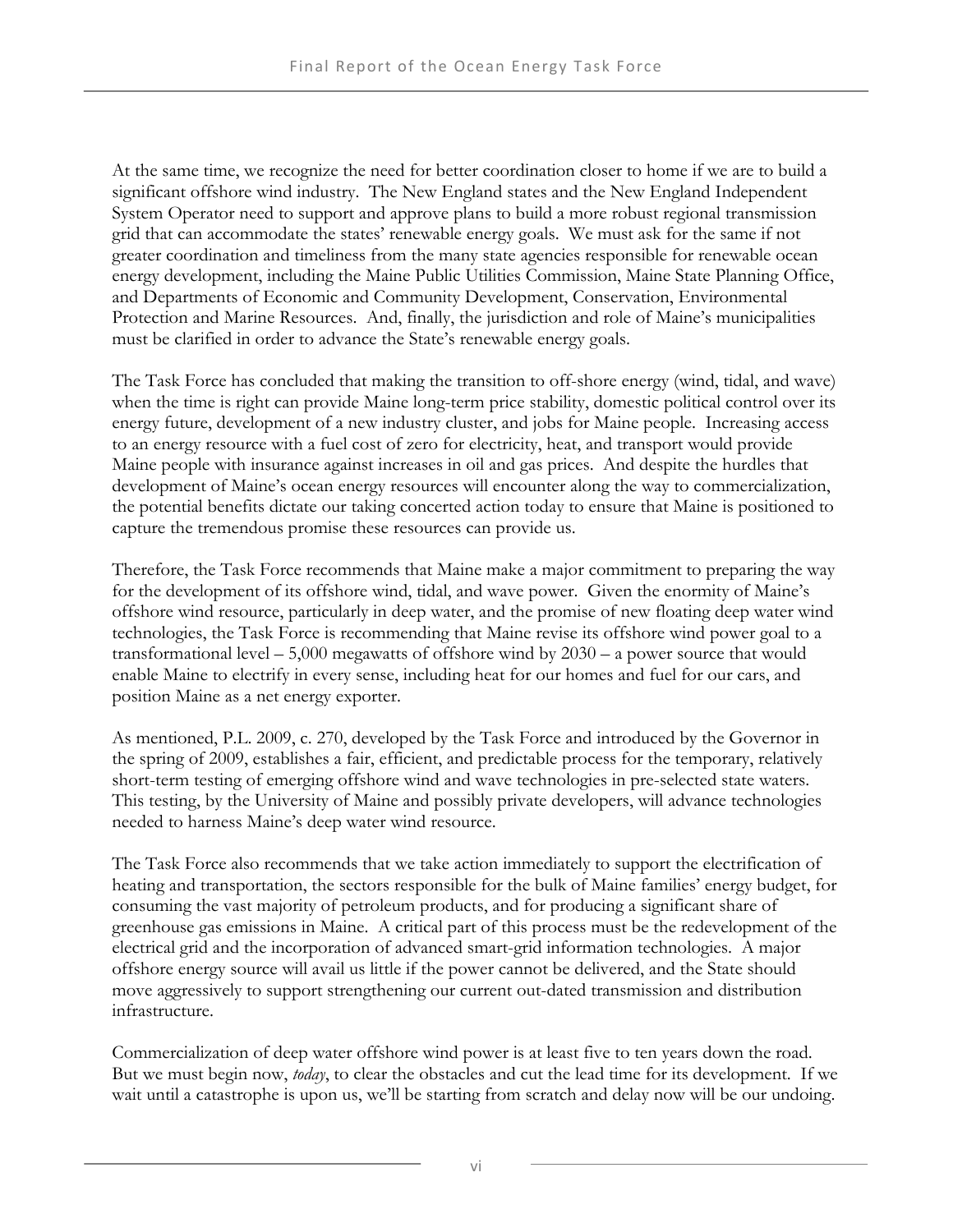In the meantime, shallow water wind is technologically viable today, as demonstrated by approximately 1,500 megawatts of ocean wind currently operating in Europe with the support of significant government financial support. In order to gain experience with the technology, understand the environmental issues associated with such development, and demonstrate Maine's interest in ocean energy to the world, the Task Force recommends that Maine issue a Request for Proposals to attract ocean energy developers, and is recommending actions that help lay the groundwork for issuance of this Request for Proposals. This development could occur in either state or federal waters; unlike the temporary testing that can occur pursuant to the short-term general permit created by P.L. 2009, c. 270, these commercial developments will require full-blown state and federal permits. Issuance of a Request for Proposals will help the State to better understand the issues development of these energy resources will face and how to overcome the obstacles.

Lincoln recognized that the Civil War was a qualitatively different challenge than any our country had ever faced, and his prescription "to disenthrall ourselves" is timeless in its application. Although nothing can match the urgency of the circumstances Lincoln faced, the challenge of minimizing climate change and reducing fossil fuel dependency may well be our generation's supreme test. The occasion truly is piled high with difficulty – but with foresight, vision, and a great deal of hard work, we can and will rise to the occasion.

### *Summary of Recommendations*

The Task Force's recommendations, summarized below, identify strategic steps to facilitate timely and efficient development of Maine's significant offshore wind, tidal, wave, and potentially other renewable ocean energy resources.

#### *Establish the following state renewable ocean energy goals:*

- Installation of 5 gigawatts (5,000 megawatts) of offshore wind energy generating capacity in Maine's coastal waters and adjoining federal waters by 2030, which the Task Force realizes is an extraordinary goal, whose achievement will require the strong support of public funders, private investors, and the people of Maine, as well as technological advances to achieve costs that are competitive with other energy sources, the development of new end use markets, and the construction of major new transmission and smart grid infrastructure; and
- Timely and efficient development of tidal energy resources at optimal locations in Maine's coastal waters, including but not limited to those in the Passamaquoddy Bay region.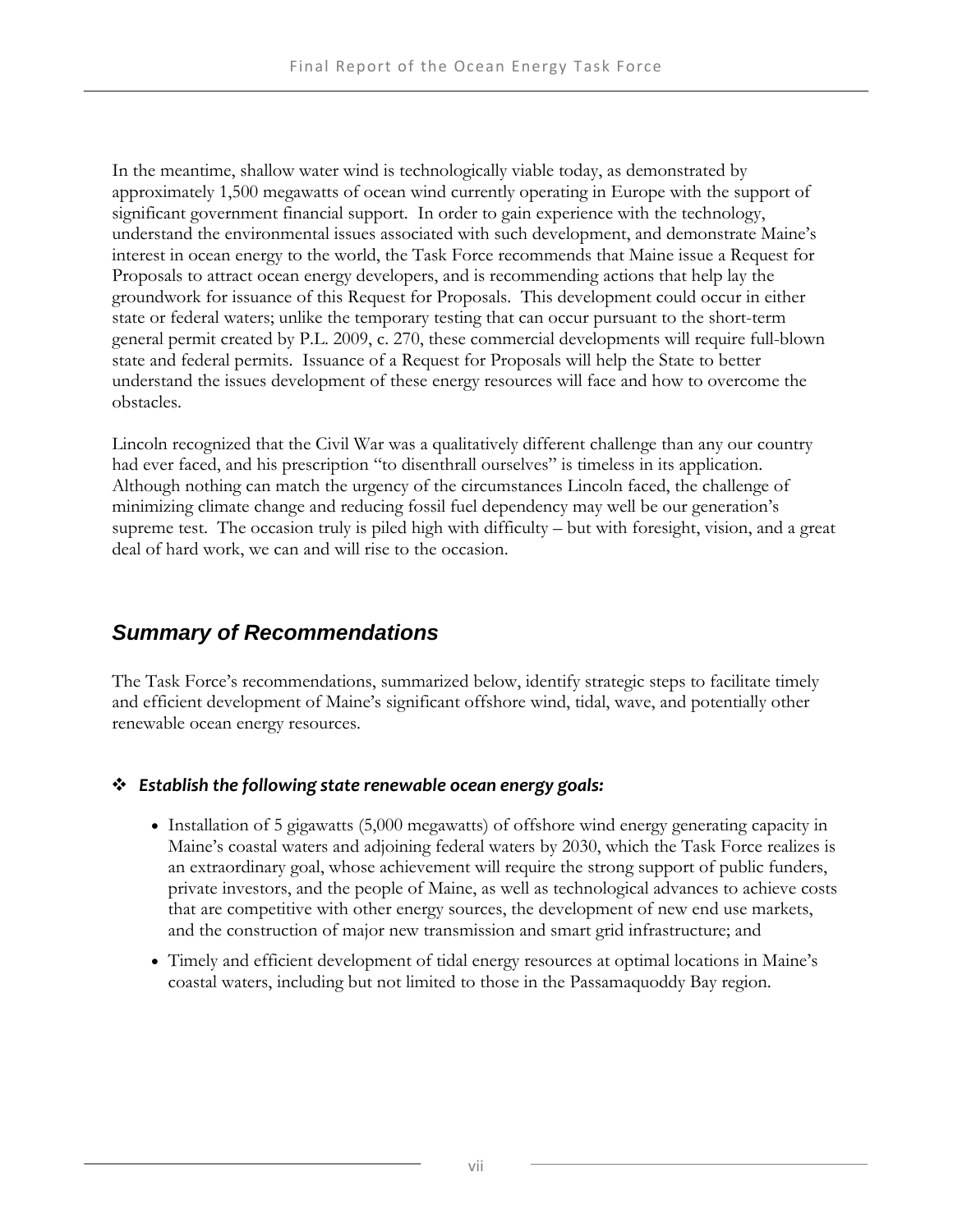#### *Improve the siting, governance, and permitting framework for renewable ocean energy[1](#page-11-0) development in general by:*

- Creating an on-line Coastal Atlas to make the best available and continually improving project planning-related information available to public and private decision makers, and pursuing funding opportunities to engage in marine spatial planning in selected state and federal waters that appear promising for offshore wind development;
- Participating actively, in consultation with Maine's congressional delegation, in the federal Interagency Ocean Policy Task Force and related national and regional efforts in support of changes in federal law and policy that align federal agencies' missions with national and state renewable ocean energy and closely related environmental and economic goals and streamline federal review procedures;
- Developing joint federal-state guidance on project siting issues;
- Coordinating and harmonizing federal-state review and decision making processes and related requirements, including information needed for regulatory review;
- Clarifying renewable ocean energy development's consistency with Public Trust Doctrine principles regarding use of state-owned submerged lands areas;
- Facilitating leasing of state-owned submerged lands for renewable ocean energy development on terms that benefit Maine people by providing for commercially reasonable lease fees; creating leasing procedures that facilitate phased development and discourage speculative site banking; and creating a Renewable Ocean Energy Trust Fund to make lease fees generated by renewable ocean energy projects available for research, resource enhancement and compensation to help avoid, minimize, and compensate for adverse impacts, as well as for local harbor planning and infrastructure improvements;
- Encouraging developers to use "best practices" to foster constructive dialogue with potentially effected marine stakeholders in siting renewable ocean energy projects; and
- Developing a state-federal Memorandum of Understanding or other mechanism to coordinate planning for and leasing and permitting of wind energy development in Maine's coastal waters and adjoining federal waters.

#### *Promote and support financing and development of renewable ocean energy projects and related businesses in Maine by:*

 Amending state law to direct the Public Utilities Commission to issue a Request for Proposals for renewable ocean energy development projects and to direct transmission and distribution utilities to enter into long term contracts with renewable ocean energy projects for capacity, energy, and renewable energy credits, even if at an above market price, when

<span id="page-11-0"></span><sup>&</sup>lt;sup>1</sup> As used in this report, the term "renewable ocean energy" generally refers to electricity produced in a sustainable manner using wind, waves, tides, currents, ocean temperature clines (ocean thermal), marine biomass, and/or other renewable sources in, on, or over marine waters, unless the context dictates otherwise.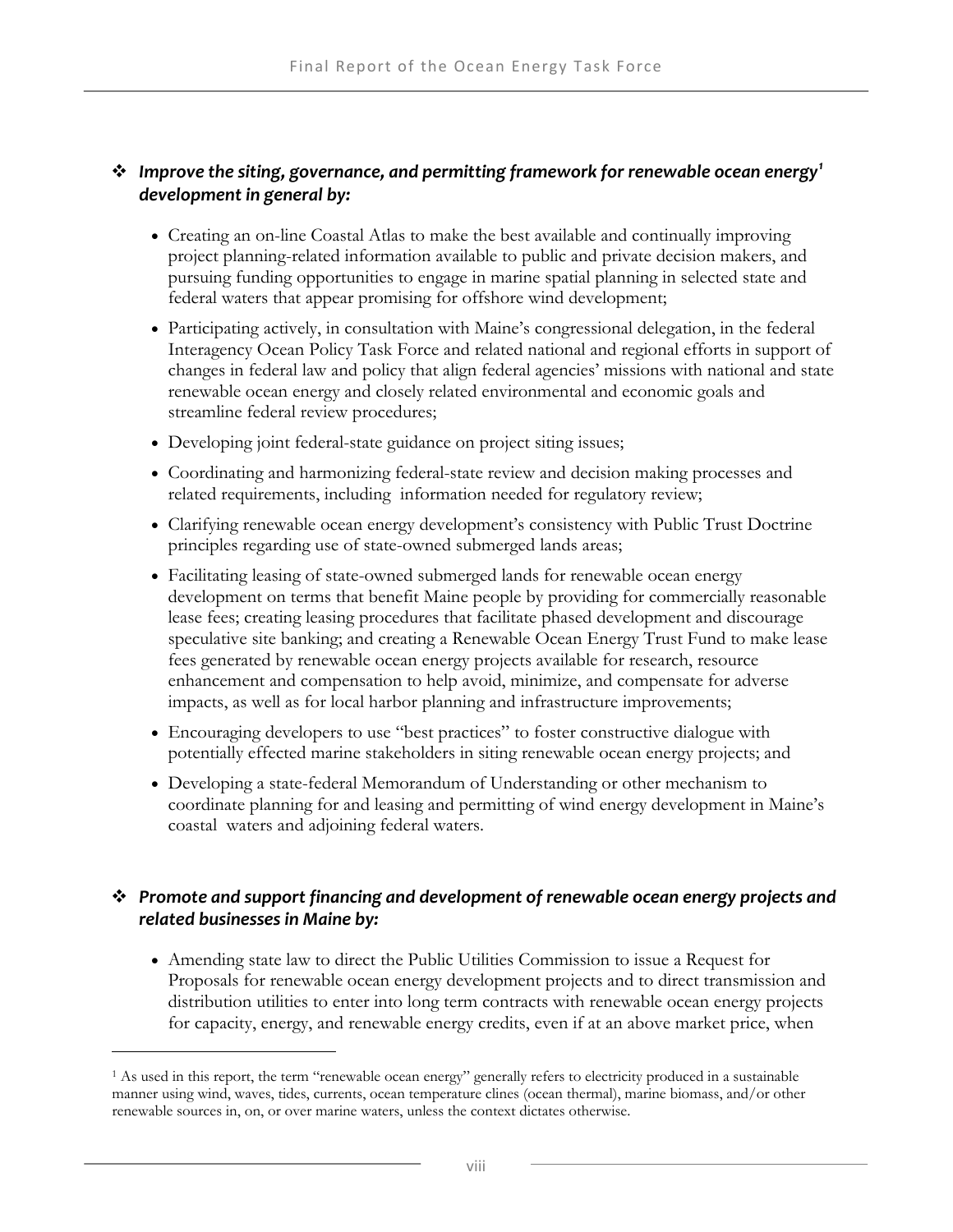the rate impact is determined to be reasonable by the Governor and Legislature given the benefits of these projects;

- Further coordinating initiatives of the Department of Economic and Community Development, the Maine Technology Institute**,** the Maine International Trade Center, and other economic development entities to foster development of Maine's renewable ocean energy business cluster though continued support for research and development of wind, tidal, wave and potentially other promising renewable ocean energy technologies; additional support for private investment in energy-related businesses; and collaboration with other regional research efforts, such as the Nova Scotia Tidal Energy Initiative;
- Designating the Department of Economic and Community Development as the initial point of contact and coordinating agency in state government to assist renewable ocean energy developers;
- Coordinating and expanding provision of state financial assistance to encourage the development of renewable ocean energy-related projects by: establishing a moral obligation credit enhancement program modeled on the Electric Rate Stabilization Program; supporting and expanding existing programs, such as loan guarantees, the Maine Technology Institute's programs, the Seed Capital Tax Credit Program, and the Small Enterprise Growth Fund; developing new initiatives and incentives for private investment, including overseas investment by original equipment manufacturers such as wind turbine and platform vendors; aggressively pursuing federal financing options and partnerships; assessing and improving as appropriate pertinent existing Maine business financing programs; and developing fundingrelated guidance for developers;
- Directing the Maine Port Authority to identify land parcels proximate to existing Maine port facilities, estimate their cost, and make a recommendation to the Legislature regarding acquisition of one or more of these parcels for purposes of facilitating renewable ocean energy development opportunities;
- Providing incentives through the Efficiency Maine Trust for Maine consumers and businesses to adopt new technologies to shift energy demand from fossil-based fuels to electricity produced from Maine renewable sources;
- Expanding and further coordinating current state work force development-related initiatives; and
- Clarifying personal property tax provisions regarding renewable ocean energy-generating machinery and related components.

#### *Improve and align energy transmission infrastructure and state energy policy as needed to attain renewable ocean energy goals by:*

 Explicitly recognizing in law the need for new transmission and distribution capacity to achieve the State's wind power and energy conversion goals;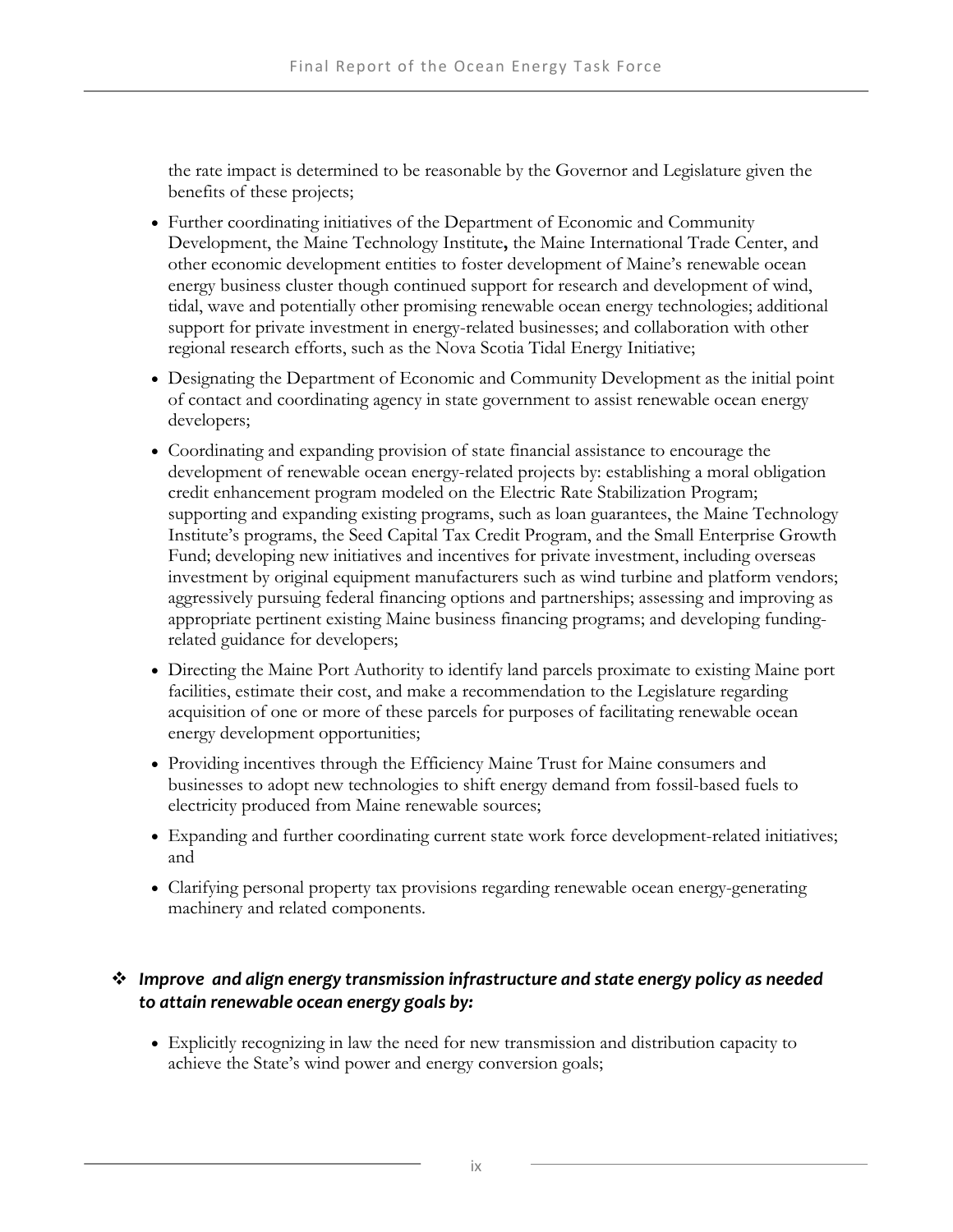- Undertaking a comprehensive plan to determine the level of transmission and distribution system investment that will be needed to achieve the State's onshore and offshore wind power goals;
- Directing the Public Utilities Commission to undertake a proceeding to explore mechanisms needed to achieve the State's wind power and electrification goals, including: rate design structures that encourage use of intermittent resources; changes to standard offer pricing to include off-peak time of use energy prices; the penetration of time of use meters; long term needs for a smart grid to enable usage and storage of energy from intermittent renewable resources; and other mechanisms to increase the use of renewable resources and reduce the use of fossil fuels;
- Moving aggressively, in accordance with recommendations developed by the Public Utilities Commission, to design and implement a program along the lines of that described in this report to convert Maine homes and businesses to more efficient electric air and ground source heat pumps, and to electric vehicles as they become available in the market, that will reduce Maine consumers' total (electricity, heat, transport) energy bills and help support the development of renewable ocean energy resources and minimize the ratepayer impacts of any above-market prices paid to support those resources;
- Encouraging utilities to expand the transmission system today to accommodate additional renewable generating capacity needed to meet the State's wind power goals, where doing so will reduce costs to ratepayers over the long term;
- Advocating that the Federal Energy Regulatory Commission and Public Utilities Commission permit recovery of generator lead line costs in certain circumstances; and
- Continuing to work at the regional level to resolve transmission cost recovery and related issues as needed to attain state and regional renewable energy goals.

#### *Streamline state permitting of appropriately‐sited offshore wind energy development by:*

- Clarifying that the Department of Environmental Protection is the lead permitting agency for offshore wind energy proposals statewide, while providing the Land Use Regulation Commission authority over small, community-scale wind projects proximate to islands in Land Use Regulation Commission jurisdiction;
- Amending state law to make the administrative and judicial review processes for offshore wind energy development equivalent to those applicable to land-based "grid-scale wind energy development";
- Making permitting-related procedures and approval criteria regarding scenic impact assessment, project decommissioning, and provision of public benefits the same as those applicable to land-based grid-scale wind energy development in the Department of Environmental Protection's jurisdiction;
- Amending the Department of Environmental Protection's and Land Use Regulation Commission's permitting statutes and rules, as needed, to include approval criteria that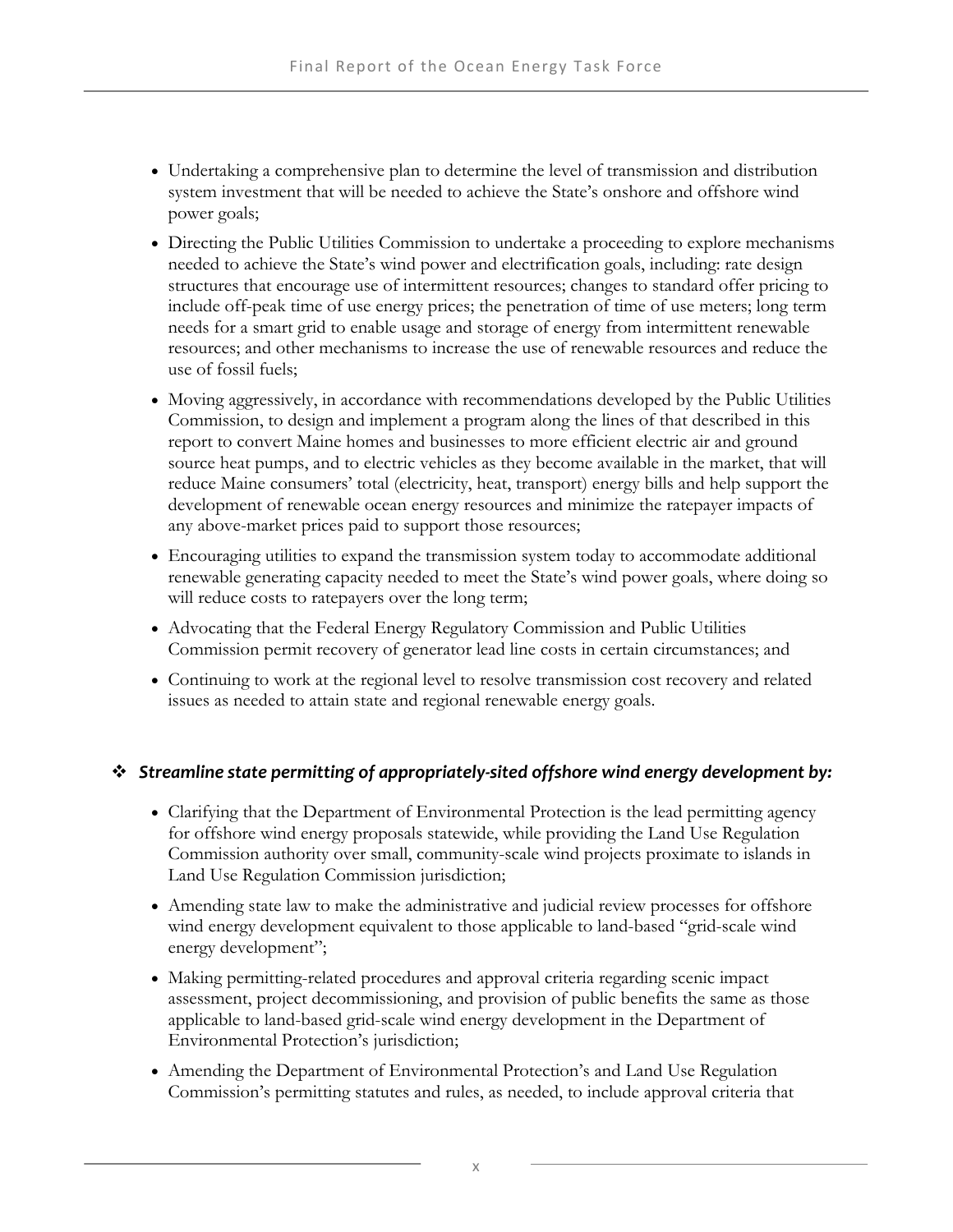address issues such as, but not limited to, noise and effects on birds, bats, and marine mammal species, and marine habitats as appropriate in an offshore, ocean environment, with due consideration of adaptive management, potential cumulative effects, and avoidance, minimization and compensation for undue adverse effects on biological resources; and

 Clarifying and limiting municipalities' land use and zoning authority to promote consistency with pertinent state standards and requirements regarding offshore wind energy development.

#### *Facilitate permitting of appropriately‐sited tidal energy projects by:*

- Ensuring full implementation of and collaborative participation by all pertinent federal agencies in the existing Federal Energy Regulatory Commission-State Memorandum of Understanding on siting tidal power pilot projects; and
- Amending state law to make the administrative and judicial review processes for commercial-scale tidal power development under the Maine Waterway Conservation and Development Act equivalent to those applicable to land-based grid-scale wind energy development in Department of Environmental Protection jurisdiction.

#### *Support wave energy development opportunities by:*

- Encouraging testing of wave power technology in conjunction with a wind power generation system as provided for 38 M.R.S. §480-HH (Department of Environmental Protectionadministered general permit for a "wind energy demonstration project"); and
- Providing statewide Department of Environmental Protection permitting jurisdiction under the Maine Water Development and Conservation Act, as for tidal power projects.

#### *Ensure that state consideration and action regarding offshore oil and natural gas development proposals in the Gulf of Maine reflect the best available science.*

 *Support formation of a private sector‐led entity to spearhead renewable ocean energy development efforts in Maine.*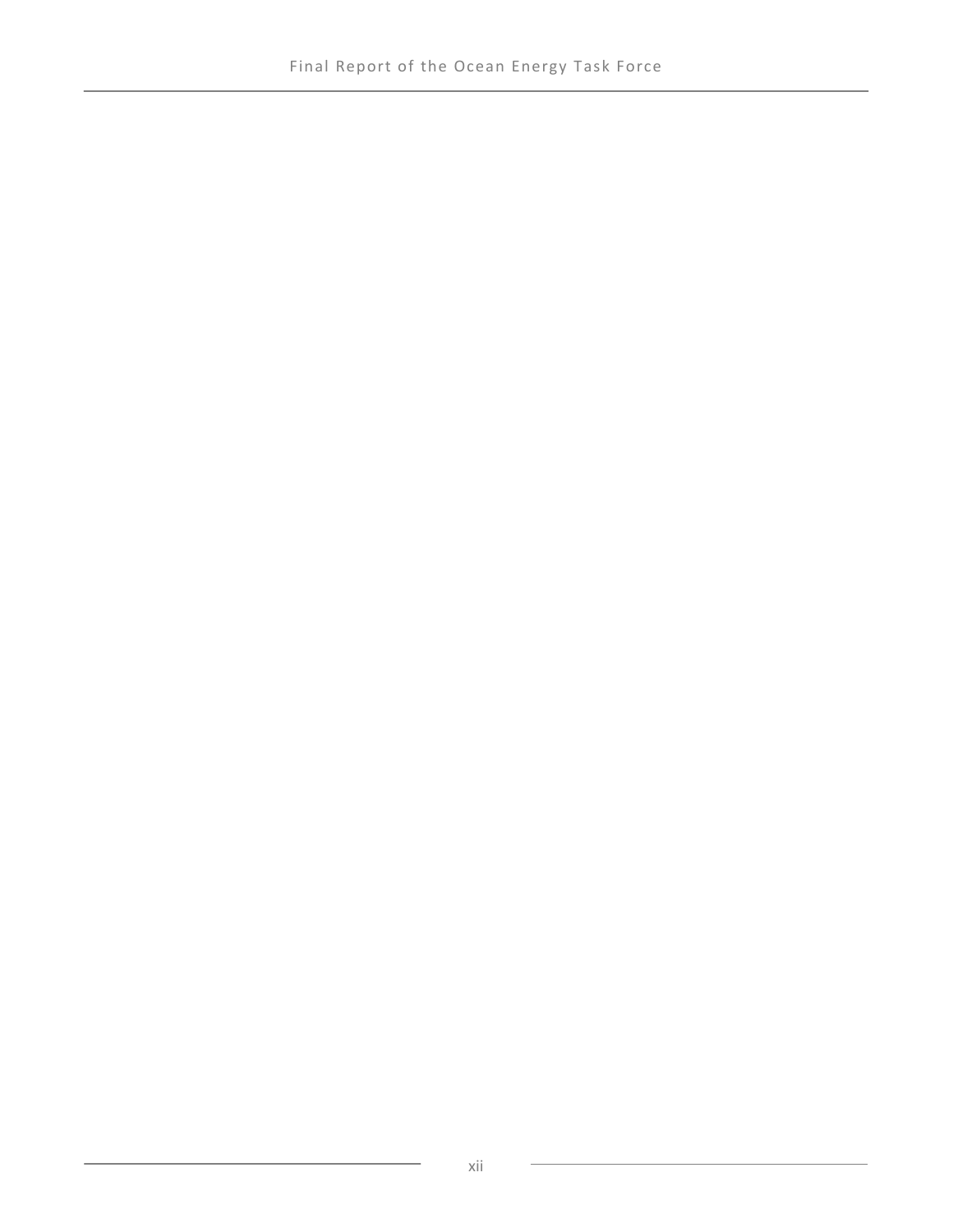### *I. OVERVIEW OF THE TASK FORCE PROCESS*

#### **A. Mission**

Governor Baldacci established the Ocean Energy Task Force by Executive Order 20 FY08/09, dated November 7, 2008 (Appendix 1). The primary mission of the Task Force is to recommend strategies:

- To meet or exceed the goals established in the Maine Wind Energy Act, 35-A M.R.S. §3404(2)(B), to install at least 2,000 megawatts of wind capacity by 2015 and at least 3,000 megawatts by 2020, 300 of which could be located in coastal waters;
- Identify potential economic, technical, regulatory, and other obstacles to development of grid-scale offshore wind resources in Maine's coastal waters<sup>[2](#page-16-0)</sup> and adjoining federal waters, and recommend solutions to overcome those obstacles;
- Promote research and testing to facilitate siting of offshore wind energy facilities;
- Foster in-state growth of diverse wind and other alternative energy related businesses;
- Encourage ocean-based tidal and wave energy development where appropriate;
- Update information regarding offshore oil and natural gas resources and evaluate federal initiatives regarding oil and natural gas exploration and development in the Outer Continental Shelf; and
- Overcome any state laws or policies that might serve as obstacles to vigorous and expeditious environmentally responsible development of grid-scale wind and tidal energy generation facilities in Maine's coastal waters and adjoining federal waters in a manner that generates significant benefits for Maine people.

This report provides the Task Force's recommendations to the Governor on well-integrated strategies for moving forward expeditiously to realize the many and varied environmental and economic benefits of well-sited and sustainable development of the vast, indigenous, renewable ocean energy resources that lie off Maine's coast in ways that optimize their benefits to Maine people.

There are a number of ocean energy-related public policy initiatives currently underway, including the Commission to Study Energy Infrastructure[3](#page-16-1), the Regional Greenhouse Gas Initiative and

<span id="page-16-0"></span><sup>2</sup> As used in this report, the term "Maine's coastal waters" means waters subject to tidal influence to the three-mile limit of state ownership recognized under the federal Outer Continental Shelf Lands Act. Waters and submerged lands beyond the three-mile limit to the 200-mile limit of the United States' Exclusive Economic Zone are referred to as the Outer Continental Shelf and are owned and managed by the federal government.

<span id="page-16-1"></span><sup>3</sup> P.L. 2009 c. 372, Part F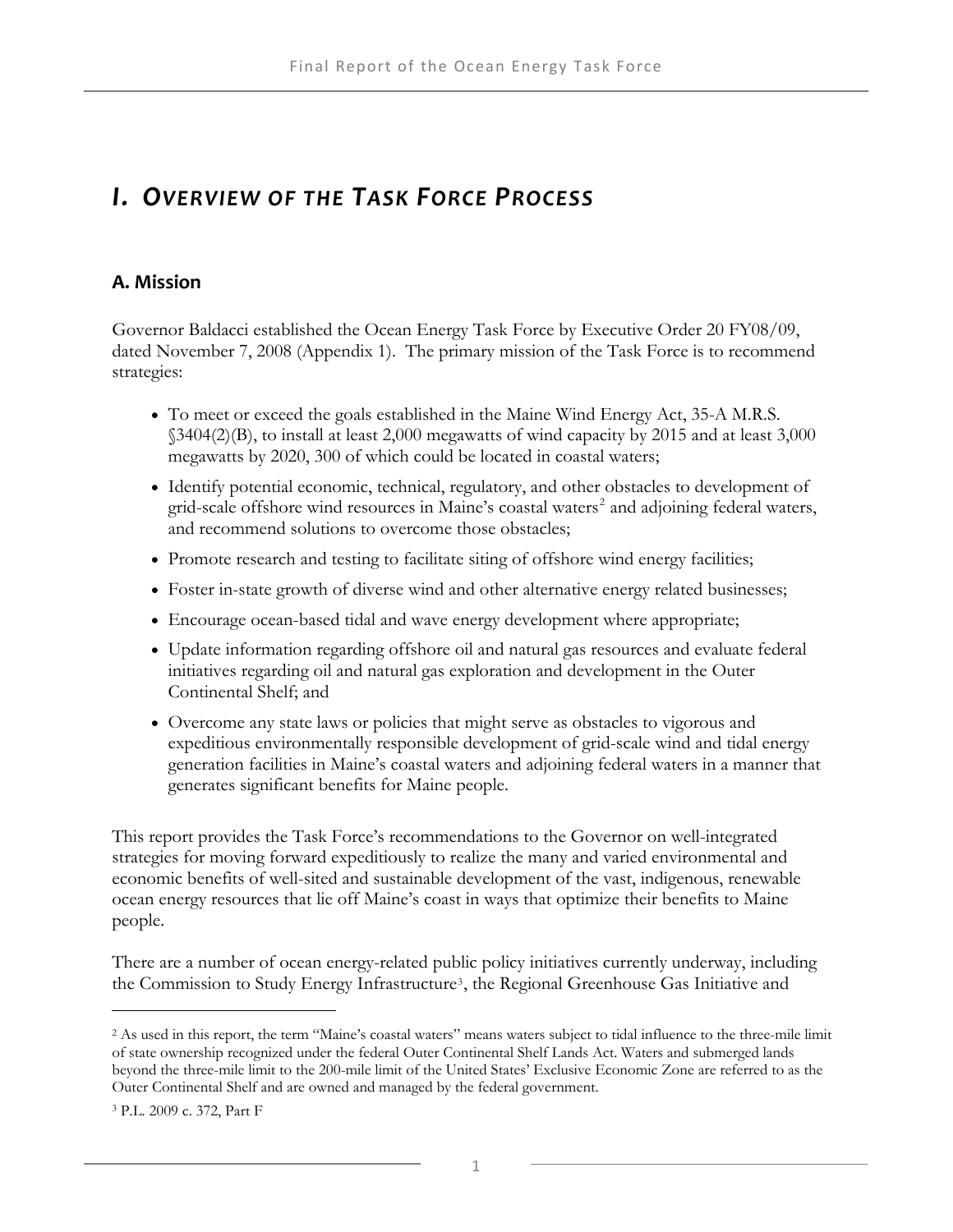related Maine efforts, the New England Governor's Conference regional blueprint, and the Interagency Ocean Policy Task Force initiative led by the White House Council on Environmental Quality. Addressing issues such as marine spatial planning,<sup>[4](#page-17-0)</sup> coordination and harmonization of federal agencies' roles and responsibilities, cost allocation for transmission infrastructure development, and greenhouse gas emissions reductions, these initiatives have significant potential to affect the path to development of Maine's renewable ocean energy resources. The Task Force intends that its recommendations help to inform these on-going efforts as its own work has been informed by them.

#### **B. Task Force Process**

#### *1. Members*

The Task Force's members (see Appendix 2), among whom are several legislators, were selected to ensure the benefit of different perspectives and expertise in its deliberations and thus provide opportunity for development of the strong and effective solutions that may result from forging consensus among diverse viewpoints.

#### *2. Chairs*

 $\overline{a}$ 

The Governor selected Beth Nagusky, Director of Innovation and Assistance at the Maine Department of Environmental Protection, and Don Perkins, President of the Gulf of Maine Research Institute, to co-chair and manage the work of the Task Force and its subcommittees.

#### *3. Staffing; consulting services*

The Maine State Planning Office provided and coordinated overall staff support for the Task Force. Staff of the Department of Environmental Protection, Department of Conservation, Office of Energy Independence and Security, Department of Economic and Community Development, and the Public Utilities Commission provided staff support, policy analysis and information to inform and guide the work of the Task Force's seven subcommittees (see below). Staff of the Department of Conservation's Bureau of Parks and Lands and Land Use Regulation Commission, the Department of Inland Fisheries and Wildlife, and the Department of Marine Resources, along with federal colleagues in the U.S. Army Corps of Engineers, National Marine Fisheries Service, Environmental Protection Agency, Federal Energy Regulatory Commission, ISO-NE, Minerals Management Service, U.S. Fish and Wildlife Service, and the University of Maine System, including the University of Maine School of Law, contributed information, expertise, and insights that advanced the Task Force's understanding of key issues and related opportunities.

<span id="page-17-0"></span><sup>4</sup> The Department of Environment, Food and Rural Affairs in the United Kingdom developed the following commonly used definition of the term "marine spatial planning": "strategic, forward-looking planning for regulating, managing and protecting the marine environment, including through allocation of space, that addresses the multiple, cumulative, and potentially conflicting uses of the sea … "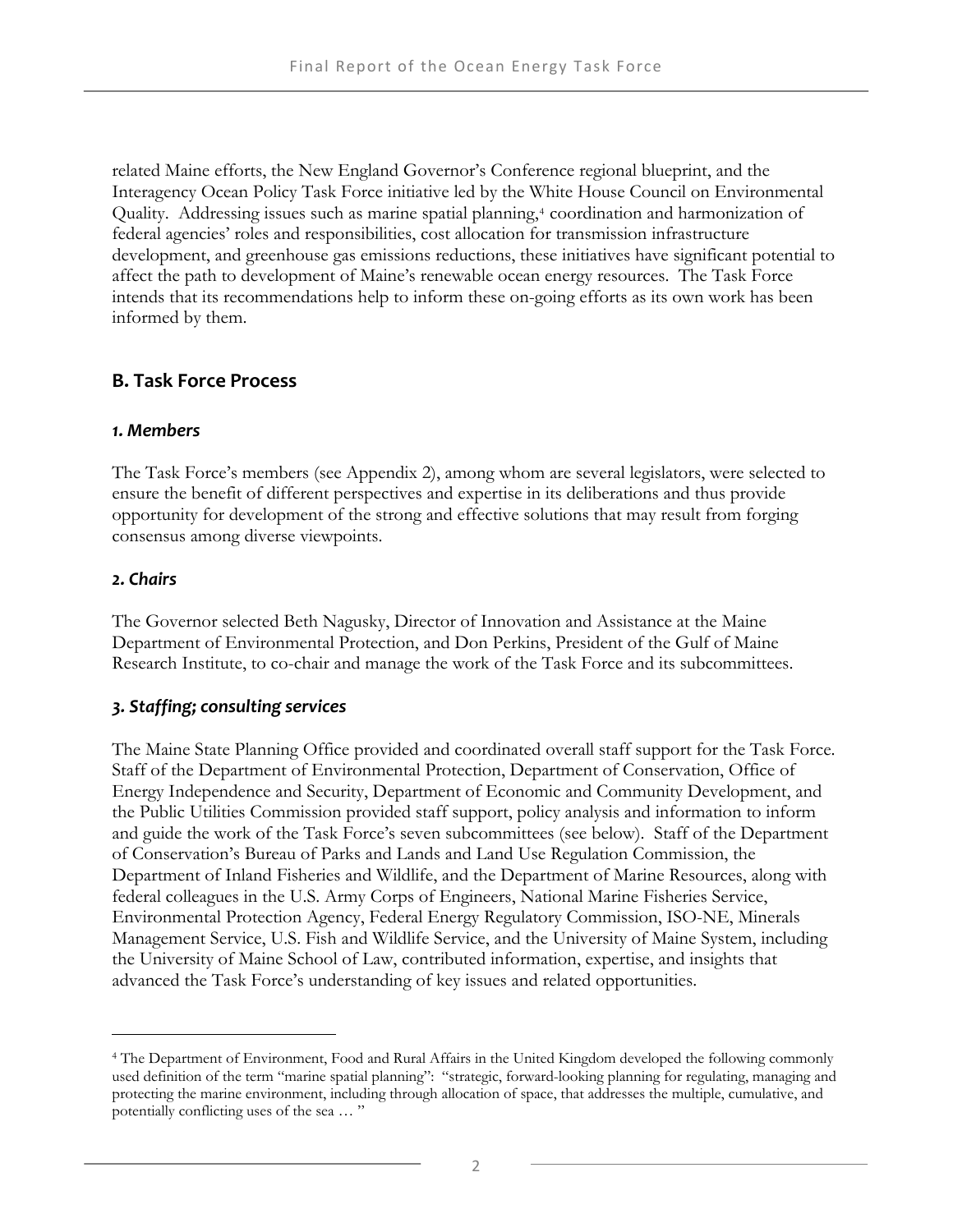Under contract to the Maine State Planning Office, Mr. Jeffrey Pidot, former head of the Maine Department of Attorney General's environmental law section, provided a detailed and cogent independent policy analysis of Maine's regulatory and proprietary (submerged lands leasing) authorities, including options to facilitate siting of offshore wind projects while maintaining the integrity of state review procedures.[5](#page-18-0) Under contract to the Department of Environmental Protection, Mr. Waine Whittier prepared a project-oriented economic analysis of offshore wind energy development and conversion of home heating and transportation to more efficient electric powered options (Appendix 3). These analyses greatly assisted the Task Force in exploring key issues and developing its recommendations.

#### *4. Task Force meetings and study process*

The Task Force began its work in December 2008 and met ten times in Augusta, Maine. The Task Force had the benefit of presentations and information from utilities experts and transmission grid managers, biologists and natural resources managers, wind, tidal and wave power developers, state and federal regulatory agencies, private consultants, legal scholars, and attorneys, as well knowledgeable and interested members of the public. In addition to providing a solid foundation for the Task Force's findings and recommendations, this wealth of information and analysis underscored the close connections and inherent inter-relations among state energy, environmental and economic development policies. Agendas, presentations, and summaries of the Task Force's meetings and related information are posted on the project website [\(http://www.maine.gov/spo/specialprojects/OETF/index.htm](http://www.maine.gov/spo/specialprojects/OETF/index.htm)), established and maintained by the Maine State Planning Office to provide the public with ready access to information considered and developed by and for the Task Force.

#### *5. Subcommittees*

 $\overline{a}$ 

At the outset of its work, the Task Force established six subcommittees to explore issues and develop recommendations on the following topics for the full Task Force's consideration: environmental and human impacts; permitting and leasing; transmission and grid management; economic development and emerging technologies; tidal power development; and oil and gas development. The Task Force created a seventh subcommittee charged with identifying interim actions that could be taken by the Task Force to advance the Governor's directive and facilitating resolution of differences among recommendations of the topically-focused subcommittees. The Task Force later established an eighth subcommittee to develop a recommendation on establishment of a public-private entity to provide leadership and coordination of efforts to advance Maine's renewable ocean energy industry. Task Force members chaired these subcommittees, which, as noted above, were staffed by state agency personnel. Appendix 4 lists the membership and outlines the scope and focus of each subcommittee.

<span id="page-18-0"></span><sup>&</sup>lt;sup>5</sup> [http://www.maine.gov/spo/specialprojects/OETF/Documents/Pidot\\_windpower\\_report\\_final.pdf](http://www.maine.gov/spo/specialprojects/OETF/Documents/Pidot_windpower_report_final.pdf) (accessed 12.15.09)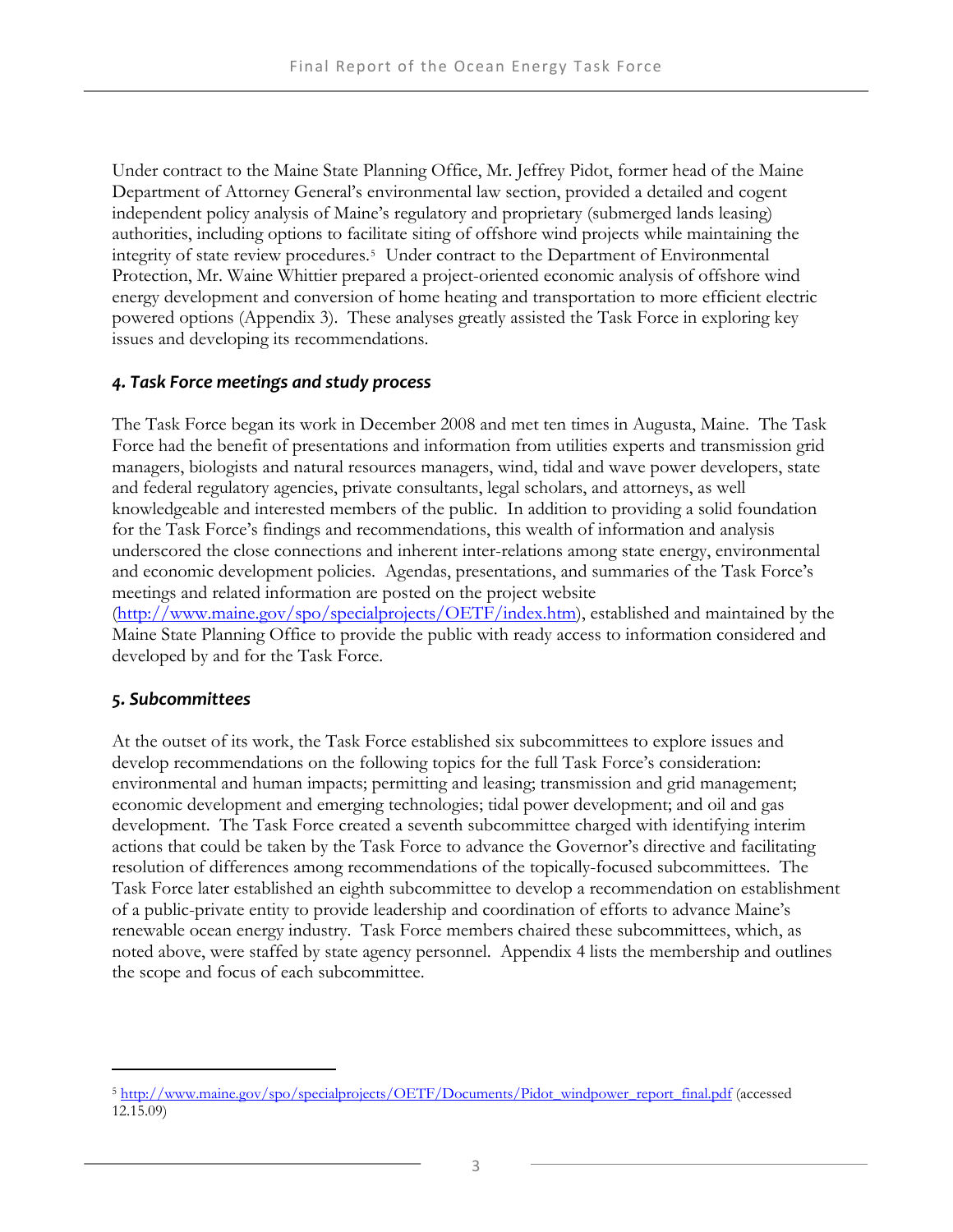#### *6. Public participation*

-

Members of the public, including representatives of the wind power industry and concerned citizens, had opportunities at each Task Force meeting, as well as at subcommittee meetings, to provide comments on matters under discussion. The Task Force and each of its subcommittees established lists of interested parties who received notice of and materials considered at meetings. To the extent practicable, the Task Force provided opportunities for interested parties to monitor or participate in meetings electronically or via telephone. Through their active participation in these meetings, research, and provision of information, members of the public made important contributions to the work of the Task Force and helped inform and shape development of its findings and recommendations.

#### *7. Interim report and related recommendations*

In accordance with the above-noted executive order, the Task Force submitted its interim report and recommendations to the Governor in April 2009. $^6$  $^6$  The interim report focused on identifying recommended legislative actions that merited attention by the Governor and Legislature during the then-pending legislative session. The Task Force recommended enactment of changes in state law to facilitate siting and development of wind and tidal power demonstration projects, which the Legislature unani[m](#page-19-1)ously enacted as an emergency measure and Governor Baldacci signed into law as P.L. 2009 c. 270.[7](#page-19-1)

A key part of this law required the Department of Conservation, in consultation with the Maine State Planning Office, to identify, through a public process, up to five specific areas in Maine's coastal waters where wind energy demonstration projects may be conducted under the Department of Environmental Protection-issued general permit the law created. The law specified that one of these areas, termed the Maine Offshore Wind Energy Research Center, would be for projects conducted by or in cooperation with deep-water wind energy technology researchers at the University of Maine. The Task Force notes that the Maine State Planning Office and the Department of Conservation recently completed this process and have identified three discrete test areas in Maine's coastal waters, including the Maine Offshore Wind Energy Research Center.<sup>[8](#page-19-2)</sup> Recognizing that significant and sustained public and private investment are needed to accelerate commercialization of offshore, deep-water wind energy and other emerging ocean energy technologies, the Task Force considers this an important milestone in the advancement of Maine's ocean energy industry.

<span id="page-19-0"></span><sup>6</sup> [http://www.maine.gov/spo/specialprojects/OETF/Documents/OETF\\_InterimReport.pdf](http://www.maine.gov/spo/specialprojects/OETF/Documents/OETF_InterimReport.pdf) (accessed 12.15.09)

<span id="page-19-1"></span><sup>7</sup> <http://janus.state.me.us/legis/ros/LOM/LOM124th/124R1/PUBLIC270.asp>(accessed 12.15.09)

<span id="page-19-2"></span><sup>8</sup> <http://www.maine.gov/doc/initiatives/oceanenergy/oceanenergy.shtml>(accessed 12.15.09)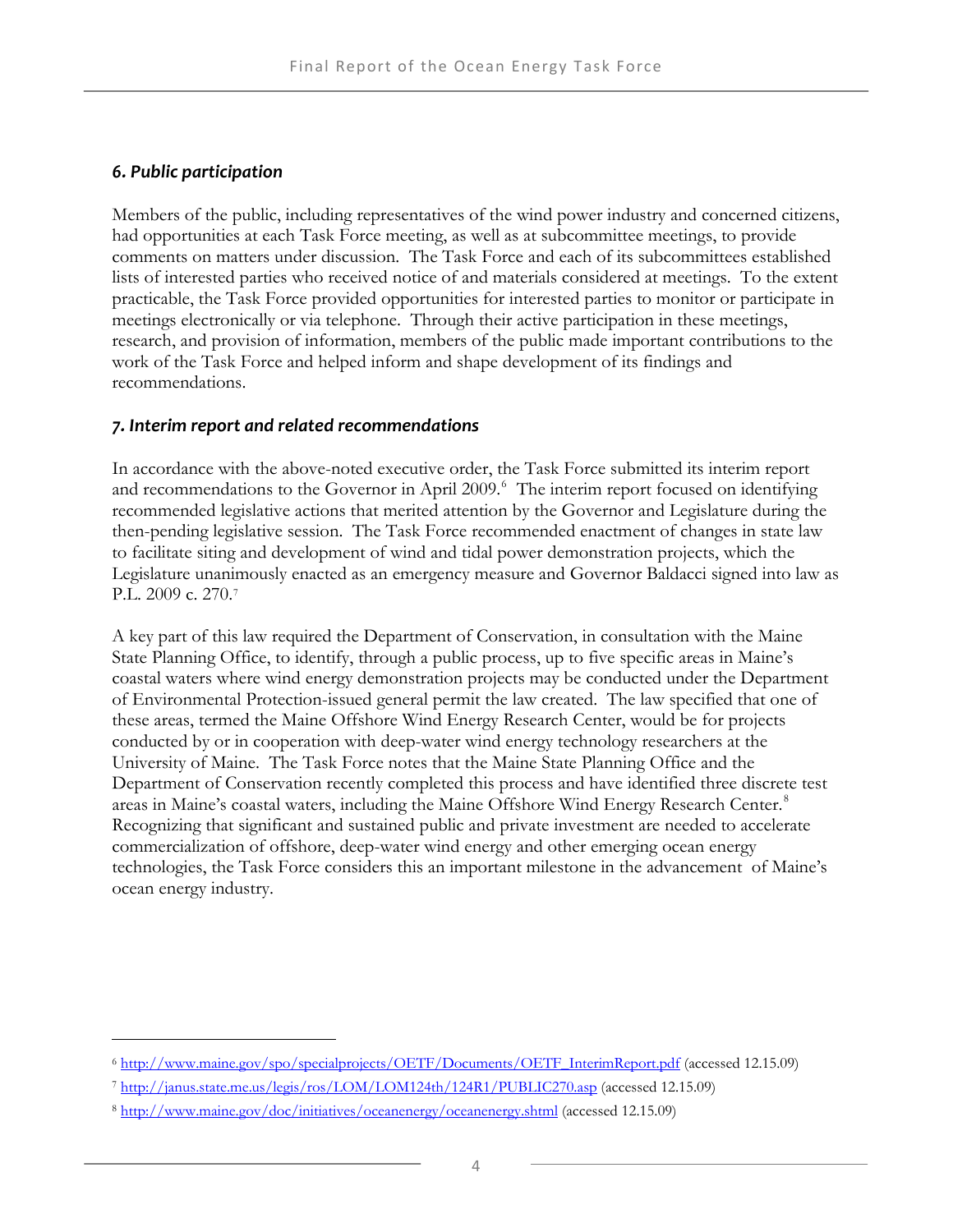## *II. VISION – USING RENEWABLE OCEAN ENERGY TO REDUCE RELIANCE ON FOSSIL FUELS AND EXPAND MAINE'S GREEN ECONOMY*

Wind power is the world's fastest growing utility-scale source of renewable energy. The World Wind Energy Association's most recent forecast for installation of wind energy facilities projected 25 percent market growth despite the on-going global economic slump.[9](#page-20-0) Development of wind energy from projects sited offshore promises to play a huge role in the future of wind energy development.[10](#page-20-1) While the United States as a whole continues to fall far short of Europe's commitment to wind power, Maine is making important progress toward achievement of its goal to develop 3 gigawatts of wind generation capacity by 2020, and is New England's largest wind energy producer. Maine's wind and renewable ocean energy resources have potential to be a keystone of its future prosperity.

The Task Force believes that issues and opportunities for development of Maine's renewable ocean energy resources should be considered and addressed in furtherance of and guided by the following fundamental public policy goal:

*Steady reduction and eventual elimination of our state's over-reliance on fossil fuels through transition to use of electric power, produced with renewable energy resources, particularly offshore wind power, to meet the full range of energy needs.* 

Development of Maine's vast offshore wind energy resource, particularly that in deep-water areas offshore, is a central feature of the transition to the renewable energy-focused economy envisioned by the Task Force. This transition also includes and necessitates creation of significant opportunities for growth and expansion of Maine's emerging ocean energy business cluster[11](#page-20-2) in areas related to manufacturing, research and development, design, financing, deployment, operations and maintenance of ocean energy and other renewable energy systems, energy distribution, and related businesses (Appendix 5). By growing Maine's ocean energy business cluster, the State can transition

-

[http://www.businessweek.com/globalbiz/content/jul2008/gb2008077\\_507147.htm?campaign\\_id=rss\\_eu](http://www.businessweek.com/globalbiz/content/jul2008/gb2008077_507147.htm?campaign_id=rss_eu) (accessed 12.15.09)

<span id="page-20-0"></span><sup>9</sup> [http://www.wwindea.org/home/index.php?option=com\\_content&task=view&id=245&Itemid=40](http://www.wwindea.org/home/index.php?option=com_content&task=view&id=245&Itemid=40) (accessed 12.15.09)

<span id="page-20-1"></span><sup>10</sup> In Germany, for example, a world leader in wind energy development and investment, the national governmental announced plans in 2008 to build 30 offshore wind projects with a total generating capacity of 25 gigawatts by 2030 in keeping with its renewable energy policies and goals. See

<span id="page-20-2"></span><sup>11</sup> A "business cluster" is made up of competing, collaborating and interdependent businesses working in a common industry and concentrated in a geographic region. Clusters draw on shared infrastructure and a pool of skilled workers and represent the specialization and comparative advantage of the region. A synergistic effect is realized when successful companies that focus on a particular industry then cluster locally.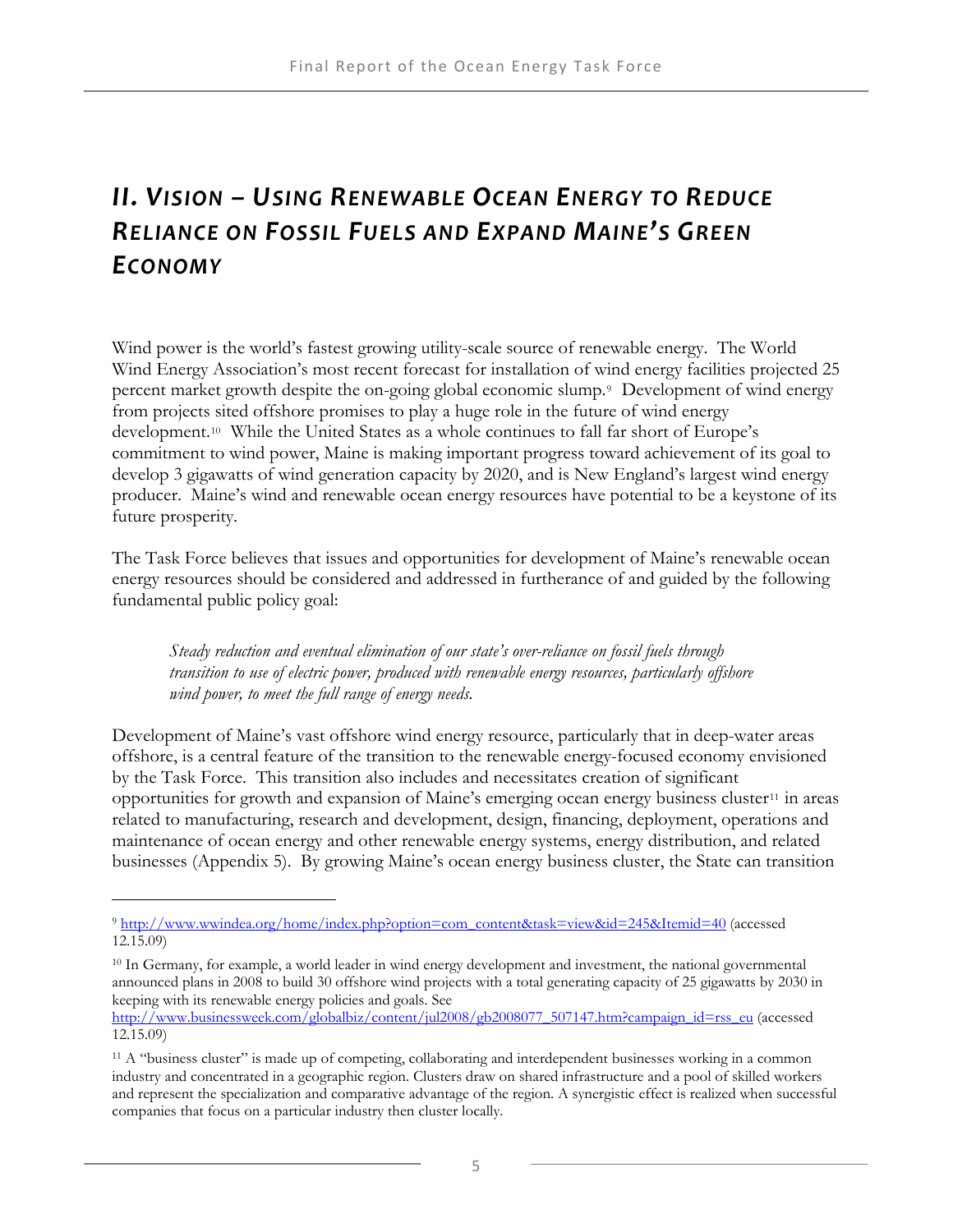from fossil fuels in ways that will optimize benefits for Maine people and help ensure that indigenous renewable resources are used in ways that generate wealth and business and related opportunities in the State.



**Figure 1 – Business Cluster Diagram** 

Technologies needed to develop deep-water wind energy efficiently are still under development. Current electric power prices, which in the Northeast are largely determined by the price of natural gas, may also present a significant challenge for shallow-water offshore wind development using existing technologies. The application of modern directional drilling and hydro-fracturing techniques to the Marcellus Shale gas province of New York and Pennsylvania, and other existing shale gas provinces in other parts of the country, has the potential to markedly change the United States energy picture. Use of these modern techniques co[u](#page-21-0)ld serve to depress natural gas prices and increase our consumption of gas from the United States.[12](#page-21-0)

<span id="page-21-0"></span><sup>&</sup>lt;sup>12</sup> See<http://www.technologyreview.com/energy/23694/page1/> (accessed 12.15.09), which also references concerns that have been expressed about adverse effects on water resources that may result from extracting this gas.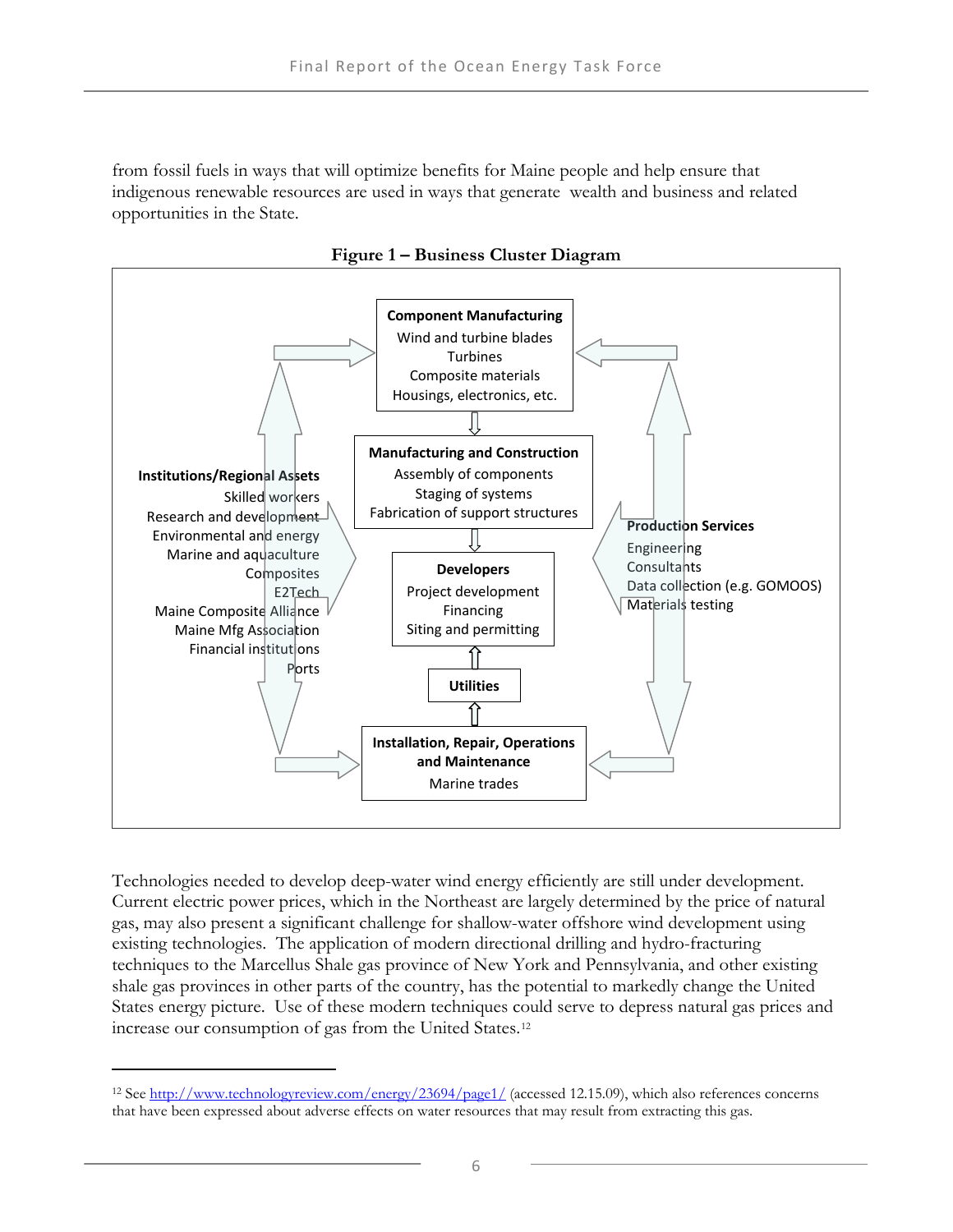What remains certain is that oil and natural gas are ultimately limited, non-renewable power sources with problematic greenhouse gas emissions whose prices have been volatile and may well prove so in the future. No less certain is the significant economic and related societal hardship Maine people would face if we remain as reliant on oil and natural gas to meet household energy needs as we are today. As outlined by the Ocean Energy Institute<sup>[13](#page-22-0)</sup> and discussed in section IV(B) below, a prolonged or sustained period of prices at those 2008 levels could wreak economic havoc if the State were still deeply dependent on oil and gasoline to meet heating and transportation needs.

Under these circumstances, the Task Force has concluded that the wise course for Maine is to plan ahead and lay a firm foundation today for efficient development of Maine's offshore wind and other renewable ocean energy resources to prepare Maine for the point in time when these technologies become commercially viable and economic.

At the same time, it is wisest for Maine to test the waters and pursue creative approaches as well as federal investments to expedite development of these resources. This includes beginning a major shift to electric power to meet transportation and home heating needs, a shift that need not wait for the development of offshore wind and tidal power. Given the climate-change related environmental and economic challenges facing Maine and the nation, the Task Force emphasizes that to make this transformation Maine should actively and persistently pursue development of its offshore wind and other ocean energy resources. As detailed below, wind resources off Maine's shores, particularly those in adjacent federal waters, are vast, relatively proximate to major markets, able (with anticipated technological development) to be stationed in deep-waters areas with limited potential for adverse aesthetic and other impacts, and capable of producing endlessly renewable electricity without generation-related greenhouse gas emissions.

<span id="page-22-0"></span><sup>&</sup>lt;sup>13</sup> See Critical Choice for Charting a Course for Ocean Energy in Maine, Dr. George Hart, presentation to the Ocean Energy Task Force on December 10, 2008;

[http://www.maine.gov/spo/specialprojects/OETF/Documents/Dec10'08\\_TFmtg/Hart\\_NewTechnologies.pdf](http://www.maine.gov/spo/specialprojects/OETF/Documents/Dec10) (accessed 12.15.09)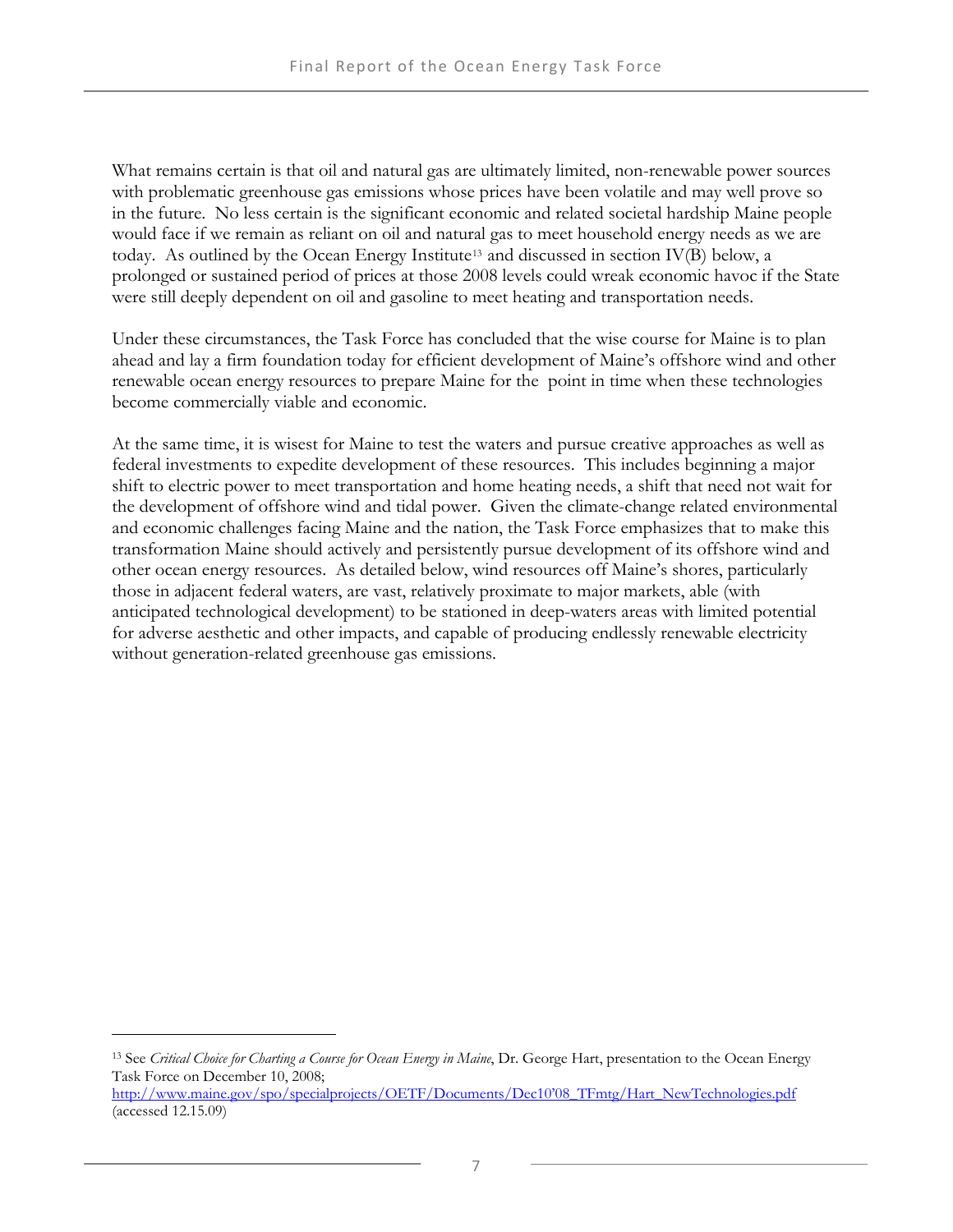## *III. RENEWABLE OCEAN ENERGY'S PROMISE FOR MEETING MAINE'S ENERGY NEEDS*

#### **A. The Central Role of Maine's World Class Offshore Wind Resource**

Maine's offshore wind resources have enormous potential to provide energy security and address the full range of Maine's energy uses, while creating new, quality jobs for Maine people. According to estimates prepared for the National Renewable Energy Laboratory, 85 percent Maine's coastal

waters contain significant areas with Class 4 or higher winds.<sup>[14](#page-23-0)</sup> More notably, 82 percent of Maine's coastal waters have Class 5 or stronger winds. Federal waters immediately adjacent to Maine are generally considered to have Class 5 or better winds throughout (see Figure 2 – Maine's Offshore Wind Resources). Adding to the value of offshore wind is the fact that ocean-based winds are generally more constant than land-based winds and thus have greater energy production potential.

Researchers at the University of Maine estimate that the technical potential of the Gulf



<span id="page-23-0"></span><sup>14</sup> State Wind Resource Assessments [floatto\_pwr91]. Conducted by the National Renewable Energy Laboratory, U.S. Department of Energy, Golden Colorado. Spatial Analysis Estimates Conducted by the Maine State Planning Office, 2009). Class 4 winds are generally considered the minimum necessary for commercial utilization. When it comes to wind power, wind speed is enormously important. The power production potential increases exponentially with wind speed in accordance with the following formula: Power  $= 0.5 x$  Swept Area x Air Density x Velocity<sup>3</sup>, whereas the swept area is the turbine's blades, air density is about 1.23 kg/m<sup>3</sup> at sea level, and velocity is wind speed in meters per second (American Wind Energy Association, *Resources Section*, <http://www.awea.org/faq/windpower.html> - accessed 12.15.09). National Renewable Energy Laboratory's wind resource calculations are based on estimated wind speed estimates at 90 meters and have seven separate wind classifications (Class 1-7). Class 7 areas are those with the greatest wind energy production potential.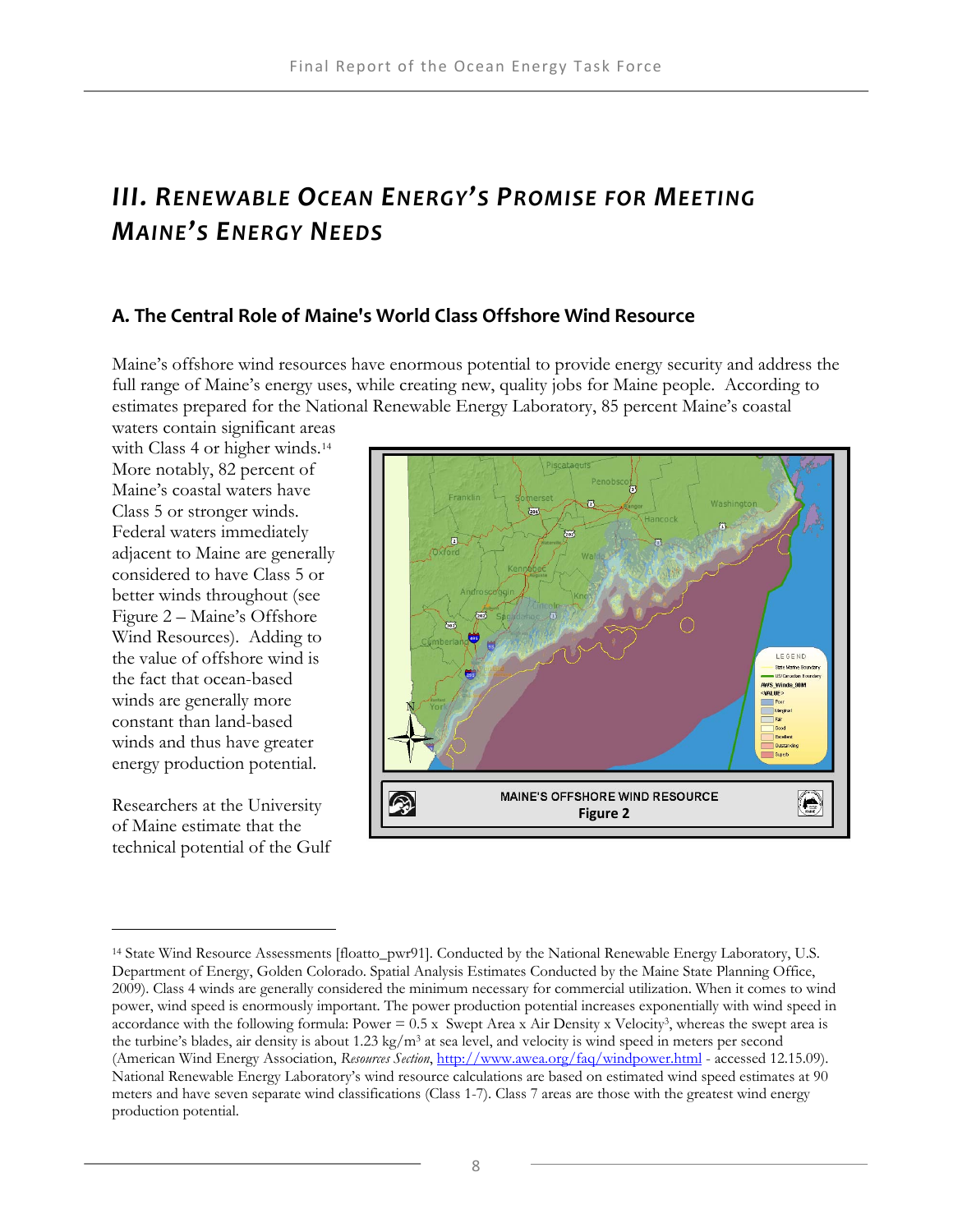of Maine's offshore wind resource is 149 gigawatts of generation capacity.[15](#page-24-0) By way of comparison, there are currently 3.5 gigawatts of installed capacity in Maine and 32 gigawatts in New England. Converting Mai[n](#page-24-1)e homes and transportation sector to electricity will take 3.8 to 5 gigawatts of offshore wind.[16](#page-24-1)

Based on anticipated turbine separation distances for emerging deep-water wind technologies and European experience with ocean wind technology, the University of Maine has calculated that development of 5 gigawatts of offshore wind energy in federal waters would involve use of 320 square miles of federal Outer Continental Shelf area for wind energy production.<sup>[17](#page-24-2)</sup> While 320 square miles is only about 1/10 percent of the total federal Outer Continental Shelf area in the Gulf of Maine, the Task Force recognizes that ocean energy development can and must be pursued with well-informed consideration of natural resources and other human uses of the marine environment to avoid and minimize potential adverse effects and conflicts.

The Task Force suggests that Maine's commitment to support development of 5 gigawatts of deepwater wind energy capacity in the Gulf of Maine would be consistent with and supportive of national wind energy development policy and the State's current role as a leader in the wind energy field. Current federal energy policy calls for meeting 20 percent of the nation's electric power needs with wind power by 2030. The U.S. Department of Energy has concluded that:

…based on the assumptions used to create the 20 percent Wind Scenario, providing 20 percent of the nation's projected electricity demand by 2030 would require the installation of 293.4 gigawatts of wind technology (in addition to the 11.4 gigawatts currently installed) for a cumulative installed capacity of 304.8 gigawatts, generating nearly 1,200 terawatt-hours annually. Offshore wind technology would account for about [18](#page-24-3) percent (54 gigawatts) of total wind capacity by  $2030$ .<sup>18</sup>

So a state goal of 5 gigawatts of offshore wind energy capacity is commensurate not only with Maine's own needs to transform its energy economy but also Maine's share, as a wind energy leader, in achieving this national goal.

Using U.S. Department of Commerce figures regarding construction-related job creation, the University of Maine has estimated that the approximately \$20 billion in expenditure needed to build 5 gigawatts of deep-water wind off Maine's coast would mean about "16,700 new or retained jobs

<span id="page-24-0"></span><sup>&</sup>lt;sup>15</sup> This is a purely theoretical estimate which assumes that the entire wind resource could be developed without regard to constraints related to substrate types, electric transmission, natural resources related impacts or other uses.

<span id="page-24-1"></span><sup>16</sup> See Appendix 3.

<span id="page-24-2"></span><sup>17</sup> At the Task Force's September 25, 2009, meeting, Dr. Habib Dagher explained that University of Maine researchers estimate that 1 gigawatt of deep-water wind capacity would require use of an estimated 64 square miles of ocean area in federal waters for wind turbines and related infrastructure. Additional state submerged lands areas and uplands would also be used if power generated offshore is brought to the electric power distribution grid in Maine.

<span id="page-24-3"></span><sup>18</sup> *20% Wind Energy by 2030: Increasing Wind Energy's Contribution to U.S. Electricity Supply*, U.S. Department of Energy (July 2008), p. 151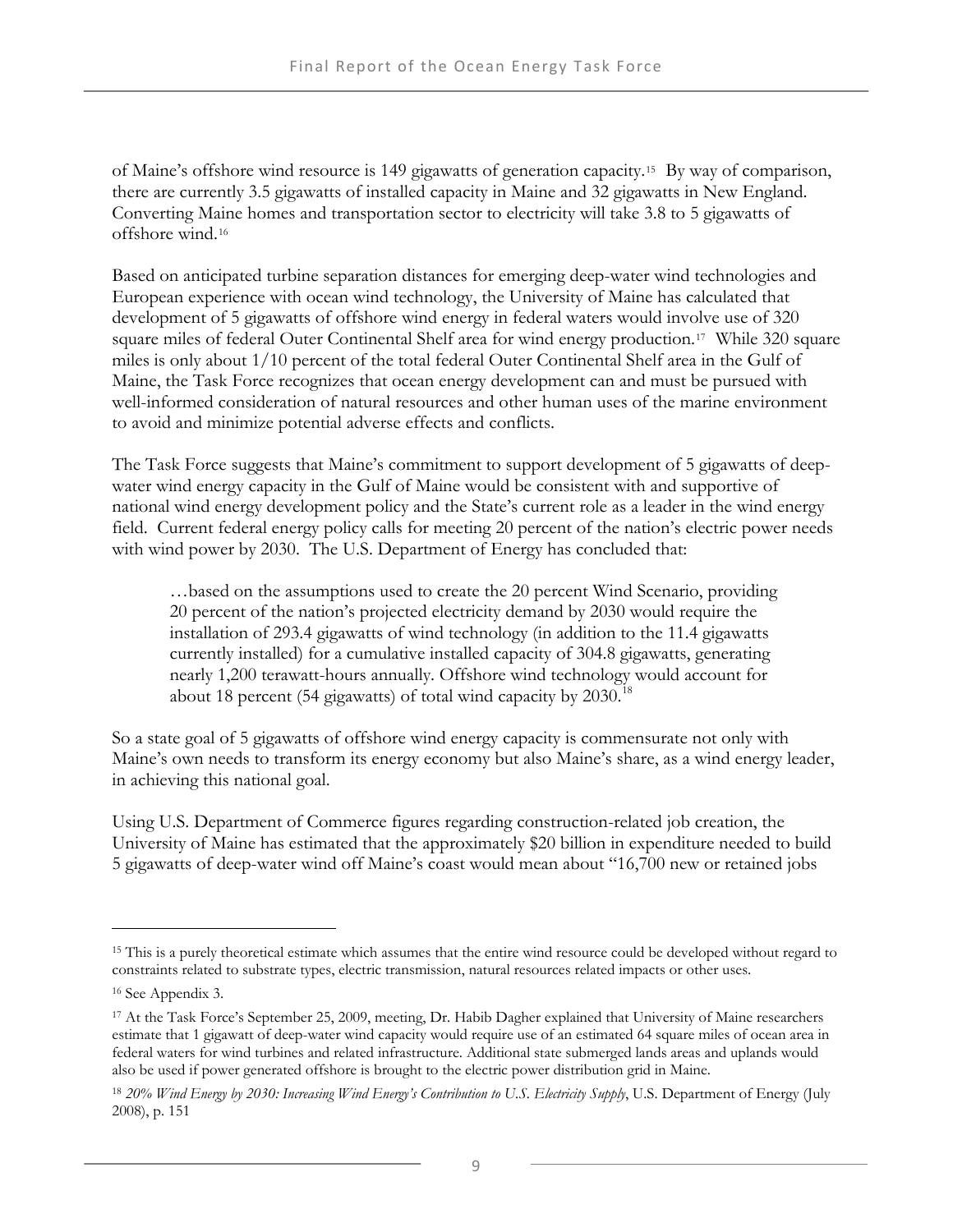per year for twenty years, including jobs transformed from the traditional to renewable energy sectors<sup>"[19](#page-25-0)</sup>

There is no other indigenous renewable energy resource in Maine capable of generating electricity on this scale, and no other Maine power source appears to have fewer adverse environmental impacts.<sup>[20](#page-25-1)</sup> While the Task Force acknowledges the important contribution all of Maine's renewable resources can make and that other technologies (e.g., use of wind energy to produce ammonia-based fuels or hydrogen, or solar energy using "black silicon") may necessitate reevaluation of options in the future, offshore wind plainly holds the greatest promise today.

#### **B. The Important Roles of Tidal Power, Community Wind, and Other Renewable Ocean Energy Resources and Conservation in Meeting Local Needs, Creating a Diverse and Robust Renewable Energy Mix, and Building a Renewable Energy‐based Economy**

#### *1. Tidal power*

 $\overline{a}$ 

Strong and predictable tidal currents at select locations along Maine's coast provide opportunities to develop electricity using modern, emerging tidal in-stream energy conversion technologies. Tidal instream energy conversion is a type of hydrokinetic power production. Regulated as hydropower development at the federal and state level, tidal in-stream energy conversion differs from conventional hydro and existing tidal barrage technologies in that it does not involve use of a dam to impound waters but, as its name indicates, captures the energy of the tidal flow itself.

A 2006 Maine Technology Institute-funded study by the Electric Power Research Institute assesses Maine's tidal power energy resource potential.<sup>[21](#page-25-2)</sup> The Electric Power Research Institute study assesses the tidal power energy generation potential at a variety of locations along the Maine coast. Electric Power Research Institute identified the ten sites with the most potential and found that Passamaquoddy and Cobscook Bays in Washington county have the State's most promising tidal energy resource. According to early estimates by the Electric Power Research Institute, the ten most promising tidal in-stream energy conversion sites in Maine have a combined total potential generating capacity of approximately 25 megawatts. The Electric Power Research Institute's 2006 report recommended additional analysis of current velocities, encouraged the development of pilot test projects, and urged government to accelerate research and development programs. In Maine, these activities have all been occurring since the Electric Power Research Institute report was published.

<span id="page-25-0"></span><sup>19</sup> Deepwater Offshore Wind in the Gulf of Maine, University of Maine/Advanced Structures and Composites Center (2009), p. 14; see Bivens, J., *Updated Employment Multipliers for the U.S. Economy* (EPI, 2003)

<span id="page-25-1"></span><sup>20</sup> See*, e.g.,* Prof. Habib Dagher, presentation to Ocean Energy Task Force, *supra* (and references cited therein); see also, Prof. George Hagerman, presentation to Ocean Energy Task Force, *infra.*

<span id="page-25-2"></span><sup>21</sup> Maine Tidal In-stream Energy Conversion: Survey and Characterization of Potential Project Sites (EPRI, April 2006) http://oceanenergy.epri.com/attachments/streamenergy/reports/Tidal\_003\_ME\_Site\_Survey\_Report\_REV\_1.pdf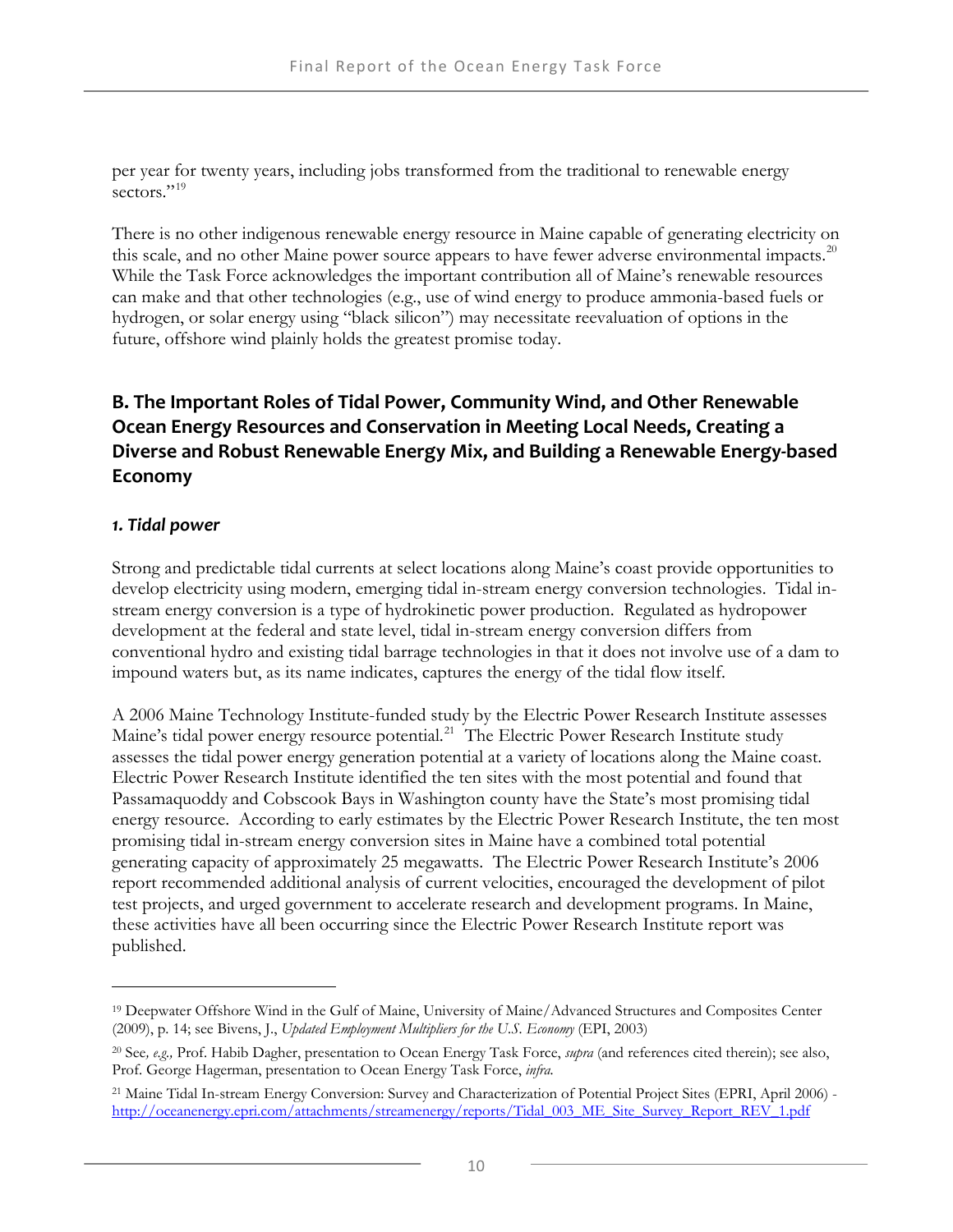In his December 10, 2008, presentation to the Task Force, Dr. George Hagerman, who was the study's principal author, suggested that the total statewide capacity may be around  $250$  megawatts, $^{22}$  $^{22}$  $^{22}$ a figure also used by the University of Maine in its climate action report to Governor Baldacci, reflecting work by University researchers.<sup>[23](#page-26-1)</sup> While significant, this resource is likely much smaller than Maine's deep-water wind resource.

While relatively modest in terms of power production potential compared to offshore wind, Ocean Renewable Power Company estimates that development of 250 megawatts of tidal power in Maine would involve an investment of up to \$1 billion over the next five to seven years that could result in employment of 400 to 600 Maine citizens. Experience with Ocean Renewable Power Company's tidal power development in Eastport shows how tidal power development may provide significant benefits to communities while also having a statewide economic impact. Over the last two years Ocean Renewable Power Company has spent approximately \$5 million in Maine and provided jobs for over 50 people in seven Maine counties.

In presentations to the Task Force on tidal power in Maine<sup>[24](#page-26-2)</sup>, Ocean Renewable Power Company owner Chris Sauer and project manager John Ferland emphasized that Ocean Renewable Power Company's project has provided opportunities for a talented local work force with a variety of skills adapted from boat building, fishing, and related traditional marine trades. Ocean Renewable Power Company's representatives have noted that local involvement with the project has not only resulted in cost-saving innovation through employment of skilled local workers but also has informed decisions on siting of the development in ways that avoid and minimize potential conflicts with existing uses. In addition to regionally and locally significant employment opportunities, distributed tidal power generation projects have potential to foster community support for and broader understanding of the contribution to renewable ocean energy generation and provide localized voltage support and further diversification of the state energy mix.

#### *2. Smaller scale, community wind*

 $\overline{a}$ 

Focused on opportunities regarding grid-scale, land-based wind energy development, the Governor's Wind Power Development Task Force expressly recognized "…the benefits and importance of community and smaller-scale wind projects, which include their potential to address local energy supply and cost concerns and to foster public awareness of wind energy's benefits and acceptance of its related environmental and land use effects."[25](#page-26-3) The Task Force shares in that recognition as concerns ocean-energy resources, based in part on information presented by Mr. Soren Hermansen,

<span id="page-26-0"></span><sup>22</sup> *Maine's Other (Non-Wind) Ocean Renewable Energy Resources*, presentation by Dr. George Hagerman to OETF, 12/10/08; see [www.maine.gov/spo/specialprojects/OETF/Documents/Dec10'08\\_TFmtg/Hagerman\\_TidalWaveEnergy.pdf](http://www.maine.gov/spo/specialprojects/OETF/Documents/Dec10); see also [www.maine.gov/spo/specialprojects/OETF/agendas\\_mtgmaterials.htm](http://www.maine.gov/spo/specialprojects/OETF/agendas_mtgmaterials.htm) (meeting summary).

<span id="page-26-1"></span><sup>23</sup> Demeo Ann, Peterson Mick and Rubin Jonathan, "Energy" essay as part of *Maine's Climate Future: An Initial Assessment*, University of Maine, Orono, Maine. February 2009.

<span id="page-26-2"></span><sup>24</sup> See*, e.g., Tidal Energy in Maine: Opportunities, Obstacles, and Issues to Be Addressed*, presented to the OETF by Chris Sauer, 1/14/09 - [http://www.maine.gov/spo/specialprojects/OETF/Documents/Jan14'09\\_TFmtg/mainetidalenergy.pdf](http://www.maine.gov/spo/specialprojects/OETF/Documents/Jan14) 

<span id="page-26-3"></span><sup>25</sup> *Report of the Governor's Task Force on Wind Power Development: Finding Common Ground for a Common Purpose* (Department of Conservation, February 2008), p. 11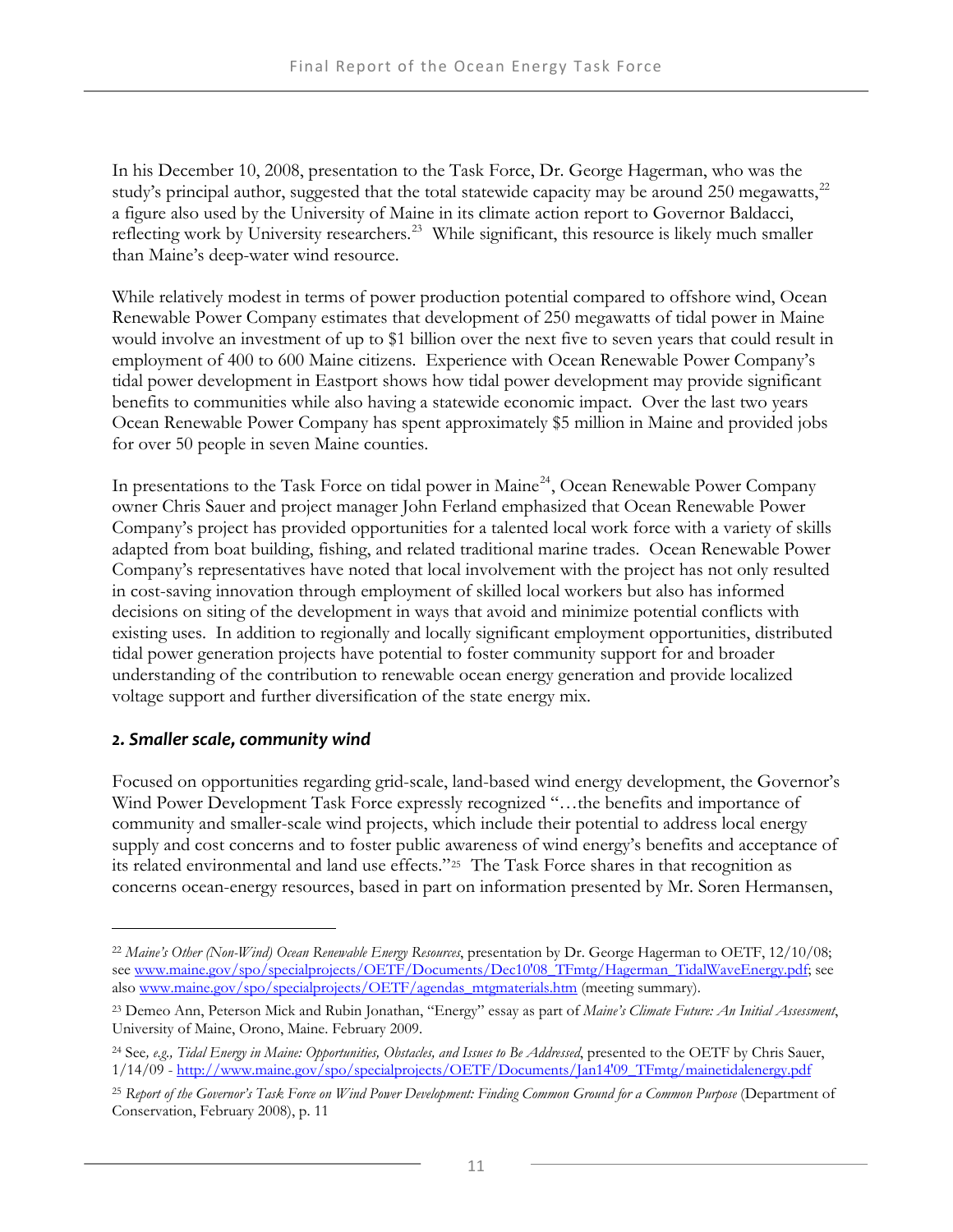organization leader of the Samso Energy and Environmental Organization in Denmark regarding that island community's development of Samso's wind energy resources with the goal of becoming energy self-sufficient and reducing to zero the community's estimated carbon emissions on an overall net basis.

At the Task Force's March 11, 2009, meeting, Mr. Hermansen explained how that community organization developed eleven land-based and ten ocean-based and largely community-owned wind turbines that provide generation capacity to address the island's electric power demand. Notwithstanding the island's significant wind power assets, given wind power's intermittent nature, Norwegian hydro and Danish coal-fired plants balance Samso's electricity demand and Samso exports wind to Norway. Mr. Hermansen outlined Samso's plans to continue along the path of energy independence through expanded use of wind-generated power to meet transportation and other needs.

The Task Force notes the differences in social, legal, and economic circumstances in Maine and Denmark, including Denmark's feed-in tariff, funded through taxes on fossil fuels that significantly subsidized the wind development, may not allow adoption of Samso's precise approach here. Nevertheless, that European community's experience does urge consideration of parallel options and opportunities for Maine's offshore island communities, among others.

The Fox Island Electric Cooperative's recent land-based wind energy development on Vinalhaven Island to address that island community's electric power needs with locally-owned, renewable wind energy may provide an important example of how community wind development may be undertaken in Maine.<sup>[26](#page-27-0)</sup> Lessons learned from that initiative may prove useful in further shaping and refining state policy on key issues. Legislation enacted last session that approves increase of the installed net capacity limit for net-metering to 660 kilowatt hours and makes micro combined heat and power systems eligible for net-metering,<sup>[27](#page-27-1)</sup> and creates a community-based renewable energy pilot program,[28](#page-27-2) has potential to support growth and innovation in this area.

#### *3. Consumer choice and energy conservation*

The Task Force recognizes that actions and decisions of individuals at the personal, consumer level need to play an important role in reducing our state's reliance on fossil fuels, driving the growth and expansion of Maine's renewable energy industry and economy, and in making more efficient use of electric power. Shifting demand to off-peak periods, for example, may help make more efficient use of wind energy generated during off-peak times. In time, particularly with wide-spread deployment of improved "smart grid" capability<sup>[29](#page-27-3)</sup> and energy storage technologies,<sup>[30](#page-27-4)</sup> consumer decisions have the potential to become an increasingly potent force. Under the American Recovery and

<span id="page-27-0"></span><sup>26</sup> See<http://www.foxislandswind.com/background.html>

<span id="page-27-1"></span><sup>27</sup> Resolves 2009 c. 20

<span id="page-27-2"></span><sup>28</sup> P.L. 2009 c. 329

<span id="page-27-3"></span><sup>29</sup> *Smart Grid: Enabler of the New Energy Economy,* Electric Advisory Committee (December 2008)

<span id="page-27-4"></span><sup>30</sup> See *Bottling Electricity: Storage as a Strategic Tool for Managing Variability and Capacity Concerns in the Modern Grid,* Electric Advisory Committee (December 2008)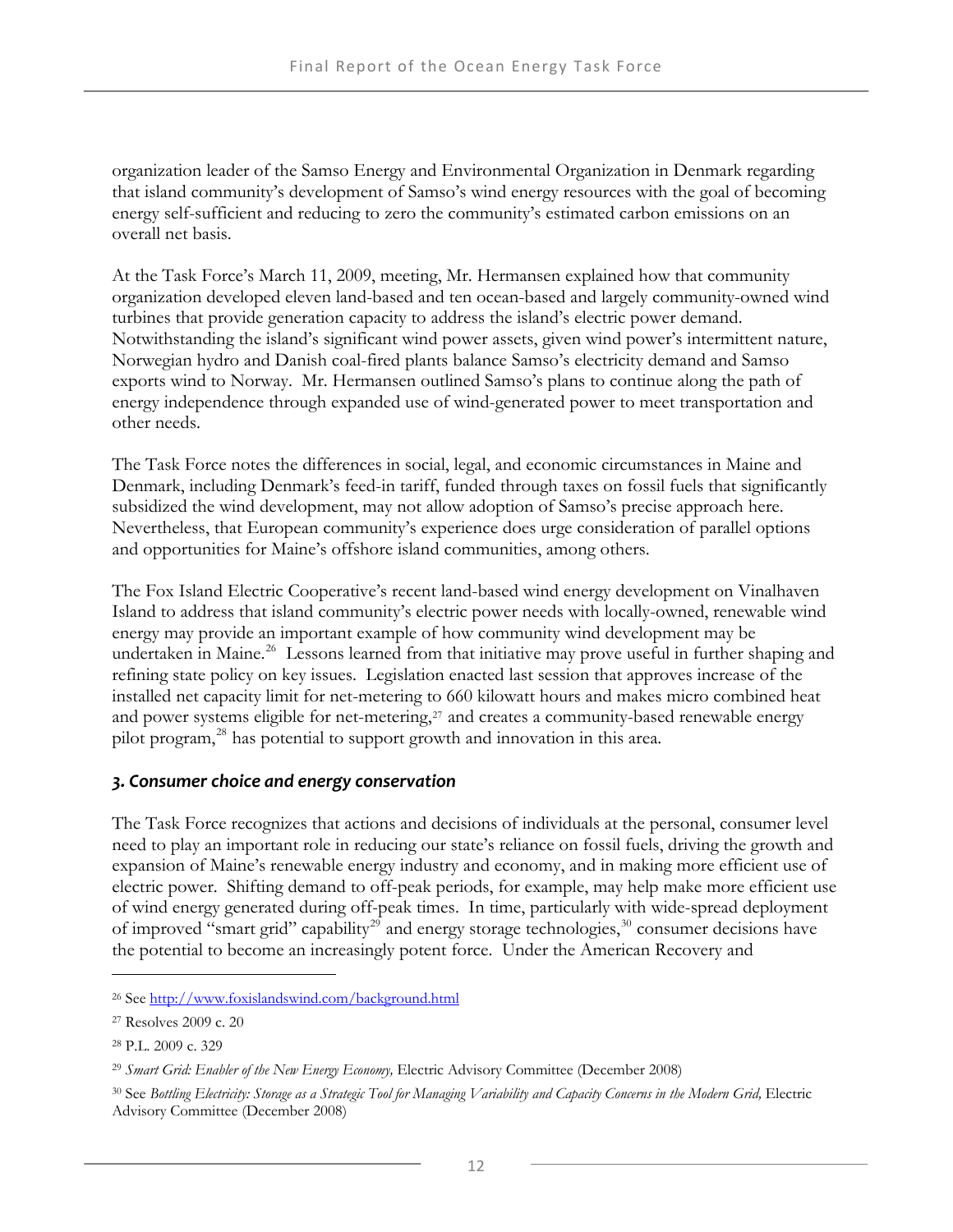Reinvestment Act of 2009, Central Maine Power Company will receive \$95.9 million for deployment of smart meter technology throughout its customer service area. Bangor Hydro Electric currently has smart meters in its service area. Installation of smart meters in Maine homes and businesses will enhance Maine's ability to support renewable ocean energy.

As the penetration of electric vehicles and more efficient electric home-heating systems in Maine homes and businesses grows, demand for electric power to address household heating and transportation needs will increase dramatically. This will help to make important reductions in the reliance of Maine homes and businesses on fossil fuels and related carbon emissions. Recently enacted state law<sup>[31](#page-28-0)</sup> sets the ambitious energy conservation goal to weatherize 100 percent of Maine homes and half of Maine businesses by 2030 and provides capital investment aimed at increasing energy efficiency and support for a comprehensive state weatherization program.

#### *4. Maine's wave energy resources*

Research conducted by Electric Power Research Institute suggests that, as contrasted with wind power and tidal power, Maine's offshore waters are not likely to be an ideal location for wave power development in the near-term:

As a new and emerging technology, offshore wave power has essentially no production experience and therefore its costs, uncertainties and risks are relatively high compared to existing commercially available technologies such as wind power with a cumulative production experience of about 40,000 megawatts installed. Private energy investors most probably will not select offshore wave technology when developing new generation because the cost, uncertainties and risk are too high compared to commercially available wind power technology. Even once wave technology reaches commercialization and uncertainties and risk are lowered, the economics in Maine are such that investor opportunities will be much greater in states with better wave [r](#page-28-1)egimes (Hawaii, Alaska, Washington, Oregon, California, and Massachusetts)…[32](#page-28-1)

In his above-noted testimony to the Task Force, Dr. Hagerman, who worked with Electric Power Research Institute in studying Maine's hydrokinetic energy resources, reaffirmed this conclusion. Accordingly, wave power development was not a primary focus of the Task Force's study. The Task Force recommendations regarding wave power<sup>[33](#page-28-2)</sup> are aimed at identifying opportunities for Maine that may arise as the technology continues to develop and mature. Testing and demonstration of wave power technologies in pre-selected sites in Maine's coastal waters is allowed under P.L. 2009, c. 270, where done in coordination with offshore wind development.

<span id="page-28-0"></span><sup>31</sup> P.L. 2009 c. 372

<span id="page-28-1"></span><sup>32</sup> *System Level Design, Performance and Costs – Maine State Offshore Wave Power Plant*, Report E2I EPRI Global WP-006-ME; <http://oceanenergy.epri.com/waveenergy.html#reports>

<span id="page-28-2"></span><sup>33</sup> See Section VI, Part 7, below.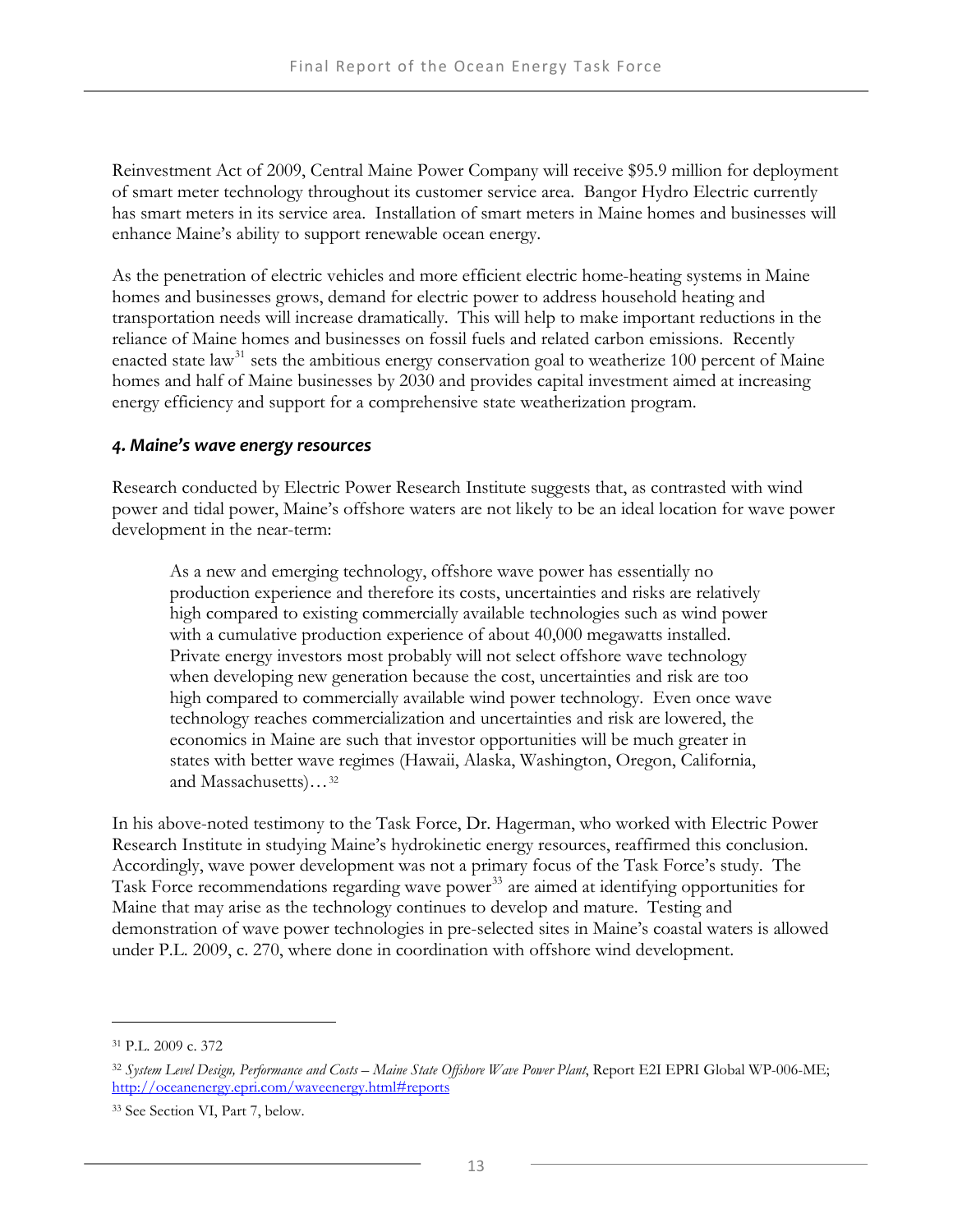#### **C. Oil and Gas Development Potential in the Gulf of Maine**

The Task Force recognizes that our nation needs sources of oil and gas for the near term that are not vulnerable to foreign ownership and control, including sources from the federal Outer Continental Shelf. Oil and gas development efforts on the Outer Continental Shelf should be focused in the areas with the greatest potential, and where the potential environmental impacts are minimized. Furthermore, the geology of the Gulf of Maine precludes direct comparisons with hydrocarbon production areas on the Scotian Shelf, such as Sable Island.

The Task Force's subcommittee on oil and gas development, led by State Geologist, Dr. Robert Marvinney, assessed current information regarding the potential for commercially-significant oil and gas development in the Gulf of Maine, and potential benefits and natural resources-related impacts associated with any such development in light of current technology. Based on that assessment, provided as Appendix 6, the Task Force finds that the Gulf of Maine, in comparison to other areas of the Outer Continental Shelf, has low potential and does not merit further oil and gas development efforts. See recommendations, Section VI, Part 8, below.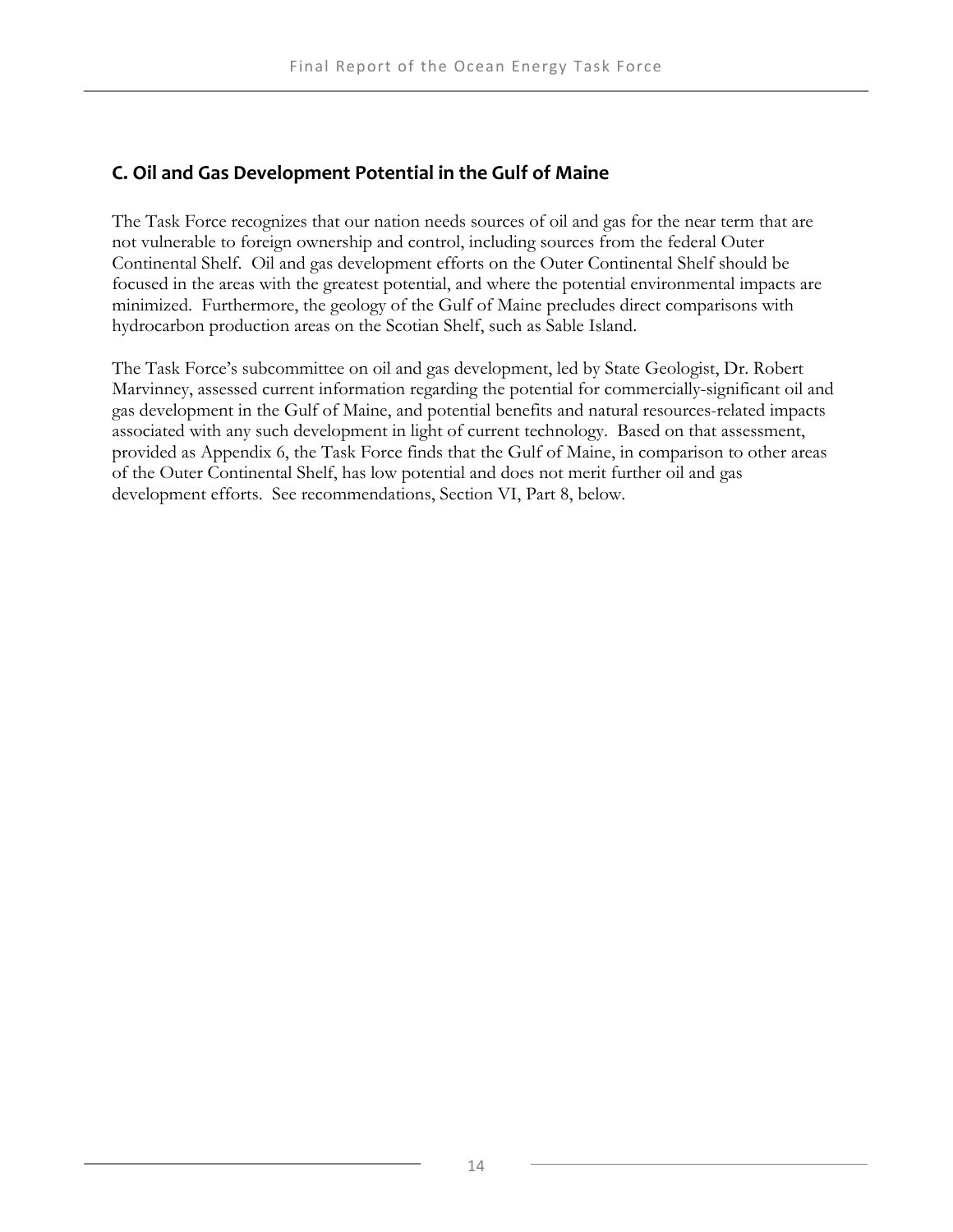## *IV. THE NEED TO ACT NOW TO ADVANCE DEVELOPMENT OF MAINE'S RENEWABLE OCEAN ENERGY RESOURCES*

Governor Baldacci's Wind Power Development Task Force, which focused its efforts on Maine's land-based wind resource, concluded that the need to reduce greenhouse gas emissions, while increasing the security of the State's electricity and energy supply and providing other benefits to Maine people, is of paramount importance to the State, and that wind power holds great promise in helping meet each of these closely related challenges.<sup>[34](#page-30-0)</sup> The Maine Legislature affirmed these conclusions in its own findings contained in the legislation enacting that Task Force's recommendations aimed at facilitating siting and development of land-based wind energy projects.[35](#page-30-1)

The Ocean Energy Task Force concurs with and reaffirms these conclusions as they pertain to offshore wind, tidal, and potentially other renewable ocean energy sources. Moreover, the Task Force emphasizes the importance of assessing, planning for, and developing offshore wind's potential not only for traditional uses of electric power but for transportation and heating needs. Heat and transport make up almost 90 percent of Maine people's energy expenditures<sup>[36](#page-30-2)</sup> and are responsible for roughly three-quarters of Maine's greenhouse gas emissions[.37](#page-30-3) In order to address and resolve Maine's extreme and potentially crippling dependence on oil, the State must consider all end uses of energy and must move to more efficient and cleaner technologies.

The Task Force concludes that the following considerations, summarized below, urge a concerted statewide effort now to advance development of Maine's ocean energy resources:

- Need to reduce greenhouse gas emissions;
- Real and present risks to Maine people posed by volatility in fossil fuel prices;
- Need to position Maine to compete for necessary public and private investment; and
- Need to foster economic and business conditions that attract and support and can sustain growth of Maine's ocean energy-related growth in ways optimize benefits to Maine people.

<span id="page-30-0"></span><sup>34</sup> See *Report of the Governor's Task Force on Wind Power Development, supra* at 7-8.

<span id="page-30-1"></span><sup>35</sup> P.L. 2007 c. 661, Section A-5 and emergency preamble.

<span id="page-30-2"></span><sup>36</sup> See Dr. George Hart presentation to the Ocean Energy Task Force referenced below.

<span id="page-30-3"></span><sup>&</sup>lt;sup>37</sup> The State Planning Office developed this estimate using estimates from a report from the Climate Change Institute at the University of Maine by C. Cronan, U.S. Census Data, and Department of Environmental Protection information.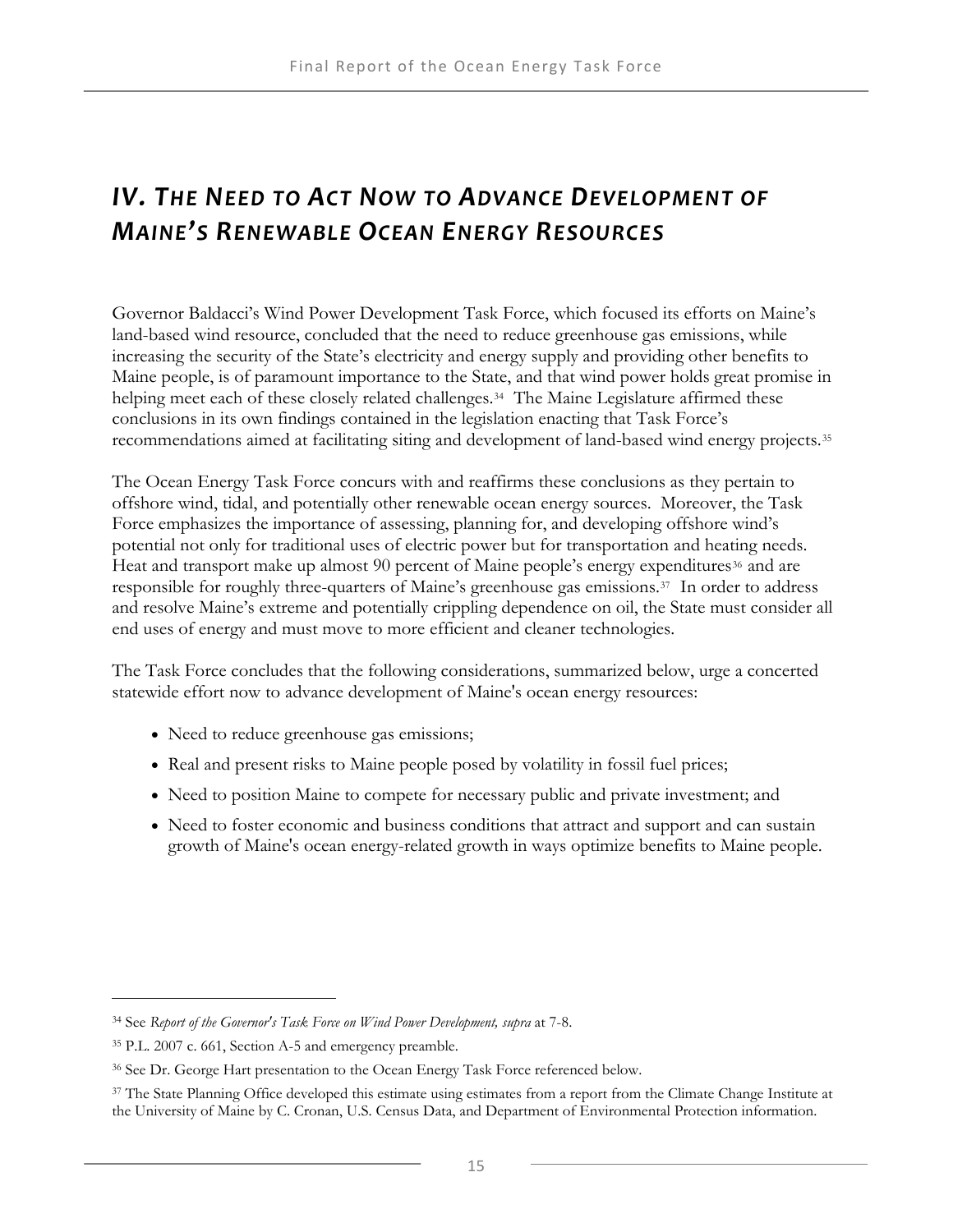#### **A. Climate change concerns and their relationship to greenhouse gas reduction goals**

Maine and neighboring states and provinces have taken a leadership role in addressing climate change concerns whose existence and implications are now broadly accepted and possibly viewed as even more imminent than previously understood. The Regional Greenhouse Gas Initiative, in which Maine is a participant, is a ten-state  $CO<sub>2</sub>$  cap-and-trade program.<sup>[38](#page-31-0)</sup> The program is focused on CO<sub>2</sub> emissions from electrical generating units. The Regional Greenhouse Gas Initiative calls on the Northeast region to limit  $CO<sub>2</sub>$  emissions in 2009, places a cap on them by 2014, and reduces that cap by 10 percent by 2018. As a member of the Conference of New England Governors and Eastern Canadian Premiers, Maine is active in the Conference's greenhouse gas reduction effort pursuant to its 2001 Climate Action Plan which set greenhouse gas reduction goals across all sector s, and calls for cutting those emissions to 10 percent below 1990 levels by the year 2020. In 2004 , Maine adopted the Conference's goals by statute.<sup>39</sup>

The Regional Greenhouse Gas Initiative goals are aggressive and their attainment necessitates an unprecedented and concerted statewide effort. Approximately 11,000 megawatts of wind power would be needed in New England in order to meet the 2020 greenhouse gas reduction goal.<sup>[40](#page-31-1)</sup> At present, there are about 174 megawatts of installed wind energy capacity in Maine, another 91.5 megawatts under construction, and 115 megawatts<sup>[41](#page-31-2)</sup> of capacity permitted but not yet under construction. All of this is land-based. There is another 53 megawatts of proposed wind energy in Maine for which regulatory permits are currently being sought, and approximately 1500 megawatts of wind energy in the ISO-NE queue that has been studied and another 4000 megawatts in queue but not yet been studied. The 462 megawatts Cape Wind project is the only offshore wind energy now in the ISO-NE queue.

As noted above, transition in time to use of renewably generated electric power to address energy demands for transportation and heating will require installation o[f](#page-31-3) significantly more capacity than that needed to meet Regional Greenhouse Gas Initiative's goals.[42](#page-31-3)

<u>.</u>

<span id="page-31-0"></span><sup>&</sup>lt;sup>38</sup> A key part of this cap-and-trade program involves auctioning of allowances for CO<sub>2</sub> emissions in excess of caps set under Regional Greenhouse Gas Initiative. State participating in the Regional Greenhouse Gas Initiative have held five auctions to date, through which 134,873,748 2008 CO<sub>2</sub> allowances and 6,520,593 2012 allowances have been sold. These sales generated a total of \$432,834,987.48. Maine's breakdown is 4,230,870 2008 allowances and 190,365 2012 allowances, with total proceeds of \$13,507,410.05, which will be disbursed by the Maine Efficiency Trust for energy efficiency projects and programs.

<sup>39 38</sup> M.R.S. §576

<span id="page-31-1"></span><sup>40</sup> *Report of the Governor's Task Force on Wind Power Development, supra* at 12.

<span id="page-31-2"></span><sup>&</sup>lt;sup>41</sup> State approvals for the two projects that would provide this capacity have been appealed.

<span id="page-31-3"></span><sup>&</sup>lt;sup>42</sup> A recent Department of Environmental Protection report charts progress in attaining Regional Greenhouse Gas Initiative goals. See Brook, J. (February 18, 2009). The Regional Greenhouse Gas Initiative: Profile of Maine's Experience. Presented at: The Association of Professional Foresters of New Brunswick, 2009 Annual General Meeting.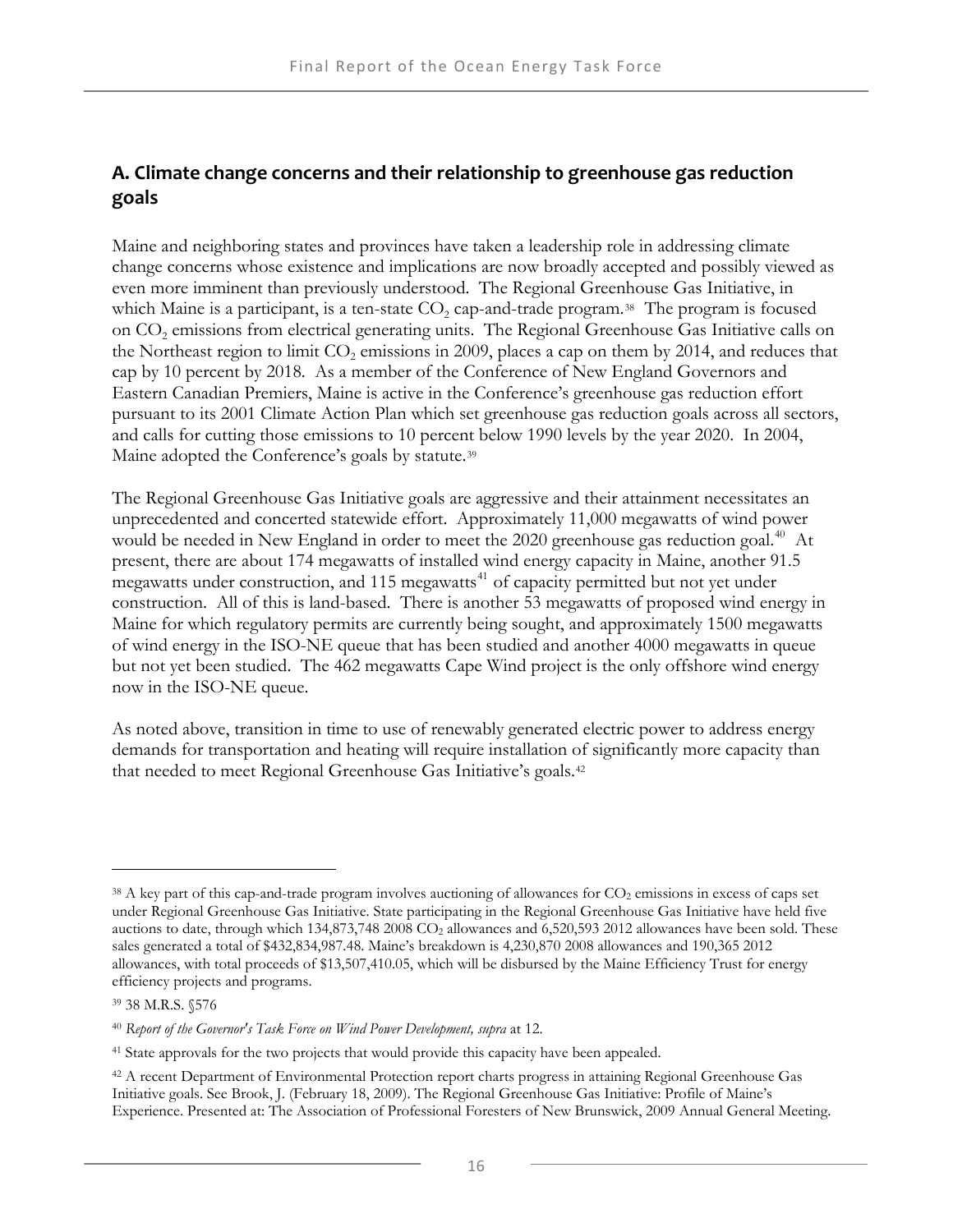#### **B. Real and Present Risks to Maine of Anticipatable Spikes and Volatility in Fossil Fuel Prices**

Maine is perhaps the nation's most oil dependent state. According to the U.S. Energy Information Administration, about three quarters of Maine homes – the highest percentage in the nation – rely on petroleum for home heating.<sup>[43](#page-32-0)</sup> According to estimates prepared by Maine's Office of Energy Independence and Security using Energy Information Administration data, the total cost of petroleum in Maine in 2008 was about \$5.97 billion.<sup>[44](#page-32-1)</sup> About 85 percent of that amount, about \$5 billion, left the state as what Office of Energy Independence and Security has dubbed Maine's "petro-dependence tax." This figure is over 150 percent of the State's total tax revenue in 2008, and is a staggering cost borne by Maine households and businesses to meet their total energy needs.<sup>[45](#page-32-2)</sup> Political instability and conflict in many of the world's oil producing areas has highlighted grounds for supply and reliability-related concerns regarding the availability of foreign oil as we move into the future.

In 2008, when prices for the fossil fuels on which Maine people are now so deeply dependent for home heating and transportation sky-rocketed, Maine people began to experience the economic and related social hardships of continued reliance on these non-renewable, largely foreign energy supplies. Energy needs (heat, transportation and electricity) made up nearly 25 percent of Maine family budgets in 2008, and this figure could grow to nearly 50 percent by 2018 if oil prices were to increase significantly again; there is an urgent need in Maine for affordable energy.<sup>[46](#page-32-3)</sup> In 2008 about 90 percent of the total energy need of Maine households and businesses depended upon fossil fuels (oil and gas), with 50 percent burned for transportation, 40 percent burned for home heating, and only about 10 percent burned to meet current electric power uses[.47](#page-32-4) If fuel oil and gasoline prices were \$4/gallon, the Ocean Energy Institute calculates that the average Maine household would incur about \$10,000/year in energy expenses if this reliance on petroleum persisted. At \$10/gallon fuel prices, this additional annual expense soars to \$35,000.[48](#page-32-5) In sum, anticipatable increases in oil and gas prices could result in costs many Maine households and businesses simply could not sustain. Notably, widespread use of electric powered heat pumps and vehicles would result in marked savings under each of these scenarios - \$6,400/year with \$4 fuel and \$16,000/year with \$10 fuel even as electricity prices rose with liquid fuel prices (electricity priced at 15 cents/kwh and 37.5 cents/kwh, respectively).<sup>[49](#page-32-6)</sup>

The Task Force notes that maintenance of stable electric power prices that are in line with or lower than fuel oil prices may be a key to widespread transition to electric power to address the full range

-

<span id="page-32-4"></span>

<span id="page-32-6"></span><sup>49</sup> *Id*.

<span id="page-32-0"></span><sup>&</sup>lt;sup>43</sup> Energy Information Administration website [http://tonto.eia.doe.gov/state/state\\_energy\\_profiles.cfm?sid=ME](http://tonto.eia.doe.gov/state/state_energy_profiles.cfm?sid=ME)

<span id="page-32-1"></span><sup>44</sup> *Maine Comprehensive Energy Plan: Maine Energy Profile*, p. 26-7.

<span id="page-32-2"></span><sup>45</sup> *Id.*

<span id="page-32-3"></span><sup>46</sup> See *Critical Choices in Charting a Course for Ocean Energy in Maine*, presentation by Dr. George Hart to the OETF, 12/10/08 - [www.maine.gov/spo/specialprojects/OETF/Documents/Dec10'08\\_TFmtg/Hart\\_NewTechnologies.pdf](http://www.maine.gov/spo/specialprojects/OETF/Documents/Dec10) <sup>47</sup> *Id*.

<span id="page-32-5"></span><sup>48</sup> *Id*.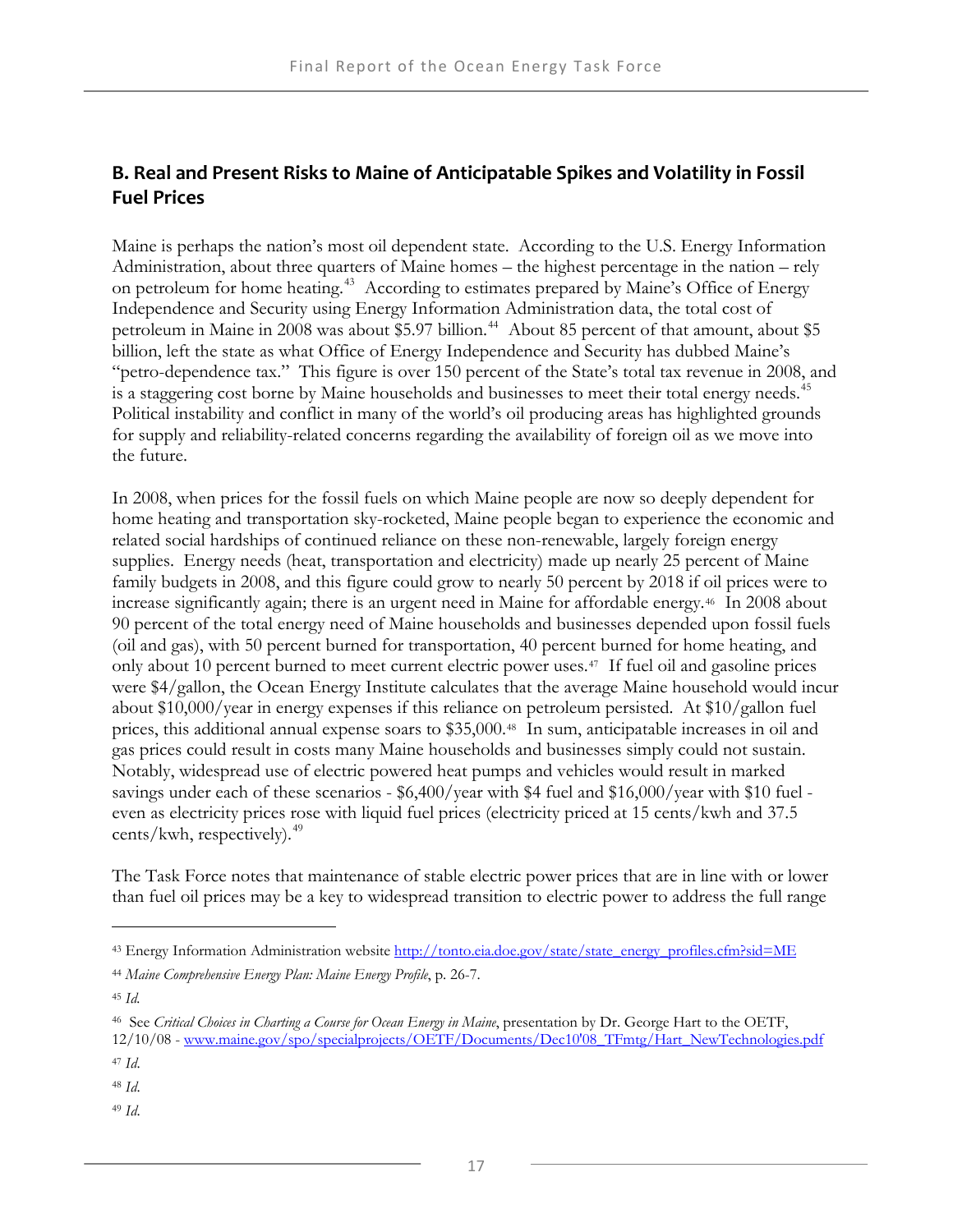of Maine's energy needs. Increases in electricity prices in the 1980s, due in part to public policy fostering renewable energy development, led to more widespread consumer dependence on fuel oil as opposed to electricity for home heating.

Closely related to concerns about volatile and unpredictable pricing for natural gas and oil is the critical issue of energy reliability. At present, Maine, like the New England regional electricity system as a whole that serves it, is highly dependent on natural gas for generation of electricity. Natural gas and oil provide nearly 65 percent of ISO-NE's electric generating capacity.<sup>50</sup> Given the manner in which the New England region's electrical energy markets work, the price of natural gas effectively sets the price of electricity. The price of natural gas historically has been strongly influenced by national and international economic and political events outside the control of policy makers in Maine or New England.

The Task Force notes that, while it presents price-related problems and extraction-related risks to water quality and associated values in some cases,  $\frac{1}{2}$  natural gas has some advantages as an energy source, including: markedly lower emissions as compared with oil and coal, particularly in terms of particulates and carbon; large United States and Canadian supplies; and a currently low price as compared with offshore wind and other renewable sources. In the near term, it is possible natural gas could help bridge the transition to sustainable, less-polluting energy produced by offshore wind and other renewable sources. Technological advancement and related cost reductions, public policies that provide financial support for ocean energy and transmission system improvements, and limitations on greenhouse gas emissions and other public policies that serve to include now externalized costs in energy prices are needed and appropriate to bring offshore wind and other ocean energy prices down to more competitive levels.

#### **C. Need to Position Maine to Compete for Necessary Public and Private Investment**

In keeping with the above-noted estimates on wind energy development's job creation potential, there is considerable current and foreseeable competition for public and private investment in wind and other renewable ocean energy resources. Other East Coast states are making concerted efforts to bring offshore wind power into their energy mix to meet renewable portfolio standards<sup>[52](#page-33-2)</sup> and related policy goals, and to help secure related manufacturing and employment opportunities for their citizens. Rhode Island, Delaware, New Jersey, and Massachusetts are chief among them.<sup>[53](#page-33-3)</sup>

<span id="page-33-1"></span><sup>51</sup> [http://www.nytimes.com/2009/12/08/business/energy-](http://www.nytimes.com/2009/12/08/business/energy-environment/08fracking.html?_r=1&scp=2&sq=natural%20gas&st=cse)

<span id="page-33-0"></span><sup>50</sup> State of Maine Comprehensive Energy Plan 2008-09 (Office of Energy Independence and Security) January 2009, p.82.

[environment/08fracking.html?\\_r=1&scp=2&sq=natural%20gas&st=cse](http://www.nytimes.com/2009/12/08/business/energy-environment/08fracking.html?_r=1&scp=2&sq=natural%20gas&st=cse) (accessed 12.15.09)

<span id="page-33-2"></span><sup>52</sup> EPA defines a renewable portfolio standard as a "requirement that an electric power provider generate or purchase a specified percentage of the power it supplies/sells from renewable energy resources, and thereby guarantee a market for electricity generated from renewable energy resources" [http://www.epa.gov/greenpower/pubs/glossary.htm#](http://www.epa.gov/greenpower/pubs/glossary.htm)

<span id="page-33-3"></span><sup>&</sup>lt;sup>53</sup> The Task Force had the benefit of and expresses its appreciation for presentations by John Weber and Grover Fugate, key state personnel in Massachusetts' and Rhode Island's ocean energy-related ocean resources planning initiatives, respectively, at its May 2009, meeting.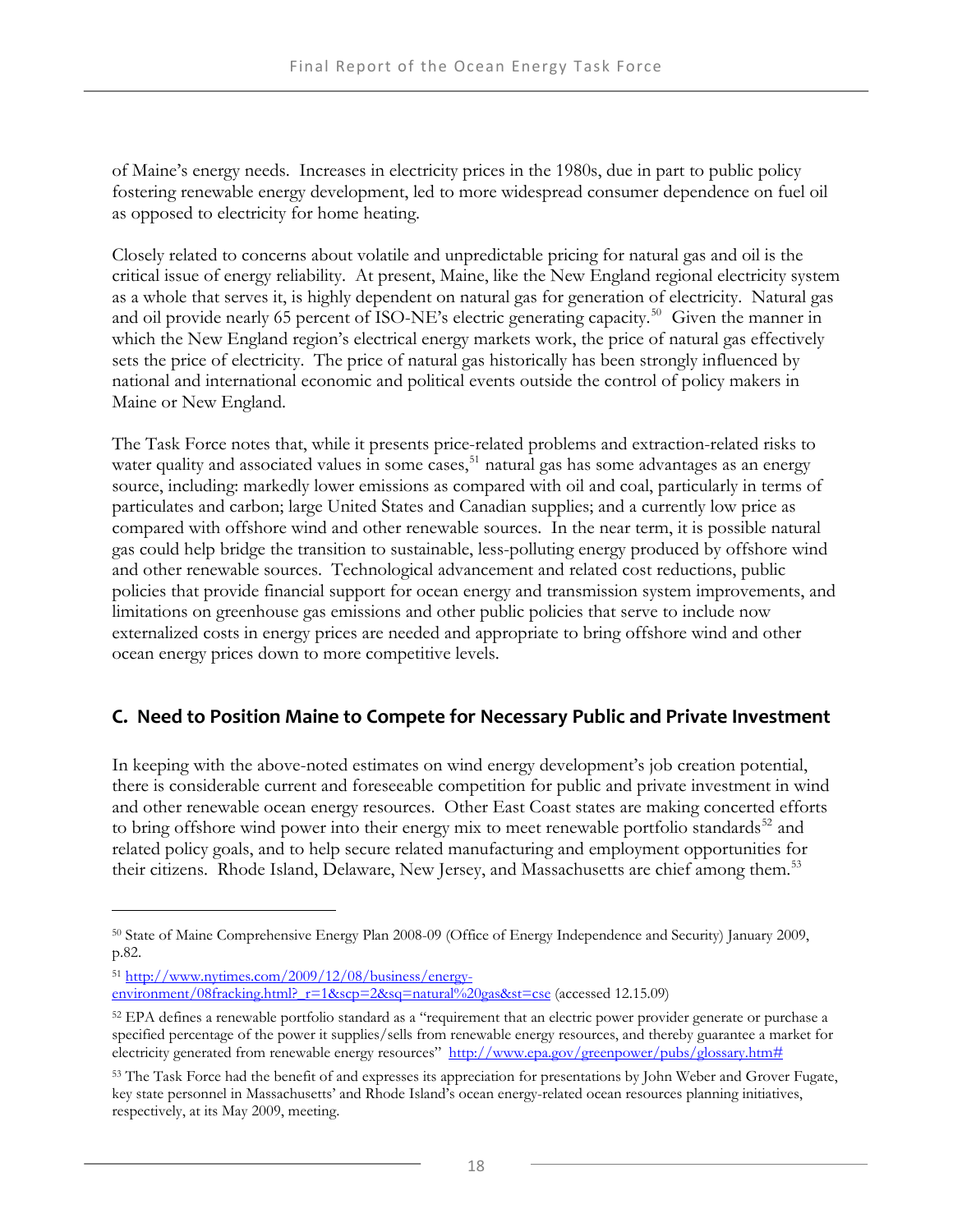Appendix 7 provides an overview of these states' approaches to attract and site offshore wind energy development.

Through support for its goal of providing 20 percent of the nation's electric power generation capacity with wind energy by 2030 and strong energy and climate policies that support a green economy, President Obama's administration has placed a strong emphasis on development of America's wind and other renewable ocean energy resources. There is some prospect that federal funds for research, development and siting-related planning efforts, as well as other support, including cooperative work with Minerals Management Service and other federal agencies, may be directed at states that are demonstrating active interest and ability to support, foster and secure opportunities for development of those resources.

The marked downturn of the American and world economy, driven by systemic problems in the financial sector, has compounded the challenge of financing large capital projects, like offshore energy development. As a result, competition for available investment dollars is all the more keen.

The Task Force believes that the State should focus its efforts on ocean energy opportunities in which it may have a competitive advantage. It is worth noting that none of the East Coast states discussed above as leaders in the offshore wind development area has appreciable on-shore wind energy resources, whereas as Maine has nationally significant on-shore wind energy resources. Also, ocean wind development contemplated in each of those states would involve use of existing, shallow water technologies and would occur in federal Outer Continental Shelf waters.

Maine, by contrast, has a unique opportunity to test and develop deep-water wind technologies within state and federal waters relatively distant from the mainland. Exciting opportunities exist for testing these technologies in Maine's coastal waters in the near term and subsequently for deploying commercial scale deep-water projects in Maine's coastal waters or, more probably, proximate federal waters. This niche affords Maine an important competitive advantage concerning investment in the next generation of larger, 5 megawatts or greater capacity offshore wind turbines and related floating, spar, or other support technologies currently under development.

The U.S. Department of Energy recently awarded an \$8 million grant to the University of Maine-led public-private consortium which will support design, installation, and testing deep-water wind technology at the offshore energy wind test site the State has designated for the University of Maine research and development initiatives in accordance with P.L. 2009 c. 270 as well as related work by the University of New Hampshire at an offshore test site in the Isle of Shoals off New Hampshire. Floating platform design is a focus of the consortium's research and development plan, which includes evaluation of issues and opportunities regarding use of more durable, lighter composite materials. This significant federal grant reflects national recognition of Maine's potential to lead the nation in advancing research, development and commercialization of the deep-water wind technology and demonstrates its ability to collaborate with key players in the global wind energy field, as the recent visit by representatives of the Norwegian energy firm Statoil demonstrates. The Task Force strongly supports the efforts of the consortium and recognizes the key role it can play in securing future opportunity for the State.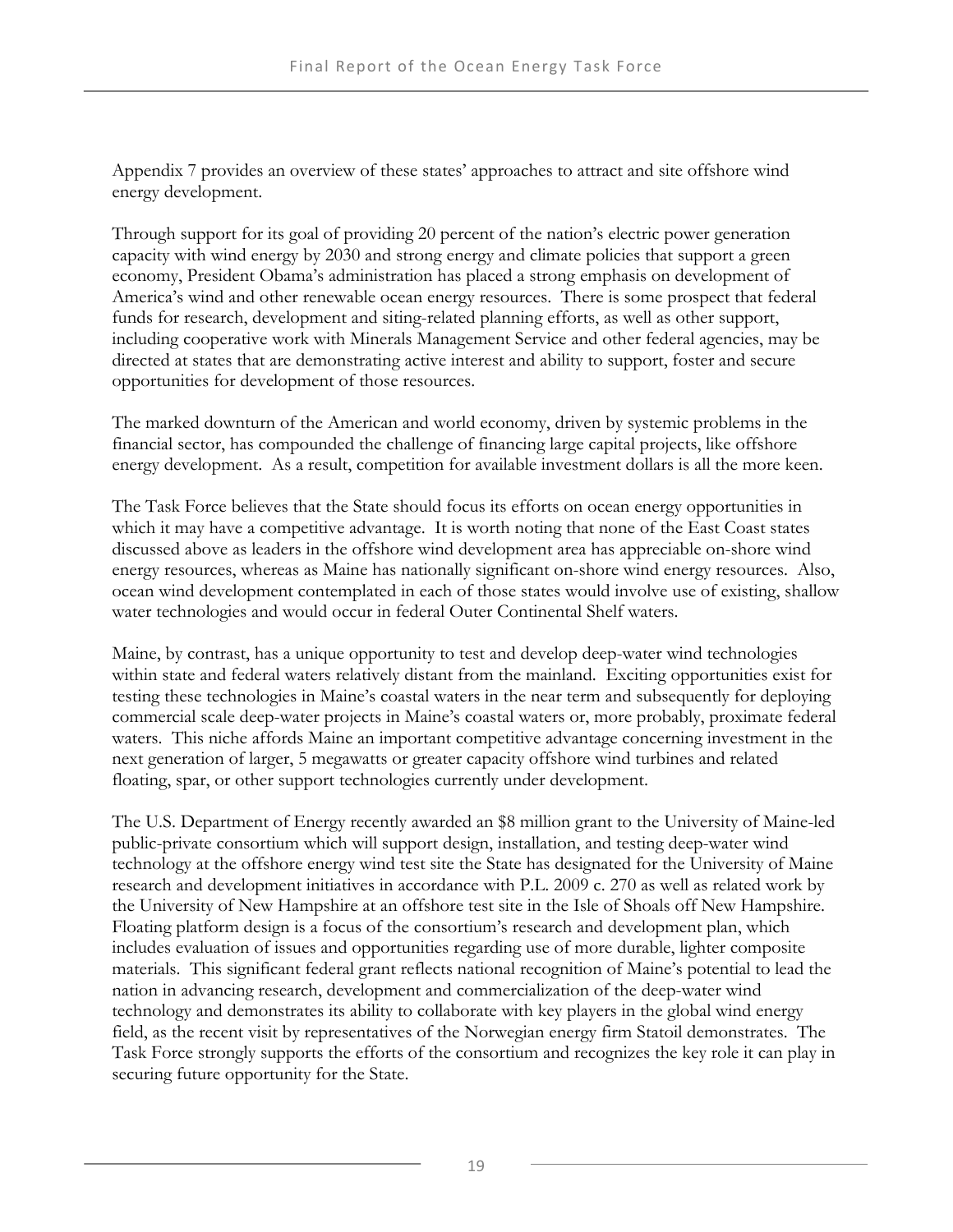The Task Force believes that Maine can optimize its chances for location of related manufacturing and other business enterprises in this state by establishing itself now as a leader in the growth and development of the renewable ocean energy industry, particularly the deep-water wind industry. If Maine fails to do so, experience in Europe, discussed below, suggests that major opportunities may be lost to states where early, major investments in United States offshore wind and other renewable ocean energy development projects are made.

#### **D. Current Need to Lay the Foundation to Attract, Support, and Sustain Growth of Maine's Renewable Ocean Energy Businesses to Optimize Economic Development Benefits to Maine People**

Promotion and support for growth and expansion of Maine's renewable ocean energy business cluster and related quality jobs are integral to positioning the State to take advantage of current and anticipated opportunities in Maine and the Northeast region. Based on the work of its economic development subcommittee, the Task Force has identified the following as key issues to maximize the economic benefit from renewable energy development.

#### *Energy Pricing and Project Financing Support and Incentives*

<u>.</u>

Government incentives continue to play an important role in promoting and supporting growth and development of renewable ocean energy and related industries. There is currently a broad range of incentives offered to support wind energy development in the United States. Appendix 8 (reference table from Ernst and Young, 2009 report) provides a comparison showing which of these incentives is currently available in Maine.

Obtaining adequate financing is one of the major hurdles facing renewable energy developers. Quite a few other states and countries have been active in providing incentives in an effort to address economic challenges facing offshore wind energy development in order to meet renewable energy and related climate change policy goals. Appendix 9 provides a summary of selected states' programs.

The European Union and the United Kingdom have been particularly aggressive in this area. The wind industry is one of the highest-growth industries in Europe with over 12 percent growth over the past five years. Europe currently has an aggregate installed wind energy capacity of about 40 gigawatts, with Germany, Denmark, and the United Kingdom contributing the most to this total.[54](#page-35-0) Approximately 1.5 gigawatts of this capacity is offshore. Growth in Europe's ocean wind industry has been fueled by significant government subsidies, including hefty feed-in tariffs.<sup>[55](#page-35-1)</sup> Germany,

<span id="page-35-0"></span><sup>54</sup> Jake Ward (November 3rd, 2009). Deepwater Offshore Wind: 5 gigawatts by 2030 In Maine. Presentation to Cutler and Buck's Harbor Fishermen, Cutler School, Cutler Maine

<span id="page-35-1"></span><sup>55</sup> Applied Technology and Management Inc., Loria Emerging Energy Consulting LLC, Maguire Group Inc., TRC Companies Inc., and Birch Tree Capital LLC. 2007. Final report: RIWINDS phase I wind energy siting study (Report prepared for the State of Rhode Island Economic Development Corporation); [http://www.energy.ri.gov/documents/independence1/RIWINDSReport.pdf](http://www.energy.ri.gov/documents/%20independence1/RIWINDSReport.pdf)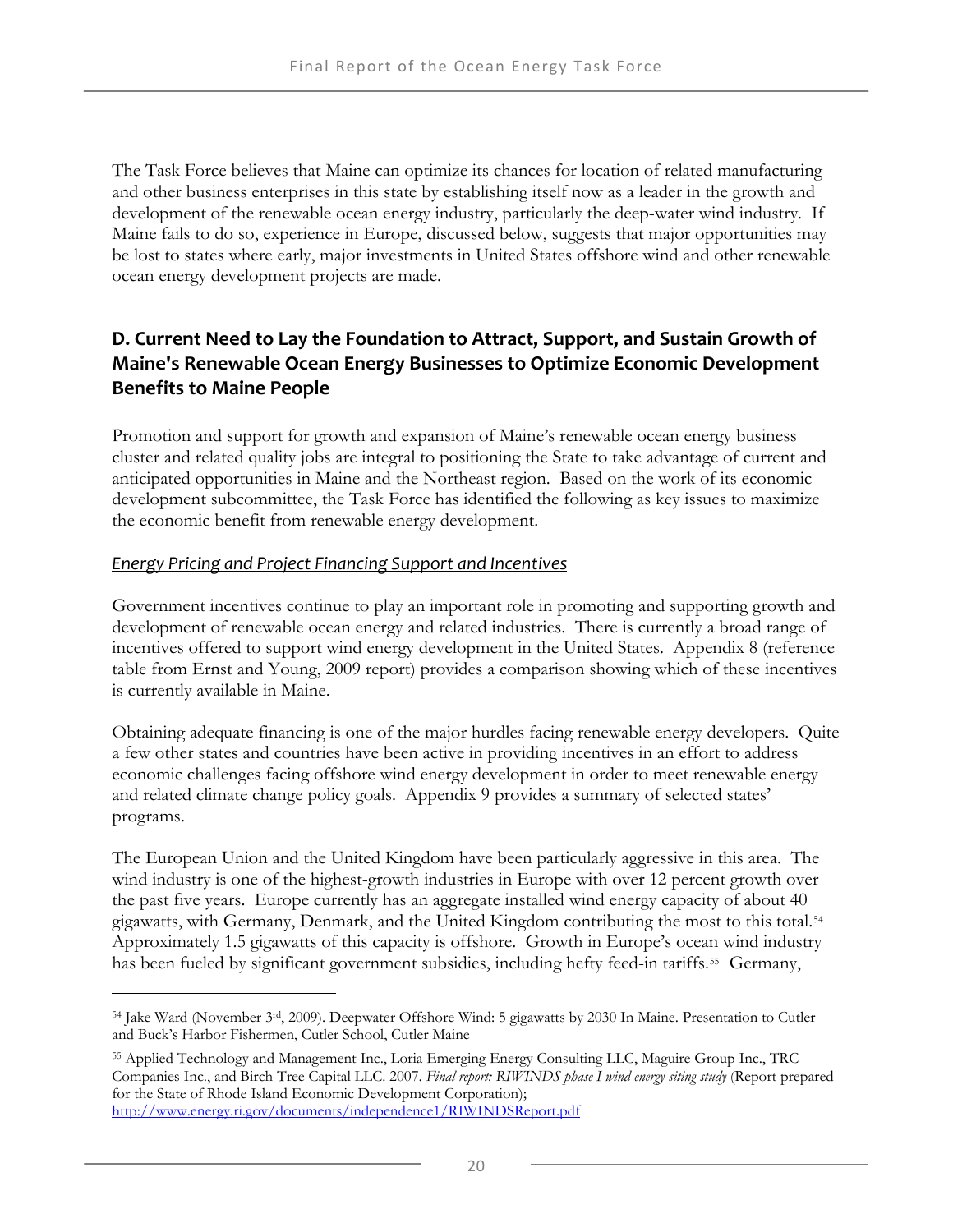Spain, and Denmark have benefited the most and account for more than 70 percent of the European Union's installed capacity and 90 percent of the European Union's wind sector employees.



## **Figure 3. Clusters for Wind turbine manufacturing in Denmark, Germany and Spain. Source: Bain and Company**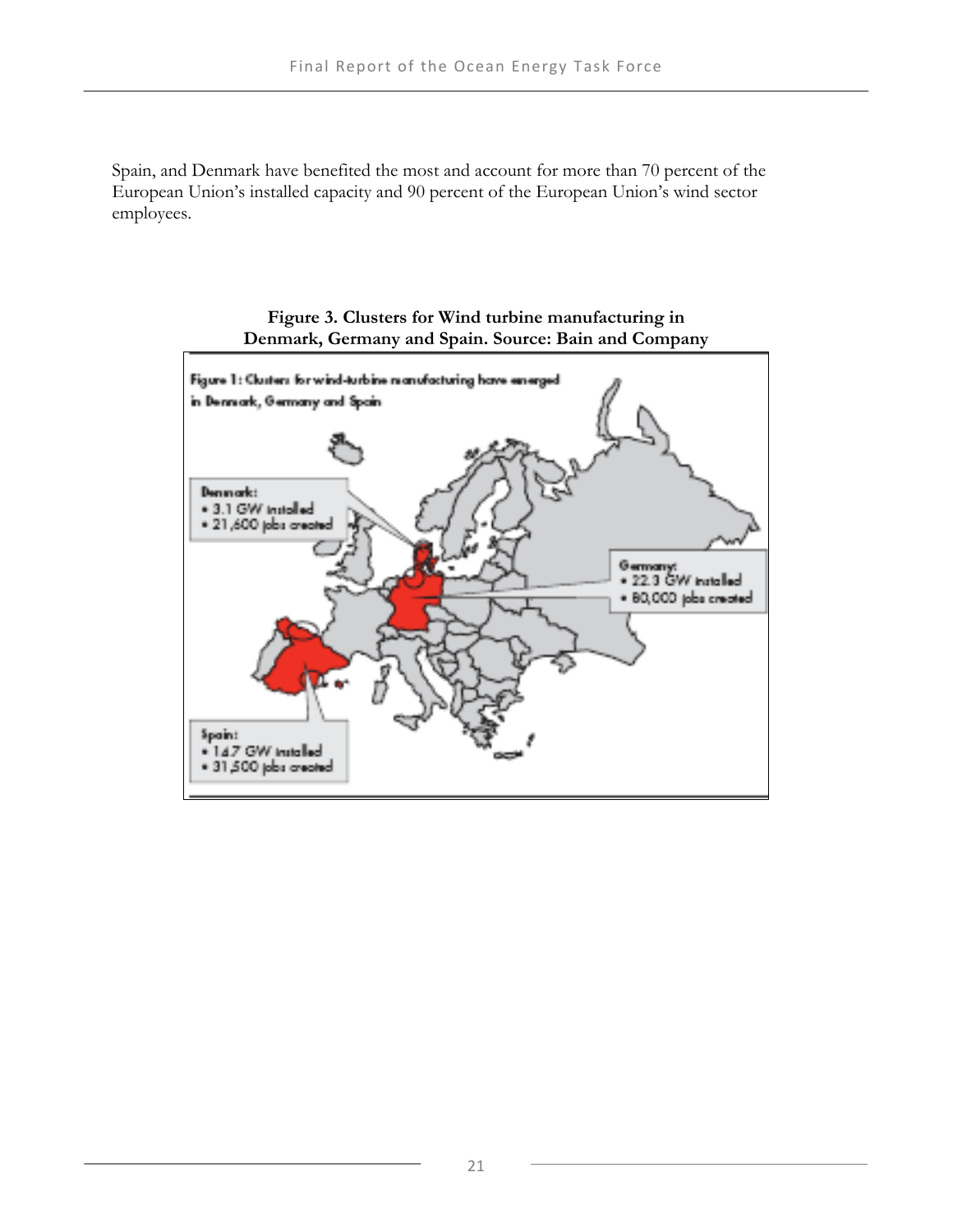

Source: European Wind Energy Association, *Wind at Work: Wind Energy and Job Creation in the EU* 

Bain and Company analysis<sup>[56](#page-37-0)</sup> suggests that there are four factors integral to Europe's success to date in developing its wind resources and related industries:

- Support for energy pricing policies that reduce commercial uncertainty, such as feed-in  $\text{tariffs}^{57}$  $\text{tariffs}^{57}$  $\text{tariffs}^{57}$ ;
- Rapid building of transmission and other necessary grid infrastructure;

 $\overline{a}$ 

- Fast and efficient planning and regulatory review for approval of installation sites; and
- Public support for wind energy in local communities generated either by participation on ownership of wind farms or through tax revenues paid to local authorities for tangible benefits to communities.

The Task Force notes that on the strength of these four factors European nations active in the wind energy development area attracted wind turbine manufacturers and that related business clusters developed near these factories. These related businesses include material and component suppliers

<span id="page-37-0"></span><sup>56</sup> Bain and Company, "A closer Look at the development of wind, wave and tidal energy in the UK: Employment opportunities and challenges in the context of rapid industry." Dr. Marcus Boettcher, Niels Peder Nielsen and Dr. Kim Petrick , 2008.

<span id="page-37-1"></span><sup>&</sup>lt;sup>57</sup> A "feed-in tariff" is a law or public policy that requires utilities to buy <u>electricity</u> produced with renewable resources, such offshore wind or tidal energy at a government-set, above-market prices that address high renewable energy production costs relative to those using traditional fossil fuels and thus support renewable energy development.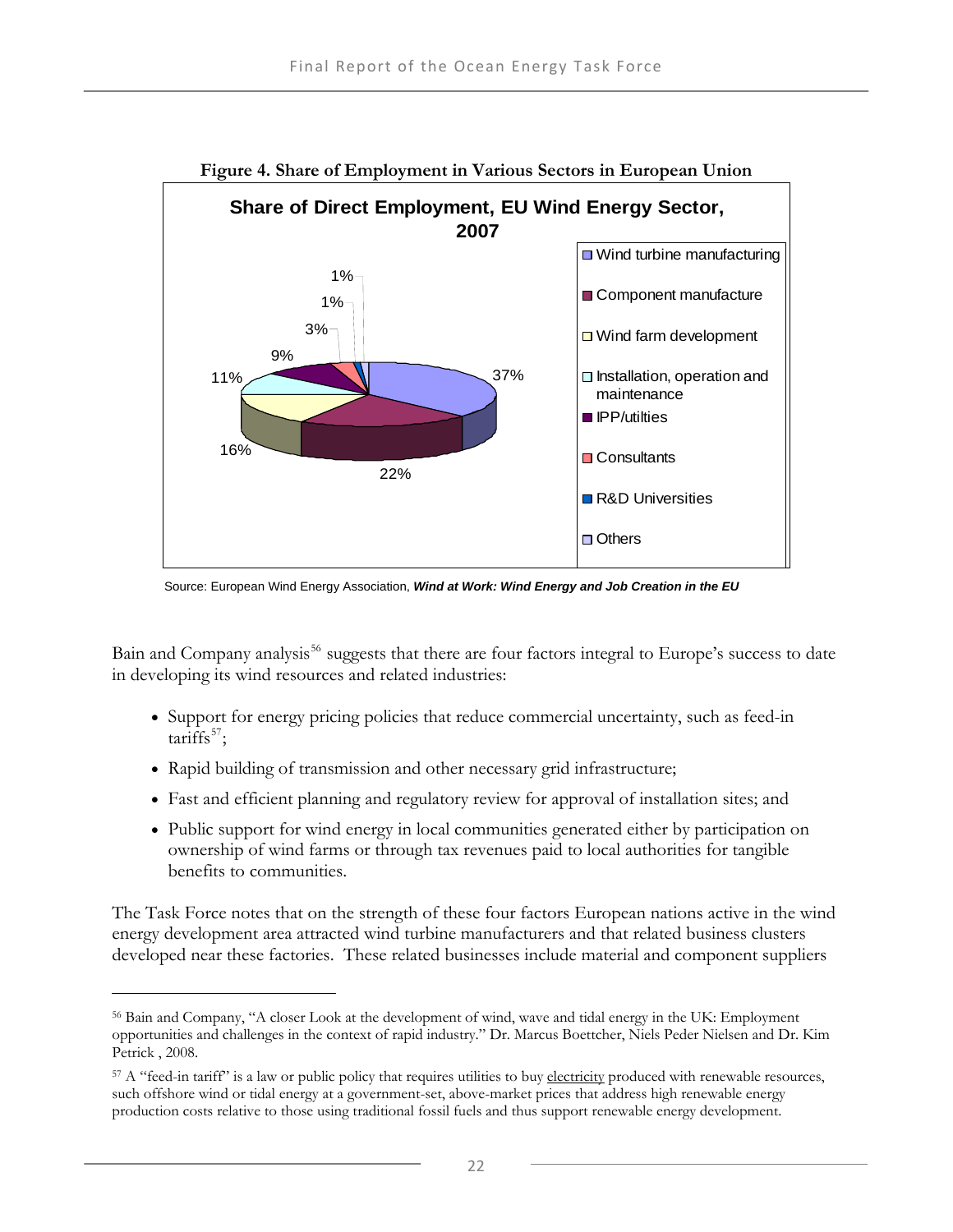as well as universities and research institutions that provided tailored education and research and development support.

The Task Force notes that it is reasonable to infer that these factors are also germane to the tidal power industry. Employment opportunities created by tidal power investments in Maine to date discussed above further illustrate the connection between ocean generation facility siting and job creation in related industries.

There are evident economic and political differences between Maine and the European Union that may preclude wholesale or verbatim adoption of Europe's financial support policies for wind power and other ocean energy industries. Nevertheless, each of the four factors listed above has been cited as essential by prospective developers of ocean energy in Maine waters and the Task Force believes that state policy makers should give careful consideration to them when assessing the efficacy of existing or planning additional financial incentives and other measures to foster growth of Maine's ocean energy industry.

## *Research and Development and Cluster Development*

Maine has taken and is advancing some important steps to provide incentives for and support growth of offshore wind, tidal, and other aspects of the State's nascent ocean energy business cluster. Actions to date have included:<sup>[58](#page-38-0)</sup>

- Provision of over \$12 million in funding for renewable energy and other clean technology research and development projects through the Maine Technology Institute;
- A \$6 million bond initiative, scheduled for public vote in June 2010, to support the University of Maine Marine Wind Energy Demonstration Site;
- Establishment of the Maine Wind Energy Industry Initiative;
- Cluster Development Award to the Environmental and Energy Technology Council (E2Tech) for Ocean Energy cluster;
- The EnergyOcean 2009 Conference, hosted in Rockland, Maine, in June 2009; and
- Statewide expansion of Pine Tree Zones, effective September 2009, that will include wind and tidal energy projects with a substation or other facility located on the mainland.

According to "U.S. Offshore Wind Energy: A Path Forward,"<sup>[59](#page-38-1)</sup> a recent paper by the U.S. Offshore Wind Collaborative, there are many areas where additional research is needed. For instance, improvements in remote-sensing measurement technologies will help to improve the accuracy of offshore wind characterization. Better information on water depth, current, seabed, and wave heights is also needed. Technical design issues, such as support structures and anchoring technologies, turbine capacity, drive trains, control systems and turbine blades, are all intensified for

<span id="page-38-0"></span><sup>58</sup> See Appendix 10.

<span id="page-38-1"></span><sup>59</sup> U.S. Offshore Wind Energy: A Path Forward – A Working Paper of the U.S. Offshore Wind Collaborative, October 2009, [http://www.usowc.org](http://www.usowc.org/) (accessed 12.15.09)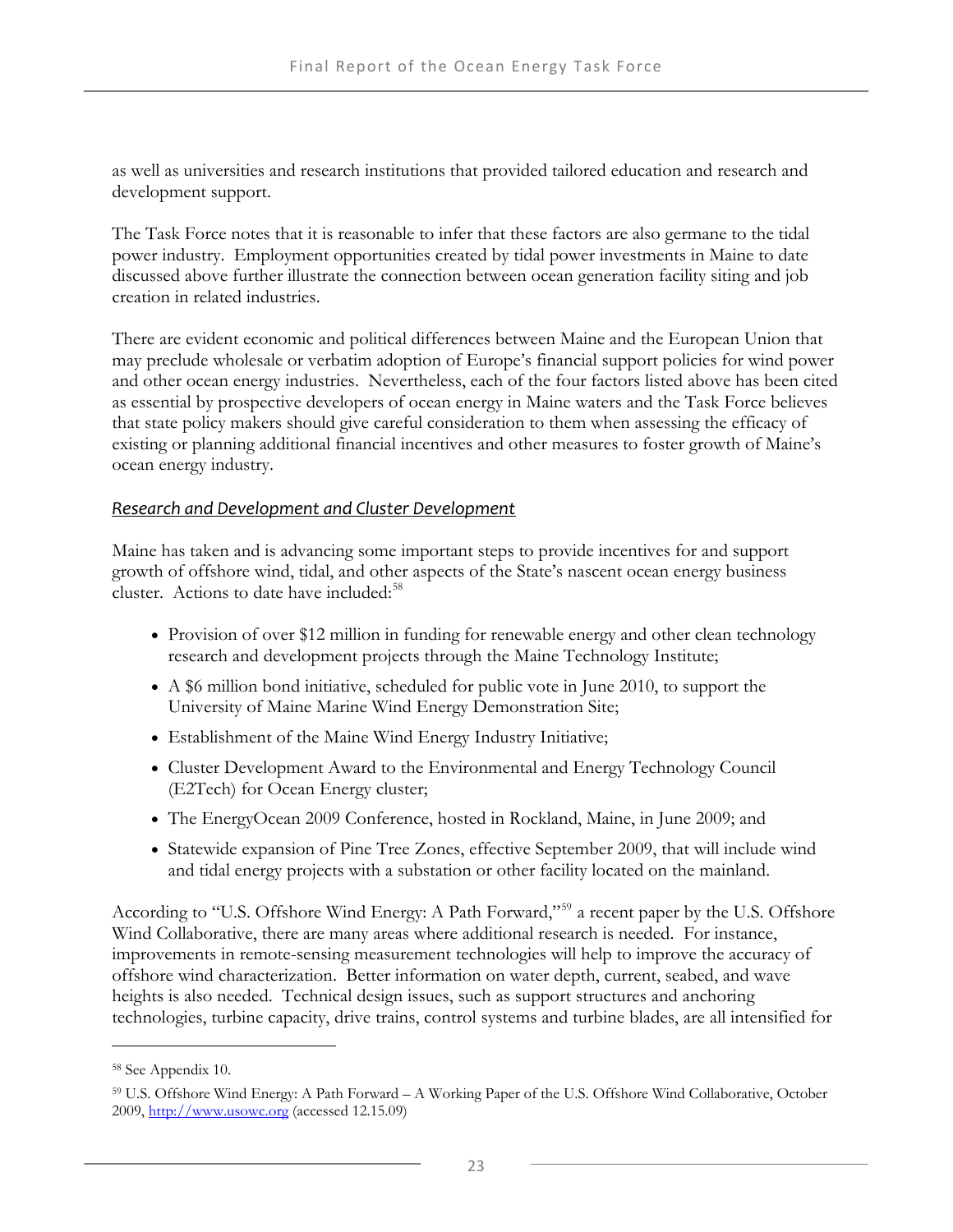the offshore environment. Finally, research will continue to be needed to improve siting, environmental assessments, monitoring and impact mitigation regarding wind, tidal, wave, and other ocean energy technologies as they develop.

While acknowledging the value of the State's efforts in this area to date, the Task Force believes that additional state investment and other steps to address barriers to private investment are needed now to optimize potential for Maine people and help ensure that Maine's indigenous renewable resources are not just harvested for export but used to generate wealth and business and related employment opportunities in this state.

#### *Workforce Development*

 $\overline{a}$ 

Establishment of a robust in-state ocean energy industry has the potential to create and enhance job opportunities in a host of occupations.[60](#page-39-0) A 2003 analysis of the Cape Wind project by Global Insight, for example, estimated that, without assuming any related cluster development, that single commercial-scale project would create 391 construction jobs and 50 operations jobs.<sup>[61](#page-39-1)</sup> In addition, the Ocean Energy Institute estimates that one gigawatt of deep-water wind power development would have the following jobs-related effects:

- *Assembly and manufacturing:* 2,153 to 2,691 temporary full time direct jobs, \$28.8M in salaries and wages to supply chain, \$26M of additional consumer spending and 134 jobs as a result.
- *Construction and Installation Phase:* 3,893 temporary fulltime jobs in installation, \$30.3M. Consumer spending \$39.8M leading to 204 jobs.
- *Operations and Maintenance Phase:* 135 to 271 permanent full time jobs with spending producing an additional 222+ jobs.
- *Indirect and Induced jobs:* [62](#page-39-2)0 jobs.<sup>62</sup>

In the European Union, which is the world's wind energy leader, employment from offshore wind deployment totaled 154,106 in 2007 and is projected to exceed 377,000 by 2030. $^{63}$  $^{63}$  $^{63}$ 

Most of the ocean energy-related job opportunities would involve increased demand for workers with skills held by those currently employed in existing Maine business sectors such as pulp and paper, fisheries, and marine trades. A few others, such as wind energy operations managers, wind energy project managers, wind energy engineers and wind turbine service technicians, require more

<span id="page-39-0"></span><sup>60</sup> See Erich Dierdorff et al, February 2009, *Greening of the World of Work: Implications for O\*NET-SOC and New and Emerging Occupations* (Developed by the National Center for O\*Net Development for the U.S. Department of Labor); [http://www.onetcenter.org/\)](http://www.onetcenter.org/)

<span id="page-39-1"></span><sup>61</sup> Global Insight. April 2003. "Economic Impact Analysis of the Cape Wind Off-shore Renewable Energy Project; [http://www.windpoweringamerica.gov/econ\\_project\\_detail.asp?id=5](http://www.windpoweringamerica.gov/econ_project_detail.asp?id=5)

<span id="page-39-2"></span><sup>62</sup> See Thorne, Malaika. 2008. Maine's Offshore Wind Energy Future: Economic Impacts and Job Creation. Ocean Energy Institute.

<span id="page-39-3"></span><sup>63</sup> See Wind at Work: Wind energy and job creation in the European Union, January 2009, European Wind Energy Association; see also Bain and Company, *supra*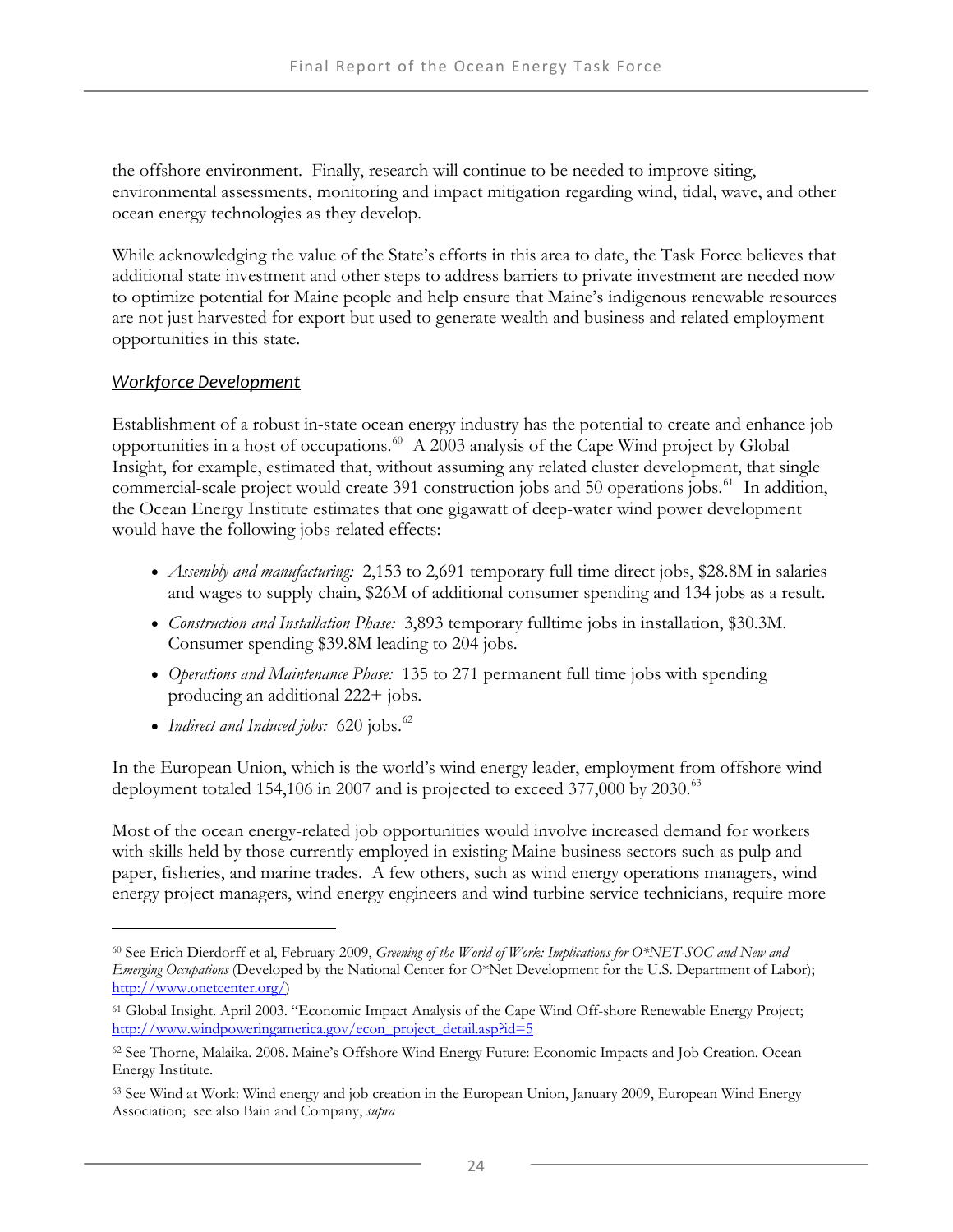specialized knowledge and training. Development of Maine's offshore wind resources industry at a scale sufficient to provide wind energy to address state transportation and heating needs would require additional suitably skilled workers. For example, increase in demand for conversion of oilbased home heating to electric-based heat pumps and for power for electric cars has the potential to both change and add significantly to employment opportunities.

State economic development agencies and higher educational institutions need to monitor growth and development of Maine's ocean energy industry with an eye toward the effects and implications for the work force, especially with regard to the needs for training and skill development. Planning to provide needed educational programs and work force training should be done in concert with state energy resource planning.

#### *Conversion of Heating and Transportation to Electricity*

Expansion of the demand for electricity to include transportation and home and business heating is another essential element of the economic development picture. Electrification of these end uses with more efficient heat pumps and electric vehicles can help reduce total energy bills (i.e., electricity, heat, and transport) while improving energy security and reducing carbon dioxide emissions. Due to these significant efficiency, gains, a carefully designed electric conversion program would reduce consumer total energy bills from day one. In Appendix 3 Waine Whittier sets forth the fundamental principles of a home heat conversion program: 1) there is no up-front cost to the homeowner; 2) all up-front costs would be rolled into the monthly electric bill; 3) the price of electricity would be guaranteed not to increase faster than a certain rate for a 20 year contract term; 4) the homeowner would realize immediate savings in heating energy costs; and 5) only homes that meet specified efficiency levels will be eligible for conversion to a heat pump. The upfront funding for such a program could potentially come from a variety of sources, some of which may require enabling legislation. These could include: a bond issue, Maine's transmission and distribution utilities, the Efficiency Maine Trust, and/or the Regional Greenhouse Gas Initiative. These funds would be paid back over time by participating ratepayers. Similar program provisions could apply to an electric vehicle conversion program.

The Task Force believes it makes sense to undertake the design and implementation of an electric conversion program today, regardless of the State's moving forward with development of its offshore wind resource. However, the electric conversion program could and has been recommended to help pay for the above-market costs of offshore wind and tidal power. By converting to electric heat pumps and vehicles, participating consumers would help build demand for offshore wind and tidal power, and by paying an electric rate (taking into account the cost of the loan) that is above the current electric rate, these participating ratepayers would help support the above market costs of offshore wind and tidal power. Even at this higher rate, the consumer would still save from day one, due to the greater efficiencies of heat pumps and electric vehicles as compared to their petroleum fueled counterparts. All above-market costs of contracts with offshore wind or tidal projects not covered by the electrification program described above would be paid by the general body of ratepayers. As explained elsewhere in this report, the Task Force recommends that ratepayer impacts be kept to a reasonable level, as defined by the Governor and Legislature giving due consideration to a balance of both the costs and benefits of these resources.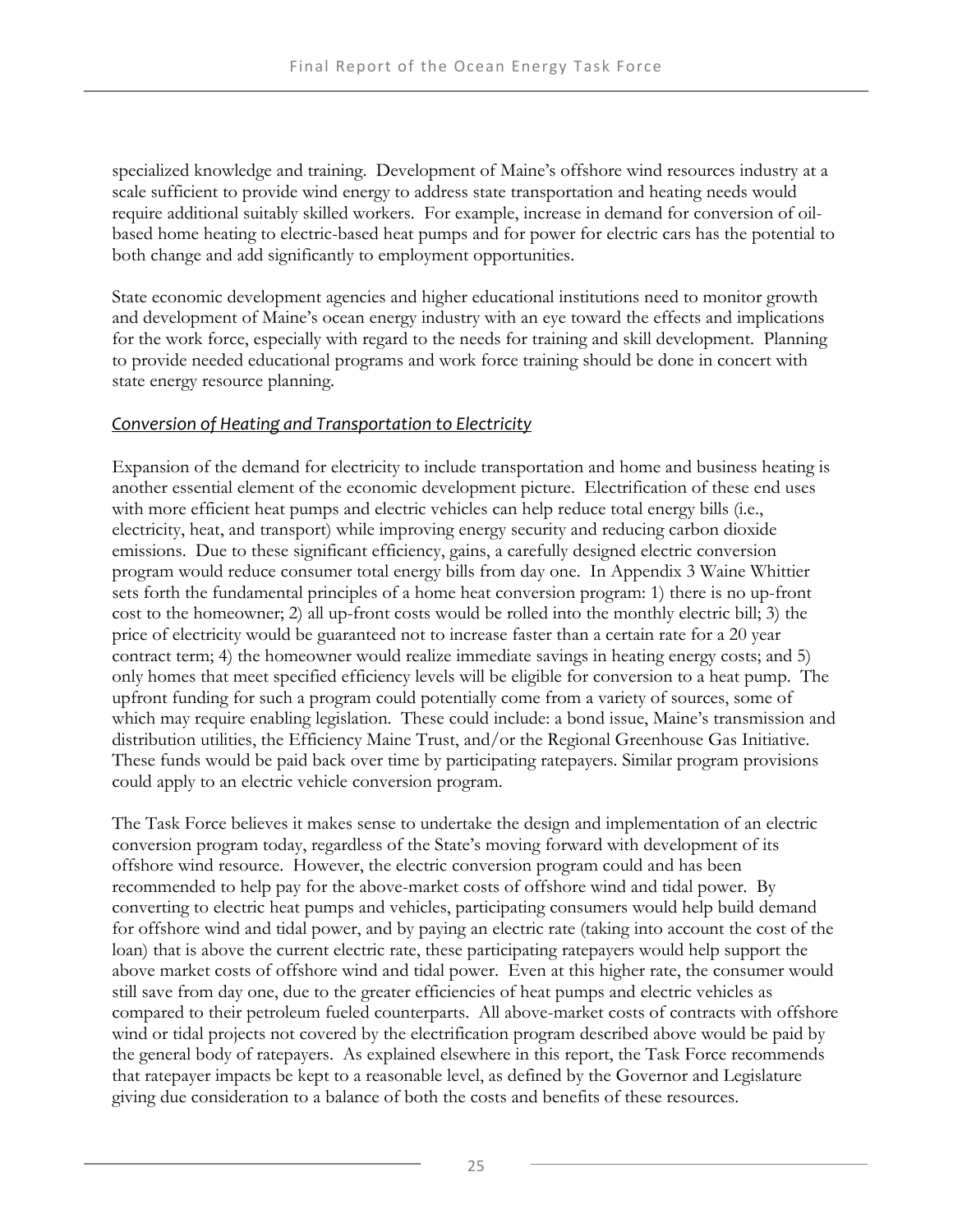#### *Assuring Adequate Port Resources*

Ocean energy developers, including those developing both tidal and offshore wind resources, will require significant on-shore land resources at or close to port facilities for manufacturing, assembly, maintenance, and support of the energy generating equipment. There is a risk that the growth of the ocean energy sector could be stunted if there is insufficient real estate and infrastructure available to manufacturers, assemblers, and developers. Ocean wind developers, for example, construct huge towers with very large blades that need to be assembled near the ports from which they can be barged to installation sites. Because of the time it will take to fully develop offshore wind and other ocean energy opportunities and the pressure on real estate near port facilities, it is important that a process be established in the near term to identify key real estate needs and acquire or protect them.

#### *Simplifying Municipal Tax Issues*

Existing laws regarding the ability of municipalities to tax personal property, including ocean energyrelated machinery and equipment, are not clear, as the laws were written long before ocean energy was a topic under consideration. Ordinarily, a municipality taxes personal property owned by residents or located within the municipal borders on April 1 of each year. Tax rates vary considerably from town to town. Under the Maine Constitution<sup> $64$ </sup>, if the Legislature creates a new exemption from this tax, the State must reimburse the municipality for not less than 50 percent of the lost revenue. By statute, this reimbursement obligation extends to the unorganized territory as well. $65$ 

Without legislative clarification, it is not clear whether or to what extent an ocean energy generating facility may be subject to municipal personal property tax. The lack of clarity regarding municipal boundaries discussed below and the potential for future change in a municipality's boundaries by the Legislature's amendment of its charter create more uncertainty, as does the prospect of multiple requests to the Legislature for boundary changes aimed at securing taxing jurisdiction. Further, it is unclear whether turbines, blades, towers, or other renewable ocean energy-generating machinery or components that are intended to be located offshore are taxable by a municipality if located temporarily within its boundaries on April 1, even if moved offshore prior to April  $1<sup>st</sup>$  of the following year.

The Task Force believes that these uncertainties should be addressed now to prevent them from becoming deterrents to the development of offshore energy projects and to create a more predictable and equitable taxation structure that attracts renewable ocean energy development. While the complexities of Maine's tax laws and municipal boundary issues make it difficult to propose simple solutions, the Task Force believes that the Legislature should at a minimum consider legislation necessary to exempt renewable ocean energy-generating machinery and components that are in transit and only temporarily located in a municipality from municipal personal property tax and to exempt renewable ocean energy development from personal property taxation unless it is installed within currently existing municipal boundaries.

<span id="page-41-0"></span><sup>64</sup> Constitution of the State of Maine, Article IV, Part 3, §23.

<span id="page-41-1"></span><sup>65 36</sup> M.R.S. §661(5)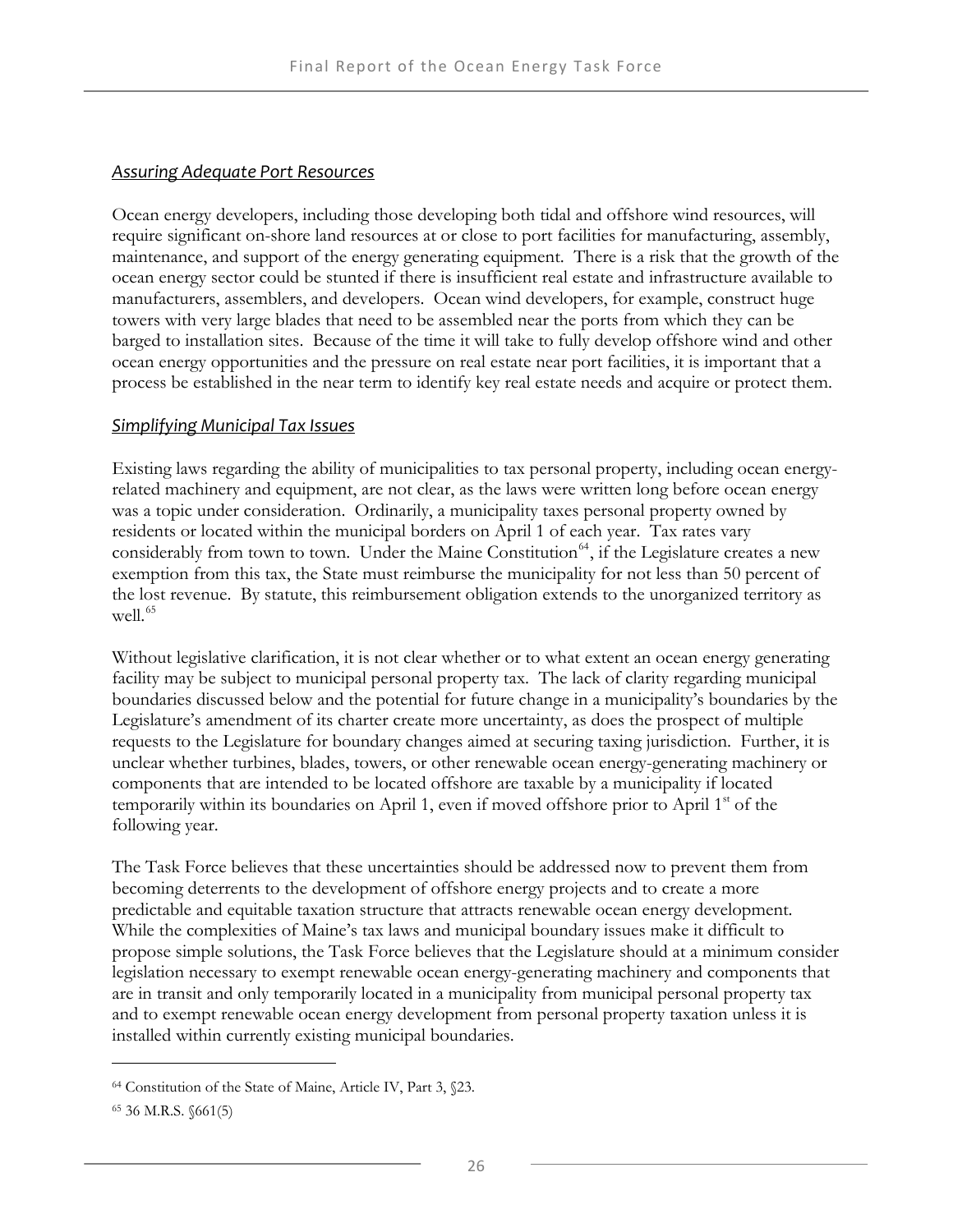# *V. KEY CHALLENGES AND IMPEDIMENTS TO DEVELOPMENT OF MAINE'S WIND AND OTHER RENEWABLE OCEAN ENERGY RESOURCES*

The Task Force has identified hurdles that stand in the path of development of Maine's offshore wind and other renewable ocean energy resources. These hurdles can be overcome but doing so will take concerted and well-coordinated efforts by the government, academic, and private sectors. The following summarizes key challenges in the areas of technological development, grid infrastructure and management, natural resources management and permitting, and project financing and economics.

# **A. Technological Barriers and Challenges**

# *1. Status of deep‐water wind technologies[66](#page-42-0)*

 $\overline{a}$ 

The offshore wind technology in depths of up to at least 60 meters, and possibly 90 meters, has been proven commercially viable and is in widespread use in Europe. Such technologies, including monopile support structures and turbines designed for use in the marine environment, are on the market and could be deployed in sufficiently shallow areas of Maine's coastal waters or adjoining federal water to generate electricity.

On the other hand, technologies that would enable the placement of wind turbines on floating platforms or other structures in greater depths needed to tap the world-class deep-water wind resources in Maine's coastal waters or in adjoining federal waters are under development and have not yet been proven ready for commercial utilization. Lack of the requisite technology is an obvious barrier to establishment of the deep-water wind industry in Maine or elsewhere in the near term.

To date, no offshore wind energy projects have been built in the United States; and no offshore wind energy project has been proposed for siting in Maine's coastal waters or adjoining federal waters. Northern European nations across the Atlantic, on the other hand, are world leaders in ocean wind energy.

In Europe, offshore wind turbine construction has generally involved the use of monopiles driven into the seafloor or foundations weighted at the bottom as support structures.[67](#page-42-1) The utility of

<span id="page-42-0"></span><sup>66</sup> This section is largely adapted from Attachment K (Assessment of the Status of Offshore Wind Power Technology, Economic Viability and Future Outlook) to the final report of the Governor's Wind Power Development Task Force.

<span id="page-42-1"></span><sup>67</sup> Massachusetts Technology Collaborative, U.S. Department of Energy, and General Electric. 2005. *A framework for offshore energy development in the United States*. [http://www.masstech.org/offshore/final\\_09\\_20.pdf](http://www.masstech.org/offshore/final_09_20.pdf) (accessed 12.15.09)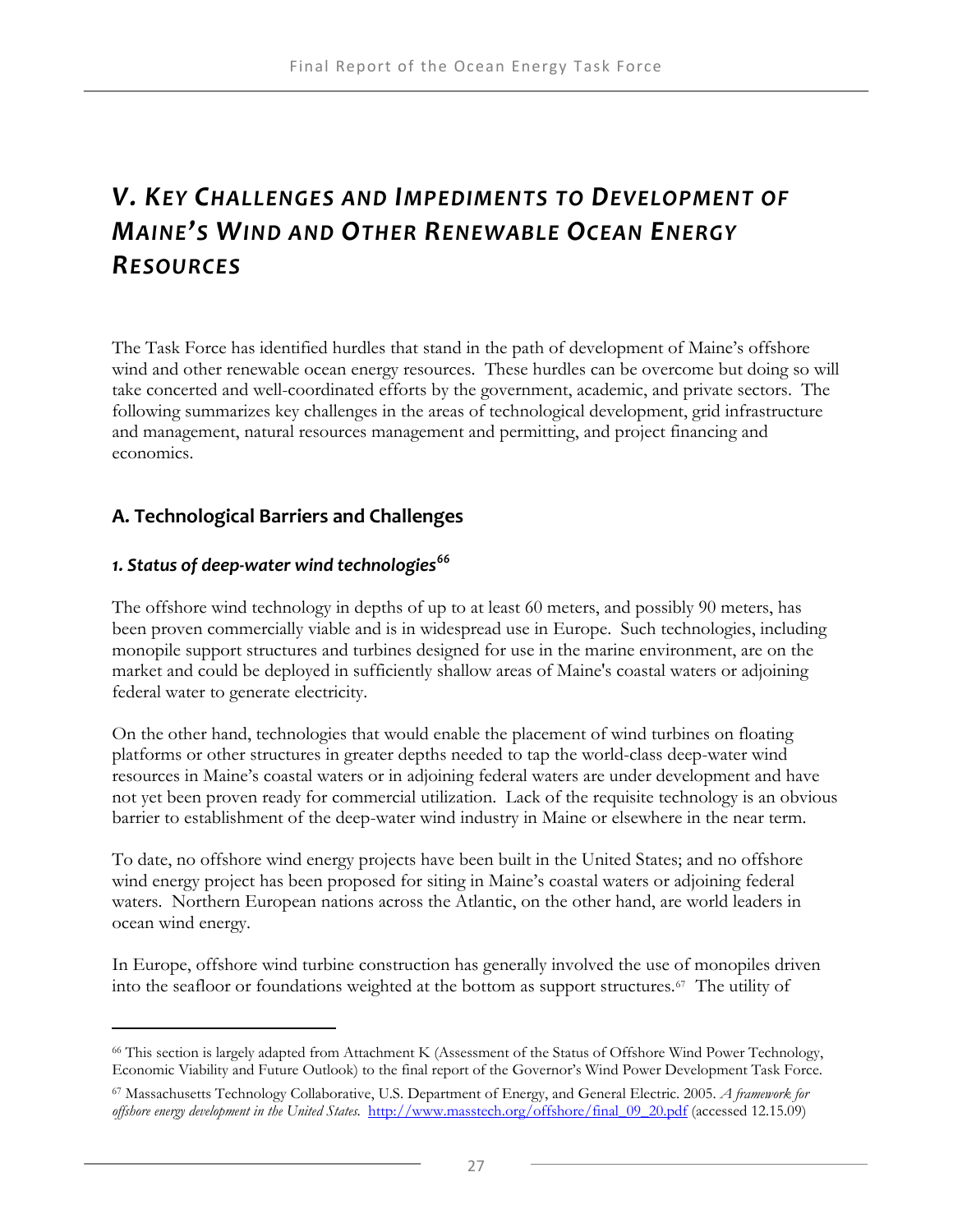monopiles decreases as water depths increase since the foundation must be driven deeper to ensure stability of the turbine against wind, wave, and current forces.<sup>[68](#page-43-0)</sup> Since monopiles are usually driven into the seafloor, areas with softer bottoms are most feasible from a construction standpoint. Comparatively high costs, such as those associated with drilling through harder rock bottoms, while technically feasible, are a factor that may make a project uneconomic.<sup>[69](#page-43-1)</sup> Also, there is very limited availability in the United States of "jack-up barges" capable of lifting the turbines, large pile-driving equipment and cabl[e-](#page-43-2)laying ship-based equipment and other marine equipment needed for deep-water construction.<sup>[70](#page-43-2)</sup>

Offshore wind faces a number of transmission-related technical and cost challenges. Costs and technical concerns generally increase with the length of electric transmission cable needed to connect offshore sites with the onshore grid. Long cable lengths raise concerns not only with construction practicality and cost but also power loss. In general, AC cables longer than 20 miles in length can have significant power loss. Use of DC technologies and converter stations to allow cables to conduct direct current provide options to address this issue. The costs of these systems can, under certain circumstances, be competitively disadvantaged as compared with AC systems. The ideal circumstances for DC line installation involve long distances (greater than 30 miles) with few intermediate DC converter stations (taps) along the line. The more taps there are, the higher a DC system's price tag, even though the line itself may be a cheaper alternative than AC for the distance traveled and reliability secured. An ideal system might be comprised of DC for long distance transmission converted to AC for local distribution.<sup>[71](#page-43-3)</sup> Connection to the existing electric grid on land may also necessitate infrastructure upgrades to handle the new power supply, further adding to project-related costs. (See discussion of transmission-related challenges in section B, below).

Insurance coverage of cables required by project financers can also add significantly to project costs.[72](#page-43-4) Inherently higher operations and maintenance costs as compared with land-based or even inshore wind ene[rg](#page-43-5)y development and other electric power generation options, present another major challenge.[73](#page-43-5)

Development of larger turbines for deployment offshore is seen as a key to addressing the cost issues outlined above through improved economies of scale (i.e., reduction in the unit cost per

-

<span id="page-43-0"></span><sup>68</sup> Applied Technology and Management, LLC , et al (2007), *supra*.

<span id="page-43-1"></span><sup>69</sup> See Whittier analysis, *supra*; also, Coakley, L. "Coke". 2008. Personal communication with Coke Coakley, Florida Power and Light, with John Weber, Maine State Planning Office, regarding offshore wind power technology. January 17, 2008

<span id="page-43-2"></span><sup>70</sup> General Electric Energy. 2007. Offshore wind energy presentation; [www.clemson.edu/scies/wind/Presentation-](http://www.clemson.edu/scies/wind/Presentation-Grimley.pdf)[Grimley.pdf](http://www.clemson.edu/scies/wind/Presentation-Grimley.pdf) (accessed 12.15.09)

<span id="page-43-3"></span><sup>71</sup> United States Congressional Address by the Government Accountability Office, February 1, 2008; <http://www.gao.gov/new.items/d08347r.pdf>(accessed 12.15.09)

<span id="page-43-4"></span><sup>72</sup> Coakley, *supra*

<span id="page-43-5"></span><sup>73</sup> Butterfield, S., W. Musial, J. Jonkman, and P. Sklavanous. 2005. *Engineering challenges for floating offshore wind turbines.* Paper presented at 2005 Copenhagen Offshore Wind Conference, Copenhagen Denmark. Conference paper National Renewable Energy Laboratory/CP-500-38776. 13 pp.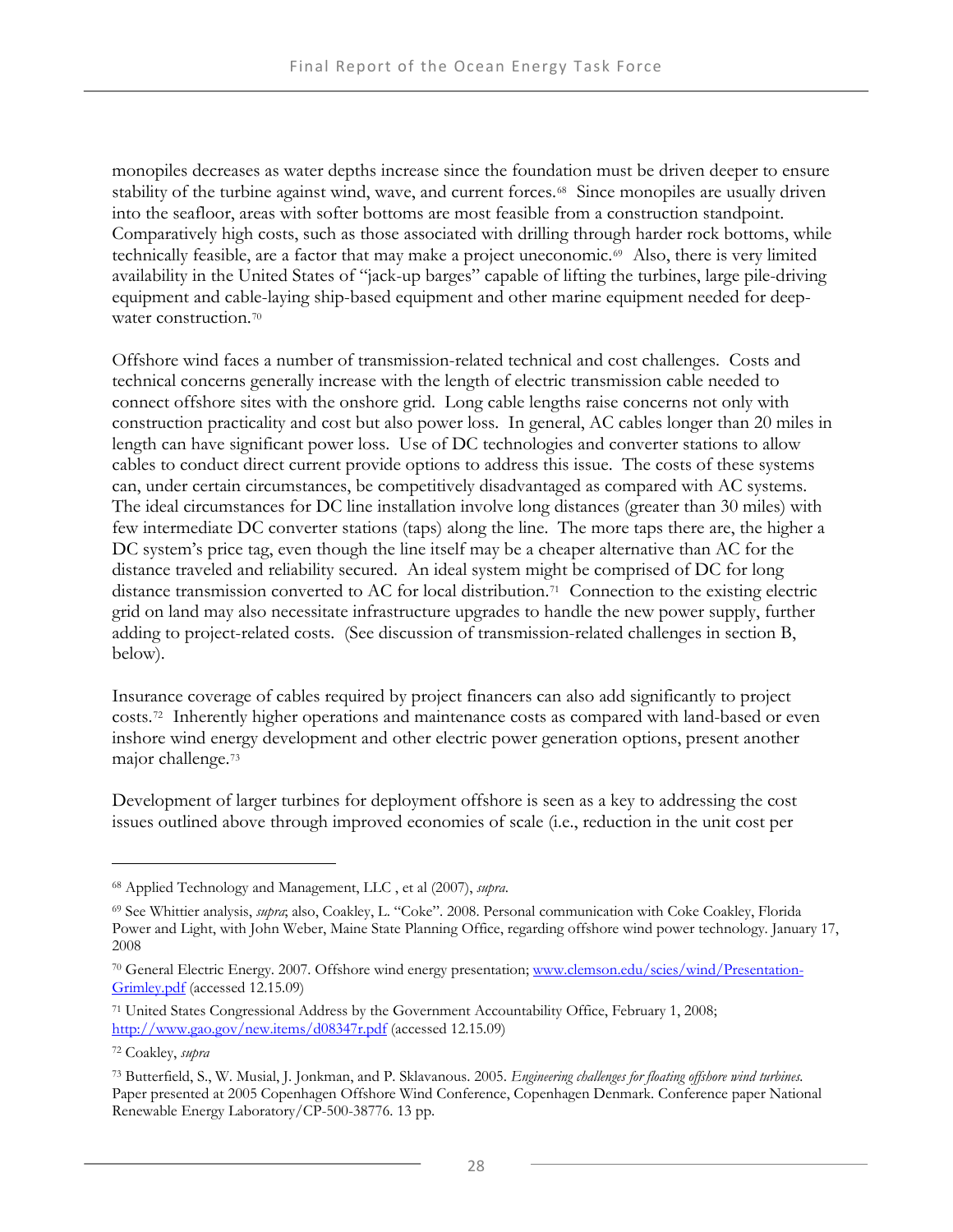kilowatt generation). For example, Germany's North Sea alpha ventus project involves the use of 5 megawatt capacity turbines.[74](#page-44-0) In its 2008 Annual Report, the International Energy Agency noted that in the United Kingdom, for example, "the higher capital costs of offshore are due to the increase in size of structures and the logistics of installing the turbines at sea," noting that offshore turbines are 20 percent more expensive than terrestrial ones and that "towers and foundations can cost more than 2.5 times offshore than onshore for a project of similar size."<sup>[75](#page-44-1)</sup>

Turbine support technologies to enable the wind power industry to capture wind in deeper water areas are under active development. The National Renewable Energy Laboratory notes that adaptation of designs and techniques from the oil and gas industry is likely to play [a](#page-44-3) key role in advancement of wind power industry.<sup>[76](#page-44-2)</sup> Current examples include the following:<sup>[77](#page-44-3)</sup>

- Floating turbine support structure under development by Blue H Technologies, a prototype model was launched in late 2007 offshore Italy in water depths of about 300 feet;
- Principle Power's "WindFloat", a three-column floating structure designed to support a wind turbine manufactured for marine applications in the power range of 3.6 to 10 megawatt; and
- StatoilHydro's (Statoil) floating platform design adapted from technology deployed in the oil and gas industry.

Statoil, a state-owned Norwegian company, recently announced installation of its two-year "Hywind" pilot project which is comprised of a 2.3 megawatts wind turbine with 80-meter diameter rotors and a 65-meter tower installed on a floating platform with a 100-meter draft of a kind used in the past by the oil and gas industry as a production platform that is attached to the seabed with a three-point mooring spread. Towed to sea and installed at a depth of 220 meters near Stavanger, Norway, this pilot project marks an important milestone in the development of the offshore wind industry. Notably, in press materials announcing the project, Statoil explains that "[f]loating wind power remains an immature technology, and the road to commercialisation and full-scale construction of wind farms will be long" and its goal is to "test how wind and waves affect t[h](#page-44-4)e structure, learn how the operating concept can be optimised and identify technology gaps."[78](#page-44-4)

While it recognizes the many technological and associated cost-related challenges the deep-water wind energy industry faces, the Task Force concludes that technological advances are improving the economic viability for offshore projects by allowing larger turbines that take advantage of economies

<u>.</u>

<span id="page-44-0"></span><sup>74</sup> See [http://www.alpha-ventus.de/fileadmin/user\\_upload/Pressekit/av\\_Factsheet\\_091005\\_EN.pdf](http://www.alpha-ventus.de/fileadmin/user_upload/Pressekit/av_Factsheet_091005_EN.pdf) (accessed 12.15.09)

<span id="page-44-1"></span><sup>75</sup> *IEA Wind Energy: Annual Report 2008*, executive summary, p.21; [www.ieawind.org/AnnualReports\\_PDF/2008.html](http://www.ieawind.org/AnnualReports_PDF/2008.html) (accessed 12.15.09)

<span id="page-44-2"></span><sup>76</sup> See Butterfield, et al., *supra* 

<span id="page-44-3"></span><sup>77</sup> The Task Force's mention of these particular technologies, information about which was presented to it during its study process, does not reflect or constitute their endorsement by the Task Force or State. They are referenced only as examples of emerging technologies.

<span id="page-44-4"></span><sup>78</sup> See<http://www.statoilhydro.com/en/NewsAndMedia/News/2009/Pages/InnovativePowerPlantOpened.aspx> (accessed 12.15.09)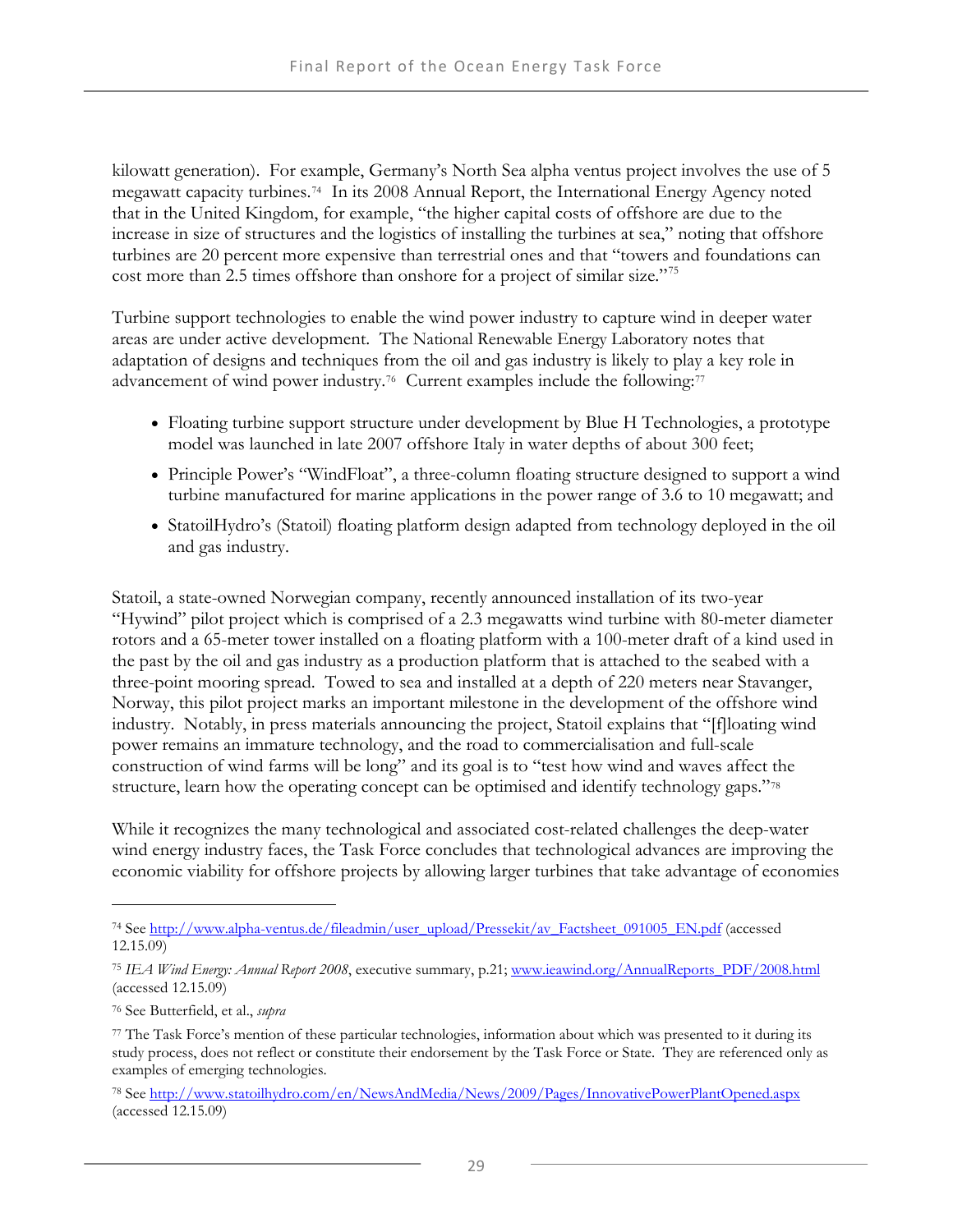of scale and can be sited in deeper waters over which there is greater wind power generation potential. As projects in the United States and elsewhere continue to be developed and constructed, the industry will gain experience and technical capability needed to produce wind power over deeper waters.<sup>[79](#page-45-0)</sup> Incentives for technological advances (e.g., increased costs for generating electricity with fossil fuels that result in a more attractive economic model for offshore wind energy development, or government subsidies or programs) may also help to increase the pace of development.

The current status of the technology for tapping the energy potential of Maine's huge deep-water wind resource underscores the importance of support for research and development aimed at commercialization and closely related efforts to foster growth of Maine's ocean energy business cluster emphasized elsewhere is in the report.

## *2. Tidal power technology*

-

Tidal energy projects use tidal action (tidal amplitude or currents) to generate power. Tidal energy projects have higher power densities (power output per unit area) than either solar photovoltaic or wind projects, which increases their attractiveness for development and utilization.<sup>[80](#page-45-1)</sup> Designs for tidal energy systems have been patented since the 1800s. At present, there are no commercial-scale tidal projects in operation in the United States, although there are several in operation world-wide.<sup>[81](#page-45-2)</sup>

In recent years, interest in tidal power, as a source of renewable, predictable power that produces electricity without greenhouse gas emissions, has grown worldwide and promising technologies are under development. Ocean Renewable Power Company, for example, has been conducting in-water demonstration testing off Eastport, Maine, and in 2008 became the first company to generate electricity from Bay of Fundy tidal currents.

Existing commercial-scale tidal energy projects all use traditional tidal dam (barrage) technology. This technology generates electricity using the "head" created by holding tidal water back behind a dam, then passing that water through a turbine once on-going tidal action creates a sufficient difference in water levels on the two sides of the dam to power hydro-mechanical or hydro-electric systems. The nearest such project is the 20 megawatts Annapolis Royal project in Nova Scotia,

<span id="page-45-0"></span><sup>79</sup> Musial, W., and S. Butterfield. 2006. *Energy from offshore wind*. Paper presented at the 2006 Offshore Technology Conference, Houston TX. Conference paper NATIONAL RENEWABLE ENERGY LABORATORY/CP-500- 39450. 14 pp.

<span id="page-45-1"></span><sup>80</sup> Bedard, Roger, George Hagerman, Mirko Previsic, Omar Siddiqui, Robert Thresher, and Bonnie Ram. 2005. Final Summary Report, Project Definition Study, Offshore Wave Power Feasibility Demonstration Project. Report No. E2I EPRI Global WP-009-US Rev 2. September 22, 2005; Hagerman, George, Brian Polagye, Roger Bedard, and Mirko Previsic. 2006b. Methodology for Estimating Tidal Current Energy Resources and Power Production by Tidal In-Stream Energy Conversion Devices. Report No. EPRI TP-001 NA Rev 3. September 29, 2006.

<span id="page-45-2"></span><sup>81</sup> Free Flow Energy, Inc. 2009a. Report to Assess the Design/Inspection Criteria/Standards for Wave and/or Current Energy Generating Devices. MMS Project Number 628. March 31, 2009; Bedard, Roger, Mirko Previsic, Brian Polagye, George Hagerman, and Andre Casavant. 2006. North American Tidal In-Stream Energy Conversion Technology Feasibility Study. Report No. EPRI TP-008-NA. June 11, 2006.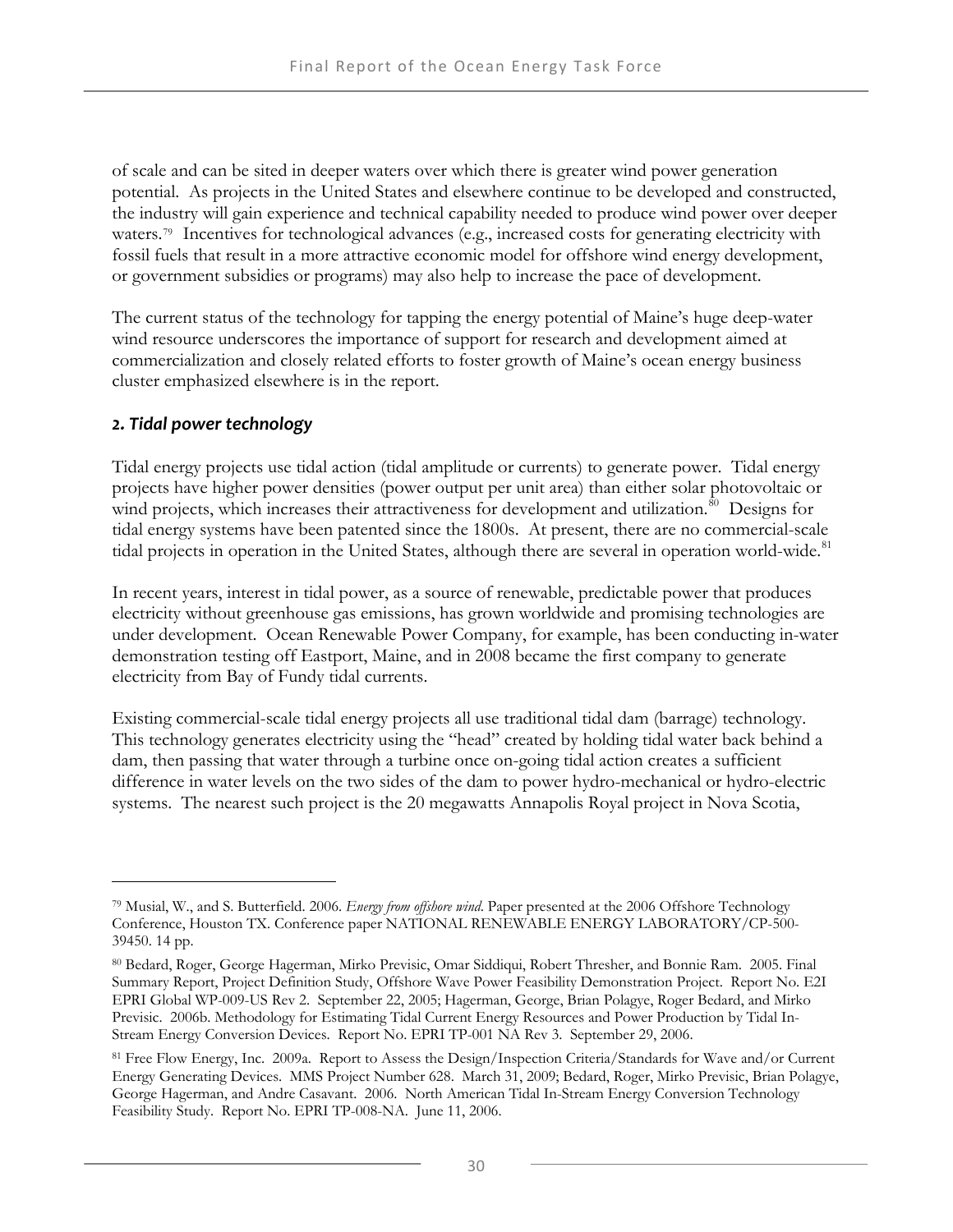Canada.<sup>[82](#page-46-0)</sup> Combinations of multiple dams and/or reversible turbines can be used to generate power on both the incoming and outgoing tides, as was proposed for Passamaquoddy Bay in the 1930s.<sup>[83](#page-46-1)</sup>

While generally using tried-and-true technology, tidal barrages have high capital costs and potentially significant environmental impacts. Finally, there is a limited number of sites with tidal range and channel width characteristics necessary for economic viability.

There is currently one tidal barrage project under active consideration in Maine, at the entrance to Half Moon Cove in Cobscook Bay, Washington County.<sup>[84](#page-46-2)</sup>

New tidal in-stream energy conversion technologies (commonly referred to as hydrokinetic technologies) seek to use tidal currents to generate electricity without a dam or barrage.<sup>[85](#page-46-3)</sup> All of these technologies are currently in the research and development stage, with limited *in-situ* operations to date.

There are two primary types of tidal in-stream energy conversion devices - horizontal axis and vertical axis turbines. Turbine designs include helical or "cross-flow" units (similar in design to the blades on a hand-power lawnmower) and axial flow (propeller-type) units of varying diameters that are either open or closed (ducted) and that have either fixed or variable-pitch blades.<sup>[86](#page-46-4)</sup> Deployment configurations include single, dual, or multiple units utilizing bottom foundations (either pilings or weighted platforms), monopole foundations (underwater windmills), or anchoring systems for units positioned in the water column.<sup>[87](#page-46-5)</sup> Hydrokinetic systems may use conventional generator technology (wire-wound rotors and stators) or may employ permanent magnet generators that are located either above-surface or are submerged.<sup>[88](#page-46-6)</sup>

Since 2006, the Federal Energy Regulatory Commission has issued seventeen study permits for tidal hydrokinetic projects in Maine waters. At this time, nine of these permits are still active.<sup>[89](#page-46-7)</sup> Two of these permits were issued to Ocean Renewable Power Company for potential sites in Cobscook and Passamaquoddy Bay in Eastport. Ocean Renewable Power Company is pursuing development of a

<span id="page-46-4"></span><sup>86</sup> *Id*.

<u>.</u>

<span id="page-46-0"></span><sup>82</sup> Hagerman, et al. (2006b), *supra*

<span id="page-46-1"></span><sup>83</sup> Popular Science Monthly. 2005. Electricity from Ocean Tides. Vol. 127 No. 2. August 1935.

<span id="page-46-2"></span><sup>84</sup> Tidewalker Associates. 2009. Pre-Application Document submitted to the Federal Energy Regulatory Commission for the Half-Moon Cove Tidal Power Project. March 2009.

<span id="page-46-3"></span><sup>85</sup> Bedard, et al (2006), *supra*

<span id="page-46-5"></span><sup>87</sup> Previsic, Mirko. 2006. System Level Design, Performance, Cost and Economic Assessment – Maine Western Passage Tidal In-Stream Power Plant. Report No. EPRI TP-006-ME. June 10, 2006; Ocean Renewable Power Company, Maine, LLC. 2009. Ocean Renewable Power Company, Eastport Tidal Energy Project, Draft Pilot License Application. Vols. I-III. July 2009; and Hagerman, George. 2006c. Energy from Waves, Tides, Ocean Currents, and Free-Flowing Rivers: An Overview of Resource, Technology, and Business Issues. Presented to FERC Technical Conference. December 6, 2006.

<span id="page-46-6"></span><sup>88</sup> Ocean Renewable Power Company, *supra*; and Free Flow Energy, Inc. 2009b. Free Flow Energy Signs Development Agreement with Lucid Energy Technologies for Use of Gorlov Helical Turbine. Press Release dated October 10, 2009.

<span id="page-46-7"></span><sup>89</sup> Maine Department of Environmental Protection 2009. Status of Tidal Power Project Proposals in Maine as of October 1, 2009.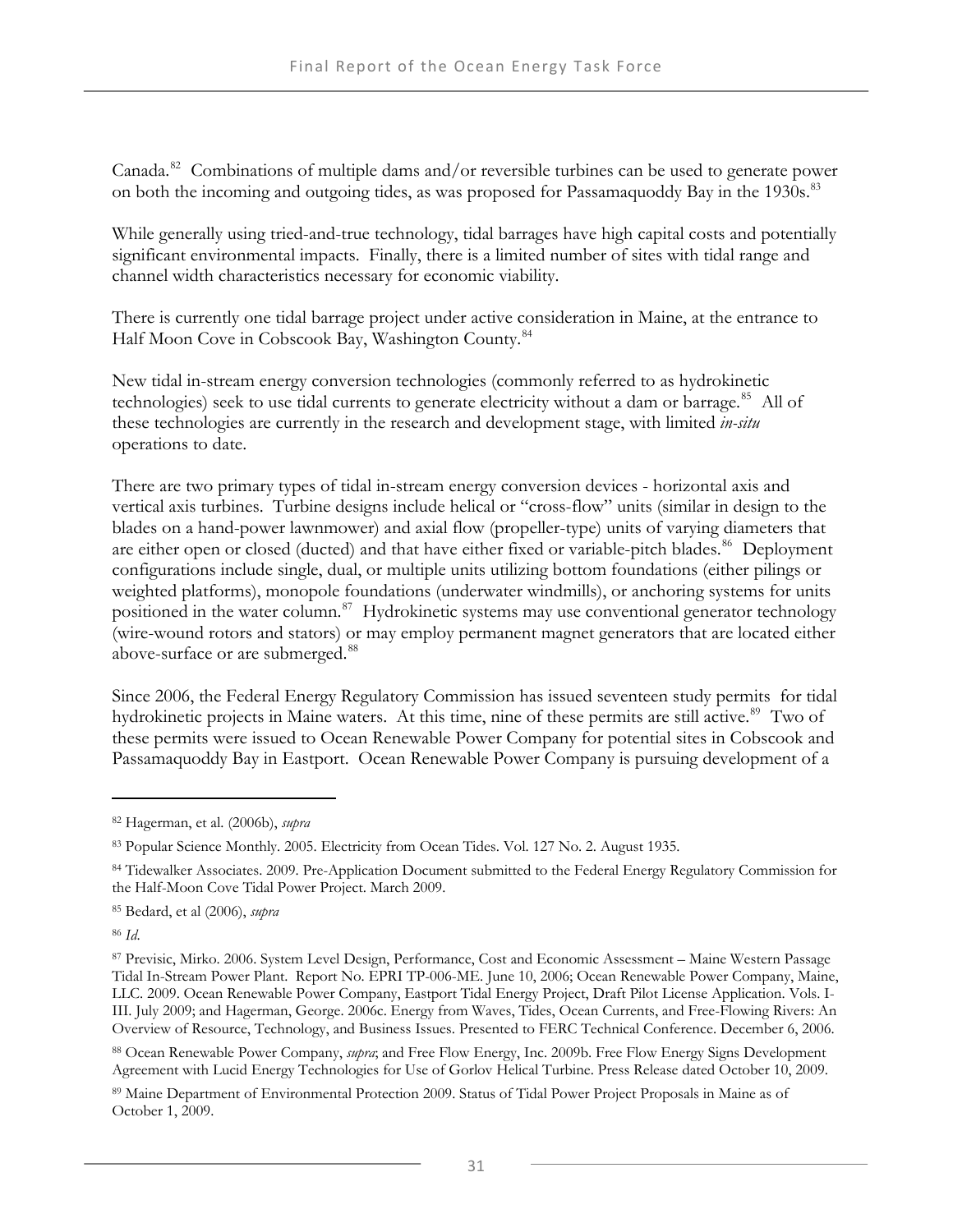proprietary turbine-generator unit that uses an advanced cross-flow turbine and integral permanent magnet generator, mounted in a semi-buoyant frame, and anchored in the water column. Ocean Renewable Power Company's plans call for deployment of a small-scale grid-connected pilot project in  $2010$ <sup>90</sup> Ocean Renewable Power Company continues to advance its project and now has a pilot project license application pending before Federal Energy Regulatory Commission. Other technologies may be field-tested in Maine waters in the near future.<sup>[91](#page-47-1)</sup>

## *3. Wave power technology*

Although they have not reached the mature stages of development of existing wind power technologies, wave energy extraction technologies are advancing. There are over 100 differing methods for wave energy extraction now under development.<sup>[92](#page-47-2)</sup> A number of wave energy technologies use hydraulics to convert water level oscillations into electricity. Others employ compressed air or direct mechanical drive. Some ride on the ocean's surface, while others are submerged. Some produce electricity at the device, while others pump pressurized water to onshore generators. Some are designed for shallow, inshore locations, others for offshore, deep-water locations.

Major investments in wave energy are being made in the United Kingdom, Portugal, Japan, South Korea, and Australia.<sup>[93](#page-47-3)</sup> The world's first commercial-scale wave power project, off the coast of Portugal, was dismantled in 2008 due to technical problems after about six months of operation. Reported to be the world's largest active "hydro-electric wave energy device" and the only one producing power, one wave power technology was deployed and connected to Scotland's electric grid in November 2009.<sup>[94](#page-47-4)</sup>

There are no wave energy projects under active development or study in Maine waters at this time. To date, Federal Energy Regulatory Commission has issued or has pending less than a dozen preliminary (study) permits for wave energy projects in the United States. All are on the West Coast, in the states of California, Oregon, Washington, and Hawaii. The one license issued to date by the Federal Energy Regulatory Commission for a wave energy project was subsequently surrendered for economic reasons prior to any project construction.

The wave energy potential off the New England and Mid-Atlantic coasts has been estimated at 110 terawatt hour/year.<sup>[95](#page-47-5)</sup> Although the Electric Power Research Institute has suggested that wave technology, if developed commercially, will likely be deployed in states, such as Oregon, with wave

<span id="page-47-0"></span><sup>90</sup> Ocean Renewable Power Company, *supra*

<span id="page-47-1"></span><sup>91</sup> Freeflow Energy (2009b), *supra*

<span id="page-47-2"></span><sup>92</sup> [http://www.emec.org.uk/wave\\_energy\\_developers.asp](http://www.emec.org.uk/wave_energy_developers.asp) (accessed 12.15.09)

<span id="page-47-3"></span><sup>93</sup> See, e.g., [www.carnegiecorp.com.au](http://www.carnegiecorp.com.au/) (announcements November 16, 2009); [www.oceanpowertechnologies.com](http://www.oceanpowertechnologies.com/) (investor relations November 6, 2009); and [www.aquamarinepower.com](http://www.aquamarinepower.com/) (press release, February 23, 2009) (all accessed 12.15.09)

<span id="page-47-4"></span><sup>94</sup> [http://www.aquamarinepower.com](http://www.aquamarinepower.com/) (November 20, 2009 press release) (accessed 12.15.09)

<span id="page-47-5"></span><sup>95</sup> Hagerman, et al. (2006c), supra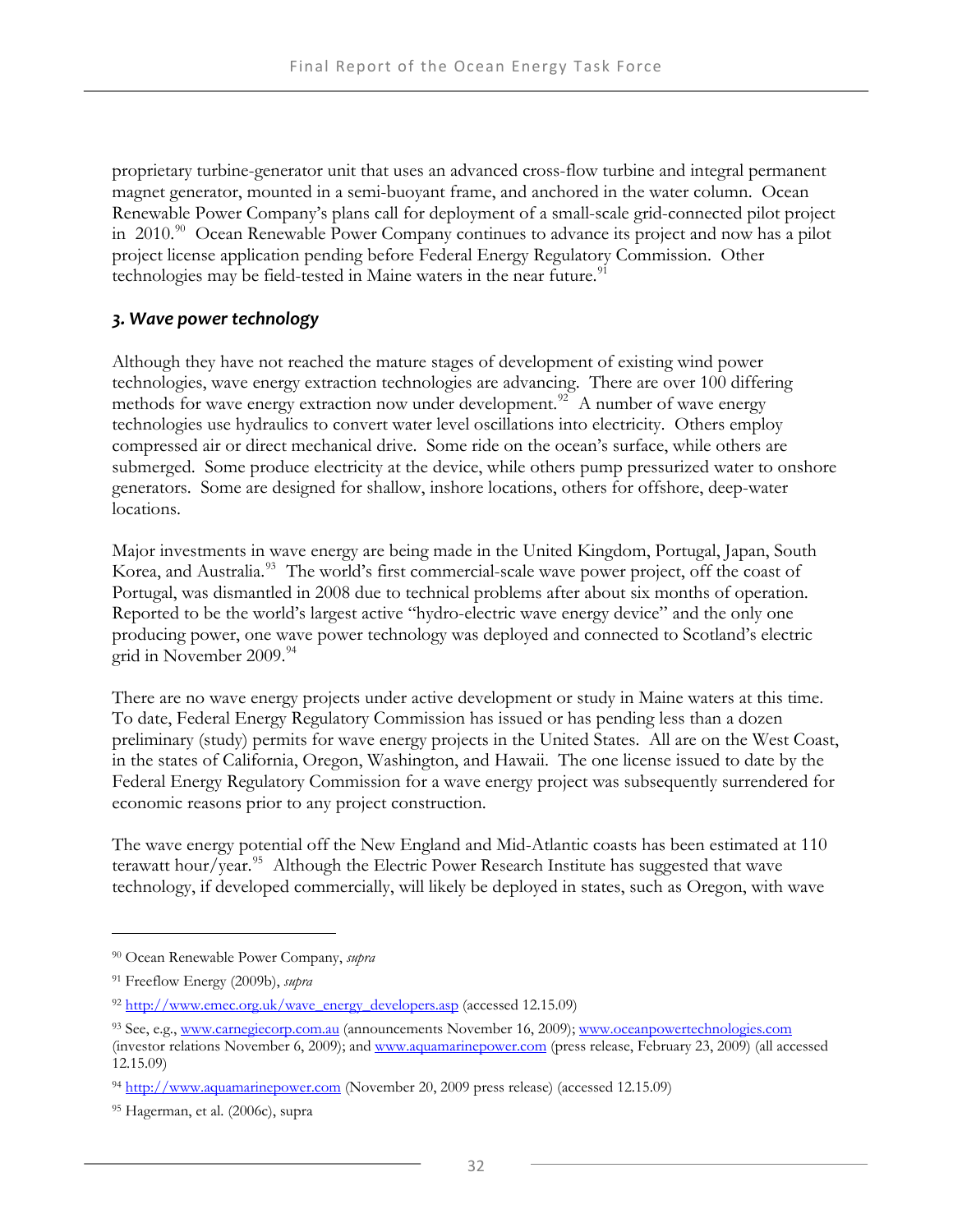energy resources more promising than Maine's,<sup>[96](#page-48-0)</sup> wave energy facilities may become economically viable in Maine and other places with more modest wave energy resources as technologies are refined and unit costs come down.

It is simply too soon to say how large a contribution wave energy could make to Maine's renewable ocean energy mix. It is possible that wave power technology could afford commercially significant opportunities for Maine in the future. There was testimony and information presented to the Task Force, for example, that there may be a role for wave power deployed in combination with offshore wind energy to address in part intermittency-related issues associated with wind power. Wave power technology of this kind may be tested, as an element of a wind energy demonstration project, pursuant to the above-noted legislation facilitating siting of ocean energy test projects enacted last session (P.L. 2009 c. 279).

## **B. Electric Transmission‐related Barriers and Challenges**

The integration of up to eight gigawatts of new on and offshore wind into the state and regional generation mix will require correspondingly significant investment in state and regional transmission infrastructure, and possibly to its distribution infrastructure, particularly if goals to pursue electrification of the home heating and transportation sector are pursued. These ambitious renewable energy goals also demand that attention be paid to transmission investment cost recovery; the "smart grid," and utility rate design.

## *Transmission and Distribution*

As it evolved, the Maine transmission system was designed for approximately two gigawatts of installed generating capacity. The addition of four times this capacity from an intermittent resource, such as wind, will necessitate an as yet undetermined amount of expansion of the transmission system. The North American Reliability Council has noted that:

Many new variable generation plants interconnecting with the bulk power system will be located in areas remote from demand centers and existing transmission infrastructure due to fuel availability. Additional transmission infrastructure is therefore vital to reliably accommodating large amounts of wind resources, specifically in order to (1) interconnect variable generation output planned in remote areas; (2) smooth the variable generation output across a broad geographical region; and (3) deliver ramping capacity and ancillary services from inside and outside a Balancing Area to equalize supply and demand.<sup>[97](#page-48-1)</sup>

<span id="page-48-0"></span><sup>96</sup> Previsic, *supra*

<span id="page-48-1"></span><sup>97</sup> Special report-Accommodating High Levels of Variable Generation to Ensure the Reliability of the Bulk Power System, North American Electricity Reliability Council, April 2009, pgs. 34-5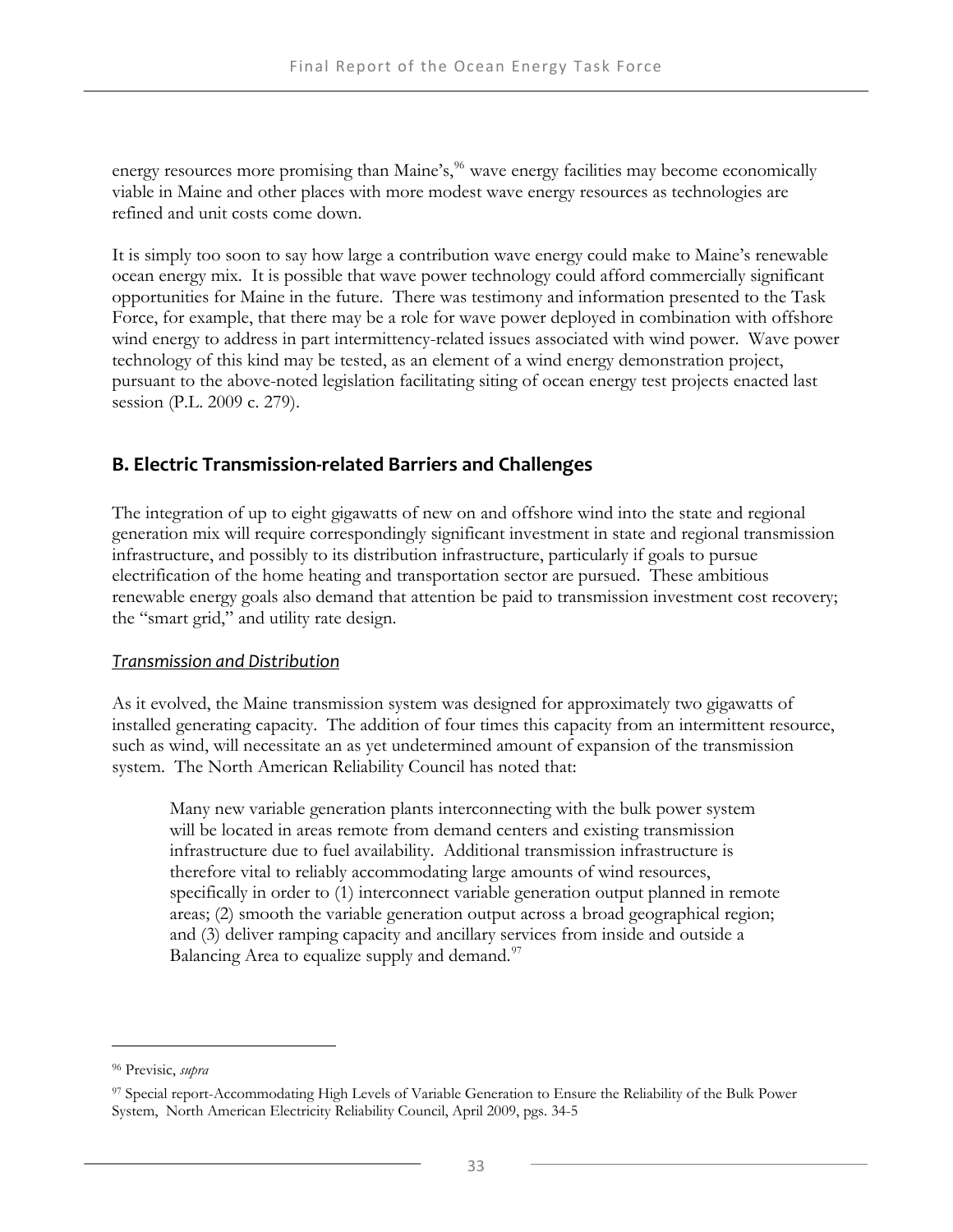Maine must explicitly recognize that investment in transmission and distribution capacity is an intrinsic part of its renewable energy strategy. According to Lisa Martin, Manager of Transmission Development at Bangor Hydro:

Getting to 3,000 megawatts will take a considerable overhaul – picture the current 345 kilovolt lines and assume you would need two of them for every one; or the 115 kilovolt lines would need to be upgraded and augmented. This point should be well understood – this is a REALLY big change, not an incremental growth. Not just the lines but also the associated equipment within Maine and beyond would need to be changed. It would take a LOT of public support to make this happen from the perspective that it would take more new utility corridors.<sup>[98](#page-49-0)</sup>

Recent efforts to site new or expand existing transmission facilities, such as the Maine Public Service interconnect, the Maine-New Brunswick Corridor Project, and Central Maine Power Company's Maine Power Reliability Project, illustrate inherent complexities and difficulties in expanding transmission infrastructure.

The Joint Coordinating System Plan suggests that 15,000 miles of new transmission lines, at a cost of \$80 billion, will be needed to meet a 20 percent wind energy scenario in the Eastern interconnect.[99](#page-49-1) Distribution infrastructure capacity likely will also need to be expanded, especially if the Task Force's recommendations to promote movement to more efficient and less polluting electricity-based forms of home heat and transportation, such as heat pumps and electric vehicles, are implemented.

Pre-designating renewable energy zones could help the State achieve its ocean energy goals most efficiently at the lowest cost. To reassure the environmental and business communities, and to minimize environmental impacts and costs over the long run, the ideal solution would be for Maine and the region to limit the costs and scope of such incremental transmission by comprehensive advance planning, including pre-designating the offshore zones in which such projects will be subsidized. Without an overarching plan, lead lines and transmission may develop project by project, willy-nilly, lacing Maine in a web of incremental lines and forfeiting the economies of scale possible by sizing lines for reasonably likely future expansion. Advanced planning would help address "chicken and egg" dilemma: energy developers are hesitant to build new plants until transmission lines are in place, but transmission companies will not build until they know there will be a steady supply of energy. An overarching and pro-active comprehensive plan incorporating the amounts of power sought, its location, and supporting development of the necessary infrastructure, would be the ideal solution to this dilemma, as demonstrated by Texas, which is among the nation's wind development leaders (see below).

<u>.</u>

<span id="page-49-0"></span><sup>98</sup> Personal communication (email). Lisa Martin, Bangor Hydro Electric to Beth Nagusky, Department of Environmental Protection. February 23, 2009.

<span id="page-49-1"></span><sup>99</sup> Joint Coordinated System Plan (2008); [http://www.jcspstudy.org](http://www.jcspstudy.org/) (accessed 12.15.09)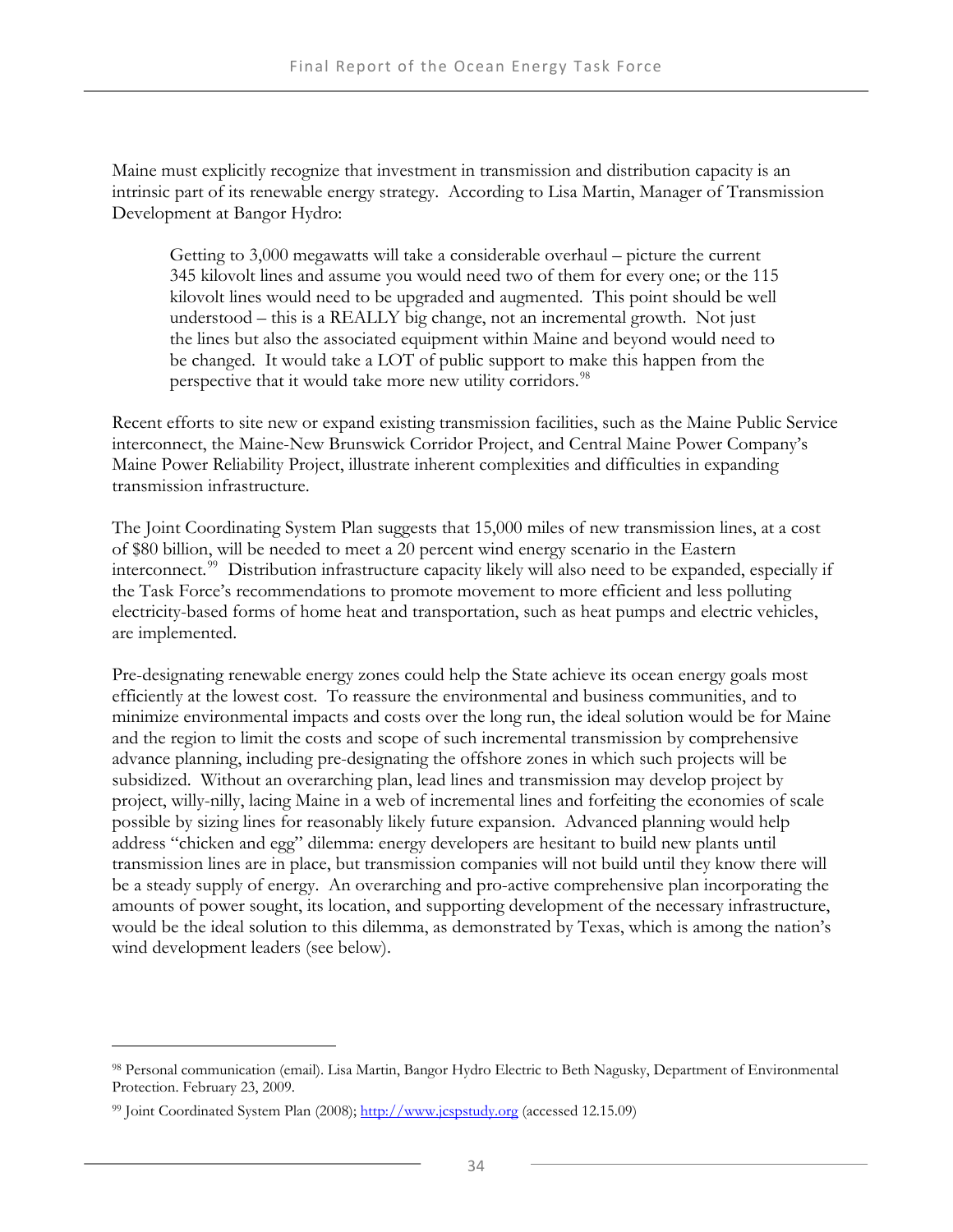The Task Force realizes that the State currently does not have the resources to engage in this exercise. The Task Force has recommended<sup>[100](#page-50-0)</sup> that the State seek resources to develop a Coastal Atlas to help ensure that public and private decision making on appropriate locations for offshore energy development is based on the best available information. In time, if the significant financial and technical resources needed became available, this initiative could be expanded, with provision for stakeholder involvement, to include designation of areas that are well or ill-suited to ocean energy development.

Upfront planning for transmission and distribution capacity increases is of paramount importance, and the Task Force is recommending that the Public Utilities Commission, the Office of Energy Independence and Security, and the Public Advocate engage experts to develop a long range plan for the State's transmission and distribution system to accommodate state wind and tidal energy development goals , as well as to meet any goals adopted to electrify home heating and transportation. The plan should estimate the amount and cost of incremental transmission and distribution capacity needed to achieve these goals. State agencies should cooperate with the ISO-NE, North American Electricity Reliability Council, and other organizations to develop these estimates.

Utilities today generally size their transmission and distribution systems to meet current load and projected demand. However, utility regulators have been reluctant to approve capacity increases even where there is a strong likelihood that those capacity additions will be needed to meet the growth in wind power development called for by state wind power goals. The Task Force believes that the utilities should be encouraged to increase the capacity of their transmission and distribution infrastructure over the next two decades to help the State achieve its on and offshore wind power goals by 2030, particularly where building today for tomorrow's reasonably anticipated increases in generation will reduce costs to ratepayers over the long term. As noted above, proactive planning to identify on and offshore energy development areas and transmission corridors could lower the costs of such new or expanded lines.

Notwithstanding some key differences in circumstances, Maine and the Northeast region can look to Texas, which has quickly catapulted to being a national leader in the development of wind power, for transmission policy-related ideas. Texas operates its own, single-state transmission system, which is the size of the Northeast's, and provides impressive incentives for wind power development that are clearly working. Texas's public utilities commission has approved development of new transmission infrastructure that will enable eleven gigawatts of new wind resources to go on-line. Texas has established renewable energy zones and provided subsidies for development of wind in those zones, including property tax concessions and production tax credits. The costs of generator lead lines are paid by ratepayers, in contrast to how they are treated in Maine and the rest of New England.<sup>[101](#page-50-1)</sup>

<u>.</u>

<span id="page-50-0"></span><sup>100</sup> See Section VI, Part 2(A)

<span id="page-50-1"></span><sup>101</sup> Under changes in law restructuring electric utilities, generator leads are a generation cost that is paid for by the developer.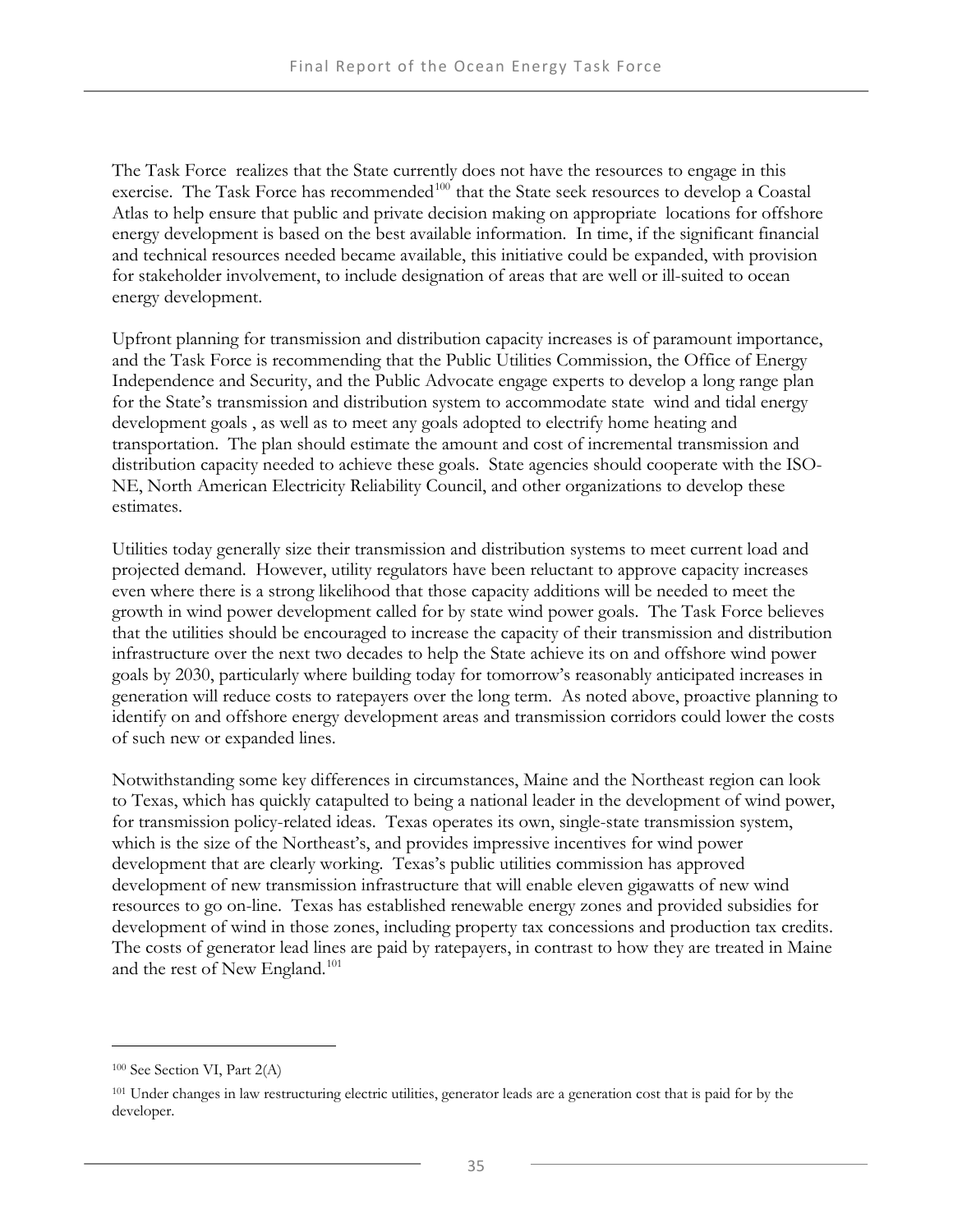The need to cover generator lead line costs plainly disadvantages development of wind power in relatively remote offshore (or onshore) locations as compared to a new combined cycle gas plant, for example, which can locate near transmission. Furthermore, as noted previously offshore and wind faces transmission related technical and cost challenges. The cost of underwater cables linking the generation platform to the shore-side transmission system can run into the millions of dollars per mile, depending largely on bottom conditions. The use of AC lines is limited by distance, and the cost of DC transmission lines must include the cost of converter stations.

Incorporating the costs of generator leads into transmission and distribution rates can be a wise investment, as the addition of renewable generation can displace generation from higher priced fossil units and lead to reduced electricity prices. A 2006 Texas study concludes that an investment of \$4.9 billion in new transmission would save Texas ratepayers \$1.7 billion annually in fuel costs, thereby paying for the new transmission in less than 3 years.<sup>[102](#page-51-0)</sup> A separate study for Kansas, Oklahoma and Texas reached a similar conclusion.[103](#page-51-1)

To the extent generator lead lines are subject to Federal Energy Regulatory Commission jurisdiction, the State should advocate for changes in cost recovery policy at the regional and federal levels. To further encourage such lead line and incremental transmission development, the State, through the Governor, Office of Public Advocate, Office of Energy Independence and Security, and Public Utilities Commission, should also advocate for federal treatment for incremental transmission capacity related to wind energy equivalent to that Federal Energy Regulatory Commission and Congress authorized for the Midwest "Green Transmission Superhighway," a proposal to bring wind from the Great Plains to eastern markets. This treatment includes use of federal eminent domain authority, and financial and other incentives.

Even in the absence of socialization of the costs of lead lines, Maine can help by making available leaseholds on state-owned lands at discounted rates for rights of ways for transmission infrastructure, including public highways and submerged lands.

The Task Force recommendations help address the high cost of renewable ocean energy by "socializing" the costs of both lead lines and incremental transmission across New England consumers. Adopting such a policy would require a change in current ISO-NE rules. If New England wants an industrial policy to favor its own generation over imports from the Midwest via the "green superhighway," it must act as a unified region. Maine officials should do all they can to frame, articulate, and implement such a policy.

Serious attention is being paid to transmission policy at the federal, regional, and state levels. However, at times individual states have engaged in battles over issues such as transmission siting and permitting, construction, and cost allocation. New England must do a better job of acting

<span id="page-51-0"></span><sup>102</sup> Electric Reliability Council of Texas (ERCOT) Competitive Renewable Energy Zones (CREZ) Transmission Optimization Study (April 2008).

<span id="page-51-1"></span><sup>103</sup> This study projected that a \$400 to \$500 million per year transmission investment would yield \$1 billion in reduced electricity costs annually, and an additional \$1 billion in CO<sub>2</sub> reductions, increased property taxes and other wind-related economic activity. Charles River Associates Study, First Two Loops of Southwest Power Pool Extra High Voltage Overlay Transmission Expansion: Analysis of Benefits and Costs (September 26, 2008)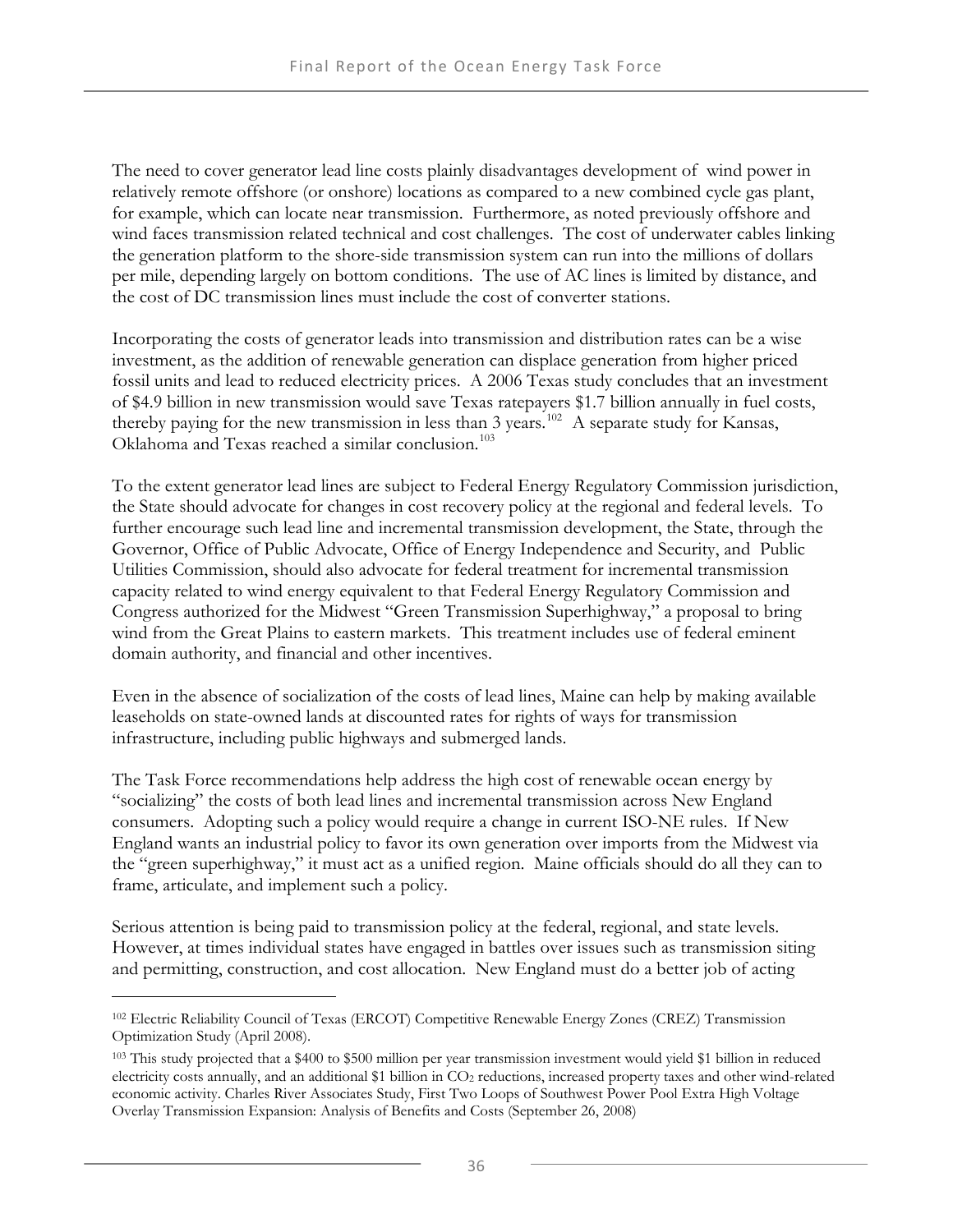collectively so Maine and the region can move forward with the development of indigenous renewable energy resources on a massive scale. On-going efforts by the Governor and his Office, Public Utilities Commission, and the Office of Energy Independence and Security must continue.

At a minimum, New England's leaders should insist that the federal government address our region's transmission-related interests on par with the multi-state and enormously costly Midwest transmission corridor proposal intended to bring wind power from the Dakotas to major East Coast cities. On April 4, 2009, Federal Energy Regulatory Commission approved a 12.38 percent return on investment in a "green superhighway" calling for a 3,000-mile, high voltage, 765 kilovolt line with a 12,000 megawatts capacity and a cost of \$10-12 billion, despite that fact the proposal had not been submitted to any of the states along the route."<sup>[104](#page-52-0)</sup>

## *A Smarter Grid*

Smart grid  $105$  upgrades are needed to successfully integrate significant new renewable energy resources into the bulk power system. Such upgrades are needed to help balance the generation of significant amounts of intermittent wind and tidal power with electric load and to help move toward electrification of home heating and transportation. Consumers should also be given price signals that encourage use of these resources when they are generating.

According to Federal Energy Regulatory Commission Chairman Jon Wellinghof:

A 'smarter' bulk power system, and the generation and demand resources associated with it, will operate more securely, reliably and efficiently. Improved monitoring of the electric system with real time information from advanced sensors, and the enhanced ability to process information and coordinate actions of millions of devices and systems in real time, will allow system operators to optimize system reliability and reduce grid costs and congestion. The Smart Grid will also play a critical role in the integration of new renewable resources and will be vital to enable advanced technologies, such as plug-in electric vehicles with 'vehicle to grid' capabilities.[106](#page-52-2)

Smart grid advantages can include:

- i) Higher levels of efficiency and demand response;
- ii) Reduction in the amount of incremental transmission required;

<span id="page-52-0"></span><sup>104 &</sup>quot;Energy Industry Updates", Foley & Lardner LLP Publications, April 30, 2009.

<span id="page-52-1"></span><sup>105 &</sup>quot;Smart Grid" is a much-used but seldom-defined term. We use it to include: 1) Development of relevant principles for planning and system development; 2) Pricing for demand response programs, among other attributes; 3) Cost/benefit evaluations of potential upgrades; 4) Interconnection and standards for equipment; 5) Data storage, collection and dissemination protocols; and 6) Access by grid participants to Smart Grid functionalities.

<span id="page-52-2"></span><sup>106</sup> Statement re Proposed Policy Statement and Action Plan Dkt. #PL09-04-000, Federal Energy Regulatory Commission Chairman Jon Wellinghoff, March 19,2009.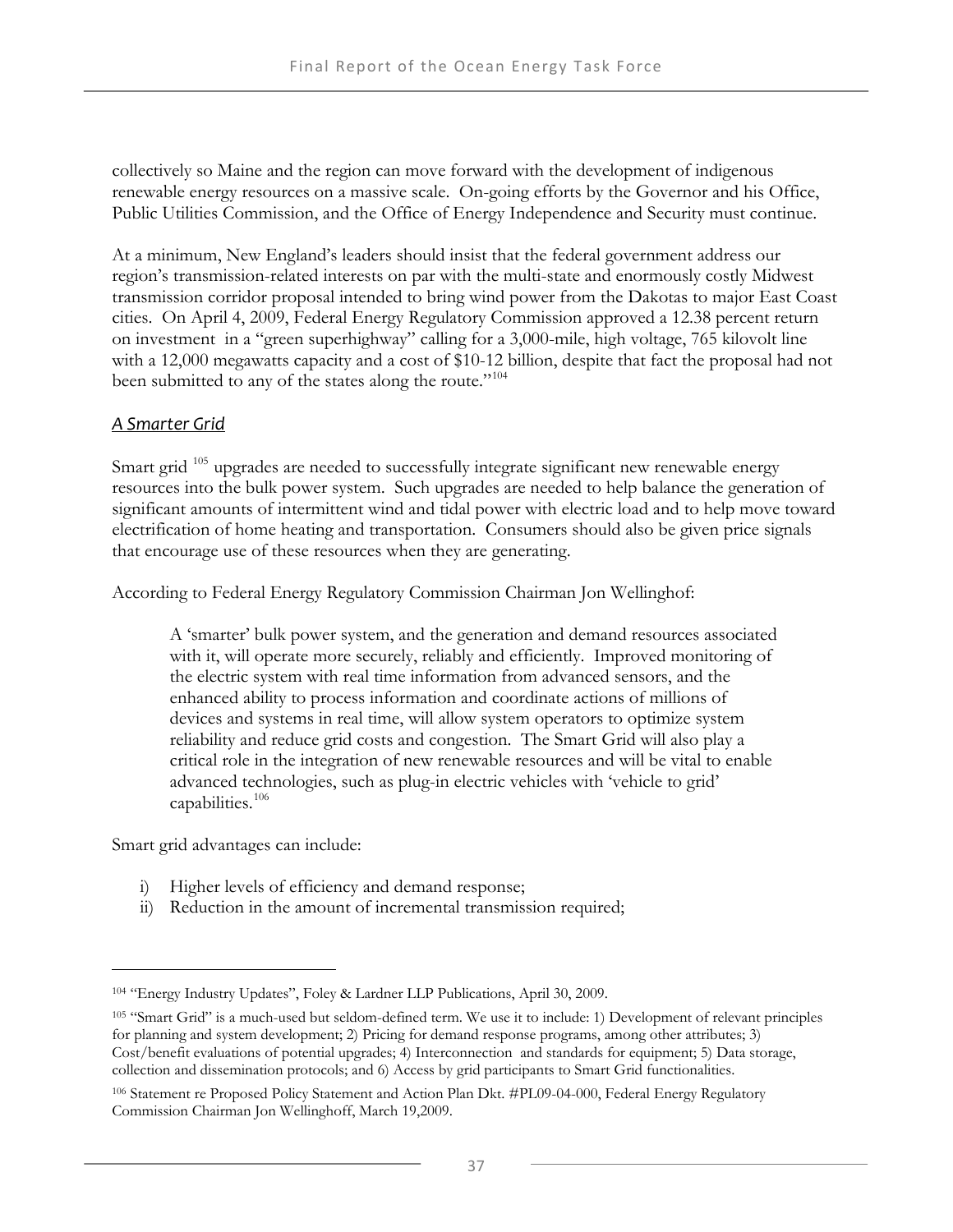- iii) Facilitating off-peak usage, for example by technologies favorable to wind consumption, such as plug in vehicles and home heating through ground pumps and thermal storage;
- iv) Giving customers more control over energy bills and allowing their participation in the energy market through time of use pricing;
- v) System integration and efficiency;
- vi) Stimulus funding eligibility through the U.S. Department of Energy's Smart Grid Investment Grant Program, such as the \$96 million Central Maine Power recently received for advanced meters;
- vii) Identification of elements which would be particularly helpful to the use of wind and other intermittent power sources.

To advance usage of Maine's renewable energy resources to reduce the use of fossil fuels not only for lights and computers, but also for home heating and transportation, the Task Force is recommending that the Legislature direct the Public Utilities Commission to undertake a proceeding to explore mechanisms needed to achieve the State's wind power and electrification goals, including: rate design structures that encourage use of intermittent resources; changes to standard offer pricing to include off peak time of use energy prices; the penetration of time of use meters; long term needs for a smart grid to enable usage and storage of energy from intermittent renewable resources; and, any other mechanism to help Maine achieve its goals to increase the use of renewable resources and reduce the use of fossil fuels.

While the elements of a smart grid may seem complex and exotic, Maine can rely on experience from the Federal Energy Regulatory Commission, ISO-NE, and other expert sources for precedent to guide policy development. The work done to date by Bangor Hydroelectric to install "smart" meters and the recent major federal stimulus funding for installation of "smart" meters in the Central Maine Power territory are evidence that significant progress is being made on this front that will favorably influence Maine's ability to integrate wind into its system.

## *Request for Proposals and Long Term Contract with Ocean Energy Projects combined with Heating Conversion Program*

New Jersey, Delaware, and Rhode Island have all signed contracts with developers of offshore wind projects.<sup>[107](#page-53-0)</sup> The Task Force believes that Maine should begin to "test the waters" by issuing a Request for Proposals aimed specifically at commercially viable renewable ocean energy projects. This will help position Maine to better understand and overcome the hurdles that will be associated with development of its ocean energy resources, such as siting, permitting, and interaction with federal agencies.

The Task Force notes that this Request for Proposals process is distinct from the on-going state effort to identify up to five offshore wind energy test areas in state waters. Because they are ineligible for the 60-day Department of Environmental Protection general permit for a demonstration project, a commercial-scale project selected through the Request for Proposals process would need to obtain all pertinent federal, state, and potentially local permit or other

<span id="page-53-0"></span><sup>107</sup> See Appendix 7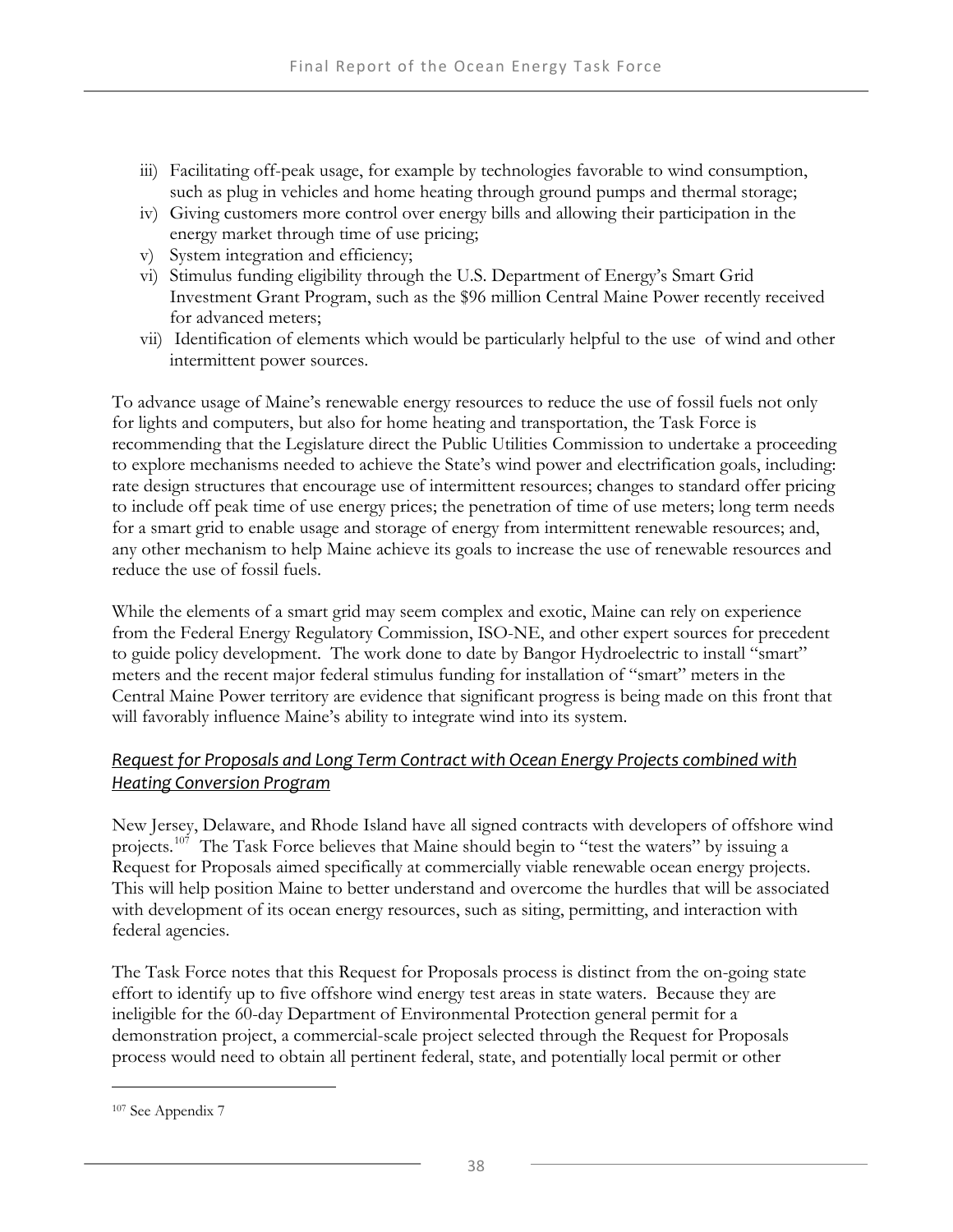approvals and provide for public notice and comment as required under applicable review procedures.

The Task Force recommends that the Legislature direct the Public Utilities Commission to issue a Request for Proposals for renewable ocean energy projects,<sup>[108](#page-54-0)</sup> and that it direct a transmission and distribution utility to sign a long term contract (which should include the purchase of energy, capacity, and renewable energy credits) with a project if the rate impact is determined to be reasonable.

Given the economics of offshore wind and tidal projects today, Maine needs to think creatively about how to finance them without having an unreasonable rate impact. The Task Force has designed a conceptual program that couples Maine's renewable ocean energy goals with its goals to reduce reliance on fossil fuels, which as outlined above present serious price-related risks to Maine homeowner and businesses.

It is possible to combine the State's renewable energy goals and its goal to reduce dependence on fossil fuels and greenhouse gas emissions. The essence of the home heating electrification program described in more detail in Appendix 3 would be to convert Maine homes from oil heat to more efficient heating sources that rely on electricity (e.g., heat pumps), or that use off peak power, preferably power generated from renewable resources (e.g., thermal energy storage). Either would help to reduce energy bills and carbon emissions significantly, as well as using large quantities of off peak wind energy. The Task Force recommends that the State establish programs and goals to expedite the process of electrifying homes and businesses.

The home heating electrification program described in Appendix 3 would provide an on-bill financing mechanism to Maine ratepayers who weatherize their homes and convert to a more efficient electric heat source. The tariff could be designed to help subsidize the above-market costs of the renewable ocean energy project. The above market costs not covered by these customers could be rolled into the transmission and distribution or energy prices of remaining customers.

The Task Force believes that the rate impacts of any contracts with ocean energy developers must be reasonable. The Governor and Legislature should play a key role in defining what is reasonable in light of goals to advance development of the State's renewable ocean energy resources. The Task Force recognizes that this will be a balancing exercise. On the one hand, Maine's electric rates are among the highest in the country, which undermines its competitive position and standard of living. At the same time, some rate impact may be necessary to promote development of Maine's offshore wind and tidal power industry, to reduce our fossil fuel dependence and greenhouse gas emissions, and to increase energy independence by taking advantage of one of our greatest untapped natural resources. On balance, the Task Force believes that the rate impact should be no greater than the current system benefit charge, which is approximately \$0.0015 per kilowatt hour, and adds less than one dollar to the average residential monthly utility bill.

<span id="page-54-0"></span><sup>108</sup> This can be done through an amendment to Maine's existing long term contracting statute (35-A M.R.S. § 3210-C) directing the commission to conduct a competitive solicitation specifically for renewable ocean energy projects.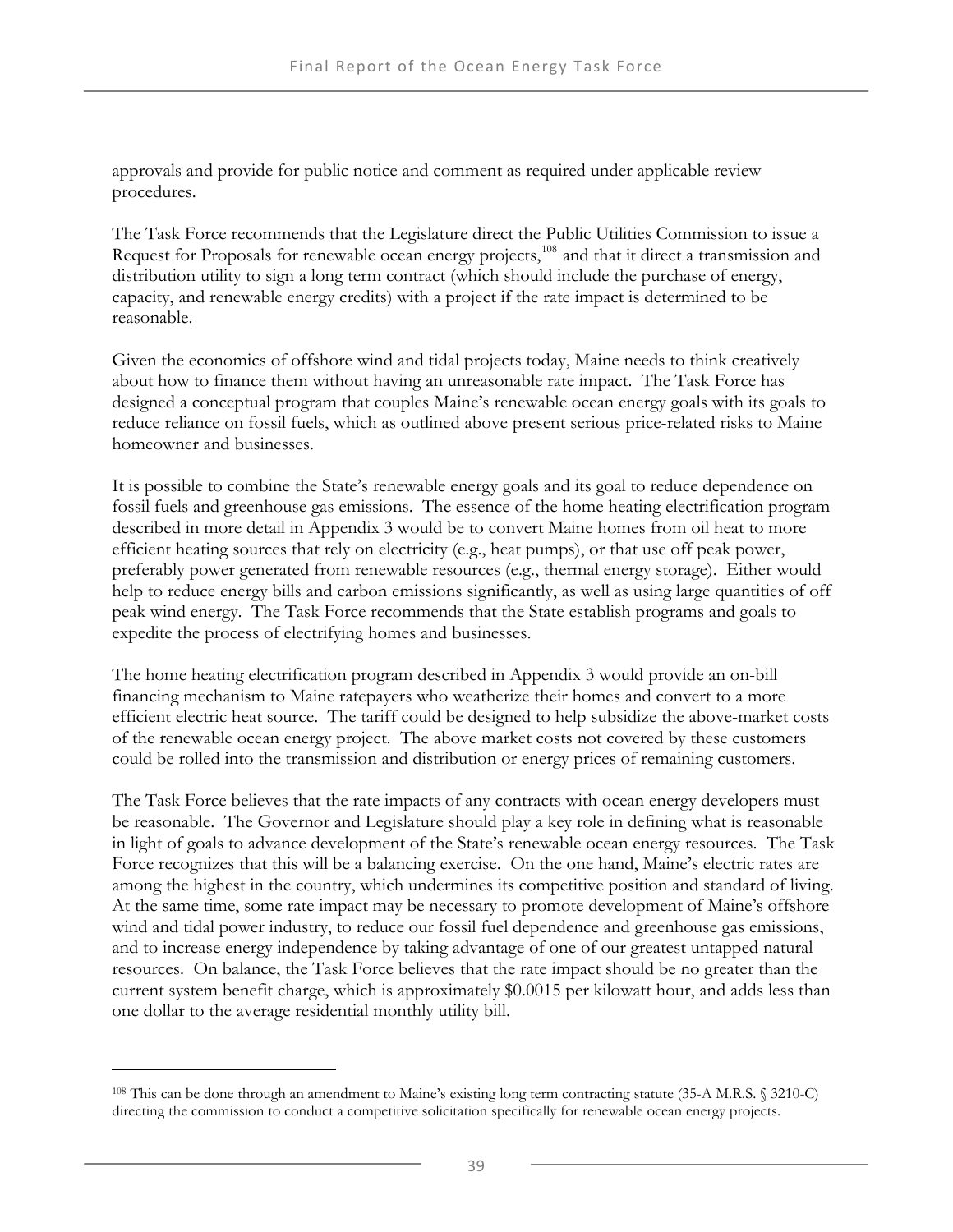# **C. Regulatory challenges**

## *1. Governance framework*

 $\overline{a}$ 

As outlined in previous studies of the governance framework $109$ , proposed development in the marine environment in Maine and elsewhere in the United States faces a complex array of federal, state, and local environmental and natural resources reviews and the obligation to obtain approvals from multiple governmental agencies.<sup>[110](#page-55-1)</sup> Proposed development of renewable ocean energy resources is no exception.<sup>[111](#page-55-2)</sup>

Notwithstanding the important underlying natural resources protection and management objectives of the web of laws of which it is comprised, the Task Force notes that the existing governance framework has significant potential for imposition of major and potentially unpredictable projectdevelopment costs. Such potential costs include studies and analyses required to demonstrate compliance, delays associated with multiple, complex administrative procedures, project design changes, and compensation and mitigations measures required as conditions of regulatory approval. No less significant are the cost and timing-related uncertainties inherent in such a multi-faceted regulatory regime. The Task Force anticipates that such uncertainty could be a significant deterrent to investment in offshore renewable energy ventures. Accordingly, the Task Force believes that the existing governance framework needs to be streamlined while ensuring regulatory and submerged lands management authority to identify and address natural resources issues including potential conflicts with existing uses and to secure appropriate compensation to the public for use of submerged lands. Key issues to be addressed include:

- Mechanisms for optimal coordination among federal and state review authorities;
- Jurisdictional provisions, review, and appeal procedures, and approval criteria in key state environmental laws, such as the Site Location of Development Act and Natural Resources Protection Act, that ensure their applicability and utility in addressing natural resources issues that offshore wind projects may present, in a manner consistent to the extent practicable with that for land-based wind;

<span id="page-55-0"></span><sup>109</sup> *America's Living Oceans: Charting a Course for Sea Change (Pew Oceans Commission*, May 2003, [http://www.pewtrusts.org/uploadedFiles/wwwpewtrustsorg/Reports/Protecting\\_ocean\\_life/env\\_pew\\_oceans\\_final\\_re](http://www.pewtrusts.org/%20uploadedFiles/wwwpewtrustsorg/Reports/Protecting_ocean_life/env_pew_oceans_final_report.pdf) [port.pdf](http://www.pewtrusts.org/%20uploadedFiles/wwwpewtrustsorg/Reports/Protecting_ocean_life/env_pew_oceans_final_report.pdf) (accessed 12.15.09); and *An Ocean Blueprint for the 21<sup>st</sup> Century: Final Report of the U.S. Commission on Ocean Policy* [http://oceancommission.gov/documents/full\\_color\\_rpt/welcome.html](http://oceancommission.gov/documents/full_color_rpt/welcome.html) (12.15.09)

<span id="page-55-1"></span><sup>110</sup> In order to enhance the Task Force's understanding of and opportunities for targeted improvements to the governance framework, Maine State Planning Office contracted with Jeffrey Pidot, former head of the Maine Attorney General Office's natural resources division, to provide an objective assessment of Maine's pertinent regulatory and proprietary (submerged lands leasing) authorities, including options to facilitate siting of offshore wind projects while maintaining the integrity of state review procedures. Mr. Pidot's research, focused in particular on approaches to submerged lands leasing in light of Public Trust Doctrine and related public interest considerations, offers a more detailed discussion and of topics addressed in this section.

<span id="page-55-2"></span><sup>111</sup> Appendix 11 provides a summary of the primary regulatory reviews and related federal, state, and local environmental approvals that may be required for wind, tidal or wave energy development in Maine's coastal waters or adjoining federal Outer Continental Shelf areas.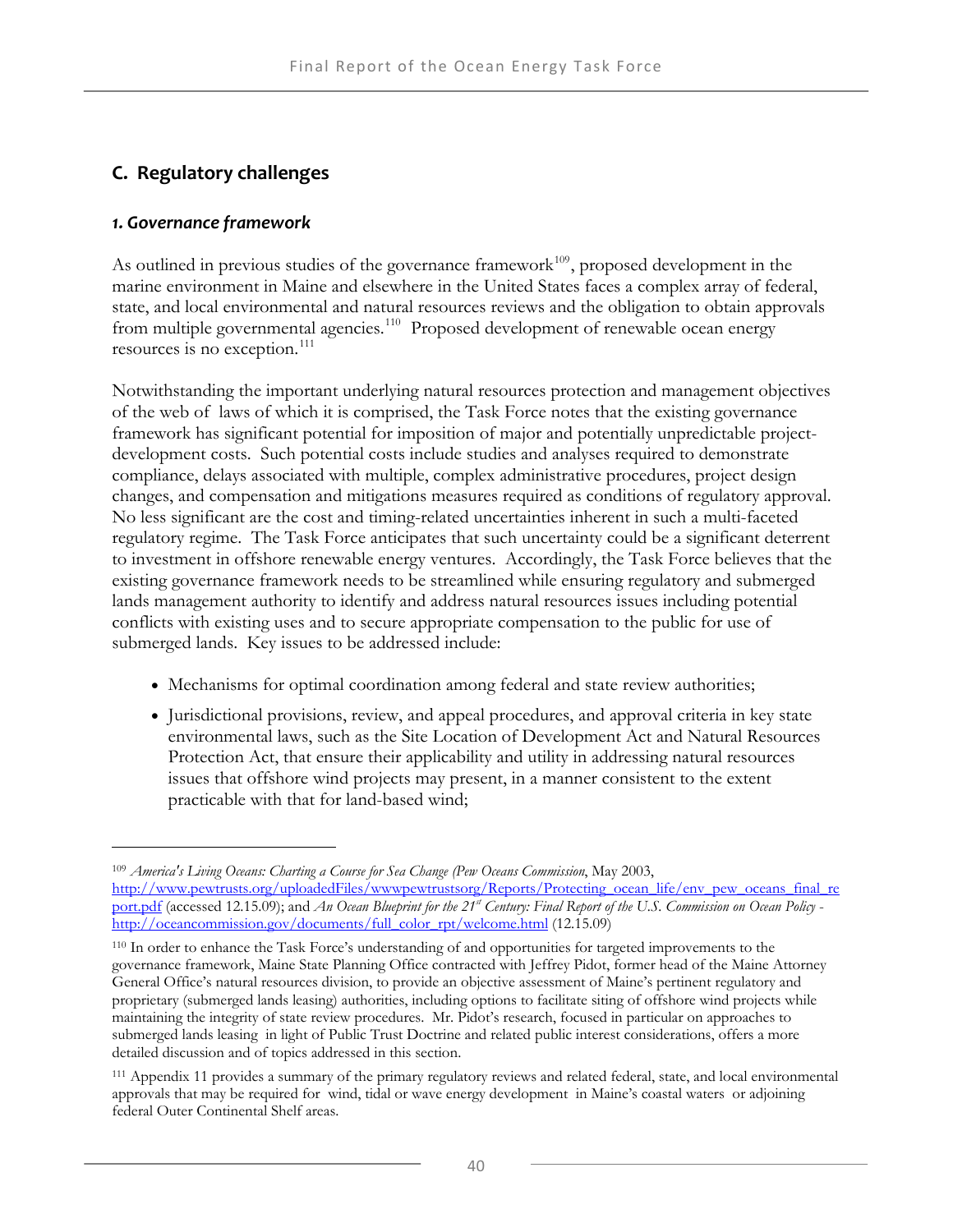- Recognition of the compatibility of Public Trust Doctrine principles and use of public submerged lands for development of renewable ocean energy resources;
- Provisions of the state submerged lands leasing program, including commercially reasonable lease fees that ensure public benefit, as applied to renewable ocean energy projects;
- Nature and scope of municipalities' decision making role regarding renewable ocean energy projects that use state-owned submerged lands;
- Assurance of federal review agencies' participation in implementing the federal-state Memorandum of Understanding on review of tidal power projects; and
- Clarification of the Department of Environmental Protection's authority over wave energy projects.

Paragraphs a through c, below, outline and address Maine governance framework-related challenges to all types of ocean energy development posed by submerged lands leasing and potential municipal regulatory requirements. Sections d and e focus on issues specific to offshore wind, and tidal and wave power, respectively.

#### a. Federal-State coordination

The current federal regulatory framework poses formidable barriers to development of ocean energy resources. Multiple federal agencies have review, permitting, or leasing obligations. There is no single federal agency responsible for coordinating or harmonizing federal agencies' review of development proposals. Although President Obama's administration has clearly made satisfaction of 20 percent of our nation's electricity demand with wind power by 2030 a national goal, federal agencies' review and permitting authorities and practices have not been aligned with this important objective. Indeed, there is no single federal ocean policy to unify, guide, or reconcile their actions.

The Task Force believes that current federal law and policy are among the primary obstacles to the efficient growth and expansion of the ocean energy industry and must be refined and improved to streamline siting and development of ocean energy in appropriate locations. Accordingly, the Task Force believes it is critical for the State, in consultation with Maine's congressional delegation, to take an active role in regional and national efforts to fashion a unified federal ocean policy that facilitates development of appropriately-sited ocean energy projects. In the immediate term, close collaboration with federal agencies is critical to ensure that existing opportunities to streamline and harmonize federal and state review procedures are identified and implemented.

Federal regulatory requirements apply to projects both in state waters and on the federal Outer Continental Shelf.<sup>[112](#page-56-0)</sup> Compliance with the National Environmental Policy Act, for example, which obligates federal agencies to prepare an environmental assessment or in some cases a more extensive environmental impact statement in connection with a proposed federal permitting, leasing, or other authorization action, may generate significant project costs, in some cases costs that developers of non-renewable projects in coastal waters do not incur. Notably, Minerals Management Service's

<span id="page-56-0"></span><sup>112</sup> See Appendix 13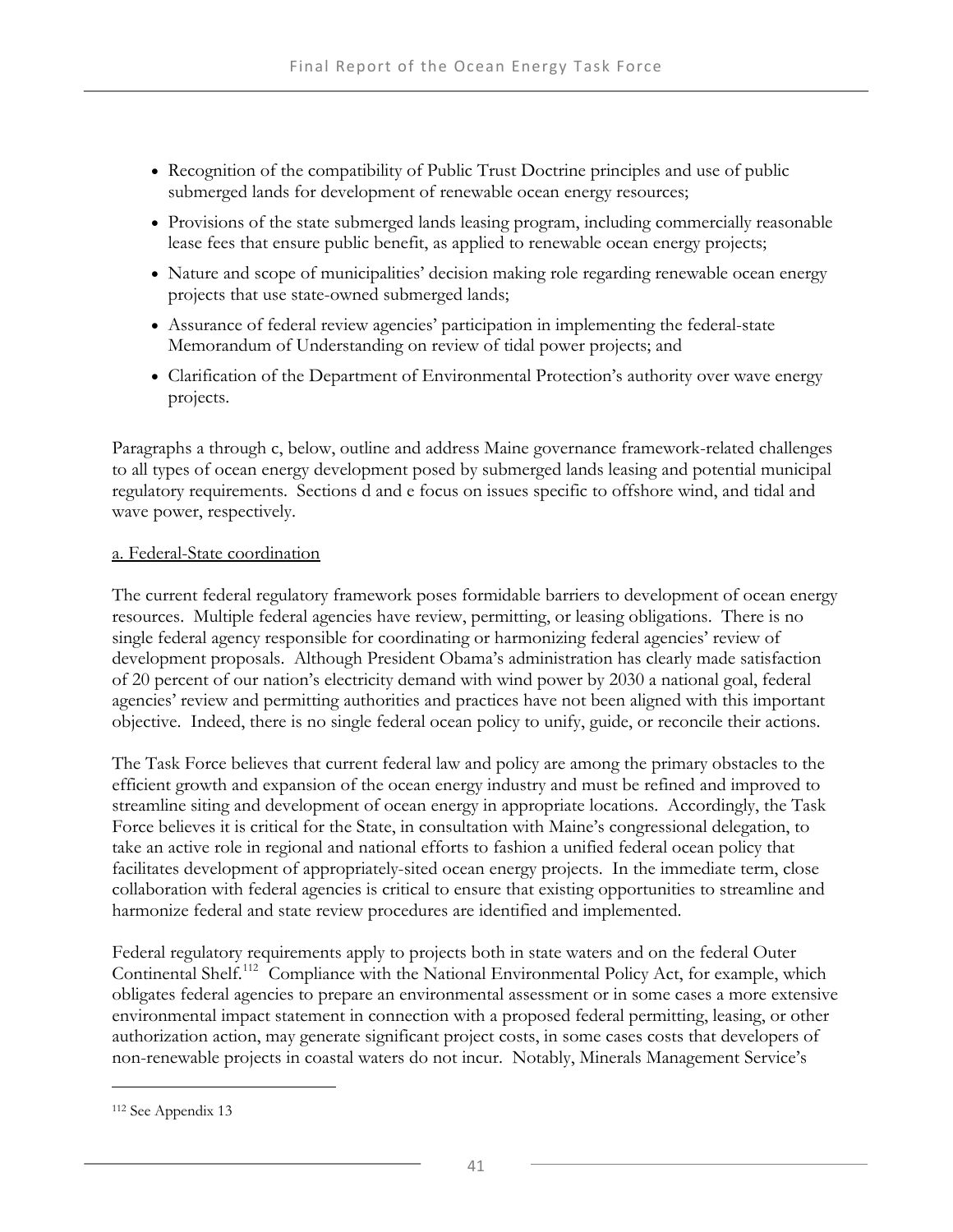alternative energy leasing rules specify that developers of offshore wind projects must pay the costs of National Environmental Policy Act compliance documentation and associated studies, while Minerals Management Service itself incurs such costs for oil and gas leasing and plans.<sup>[113](#page-57-0)</sup> Faced with ocean energy projects new to our region, federal resource agencies may request pre-construction field studies to gauge potential environmental adverse effects for purposes of National Environmental Policy Act or required federal environmental reviews or approvals. The U.S. Fish and Wildlife Service, for example, has indicated that it may request three years of pre-construction bird migration-related studies even for a small-scale wind energy testing and demonstration project.<sup>[114](#page-57-1)</sup> This significant federal role in offshore energy siting creates potential not only for cost, complexity, and delay associated with federal reviews and approvals themselves but also potential for conflict or duplication in relation to the state regulatory framework. The Task Force believes a concerted effort to improve federal-state consultation regarding regulatory review of ocean energy development is needed to avoid and minimize these potential pitfalls.

The State's decision making role, other than that provided by the federal Coastal Zone Management Act (see below) regarding permitting and leasing is limited to projects proposed for siting within the three-mile limit of state jurisdiction. Section 307 of the Coastal Zone Management Act, the socalled "federal consistency" provision, provides Maine, like other states with a federally approved coastal zone management program, authority to review federal actions for consistency with the "enforceable policies" of its program. In Maine, select state environmental laws, including the Site Law and Natural Resources Protection Act, provide the enforceable policies. Maine has integrated Coastal Zone Management Act consistency review into the process for state environmental permit review of ocean energy and other projects within the State's boundaries. The Coastal Zone Management Act also provides a means for exercise of a state's federal consistency review authority over projects outside its territorial limits on the federal Outer Continental Shelf. The Task Force believes that this federal consistency authority may and should be exercised judiciously to address significant impacts on state coastal resources or uses while avoiding placement of an additional hurdle in front of offshore energy development.

#### b. Submerged lands management and the Public Trust Doctrine

Since ocean energy development takes place on publicly owned submerged lands, a developer must obtain a lease or easement from the State for project activities within the three-mile limit of state jurisdiction or from the federal government for project activities located seaward of the three-mile limit on the Outer Continental Shelf. An ocean energy project on the Outer Continental Shelf may require lease or easement approval from both the state and the federal government in the case of project with generation facilities, offshore wind turbines, for example, located on the Outer Continental Shelf and a transmission cable bringing power over state submerged lands to connect with the power grid on land.

<span id="page-57-0"></span><sup>113 74</sup> FR at 19689 (Alternative Energy/National Environmental Policy Act compliance for Plans).

<span id="page-57-1"></span><sup>114</sup> Letter of August 4, 2009, Lori Nordstrum (USFWS) to Matt Nixon (SPO).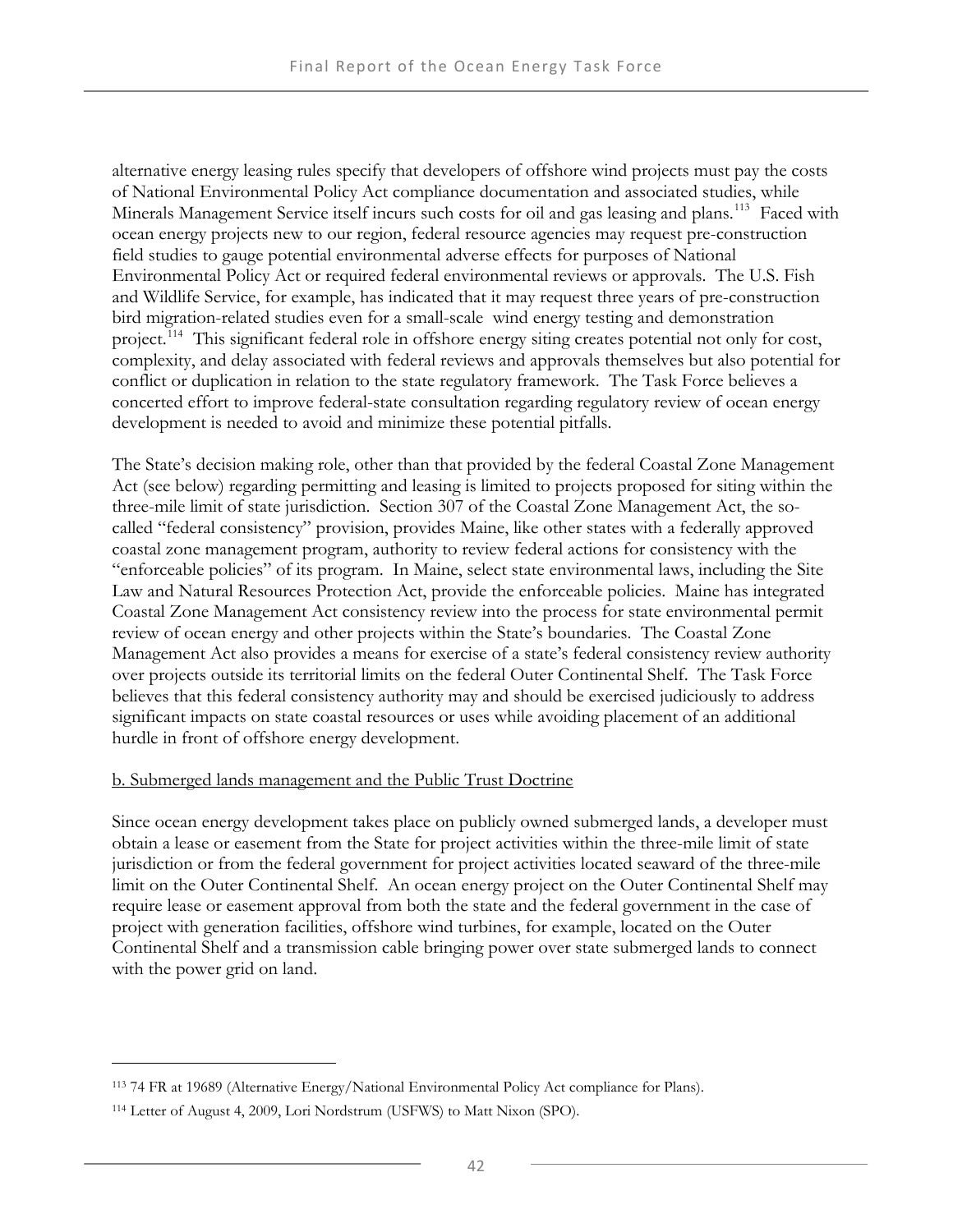The Submerged Lands Division with the Department of Conservation's Bureau of Parks and Lands is responsible for considering applications for leasing Maine's submerged lands.<sup>[115](#page-58-0)</sup> State law prescribing the Bureau of Parks and Land's leasing authority does not specify that offshore wind power or other ocean energy development is a type of "water-dependent use" afforded a preference under that law.

The Minerals Management Service in the U.S. Department of Interior is responsible for leasing lands on the Outer Continental Shelf for renewable ocean energy development as well as oil and gas exploration and development. Minerals Management Service recently completed rulemaking to adopt specific standards, procedures, and energy generation-related lease fees for issuance of federal Outer Continental Shelf lease for offshore wind and other alternative ocean energy development.<sup>[116](#page-58-1)</sup>. Minerals Management Service has not yet issued a lease for a commercial project under this new program. However, the Task Force is concerned that Minerals Management Service's lease process is lengthy, complex, and inherently and unnecessarily risky for developers. For example, the program does not give a developer any assurance of rights to a site after it has spent considerable funds on a test project to determine whether the site is viable for full commercial development.

Unlike the Minerals Management Service, the Bureau of Parks and Lands does not currently have lease approval or lease fee criteria specifically tailored to ocean energy development. Recent amendment of the Bureau of Parks and Lands' authority to allow it to negotiate appropriate lease fee terms for "offshore projects" on a case by case basis does not cover offshore wind or other renewable ocean energy development.<sup>[117](#page-58-2)</sup>

Submerged lands leasing decisions are made subject to the common law Public Trust Doctrine. This doctrine provides in effect that the State (or federal government regarding Outer Continental Shelf areas) holds submerged lands in trust for the public and is responsible as trustee for ensuring that a lease or easement authorizing private use of submerged lands provides commensurate public benefit. Offshore wind power development is a new, emerging use of the ocean environment which hosts multiple traditional uses, including fishing and navigation, recognized under the Public Trust Doctrine as appropriate uses of submerged lands areas.

The Task Force recognizes that, notwithstanding offshore wind energy development's overall climate change-related environmental benefits, it is appropriate to clarify the consistency of this important new use with Public Trust Doctrine principles, including those that may favor use of submerged lands for "water-dependent" uses, and thus with other established Public Trust uses. In addition, the Task Force believes that establishment of a commercially reasonable fee schedule for offshore wind and other renewable ocean energy development is an important step to adding certainty and predictability to Maine's ocean energy governance framework. The Task Force further believes that development of such a fee schedule for commercial-scale development merits more detailed consideration through rulemaking pursuant to clear legislative direction that ensures fair

<span id="page-58-0"></span><sup>115 12</sup> M.R.S. §1862

<span id="page-58-1"></span><sup>116 30</sup> C.F.R. Part 285

<span id="page-58-2"></span><sup>117</sup> P.L. 2009 c. 316, sections 3 and 4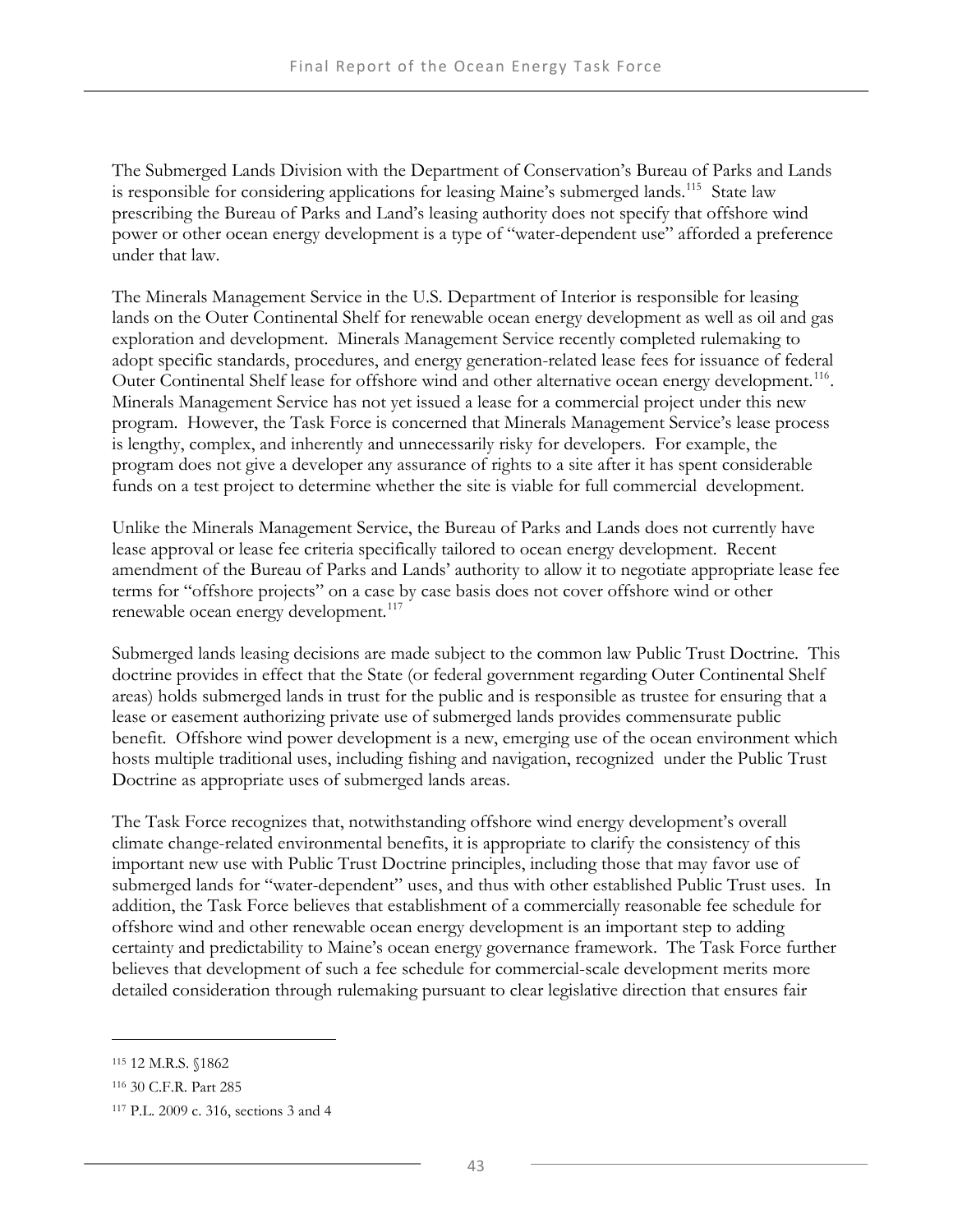value to the public in return for use of state submerged lands without providing an economic disincentive for investment.

#### c. Ambiguity regarding municipalities' marine boundaries

The potential for ambiguity regarding a proposed ocean energy project's location in relation to municipal boundaries creates further uncertainty and complexity. Maine has 138 municipalities located on coastal waters. In Maine, as in many jurisdictions, municipal boundaries are established by legislative charter. The Legislature adopted and has amended these charters at various times. Although detailed analysis of these many municipal charters has not been done,<sup>[118](#page-59-0)</sup> experience of and other agencies which have worked directly with them in administering state programs have noted imprecision and inconsistencies in their language regarding ocean boundaries (seaward extent and lateral boundary with neighboring municipality(ies)). Because the Department of Environmental Protection's jurisdiction applies to a project located within the boundaries of a municipality (State's organized areas), with the Land Use Regulation Commission exercising jurisdiction over a project in the unorganized areas of the State, this ambiguity needs to be addressed to clarify the ocean energy projects' regulatory obligations.

#### d. Permitting offshore wind energy development

Although it appears any offshore wind development subject to the Department of Environmental Protection's jurisdiction would require a Natural Resources Protection Act permit due to its location on a "coastal wetland,"[119](#page-59-1) it is unclear how the Department of Environmental Protection would calculate the project footprint as needed to determine the applicability of the Site Location of Development Act (Site Law), a state law that is generally applicable to larger scale development and affords a vehicle for assessment of a wide range of potential impacts.[120](#page-59-2) Also unclear is the applicability of certain Site Law approval criteria, which were generally developed and focused to address land-side development, to ocean-based offshore wind development. The Task Force notes, in addition, that the Site Law's provisions to facilitate land-based, grid-scale wind energy development, including those regarding assessment of potential scenic effects and administra[ti](#page-59-3)ve review and appeal, do not apply to comparable development below the mean high tide line.[121](#page-59-3)

The Task Force believes that offshore wind energy development, in light of its greater potential for environmental, renewable energy, and other public benefits recognized by the Legislature in enacting changes to facilitate land-based wind development, merits consideration using the same administrative and judicial review procedures as grid-scale land-based wind development. Moreover, to ensure adequate review and identification of measures to address potential adverse effects on natural resources and communities that may differ from those associated with land-based wind, the Task Force thinks the Department of Environmental Protection should review wind power-related

<span id="page-59-0"></span><sup>118</sup> As an initial step, at the Maine State Planning Office's request, the Law and Legislative Reference Library compiled these charters.

<span id="page-59-1"></span><sup>119 38</sup> M.R.S. §480-B(2)

<span id="page-59-2"></span><sup>120 38</sup> M.R.S. §482(2)

<span id="page-59-3"></span><sup>121 35-</sup>A M.R.S. §3451(3)(A)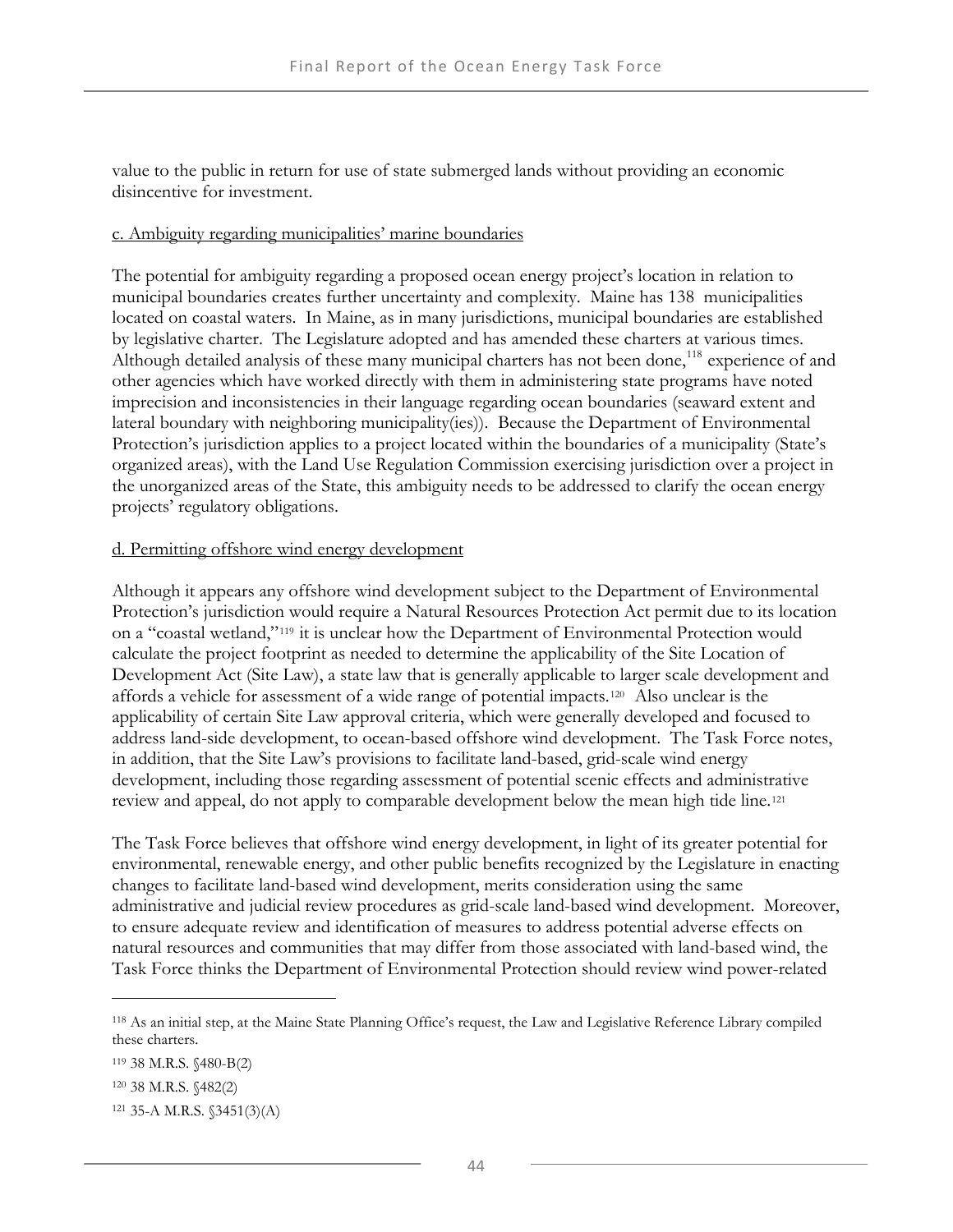Site Law and Natural Resources Protection Act criteria and related study, monitoring, and other review protocols and develop offshore wind-specific rules and policy as needed. The Task Force also believes the Land Use Regulation Commission should similarly assess and revise its approval criteria applicable to the type of community-scale project over which the Task Force recommends the Land Use Regulation Commission have jurisdiction. See Section VI, Part 5, below.

#### e. Permitting tidal and wave power development

#### i. Tidal power

Development of Maine's tidal power resources involves use of new technologies in the State's biologically rich and diverse, and often heavily and variously used, coastal waters about which federal and state regulators may lack basic information, such as species' presence or abundance, directly related to regulatory review and approval requirements. These circumstances, coupled with the complex framework of local, state, and federal regulation applicable in the marine environment, present a number of regulatory challenges to this emerging Maine industry.

Both tidal power and wave power development are forms of "hydropower development" subject to regulation under Maine's Water Development and Conservation Act.<sup>[122](#page-60-0)</sup> The Maine Water Development and Conservation Act provides a vehicle for consolidation of state permitting, water quality certification, and Coastal Zone Management Act consistency review authorizations.

The potential benefits of this consolidated state review were enhanced by the recently formed Memorandum of Understanding among the Federal Energy Regulatory Commission and Maine agencies (Appendix 12) that coordinates the Department of Environmental Protection and Federal Energy Regulatory Commission review and decision making regarding hydrokinetic tidal power development, including development eligible for review under the Federal Energy Regulatory Commission's pilot project license process.<sup>[123](#page-60-1)</sup> Recent changes in Maine law<sup>[124](#page-60-2)</sup> closely coordinate state permitting and submerged lands permitting processes with this innovative Federal Energy Regulatory Commission process for permitting pilot projects. The Memorandum of Understanding further details how the Federal Energy Regulatory Commission and the State will coordinate their project review efforts.

 $\overline{a}$ 

<span id="page-60-2"></span>124 P.L. 2009 c. 270

<span id="page-60-0"></span><sup>122 38</sup> M.R.S. §632(3)

<span id="page-60-1"></span><sup>123</sup> In April, 2008, in recognition of the commercialization potential nationwide of hydrokinetic technologies and their role in helping the United States create a new source of domestically produced renewable energy, Federal Energy Regulatory Commission developed it hydrokinetic pilot project license process to advance testing of new technology while minimizing the potential for environmental impacts. The goal of the process is to allow developers to test and evaluate new hydrokinetic technologies and determine environmental effects of the technologies, while maintaining Federal Energy Regulatory Commission oversight and agency input. Federal Energy Regulatory Commission developed guidelines to provide that licenses could be granted within six months to allow for project installation, operation, and environmental testing as soon as possible. Pilot projects must be temporary, limited in size, removable, and able to shut down on short notice, and license terms ensure environmental monitoring and safeguards during the short project term.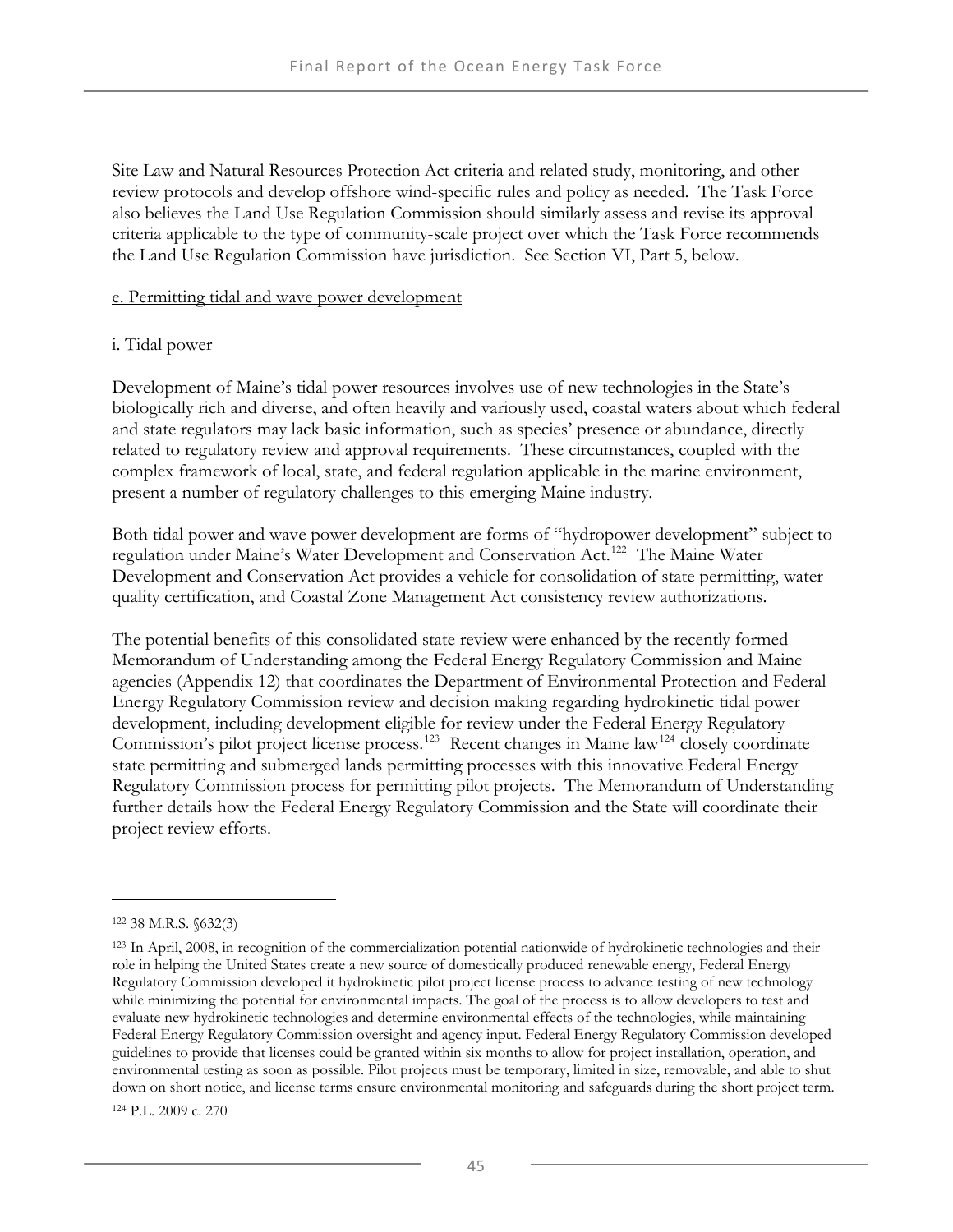While significant steps have been taken to address tidal energy's regulatory challenges, the Task Force believes that developers continue to face the following significant obstacles, as further discussed below:

- Lack of baseline data and information needed to inform regulatory decisions;
- Lack of coordination and shared objectives among federal agencies regarding support of renewable ocean energy; and
- Lack of federal commitment to adaptive management for pilot projects.

The Task Force is aware that several marine hydrokinetic projects have been delayed in various regions of the United States due to lengthy environmental permitting requirements, particularly imposed by federal resource agencies. The Task Force believes that environmental permitting requirements, particularly pre-construction studies of existing conditions, should be commensurate with the scope and size of the pilot projects currently proposed and less demanding than those for a full-scale, commercial project.

At the root of this industry's regulatory challenges are significant gaps in the existing baseline information regarding Maine's coastal waters and related natural resources. Ocean Renewable Power Company representatives have commented to the Task Force that federal resources agencies have requested the company to undertake a costly and significant effort to collect and assess baseline environmental data in support of the Federal Energy Regulatory Commission's approval of its pilot project proposal. Ocean Renewable Power Company suggests that the information requested is comparable to baseline data required for full-scale, riverine hydropower project development, and that such an approach, at the pilot project stage, is fundamentally at odds with the technology development-oriented intent underlying the Federal Energy Regulatory Commission's pilot project license. Ocean Renewable Power Company emphasizes that the costs and time needed to meet such study requests may significantly slow or even stifle the development of new technologies due to start-up research and development companies' difficulties in financing such generalized studies of evolving technology. In addition, where more than one year of baseline studies is requested, the timeframe of the proposed studies may extend beyond the time deadlines of the Federal Energy Regulatory Commission licensing process and so undermine the pilot license's objective of getting technology in the water to test and assess its efficiency. Preparation of baseline studies, particularly in an area that has not been previously characterized by researchers, either with regard to physical site characteristics or marine populations, may present significant financial challenges for the State's fledgling tidal power industry.

The Task Force believes that Ocean Renewable Power Company's experience illustrates core challenges facing the industry. As stewards of marine waters and submerged lands, the state and federal government can and should play a more prominent role in conducting research and developing baseline information on site characteristics and marine populations. The Task Force is also aware that there are limited funds for such federal and state government sponsored research and that available research funds need to be prioritized. The Task Force notes that higher education institutions, such as the University of Maine, state agencies, and non-governmental organizations can play a vital role in acquiring baseline environmental information and knowledge.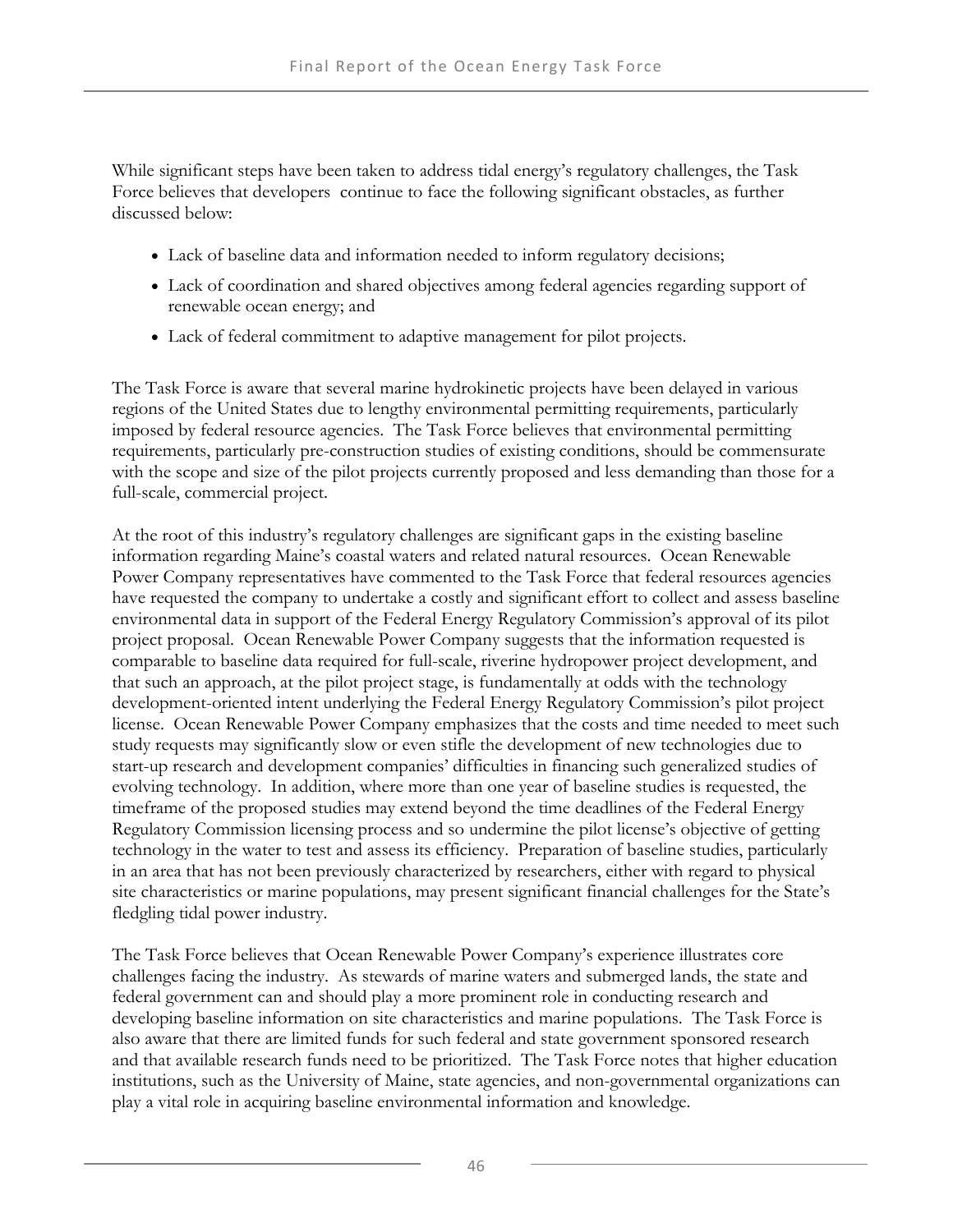In addition, the Task Force believes that adaptive management, particularly as applied to pilot projects, may afford a flexible, efficient, and effective tool to address problems presented by less than complete baseline information. Adaptive management may be used to ensure that projectrelated adverse effects are addressed if identified through well-designed post-construction monitoring.

The Task Force also suggests that its is vitally important to clarify federal policy to ensure that natural resources agencies, such as the U.S. Fish and Wildlife Service and National Marine Fisheries Service, have the authority, flexibility, and responsibility to share a common overall goal of supporting and facilitating the growth and development of in-stream tidal power and other renewable ocean energy resources. The National Ocean Council proposed in the interim report of the Council on Environmental Quality's Oceans Policy Task Force<sup>[125](#page-62-0)</sup> may provide a suitable forum for development of this shared federal policy objective and for identification of specific initiatives and changes in federal agencies' policies, programs, and authorities needed ensure its meaningful implementation.

Section 2, below, discusses this regulatory challenge in more detail in the broader context of overall improvement of science-based information available for both public and private decision makers.

#### ii. Wave power

-

P.L. 2009 c. 270 addressed the state-permitting related issue of potentially ambiguous municipal boundaries by clarifying that the Department of Environmental Protection has exclusive permitting jurisdiction under the Maine Water Development and Conservation Act regarding tidal power development statewide, and that Land Use Regulation Commission rezoning and land use permitting are not required for such projects. In keeping with the joint suggestion of the Land Use Regulation Commission and Department of Environmental Protection, the Task Force thinks a comparable change to the Maine Water Development and Conservation Act regarding proposed wave energy development is an appropriate clarification.

## *2. Information on natural resources and related human uses to guide decision making*

Lack of baseline information on key natural resources issues, such as migratory bird and bat migration routes and more localized feeding patterns, may exacerbate problems with the existing complex regulatory structure described above. As discussed in more detail below in relation to tidal power development, the lack of such information may trigger natural resources agencies' requests for costly and time-consuming field studies, at the applicant's expense, to provide information to assist agencies in making a threshold determination on whether there are resources or uses that may be impacted by the proposed development. Compounding problems created by the lack of available baseline information to guide agency comments and regulatory decisions is the lack of clear protocols for undertaking and assessing the results of studies that may be required.

<span id="page-62-0"></span><sup>125</sup> *Interim Report of the Interagency Ocean Policy Task Force* (CEQ, September 2009); [http://www.whitehouse.gov/administration/eop/ceq/initiatives/oceans/interimreport](http://www.whitehouse.gov/administration/eop/ceq/initiatives/oceans/interimreport/) (accessed 12.15.09)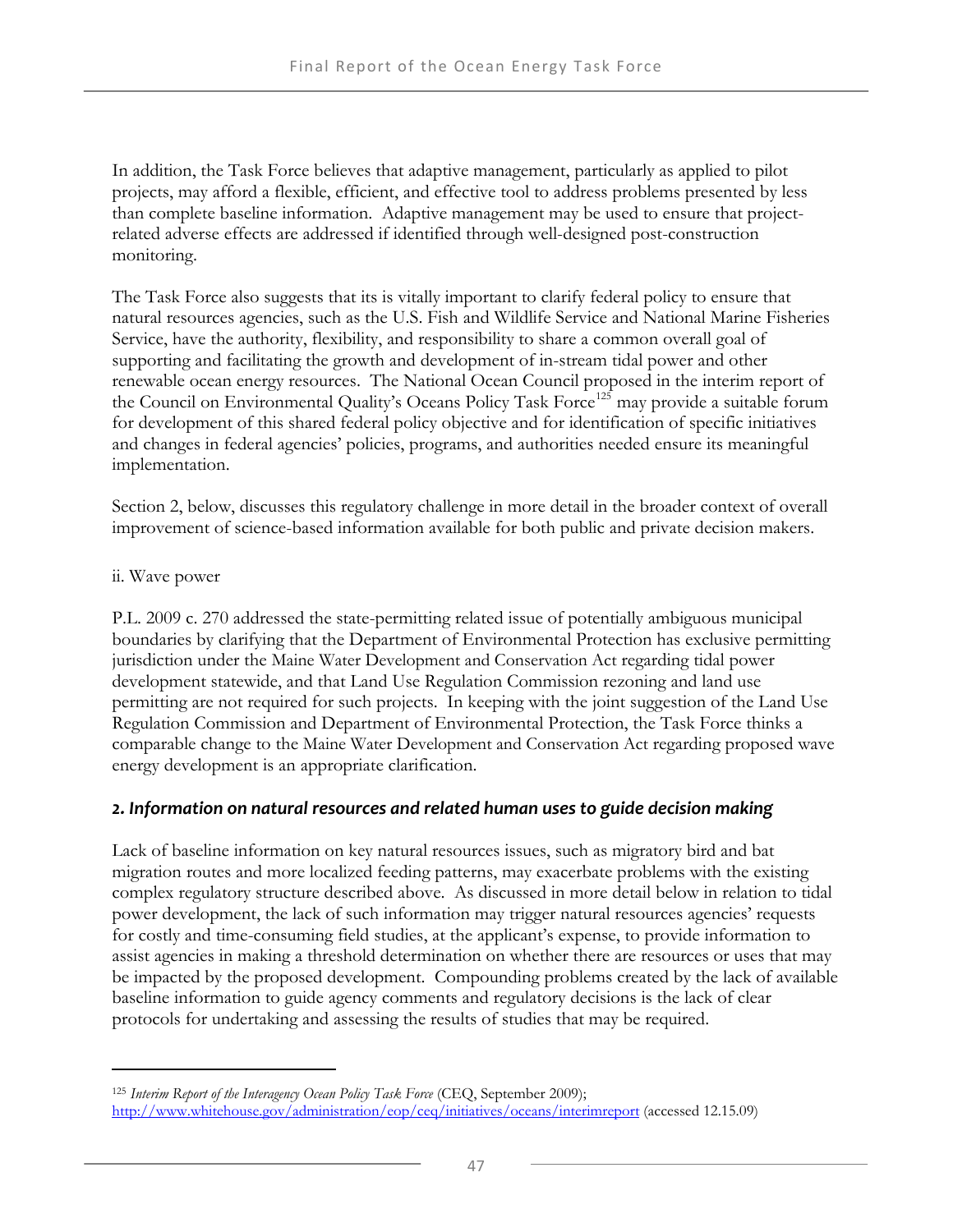Studies recently undertaken by the environmental consulting and engineering firm, Stantec, University of Maine, the U.S. Fish and Wildlife Service, and the not-for-profit BioDiversity Research Institute<sup>[126](#page-63-0)</sup> to evaluate bat and birds movements off the coast of Maine provide examples of the type of basic research needed to fill voids on key natural resources questions tied to state and federal regulatory or leasing approval criteria. The pilot study begun this fall by Stantec, for example, is the first study of its kind on the Atlantic coast and its results are expected to provide some baseline data for the planning of offshore wind projects in the region and a basis for related research in other offshore areas.[127](#page-63-1)

The Task Force's subcommittee 1 considered issues regarding information and protocols for assessment of potential adverse effects of ocean energy development on and conflicts with other natural resources values and related human uses of the marine environment. Working together, the University of Maine and state agencies have compiled a comprehensive data bibliography that lists available sources of siting-related information. Much of the subcommittee's work focused on assessment of the nature, scope, and availability of information for assessing and addressing project effects. The subcommittee's work also contributed significantly to the State's efforts to identify areas in state waters suitable for offshore wind energy demonstration projects pursuant to P.L. 2009 c. 270. In addition, the subcommittee explored in detail several natural resources issues, such as the availability of information to assess potential avian impacts.

Based on the subcommittee's review of potential impacts and pertinent information resources available to assess them in making siting decisions, the Task Force concludes that:

- *Information Gathering and Dissemination.* There is a great deal of information concerning the habitat, species, and existing uses in the Gulf of Maine. There is an even greater amount of information necessary to fill gaps in this information. Well-coordinated, comprehensive data gathering efforts must continue to add to current information about the ecosystem as a whole so public and private decision making is guided by the best available information.
- *Standing Technical Review Committees.* The Task Force has had the benefit of input from many experts in the fields of marine habitat, birds and bats, marine mammals, commercial and recreational fisheries, and other existing human uses of the marine environment. Maine should continue to seek to benefit from this expertise as efforts to develop the ocean's renewable energy resources continue by maintaining standing technical committees on birds and bats and marine mammals and fisheries, and ensuring an appropriate forum to consider human uses.
- *Adaptive Management.* The Gulf of Maine is a dynamic ecosystem that has great value environmentally, economically, and emotionally. Regulation and management of offshore renewable energy projects must take a precautionary approach and must be able to adapt to the best available data as it becomes available in order to minimize adverse impacts. This will require sustained monitoring of environmental impacts to identify and respond to unanticipated changes in the environment. Regulation must take into account not just the

<span id="page-63-0"></span><sup>126</sup> <http://www.briloon.org/windpower/>(accessed 12.15.09)

<span id="page-63-1"></span><sup>127</sup> <http://www.stantec.com/News.html>(accessed 12.15.09)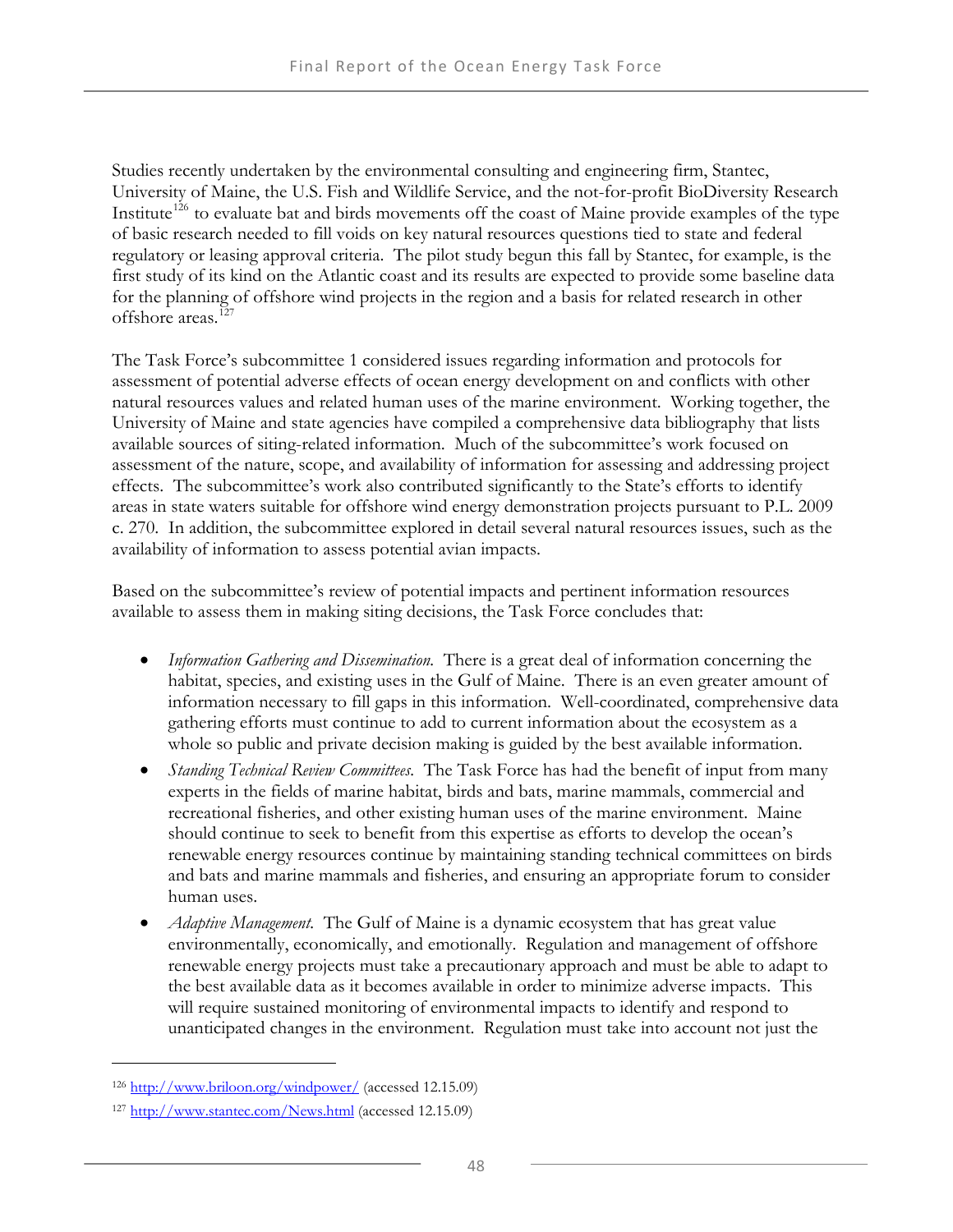construction and operation of offshore renewable energy projects but also cumulative impacts of such projects.

 *Avoidance, Minimization, and Compensation.* In developing offshore energy projects, applicants should seek to avoid any adverse impacts to habitat, existing uses (both human and nonhuman), and species using the effected resource. Applicants and regulatory agencies should ensure that any undue adverse impacts that cannot be reasonably avoided are minimized to the greatest extent possible. For any undue adverse impact that cannot be avoided and that has been minimized to the greatest extent possible, an applicant should provide, take, or fund appropriate measures that compensate for that impact.

The Task Force's recommendations regarding these conclusions are provided in Sections VI, Parts 2 and 5.

# **D. Multiple Use‐Related Challenges**

Maine's nearshore, coastal waters are home to multiple and in some places longstanding uses, including commercial fishing and water-based recreation, that are closely associated with communities' character, economic vitality, sense of place, and identity and values. Ocean energy development, particularly if proposed in in-shore areas, may initially be seen as potentially at odds with these community interests.

While the ocean industry as a whole faces challenges in addressing real as well as perceived use conflicts, these challenges may be particularly difficult for in-shore, shallow water wind energy development. Given the diverse and intensive use of the harbors, bays, and protected nearshore areas in Maine' coastal waters, and the high value of these areas for marine industry, tourism, recreation, sport and commercial fishing, and many other uses, as well as anticipatable economic and social concerns regarding long-term visual and noise impacts, the Task Force notes that developers should be encouraged to explore areas seaward of Maine's bays and headlands when evaluating offshore wind energy development opportunities.

Notwithstanding these challenges, the Task Force believes that there is significant potential for identification, management, and resolution of potential conflicts through early consultation and collaboration to the extent practicable. Constructive dialogue with marine stakeholders is vital to allaying or at a minimum accurately defining the nature and scope of potential use conflicts and economically viable options to address them. Shared understanding of the proposed technology and how and where it would be deployed and related cost considerations is critical. For example, it appears that the tidal power generation facilities under development by Ocean Renewable Power Company can and are anticipated to be deployed in high-energy areas not commonly used for lobstering and at depths that would not interfere with vessel passage. The State should strongly encourage and facilitate through guidance to prospective ocean energy developers an open and community-focused approach to development. While recognizing that a number of developmentrelated costs may be expected to increase with a project's distance from shore, Ocean Renewable Power Company's approach to siting and design of its proposed tidal energy project in Eastport provides a useful example of such a community-based approach.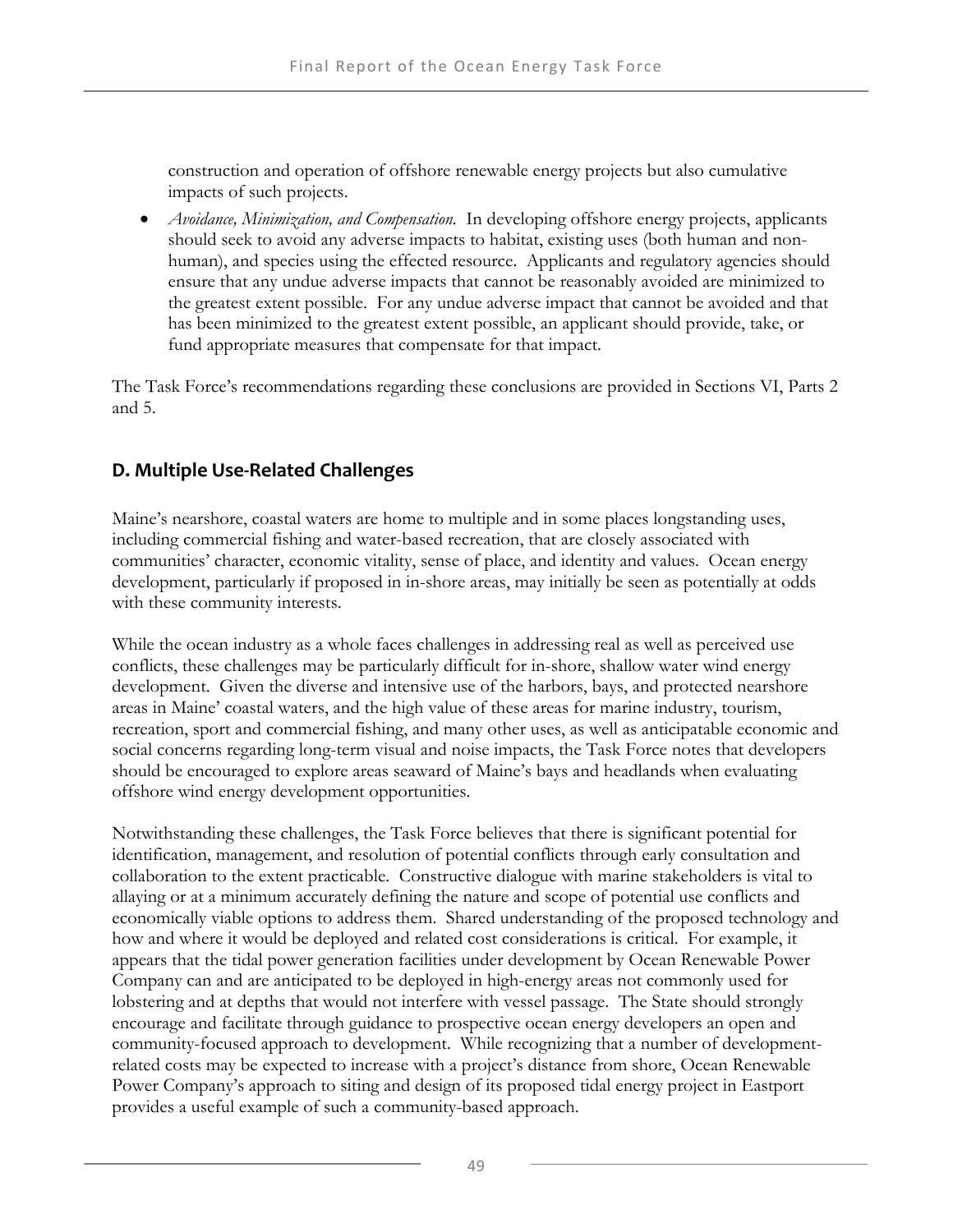# *VI. RECOMMENDATIONS: FACILITATING DEVELOPMENT OF MAINE'S RENEWABLE OCEAN ENERGY‐RELATED RESOURCES*

The Task Force's recommendations reflect its detailed consideration of key issues regarding financing and economics, transmission and grid-management, potential effects of development on the environment and related human uses, permitting, leasing and related ocean governance, and other related matters. The Task Force believes that the following integrated package of recommendations provides a strategy for facilitating development of Maine's significant offshore wind, tidal, wave, and potentially other renewable ocean energy resources:

## *Part One: Setting an Appropriate State Goal for Offshore Wind Energy Development*

Amend the Maine Wind Energy Act<sup>[128](#page-65-0)</sup> to set a goal of installation of five gigawatts of offshore wind energy generating capacity in Maine's coastal waters and adjoining federal waters by 2030.

<span id="page-65-0"></span><sup>128</sup> The Maine Wind Energy Act, 35-A M.R.S. §3404(2)(B), establishes the following goal:

<sup>&</sup>quot;At least 3,000 megawatts of installed capacity by 2020, of which there is a potential to produce 300 megawatts from generation facilities located in coastal waters, as defined by Title 12, section 6001, subsection 6, or in proximate federal waters."

This statutory goal is based on the recommendation of the Governor's Wind Power Task Force ("WPTF"), which "considered the issue of wind power goals for Maine within the larger context of New England's electrical generation system and Maine's energy and greenhouse gas reduction policies." Report of the WPTF, *supra*, at 12. The WPTF based this goal in part on detailed modeling analysis prepared by a consultant team led by Bob Grace of Sustainable Energy Advantage. That analysis "concluded that approximately 11,000 megawatts of wind power would be needed in New England in order to meet our 2020 greenhouse gas reduction goal, even assuming a major increase in energy efficiency across the region, substantial development of other renewable energy sources (including solar and tidal), and significant contributions in greenhouse gas reductions from transportation and other sources." *Id*., at 12-13. This analysis noted that "the potential for offshore wind power development is also very large, yet the costs of offshore wind power remain high, particularly so in the near-term for deep tidal zones along Maine's coast." *Id*.

In presenting his analysis to the WPTF, Mr. Grace explained that his assessment of the potential contribution of offshore wind to the above-noted state wind energy goal, among other assumptions, excluded development potential beyond 20 nautical miles of shore and in deep water and that the area in which development potential was estimated was reduced to 12.5% of total area identified to reflect conservative estimate of feasible development (consistent with analysis done for RGGI)." *Development of a Wind Power Resource Deployment Framework for Maine & New England*, Bob Grace, Sustainable Energy Advantage, LLC October 30, 2007; presentation to WPTF - [http://www.maine.gov/doc/](http://www.maine.gov/doc/%20mfs/windpower/meeting_summaries/103007_summary_files/Grace_Wind_Task_Force_103007.pdf)  [mfs/windpower/meeting\\_summaries/103007\\_summary\\_files/Grace\\_Wind\\_Task\\_Force\\_103007.pdf](http://www.maine.gov/doc/%20mfs/windpower/meeting_summaries/103007_summary_files/Grace_Wind_Task_Force_103007.pdf) 

In sum, the Task Force concludes that the goal of 300megawattsof installed ocean wind capacity by 2020, while potentially appropriate for shallow-water wind development using existing technologies does not (nor was intended) to account for and reflect the enormity of the deep-water wind development potential, particularly in federal OCS areas adjoining state waters.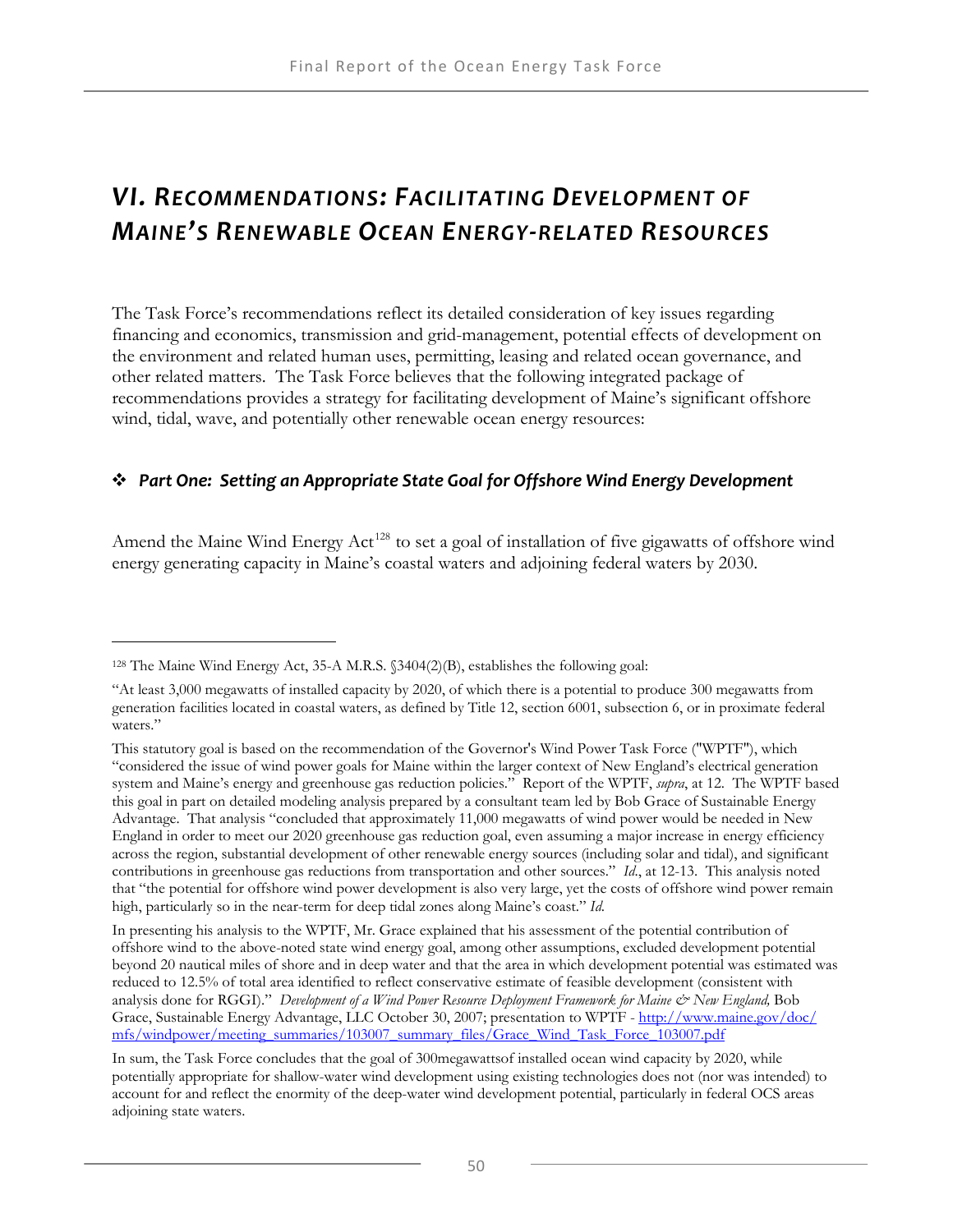Given the central importance and potential of offshore wind resources to help Maine achieve energy independence and reduce greenhouse gas emissions the Task Force believes that the Legislature's establishment of this goal is appropriate and necessary to guide and benchmark state efforts in the renewable ocean energy field. As outlined above, achievement of this goal has the potential to enable Maine to meet the full range of state energy needs, including home heating and transportation, from renewable ocean energy and is consistent with Maine's contribution, as a national wind energy leader, to the national goal of 20 percent wind power by 2030. The Task Force realizes that achievement of this extraordinary goal will require the strong support of public funders, private investors, and the people of Maine, as well as technological advances to achieve costs that are competitive with other energy sources, the development of new end use markets, and the construction of major new transmission and smart grid infrastructure.

## *Part Two: Improving the Governance Framework for Renewable Ocean Energy Development*

The Task Force has determined that the existing governance framework in Maine needs improvement to facilitate orderly, efficient, and timely consideration of offshore wind energy, tidal power, wave, and potentially other renewable ocean energy proposals that are important to Maine's future and necessitate use of publicly-owned submerged lands areas. Recommendations in this part address challenges common to renewable ocean energy development proposals. Parts 5, 6, and 7 address offshore wind energy, tidal, and wave power issues, respectively.

## *A. Making the Best Available and Continually Improving Information Available to Public and Private Decision Makers*

The Task Force believes that assurance of a shared understanding of the best available information on natural resources and related human uses in the marine environment is vitally important to efficient and appropriate siting of renewable ocean energy development and optimizing public and private efforts to avoid, minimize, and compensate as appropriate for potential adverse effects on natural resources and related human uses. The Task Force recommends that the following efforts be undertaken concurrently with (not as a precursor to) implementation of proposed changes in state permitting and leasing laws and rules:

- 1. The Maine State Planning Office, in conjunction with the Department of Conservation/ Bureau of Parks and Lands, the Department of Marine Resources, and the University of Maine System, coordinate development, publication and maintenance of the following, as detailed, non-regulatory guidance:
	- a. An on-line Coastal Atlas that provides a map-based, user-friendly information resource to facilitate public (leasing and permitting) and private (site selection and investment) decision makers' use of the best available information regarding planning for and siting of offshore commercial wind energy development and other matters;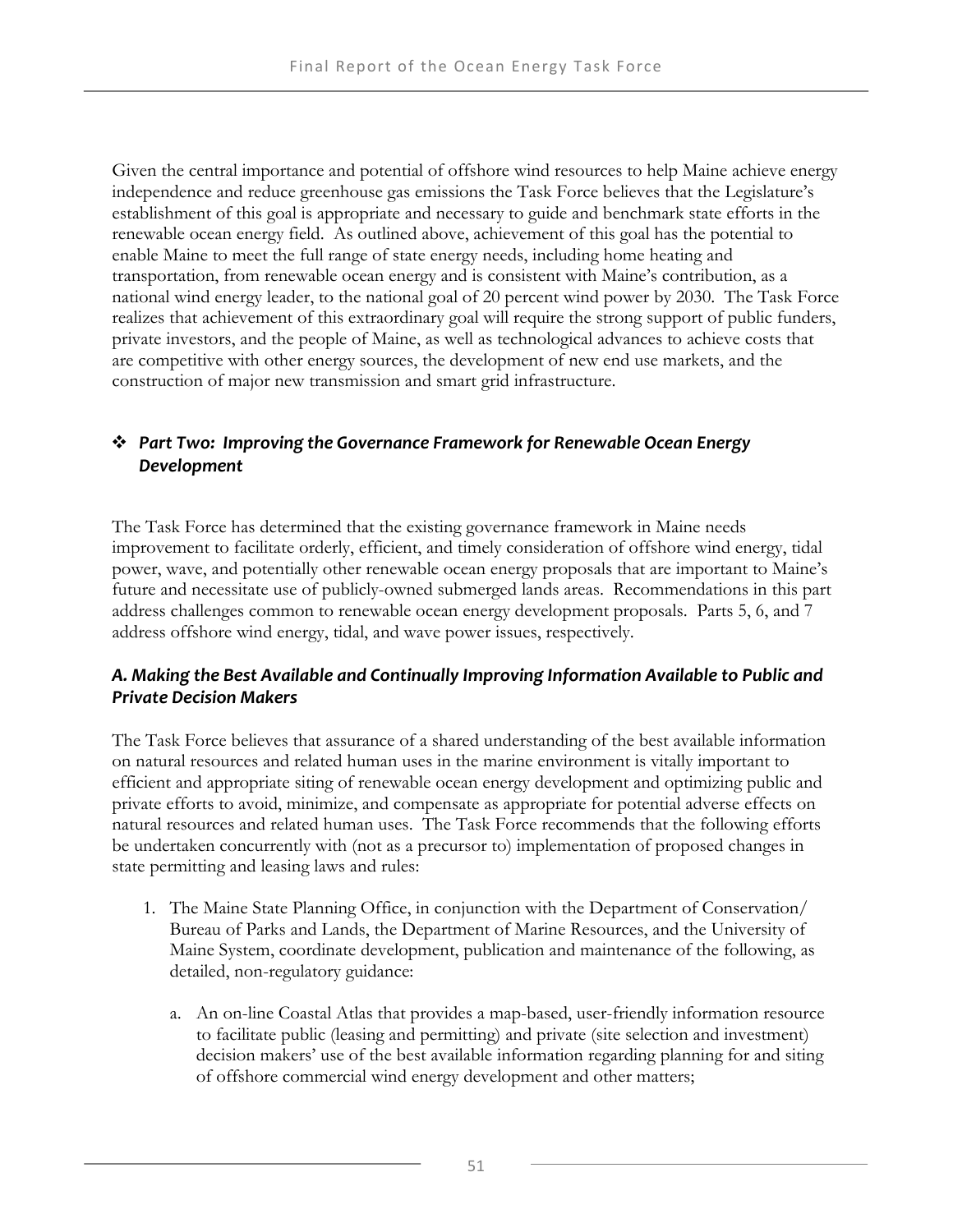- b. On-line information, developed in consultation with the Department of Environmental Protection, the U.S. Army Corps of Engineers and state and federal natural resources agencies, on:
	- i) Characteristics, such as presence of endangered species, location of shipping lanes, concentrations of commercial fishing activity or stocks, that may present difficult regulatory issues under applicable state and federal wind energy laws; and
	- ii) Studies of existing conditions that may be required to provide information needed for requisite federal and state reviews and approvals and identification of options for collaboration with higher educational institutions, state or federal agencies, nongovernmental organizations, and others in acquiring such baseline environmental information.

In designing this resource, focused on Maine's coastal waters, the agencies should build on pertinent current efforts (including those of the University of Maine and the Task Force itself ) and consider options to address the information needs identified in the "Data and Information Needs Assessment" found in Appendix P of the State's January 2007 Bay Management study.<sup>[129](#page-67-0)</sup> Funding to support this effort should come from the following state sources: project-specific federal funding; (over time) a portion of submerged lands leasing fee for offshore wind or other development utilizing state submerged lands for energy transmission or generation; and a portion of state share of Outer Continental Shelf alternative energy development related revenue.

2. The Governor should work with Maine's congressional delegation to secure an appropriation needed to undertake the above-described Coastal Atlas-related work in coordination with related regional and national marine spatial planning efforts, including those of the Northeast Regional Ocean Council.

The Task Force notes that the Coastal Atlas may, in time, serve as a map-based (Geographical Information System) tool to inform ocean management planning efforts aimed at identifying and mapping areas well-suited or unsuited to commercial offshore wind energy development due to the potential for significant adverse effects on or conflicts with natural resources or related existing human uses. The Task Force believes that such an effort is impracticable in Maine at this time due to its scope, scale, and related costs if directed at Maine's extensive coastline and adjoining federal waters and uncertainties regarding technologies that may be deployed.

## *B. Coordinating Federal‐State Decision Making*

 $\overline{a}$ 

As emphasized in its report, the Task Force considers improved federal-state coordination on natural resources planning for and environmental review of proposed ocean energy projects essential

<span id="page-67-0"></span><sup>129</sup> Managing Maine's Nearshore Coastal Resources: Report of the Bay Management Study (Maine State Planning Office/Department of Marine Resources, January 2007)<http://www.maine.gov/dmr/baystudy/finalrpt/index.htm> (accessed 12.15.09)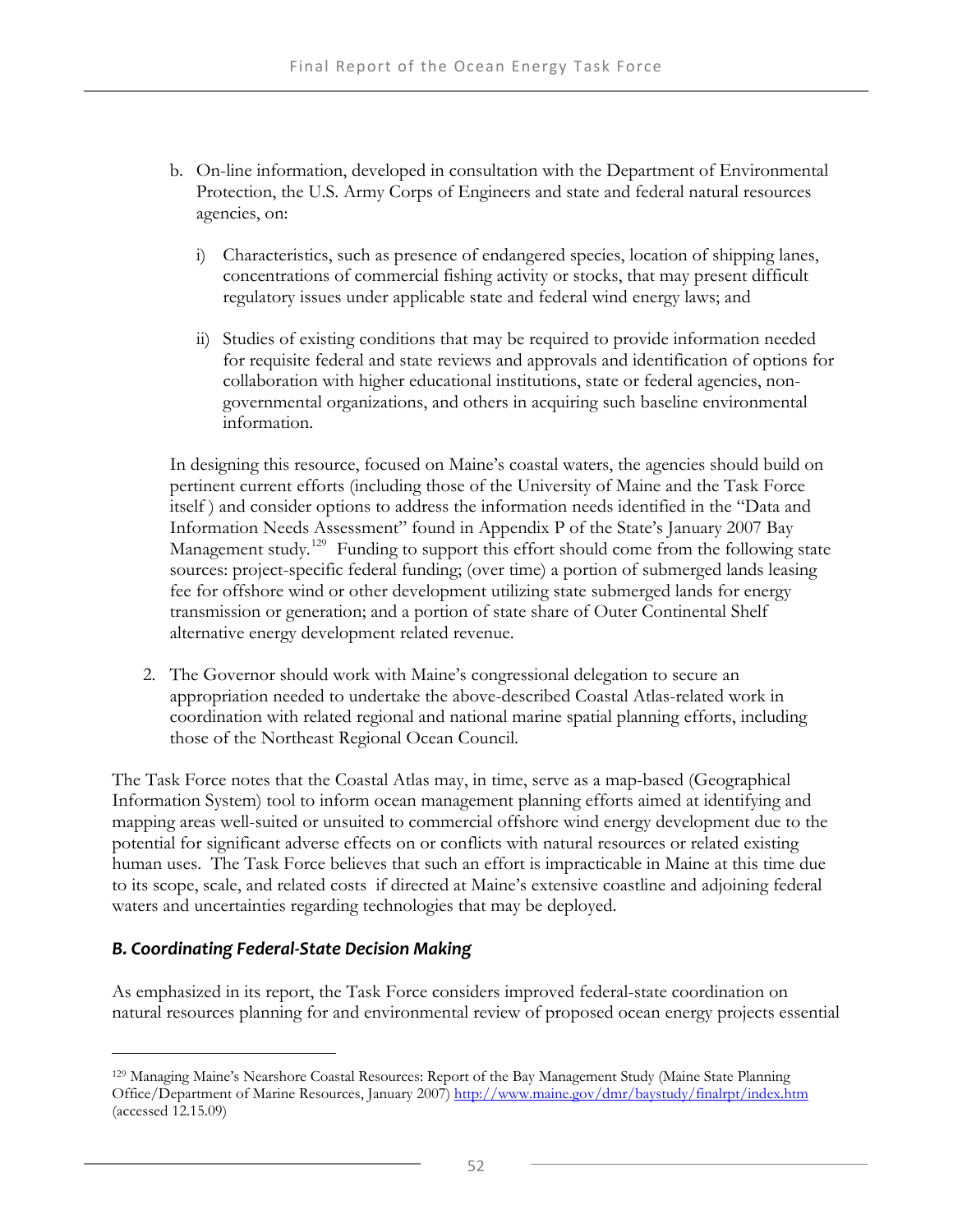to the timely and efficient growth of the renewable ocean energy industry. The following recommendations, along with recommendations on coordination of federal and state permitting, below, are aimed at such improvement:

- 1. The Governor and Maine's congressional delegation should work together to urge that the White House Office of Energy and Climate Change Policy, working with the Council on Environmental Quality-led Oceans Policy Committee, or other appropriate senior-level management coordination groups, develop and implement changes needed in federal law and policy to ensure that federal agencies coordinate effectively and efficiently among themselves and with coastal states to tailor environmental review, including that required under the National Environmental Policy Act, to the size and scope of the project under review and to streamline environmental review, leasing, and other siting-related decisions regarding renewable ocean energy projects, including offshore wind energy and pilot and commercial scale marine hydrokinetic development.
- 2. The Maine State Planning Office, in consultation with the Governor's Office, should work with the Minerals Management Service to establish a federal-state task force or other mutually-agreeable mechanism to ensure optimal federal-state coordination and consultation regarding siting and development of renewable ocean energy resources on federal Outer Continental Shelf areas proximate to Maine.

## *C. Encouraging Developers to Use "Best Practices" to Foster Constructive Dialogue with Potentially Effected Marine Stakeholders in Siting Renewable Ocean Energy Project*

The Task Force believes that an open and community-focused approach to renewable ocean energy development that features collaboration with marine stakeholders should be strongly encouraged. Accordingly, the Task Force recommends that:

Developers proposing to site renewable ocean energy development projects, particularly in nearshore areas in Maine's coastal waters, would be wise to explore opportunities for consultation and dialogue with communities and other stakeholders potentially effected by the proposed development as early in the development process as practicable and consider use of the "best practices" for stakeholder and public engagement developed by the National Coalition for Dialogue and Deliberation, which focus on collaboration, openness and information sharing, and respect for diverse viewpoints,<sup>[130](#page-68-0)</sup> in planning and implementing public outreach efforts. The Task Force further recommends that the Department of Economic and Community Development, in its role as initial point of contact, provide these recommended "best practices" to prospective renewable ocean energy developers for their consideration.

-

<span id="page-68-0"></span><sup>&</sup>lt;sup>130</sup> See Appendix 13 and  $\frac{http://www.thataway.org/Page_id=1442}{}$  (accessed 12.15.09)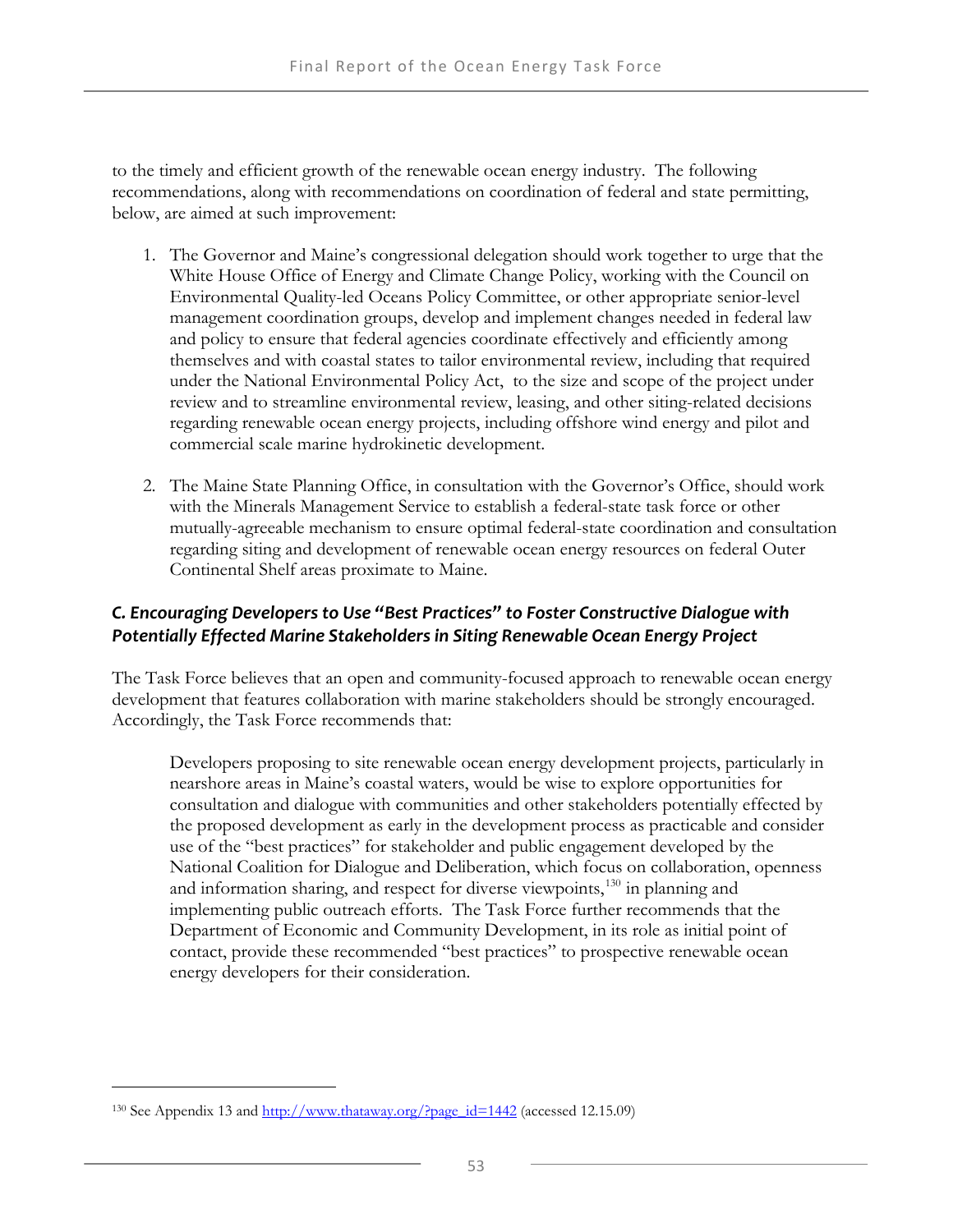## *D. Clarifying Consistency with Public Trust Doctrine Principles*

The Task Force believes that facilitation of well-sited renewable ocean energy development is in the public interest and thus serves and is consistent with the State's obligations as trustee and steward of state submerged lands resources under the Public Trust Doctrine. Accordingly, the Task Force recommends the following:

- 1. As a foundation for submerged lands leasing and related permitting provisions recommended below, the Legislature make findings, tied to offshore wind and tidal energy generation goals, that:
	- a. Maine's coastal waters and submerged lands provide unique and valuable opportunities for development of wind, tidal, and potentially other indigenous, renewable ocean energy resources, such as wave power;
	- b. Concerns regarding climate change and related degradation or loss of marine resources and related human uses make development of and transition to use of renewable ocean energy resources consistent with sound stewardship of trust resources; and
	- c. With provision for avoidance, minimization, and compensation for harms to existing public trust-related uses and resources, such as fishing and navigation; restoration of effected lands upon completion of authorized uses pursuant to permitting criteria; and adequate compensation to the public for use of its trust resources pursuant to state submerged lands leasing criteria, development of these renewable ocean energy resources in appropriate locations promises significant trust-related benefits to Maine people for whom the State holds and manages submerged lands and their resources.
- 2. Amend the Bureau of Parks and Lands' leasing statute (12 M.R.S. §1862) to specify that, as per Public Trust Doctrine-related legislative findings outlined above, the Bureau of Parks and Lands may lease state submerged lands to facilitate development of renewable ocean energy resources and direct the Bureau of Parks and Lands to amend its rules accordingly. As necessary, this amendment would clarify that wind power development on state submerged lands is to be considered a "water dependent use."

## *E. Facilitating Use of State Submerged Lands for Renewable Ocean Energy Development that Benefits Maine People*

The Task Force believes that establishment of commercially reasonable fees that provide compensation to the public for use of state-owned submerged lands for renewable ocean energy development is integral to and serves the State's stewardship obligations under the Public Trust Doctrine. The Task Force also believes that the amount, nature, and schedule for payment of this compensation should reflect renewable ocean energy development's potential to provide significant energy, economic, and environmental benefits to Maine people, including environmental benefits, as well as the need for research and development and technological advancement to secure those benefits. Accordingly, the Task Force offers the following recommendations: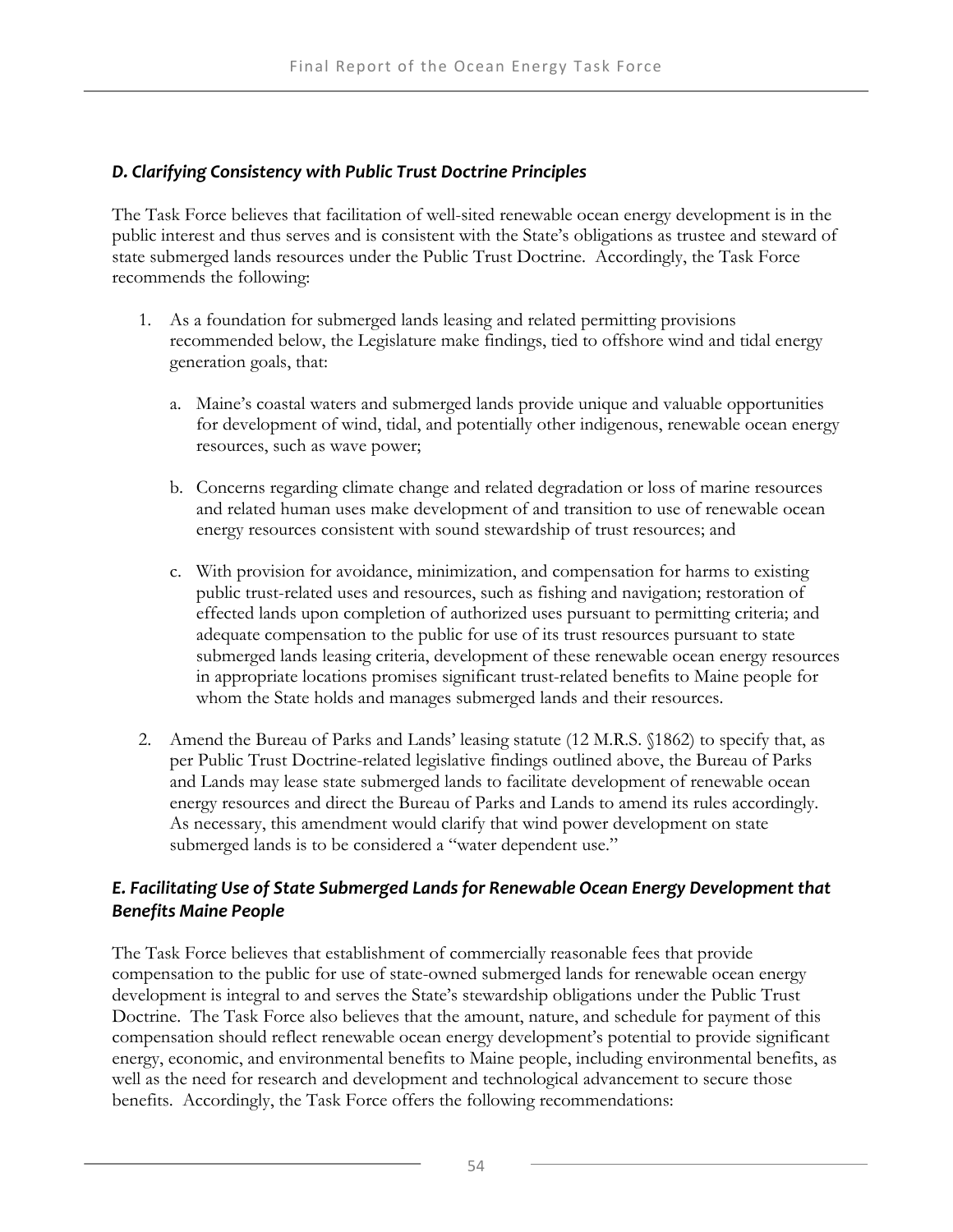- 1. Coordinate and streamline the state submerged lands leasing process as follows:
	- a. Amend the Bureau of Parks and Lands' submerged lands leasing statute (12 M.R.S. §1862) and other pertinent state laws to clarify that:
		- i) The Bureau of Parks and Lands must adopt (or may condition its leasing decision on) pertinent findings and conclusions in the Department of Environmental Protection's Site Law and/or Natural Resources Protection Act permit (or Land Use Regulation Commission land use permit), as applicable; and
		- ii) The Bureau of Parks and Lands retains authority to make findings on issues not addressed by the Department of Environmental Protection or Land Use Regulation Commission and require rent and compensation as discussed below.
	- b. Amend state law to require an applicant for a renewable ocean energy development project to file pertinent state permit applications prior to or concurrently with a submerged lands lease application to facilitate the Bureau of Parks and Lands' review of lease applications as received (as under current law, without a competitive bidding process) in coordination with the Department of Environmental Protection or Land Use Regulation Commission permitting process, as applicable and to participate in a joint, interagency pre-application meeting regarding its lease and permit applications;
	- c. Lease term: i) For "offshore commercial wind energy development," the Bureau of Parks and Lands may issue a 30-year, renewable lease<sup>[131](#page-70-0)</sup> (dating from completion of project construction, with provision for phased development); and ii) authorize the Bureau of Parks and Lands to issue a longer operational lease (up to 50 years), equivalent with the Federal Energy Regulatory Commission license term, for a commercial tidal power development; and
	- d. Prior to issuance of a 30-year lease, the Bureau of Parks and Lands may, if requested by the developer and with provision for public notice and comment, issue the following authorizations intended to allow a developer to maintain right, title, or interest in a submerged lands area throughout the development process and to discourage speculative and site banking:
		- i) Up to 2-year lease option: granted to establish title, right, or interest for permitting only, if the complete project under consideration is described at least in concept;
		- ii) A submerged lands lease, for up to three years, to allow a developer to undertake feasibility testing and pre-development monitoring for ecological and human use impacts, subject to provision of conceptual plans and conditioned on receipt of pertinent permit approvals; and

-

<span id="page-70-0"></span><sup>131</sup> Current Maine law allows for a 30-year submerged lands lease term.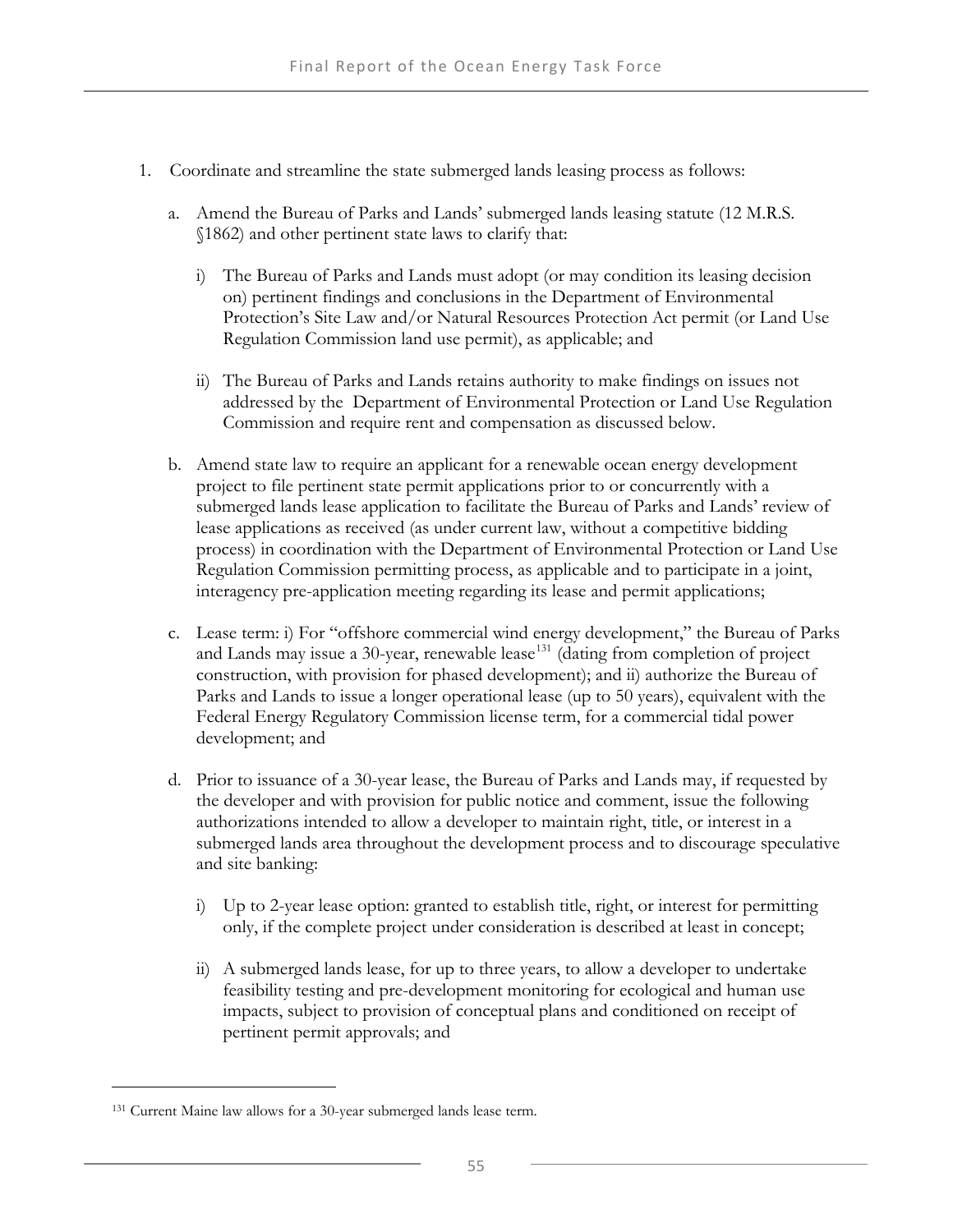- iii) A submerged lands lease, for up to five years, to allow a developer to secure requisite permits and complete pre-operation construction, subject to provision of detailed development plans describing all operational conditions and restrictions.
- 2. Ensure commercially reasonable submerged lands leasing fees as follows:

#### *Fees for demonstration projects*

- a. Amend the Bureau of Parks and Lands' submerged lands leasing statute to specify that for ocean energy demonstration projects the annual rent for the requisite submerged lands shall be as follows:
	- i) Wind energy demonstration project issued a general permit under 38 M.R.S. §480- HH: \$10,000 per year for the term of the general permit;
	- ii) Tidal power pilot project issued a general permit under 38 M.R.S. §636-A: \$100/acre of submerged lands occupied by the project per year for the term of the general project, provided the annual lease fee may not exceed \$10,000. As used in this recommendation, the area "occupied" would include the sum of the area on which turbine(s), other testing and monitoring equipment, all anchoring or mooring lines or structures, and the connecting cable to shore are placed, and any other such areas where it is necessary to exclude transient Public Trust uses to avoid unreasonable interference with the project purposes; and
	- iii) No submerged lands leasing fee may be required for an ocean energy demonstration project located in the Maine Offshore Wind Energy Research Center, where noncommercial projects may only be tested by or in cooperation with the University of Maine.

#### *Fees for commercial-scale projects; rulemaking*

- b. Direct the Bureau of Parks and Lands to amend its submerged lands leasing rules within one year to include a rental fee schedule for leasing submerged lands for tidal power development, wave power development, "offshore commercial wind energy development," and other wind energy development that is designed to balance state goals of assurance of fair compensation for use of and mitigation of potential adverse effects on or conflict with existing uses of state-owned submerged lands that are held in trust for the people of the State with related state goals of facilitating development of an in-state renewable ocean energy industry. Legislation mandating this rulemaking should specify that:
	- i) Lease fees must be commercially reasonable and comparable to pertinent lease fees in other jurisdictions both in terms of the fee amounts and provision for a graduated fee schedule that reflects consideration of energy production levels and debt service obligations in the initial years of a development;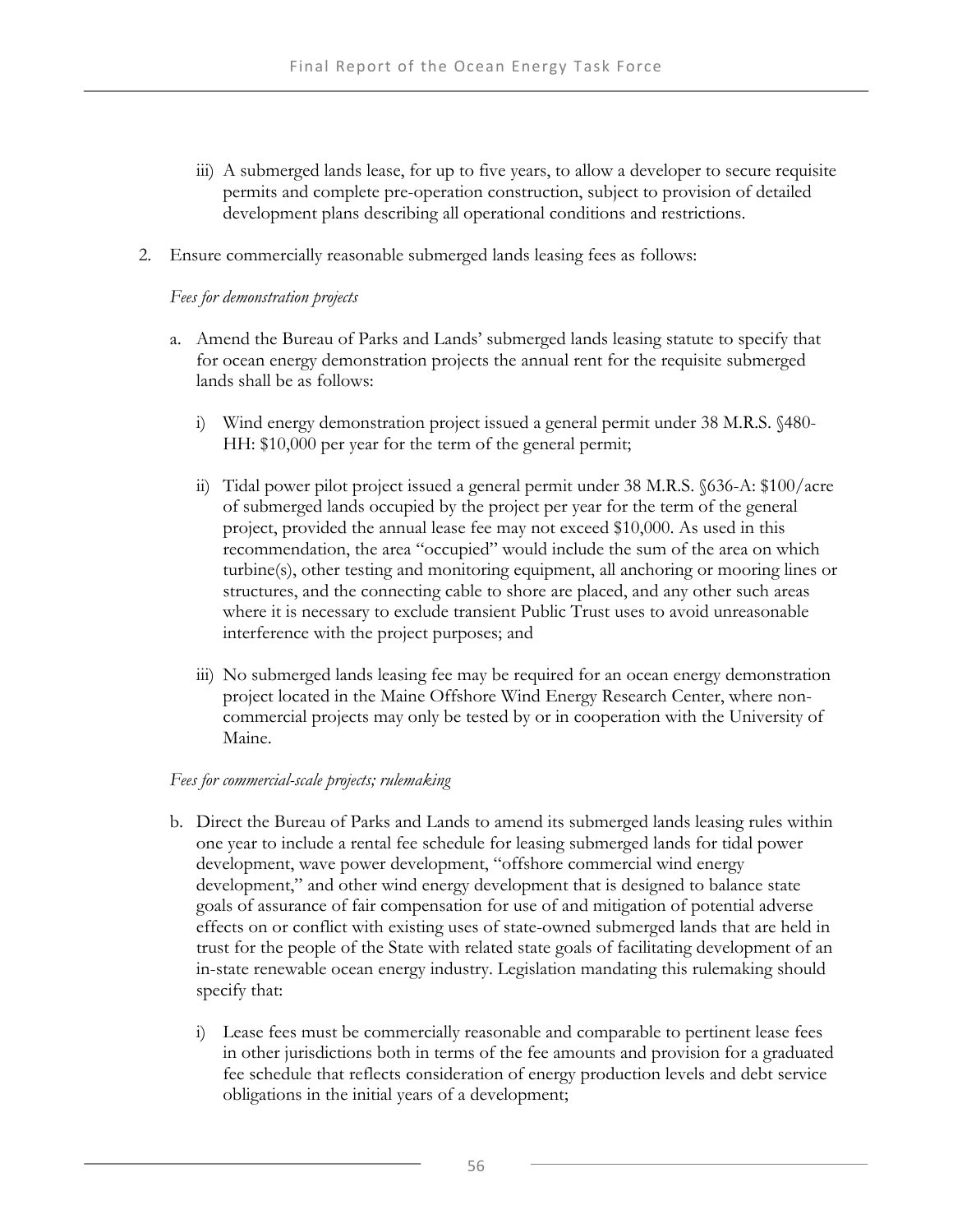- ii) In developing the rules Bureau of Parks and Lands must consider ocean-energy related submerged lands leasing fees in other states; fees provided for by the Minerals Management Service's Alternative Energy Program for leasing Outer Continental Shelf areas; current market practices in the wind power industry regarding lease arrangements; and other pertinent information;
- iii) The fee structure shall include an amount adequate to cover the Bureau of Parks and Lands pertinent administrative costs;
- iv) The fee structure must allow the developer of a wind, tidal, wave, or other renewable ocean energy development to enter into a contract for sale or use of projectgenerated power that, through reduced rates or otherwise, provides the State or Maine electric consumers a portion of the dollar value of the pertinent rental fee for use of state submerged lands. The developer would be obligated to provide monetary payment to the State for the remaining portion of the rental amount.
- v) The rules shall require the Bureau of Parks and Lands to consult with and consider the recommendations of the Public Utilities Commission regarding provision of energy as rent (see previous recommendation) and related permit terms and conditions for a lease for an "offshore commercial wind energy development," tidal power, wave power, or other renewable ocean energy development;
- vi) The rules shall clarify that potential adverse effects on existing uses, such as fishing, are addressed through the rental fee structure and the Bureau of Parks and Lands may not require case-by-case payment of an amount in addition to rent as mitigation for such project-specific effects; and
- vii) The rules must incorporate the statutorily established fees and exemption for ocean energy demonstration projects recommended above.
- 3. Establish a non-lapsing, dedicated fund, the Renewable Ocean Energy Trust Fund, into which the following funds would be deposited: 1) rental payments; and 2) state share of federal revenues from alternative energy leasing on the Outer Continental Shelf.[132](#page-72-0)
- 4. Clarify that the Trust's funds will be dedicated to protection and enhancement of the integrity of Public Trust-related resources and uses, including renewable ocean energy development as per the legislative findings recommended above and will be used as follows:
	- a. Cover pertinent administrative costs of the Bureau of Parks and Lands' submerged lands leasing program (administered by the Bureau of Parks and Lands);

<span id="page-72-0"></span><sup>132</sup> In accordance with the Energy Policy Act of 2005, the Minerals Management Service is required to provide eligible states 27 percent of the revenues from any offshore wind or other alternative projects on the federal Outer Continental Shelf that is located wholly or partially within the area extending three miles seaward of the State's three-mile limit (the so-called 8(g) zone under the Outer Continental Shelf Land Act). The Minerals Management Service's rules provide for distribution of shared revenue among coastal states that are within 15 miles of the geographic center of the project.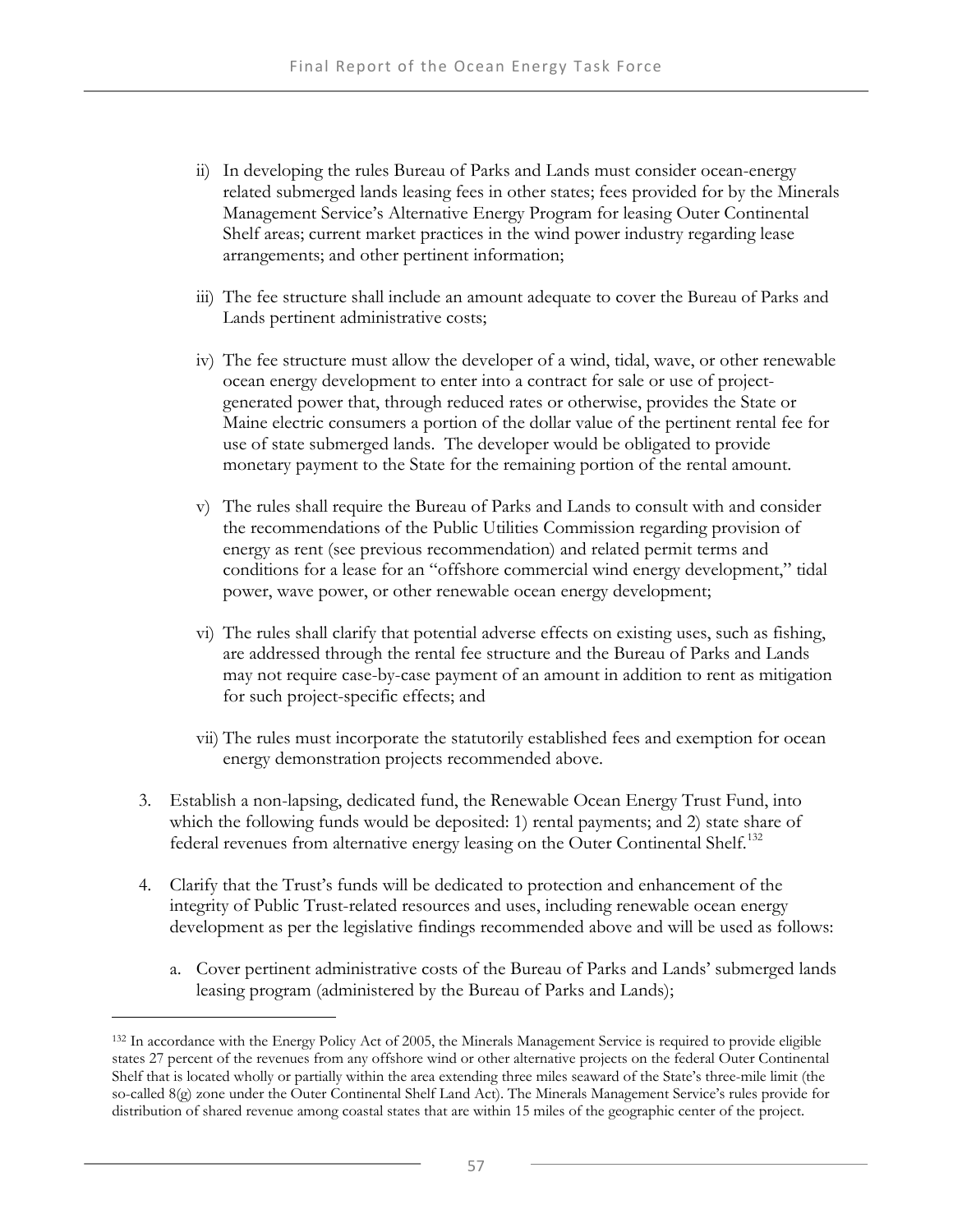- b. Distribute the remaining balance as follows:
	- i) 40 percent: Research, monitoring, and other efforts to avoid, minimize, and compensate for potential adverse effects of renewable ocean energy development on noncommercial fisheries, seabirds, shorebirds, migratory birds, and other coastal and marine natural resources, including but not limited to development, enhancement, and maintenance of the Coastal Atlas (map-based information resource to guide public and private decision making; see related recommendation above) and field research to provide baseline or other data to address siting issues presented by wind, tidal, wave, or other renewable ocean energy development (funds administered by the Department of Marine Resources, in consultation with the Maine State Planning Office and Department of Inland Fisheries and Wildlife);
	- ii) 40 percent: Resource enhancement, research on fish behavior, species abundance and distribution and other issues, or other efforts to avoid, minimize, and compensate for potential adverse effects of renewable ocean energy development on commercial fishing and related activities (funds administered by the Department of Marine Resources); and
	- iii) 20 percent: the Shore and Harbor Management Fund, for public infrastructure and municipal planning for harbor protection (current use of submerged lands funds in excess of the Bureau of Parks and Lands' administrative costs)[133](#page-73-0)(administered by the Bureau of Parks and Lands).

### *Part Three: Promoting and Supporting Development of a Renewable Ocean Energy Industry and Related Businesses in Maine*

While the Task Force acknowledges the value of the State's efforts to date to encourage the development of renewable ocean energy resources, it makes the following recommendations rooted in the four factors noted above that have provided a foundation for Europe's successes:

- 1. The Department of Economic and Community Development (Commissioner's Office, Office of Innovation, Office of Business Development, Maine Technology Institute**,** and the Maine International Trade Center), and related agencies including the Finance Authority of Maine, and the University of Maine System, should work collaboratively, as lead agencies, to support the development of an ocean energy cluster in Maine by:
	- a. Continued support for research and development of wind, tidal, wave, and potentially other promising renewable ocean energy technologies at the University and non-profit research institutions, as well as by individual companies, for new products, processes, materials, and other pertinent innovations;

<span id="page-73-0"></span><sup>133 12</sup> M.R.S. §1863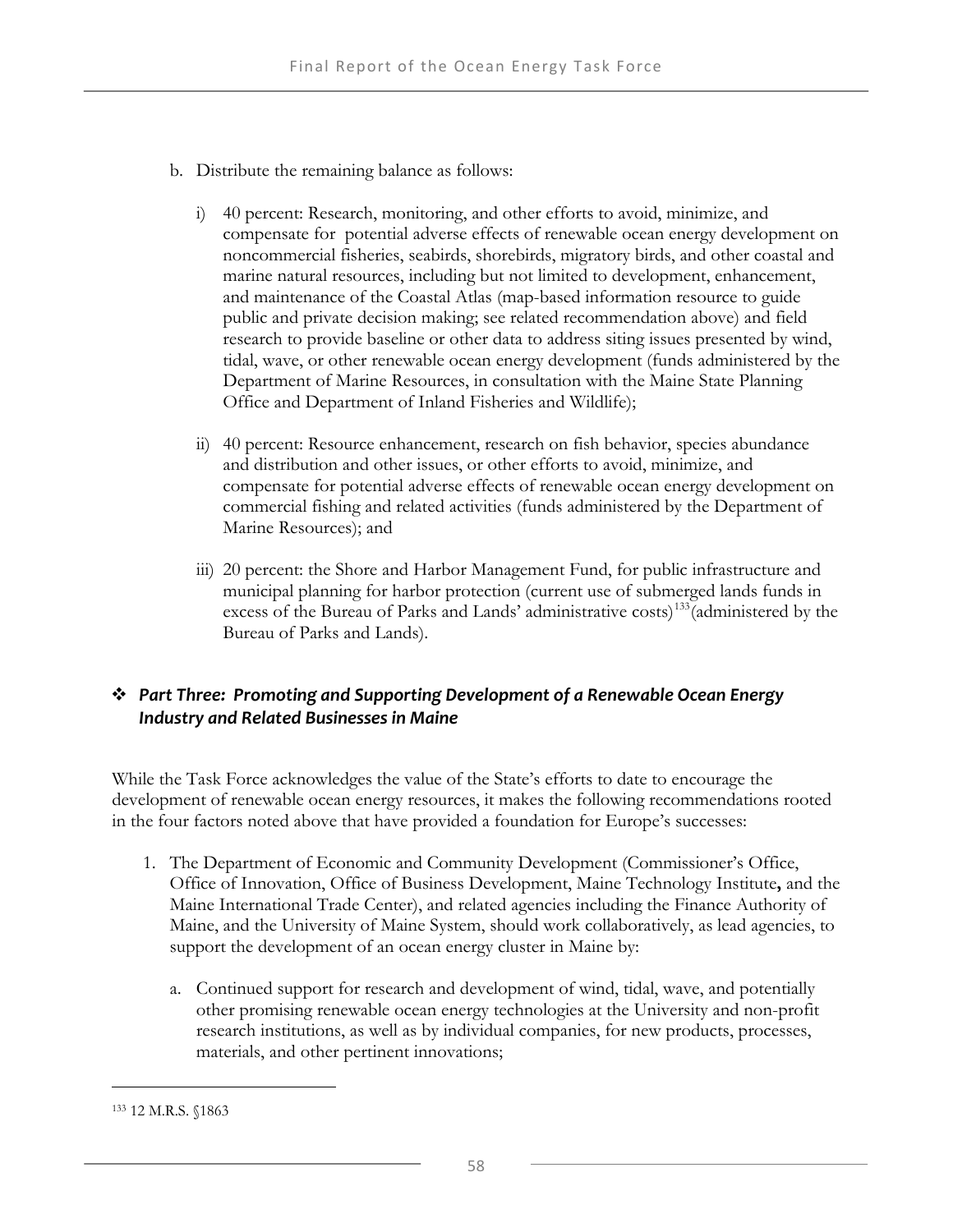- b. Additional support for private investment in energy-related businesses to help bring these technologies to scale and to build necessary infrastructure for large scale manufacturing; and
- c. Collaboration with other regional research efforts, such as the Nova Scotia Tidal Energy Initiative.
- 2. The Governor should designate the Department of Economic and Community Development as the initial point of contact in state government to assist entrepreneurs and/ or developers seeking to develop ocean energy projects by helping make state agencies and programs more accessible and approval processes as transparent as possible.
- 3. The Finance Authority of Maine, Department of Economic and Community Development, Maine Technology Institute, Maine International Trade Center, the Public Utilities Commission, Efficiency Maine Trust and Small Enterprise Growth Fund should work collaboratively, as lead agencies, to provide state financial assistance to ocean energy-related projects and projects that reduce Maine's dependence on fossil fuels for heating and transportation by:
	- a. Establishing a moral obligation credit enhancement program, modeled on the Electric Rate Stabilization Program, to use the State's credit rating to reduce financing costs of electric ratepayer-backed projects that do not pose a significant risk of financial loss to the State and that will support the goals of assisting in the development of commercial scale renewable ocean energy projects or the conversion of homes and businesses away from the use of oil and gas as a primary energy source;
	- b. Supporting and expanding existing programs to encourage investment, including loan guarantees, the Maine Technology Institute's programs, the Seed Capital Tax Credit Program, and the Small Enterprise Growth Fund, and developing new initiatives to attract surging venture capital investment in the "clean energy" sector;
	- c. Aggressively pursuing federal financing options and partnerships to support renewable ocean energy-related businesses and research and development, including advocating for improvements to federal financing programs that help to attract capital;
	- d. Providing incentives and removing disincentives for developers to site projects in Maine, and for overseas investment by original equipment manufacturers such as wind turbine and platform vendors;
	- e. Assessing the appropriateness of existing Maine business financing programs for their suitability for renewable ocean energy development, and making changes and improvements where specific modifications are needed; and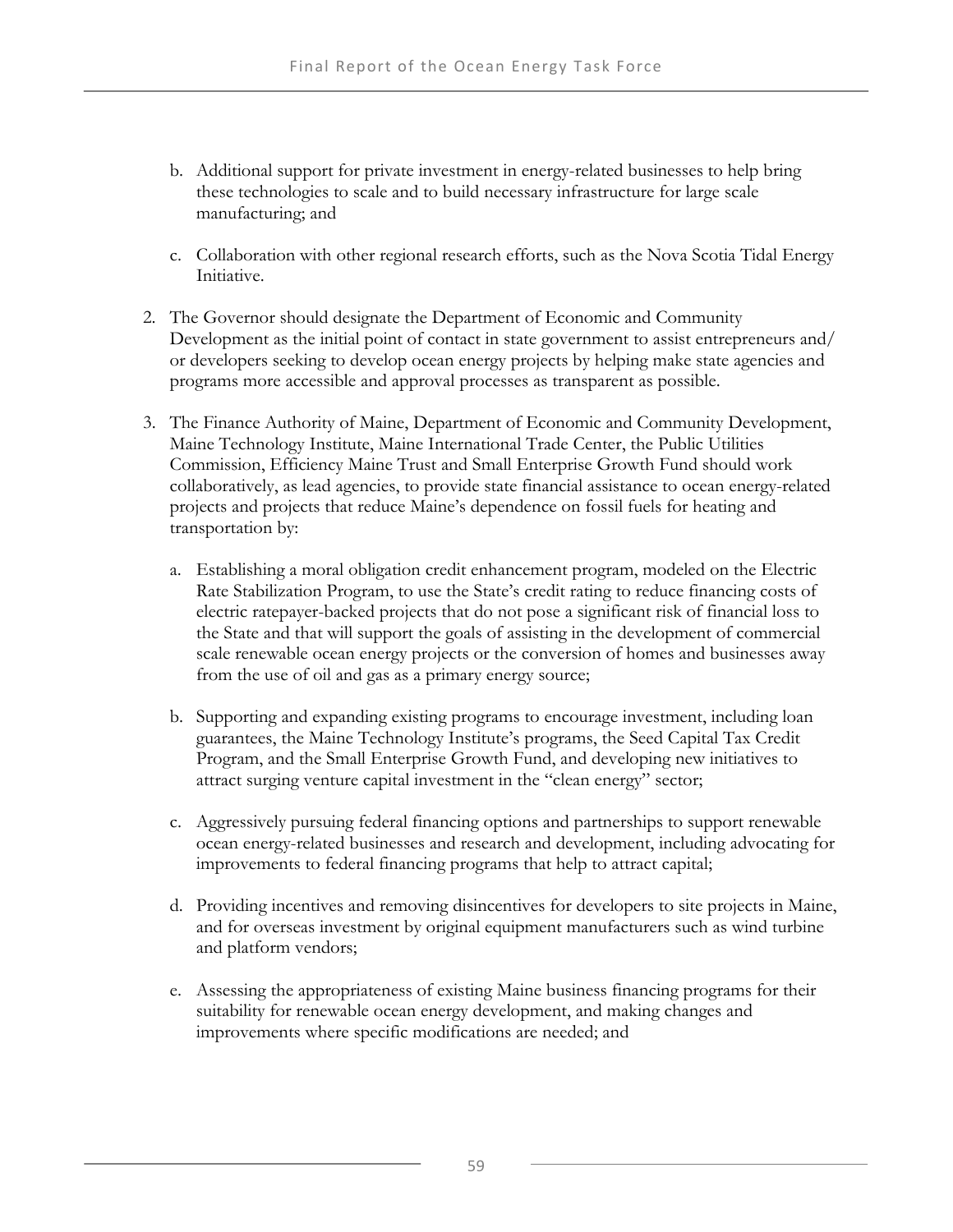- f. Developing guidance for developers on potential public and private funding sources to support renewable ocean energy research and development, resource assessment, baseline environmental studies and evaluations, and on-going monitoring.
- 4. The Department of Labor, Department of Economic and Community Development, Maine Community College System, University of Maine System, Maine Maritime Academy, and the Boat School (an affiliate of Husson University) should work collaboratively as lead agencies to develop and supply adaptive training to Maine workers who could transfer to the renewable ocean energy industry. The Governor's Training Initiative should be expanded to include such training opportunities.
- 5. The Legislature should direct the Maine Port Authority to identify land parcels proximate to existing Maine port facilities, estimate their cost, and make a recommendation to the Legislature's joint standing committees on transportation and utilities and energy regarding acquisition of one or more of these parcels for purposes of facilitating renewable ocean energy development opportunities.
- 6. The Efficiency Maine Trust should:

-

- a. In consultation with the Public Utilities Commission, design and implement a program, along the lines of that described in Appendix 3 of this report, to convert Maine homes and businesses to more efficient electric air and ground source heat pumps, and to electric vehicles as they become available in the market, that will reduce Maine consumers' total (electricity, heat, transport) energy bills and help support the development of renewable ocean energy resources and minimize the ratepayer impacts of any above-market prices paid to support those resources;[134](#page-75-0)
- b. Develop legislative recommendations, in consultation with the Maine State Planning Office, regarding:
	- i. Expanding existing state tax credits for purchase of alternative energy resources to include heat pumps, geothermal systems, and hybrid or plug-in electric vehicles; and
	- ii. Providing municipal tax incentives such as deducting from property valuations the difference between the cost of a heat pump/geothermal heating system and a typical oil heating system; and
- c. In collaboration with the Maine State Planning Office, develop reliable, objective information and educational materials for businesses and consumers that can encourage and permit them to make informed decisions about adopting new heating and transportation technologies.

<span id="page-75-0"></span><sup>134</sup> See Appendix 3 for a more detailed description of such a conversion program that would rely on on-bill financing with no up-front cost to the homeowner or business, and that would produce immediate savings to the consumer and revenues to help fund above-market costs of ocean energy projects.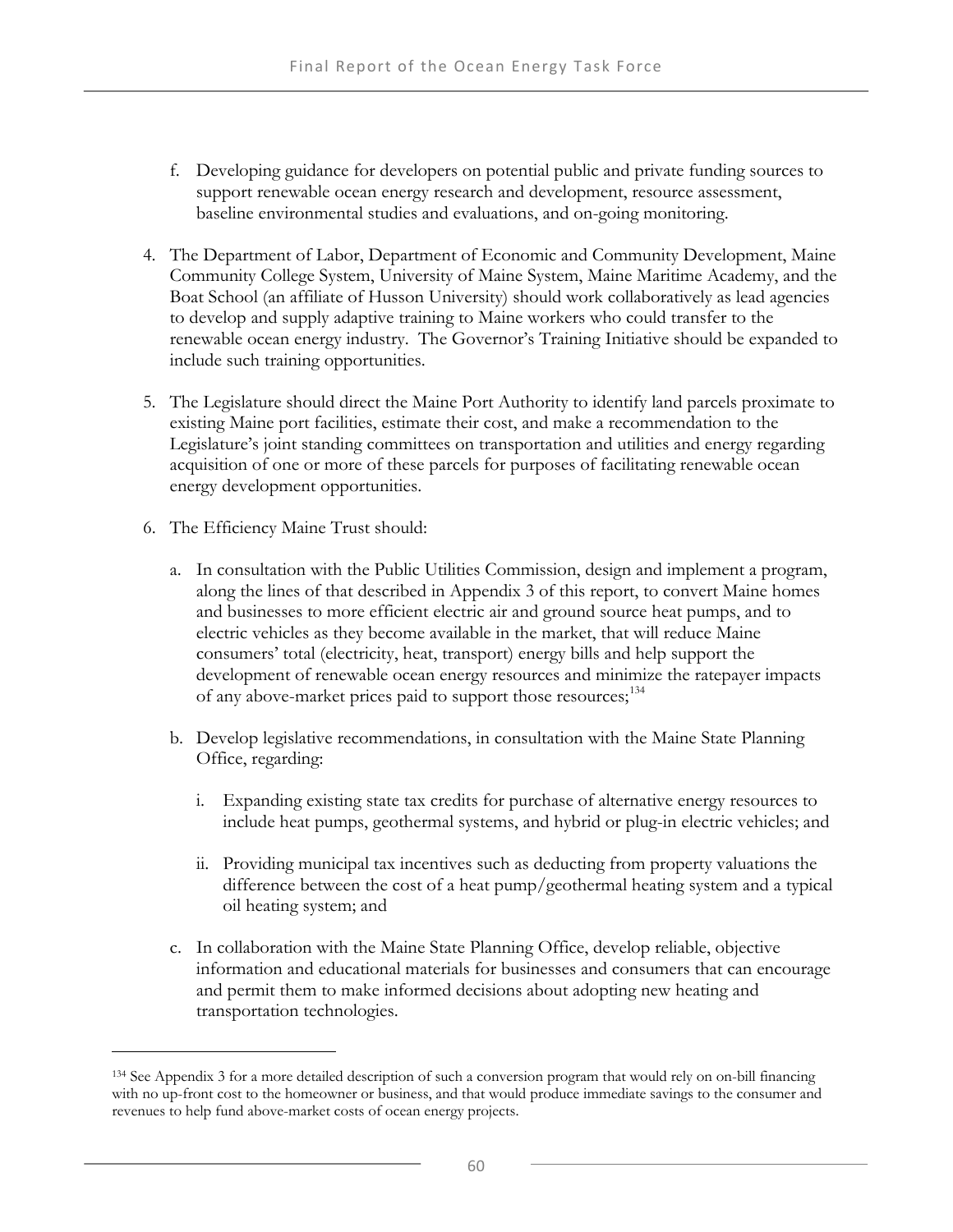- 7. Clarify that renewable ocean energy-generating machinery and related components, including but not limited to turbines and support structures, that are in transit to be located on or above state submerged lands but happen to be within a municipality on April 1 are exempt from municipal personal property taxation under existing exemptions in 36 M.R.S. 655 regarding industrial inventories including goods in process and finished work on hand, stock-in-trade, property in possession of a common carrier held en route to a final destination, and/or vessels in the process of construction owned by persons residing out of the State.
- 8. Clarify that a municipality may not levy personal property tax on renewable ocean energygenerating machinery and related components, including but not limited to turbines and support structures, unless the personal property is deployed as part of a wind, tidal, wave, or other renewable ocean energy development that is located within the boundaries of that municipality as established by legislative charter prior to December 1, 2009.
- 9. Amend state law to: 1) provide an exemption from personal property taxation for personal property that is deployed as part of a wind, tidal, wave, or other renewable ocean energy development; and located in, on, or over Maine's coastal waters and within the unorganized areas of the State; and 2) remove the statutory provision requiring the State to provide reimbursement to the unorganized territories in relation to this exemption.

## *Part Four: Making Needed Changes in Energy Transmission Infrastructure and State Energy Policy*

- 1. Amend state law and state energy plan to explicitly incorporate the likely need for expansion of state transmission and delivery capacity to achieve the State's onshore and offshore wind goals.
	- a. Amend 35-A M.R.S. § 3404 (1) to make it the policy of the State, that in furtherance of the State's wind power goals, the State take every reasonable action to encourage the attraction of appropriately sited development related to wind energy, including any additional transmission infrastructure needed to transport additional renewable energy to market to help the State achieve its on and offshore wind power goals.
	- b. Encourage the expansion of transmission capacity not only to serve current load, but also to serve the reasonably anticipated future growth of generation to meet the State's on and offshore wind renewable energy goals by giving explicit authority to the Public Utilities Commission to authorize transmission capacity increases when it determines that they are expected to minimize long term transmission and distribution system costs.
	- c. Amend the state energy plan to acknowledge the need for new transmission capacity to support development of significant amounts of offshore wind.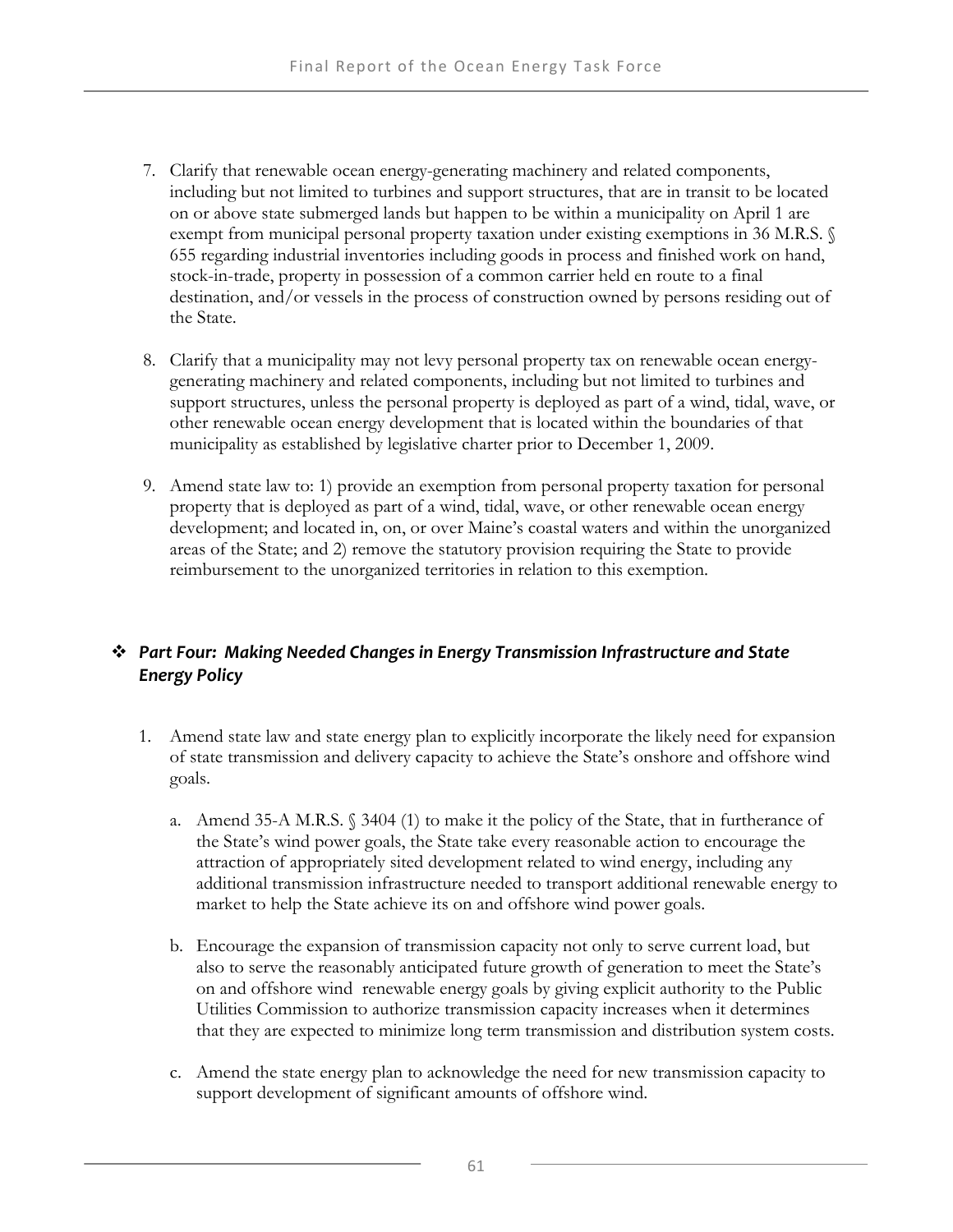- 2. Direct the Public Utilities Commission to work within the ISO-NE and at the Federal Energy Regulatory Commission to change existing rules regarding cost recovery of generator lead lines by permitting rate recovery of interconnection facilities sited in designated areas and needed to serve renewable energy projects.
- 3. Explicitly recognize in state law and the State's energy plan the economic and environmental benefits of electrification of the heating and transportation sectors. Target conversion of homes and businesses to more efficient heat pumps only if they have already been weatherized or are in the process of being weatherized in accordance with the State's weatherization programs.
- 4. Ask the Legislature to direct the Public Utilities Commission to initiate a proceeding to explore mechanisms needed to achieve the State's electrification of home heat and transport policy and goal to promote and best utilize Maine's renewable energy generation potential, including examination of the following:
	- a. Rate design structures that will encourage the use of intermittent renewable energy resources, including off peak time of use transmission and distribution rates;
	- b. Changes to the standard offer pricing to include off peak time of use energy prices;
	- c. The penetration of time of use meters;
	- d. The long term needs for a "smart grid" that will enable the efficient usage and storage of energy produced by intermittent renewable resources; and
	- e. Any other mechanisms that would encourage the development and usage of Maine's renewable energy resources to replace the use of fossil fuels for heat and transportation whenever conversion would reduce overall energy consumption, increase the State's energy independence, and reduce greenhouse gas emissions.

 The Public Utilities Commission should report to the Legislature, including recommendations for rate design changes, "smart grid" investments, and other mechanisms needed to promote electrification of the home heating and transport sectors.

5. Amend state law to direct the Public Utilities Commission to issue a Request for Proposals for renewable ocean energy projects and to direct a transmission and distribution utility to enter into a long term contract for the energy, capacity and renewable energy credits from an offshore wind facility if the ratepayer impact is reasonable based on a determination by the Legislature and Governor. The commission can take the risks associated with fossil fuel price volatility over the next 20 years, greenhouse gas emission reductions, and the State's offshore wind energy goals into consideration. The commission shall also consider the energy and cost savings from state programs to weatherize and convert homes to more efficient heat sources in determining the reasonableness of ratepayer impacts. Use existing system benefit charge level as benchmark for determination of reasonableness.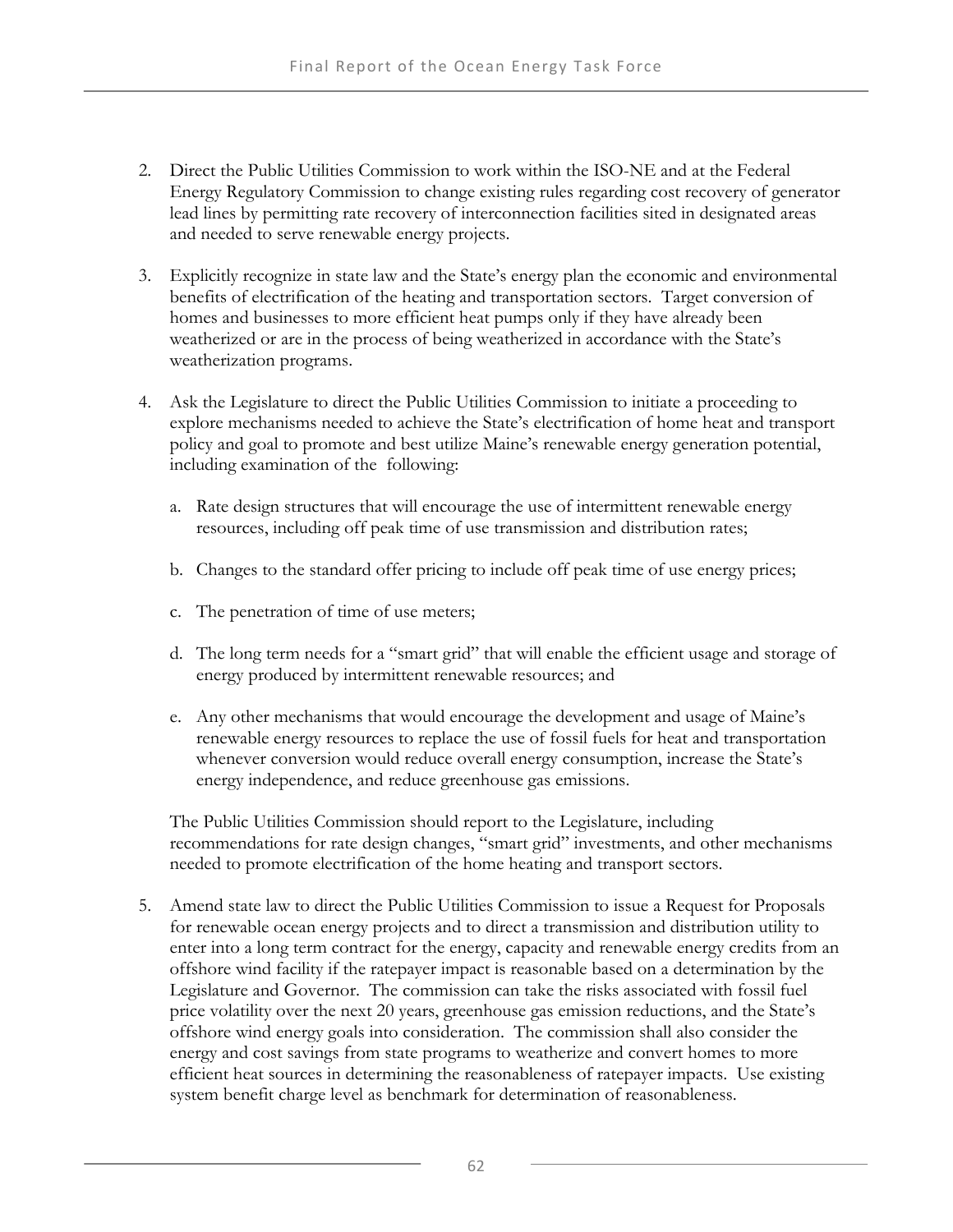6. The Public Utilities Commission and the Office of Energy Independence and Security should continue to work through the ISO-NE, and the Governor's Office should continue to work through the New England Governors/Eastern Canadian Premiers Conference and other regional fora, to best achieve the State's wind goals in the lowest cost manner possible with a focus on regional cooperation. The adoption of rational cost allocation policies for transmission and distribution investments that further the regional system's reliability and help achieve its renewable energy and climate goals while minimizing litigation is essential.

### *Part Five: Facilitating Permitting of Appropriately‐Sited Offshore Wind Energy Development*

As discussed above, the Task Force believes that existing state and federal environmental permitting requirements, while needed to assess and address potential adverse effects on coastal resources and related human uses, may unduly inhibit commercial-scale shallow and deepwater offshore wind  $development<sup>135</sup>$  $development<sup>135</sup>$  $development<sup>135</sup>$  and makes the following recommendations:

- 1. The Maine State Planning Office should work with the Minerals Management Service, Army Corps of Engineers, U.S. Fish and Wildlife Services, National Marine Fisheries Service, and other federal agencies to develop a Memorandum of Understanding (using the Memorandum of Understanding with the Federal Energy Regulatory Commission on tidal power development as a model) or other appropriate vehicle for inter-agency collaboration on planning for and leasing and permitting of wind energy development in Maine's coastal waters and on the Outer Continental Shelf that:
	- a. Articulates that, to the extent consistent with their legal authority, each state and federal agency will work collaboratively to facilitate siting of offshore wind energy development;
	- b. Clarifies information, including any pre-construction studies of existing conditions, that an applicant may be required to provide under pertinent state and federal authorities;
	- c. Identifies ways, including but not limited to use of existing or development of general permits, to coordinate and streamline state and federal review procedures; and
	- d. Identifies, as soon as possible, a standard set of license conditions for state and federal licenses and permits for offshore wind energy development.
- 2. Clarify and streamline state permitting requirements as follows:

-

<span id="page-78-0"></span><sup>&</sup>lt;sup>135</sup> The recommendations cover projects that propose use of existing, demonstrated technologies designed for shallow water deployment as well as those proposing technologies currently under development and designed for deep water deployment.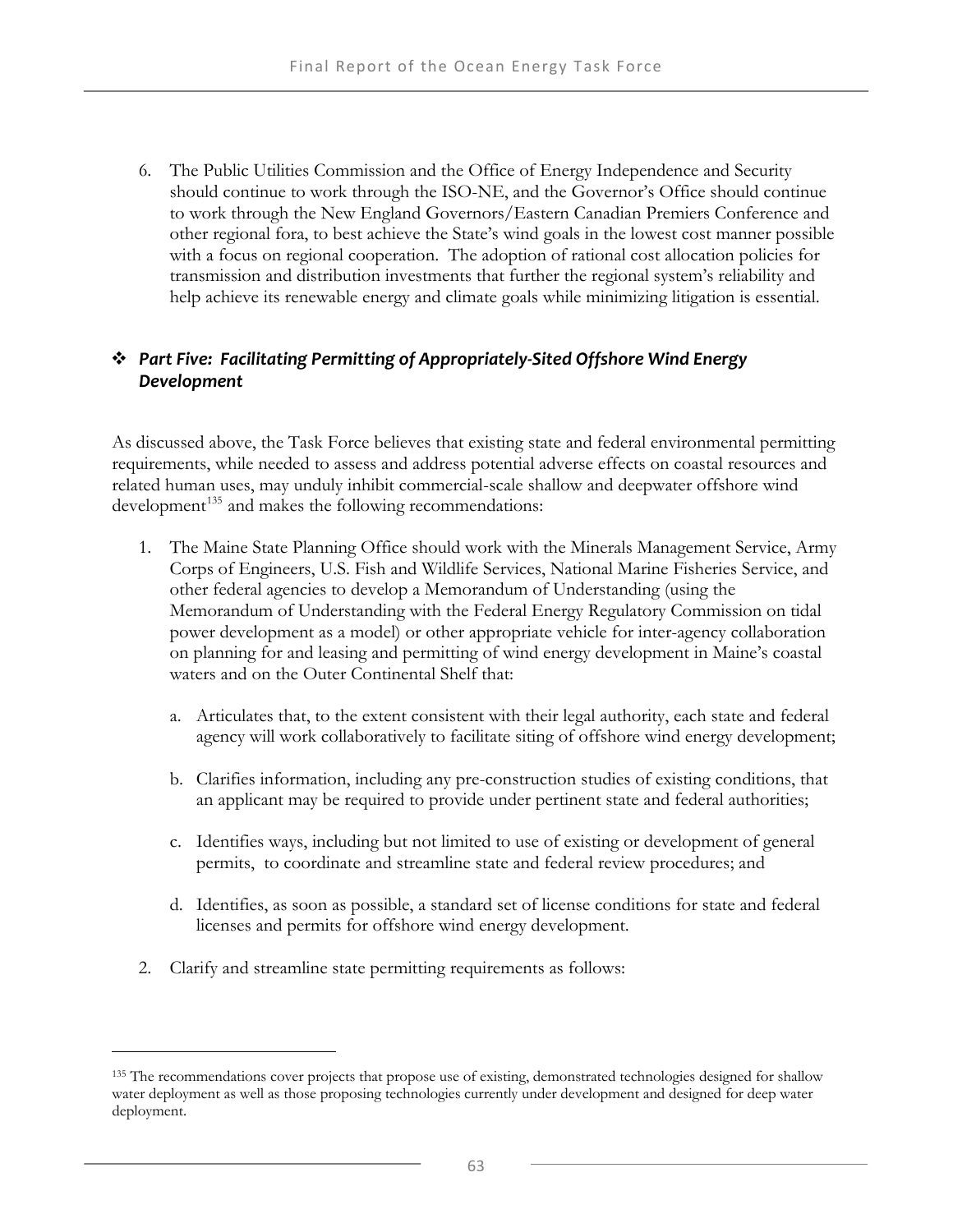- a. Amend the Land Use Regulation Commission's authorizing legislation, the Site Location of Development Act and other pertinent state laws, to clarify that the Department of Environmental Protection is the lead state permitting agency (not the Land Use Regulation Commission permitting or rezoning required, except as recommended in section 3, below) for a wind energy development located in a "coastal wetland" as defined by the Natural Resources Protection Act;
- b. Require the Department of Environmental Protection to consult with and consider comments of the Land Use Regulation Commission and neighboring municipalities in exercising its decision-making authority regarding wind energy development located in a "coastal wetland";
- c. Amend state law to clarify that the Land Use Regulation Commission has land use permitting jurisdiction over a "community-based offshore wind energy development" that is "locally owned" (as defined by 35-A M.R.S. §3602) (community-based renewable energy project); is used primarily to offset part or all of the electricity requirements of the local owners or community in or adjacent to which the project is located; may be connected to the ISO-NE grid; employs generating facilities of a size commensurate with the pertinent community's need; and is located no more than one nautical mile from a coastal island in Land Use Regulation Commission jurisdiction;<sup>[136](#page-79-0)</sup>
- d. Clarify that a "community-based offshore wind energy development" is an allowable use in the limited areas, described above, where the Land Use Regulation Commission has land use permitting jurisdiction and direct the Land Use Regulation Commission to amend its rules accordingly;
- e. Amend state law to make the administrative and judicial review processes for "wind energy development in a coastal development" (including such a project subject to the limited Land Use Regulation Commission jurisdiction described above) comparable to those applicable to land-based "grid-scale wind energy development", as follows: the Department of Environmental Protection (or the Land Use Regulation Commission) makes initial permitting decision (no original Board of Environmental Protection jurisdiction); the Board of Environmental Protection may hear an appeal of a Department of Environmental Protection decision on the record (no *de novo* review); 185 day permit review period (270 days if a public hearing is held) for site law-scale projects; the Department of Environmental Protection (or the Land Use Regulation Commission) may contract, at the applicant's expense, for expertise needed for timely review; and appeal direct to the Law Court;
- f. Amend Site Law (38 M.R.S. §481, *et seq*.), and Natural Resources Protection Act (38 M.R.S. §480-A, *et seq.)* as follows:

<span id="page-79-0"></span><sup>136</sup> The Task Force intends that current law authorizing the Department of Environmental Protection to assume jurisdiction over projects located in both the organized and unorganized area would apply.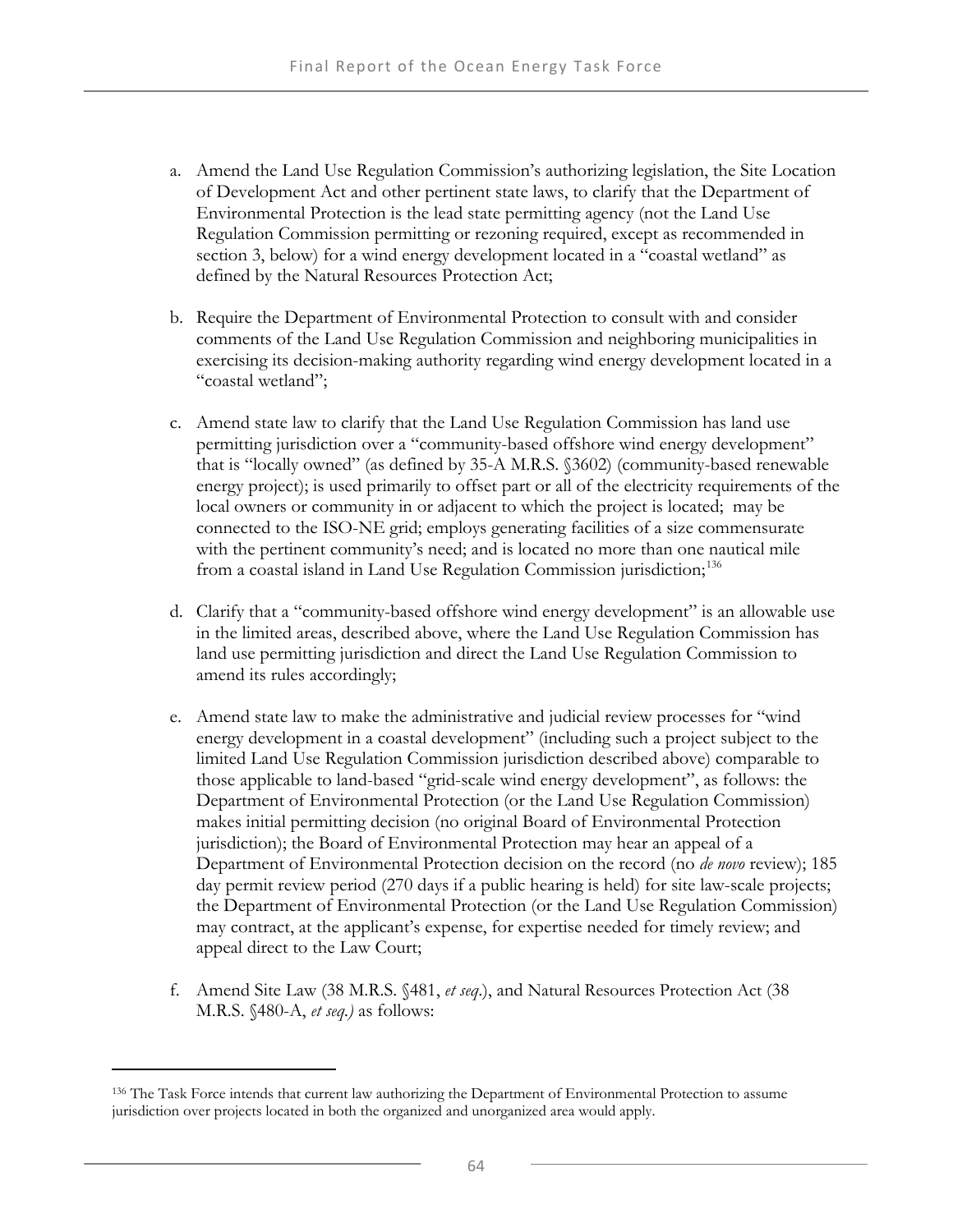- i. Clarify that a Site Law permit is required for an "offshore commercial wind energy development," meaning a "wind energy development" as defined by 35-A M.R.S. §3451(11), that has an aggregate generating capacity of 3 megawatts or more; is proposed to be located in whole or in part in a "coastal wetland;" and includes transmission lines and other "associated facilities"[137](#page-80-0) as defined by 35-A M.R.S.  $$3451(1);^{138}$  $$3451(1);^{138}$  $$3451(1);^{138}$
- ii. Authorize the Department of Environmental Protection, in its discretion, to address development of "associated facilities," including transmission lines, separately as provided for "grid-scale wind energy development" under 38 M.R.S. §344(2-A)(A);
- iii. For wind energy development located in a "coastal wetland" that has an aggregate generating capacity under 3 megawatts and thus is not subject to Site Law permitting under the Task Force's proposal, amend the Natural Resources Protection Act to contain approval criteria regarding noise, safety-related setbacks, and shadow flicker that are comparable to the Department of Environmental Protection certification criteria for small-scale land based wind development under 35-A M.R.S. §3456 and tailored as appropriate to address ocean-based, offshore development;
- iv. Clarify that the approach to scenic impact assessment applicable to "grid-scale wind energy development" under Natural Resources Protection Act and Site Law,<sup>[139](#page-80-2)</sup> including the scenic impact standard, assessment method, and distance limitations, also applies to wind energy development proposed for location in a "coastal wetland;"
- v. Require, as a Site Law approval criterion, demonstration that a proposed "offshore commercial wind energy development" would provide tangible benefits to communities in the project area in the manner that such benefits are required for land-based "grid-scale wind energy development," clarifying that project-related greenhouse gas emissions and related environmental benefits would likewise be presumed;
- vi. Require project decommissioning and provision of related financial assurances for all wind energy development located in a "coastal wetland" in accordance with current approach for land-based "grid-scale wind energy development"; and
- vii. Amend Site Law and Natural Resources Protection Act, and/or related Department of Environmental Protection rules, as needed, to include approval criteria that address issues, including but not limited to noise and effects on birds, bats, marine mammal

<span id="page-80-0"></span><sup>137 &</sup>quot;Associated facilities" means elements of a wind energy development other than its generating facilities that are necessary to the proper operation and maintenance of the wind energy development, including but not limited to buildings, access roads, generator lead lines and substations as used 35-A M.R.S. §3451(1)

<span id="page-80-1"></span><sup>138</sup> In some cases, project-related transmission lines may include upland as well as submerged power lines.

<span id="page-80-2"></span><sup>139</sup> See 35-A M.R.S. §3452 and related Site Law and Natural Resources Protection Act provisions.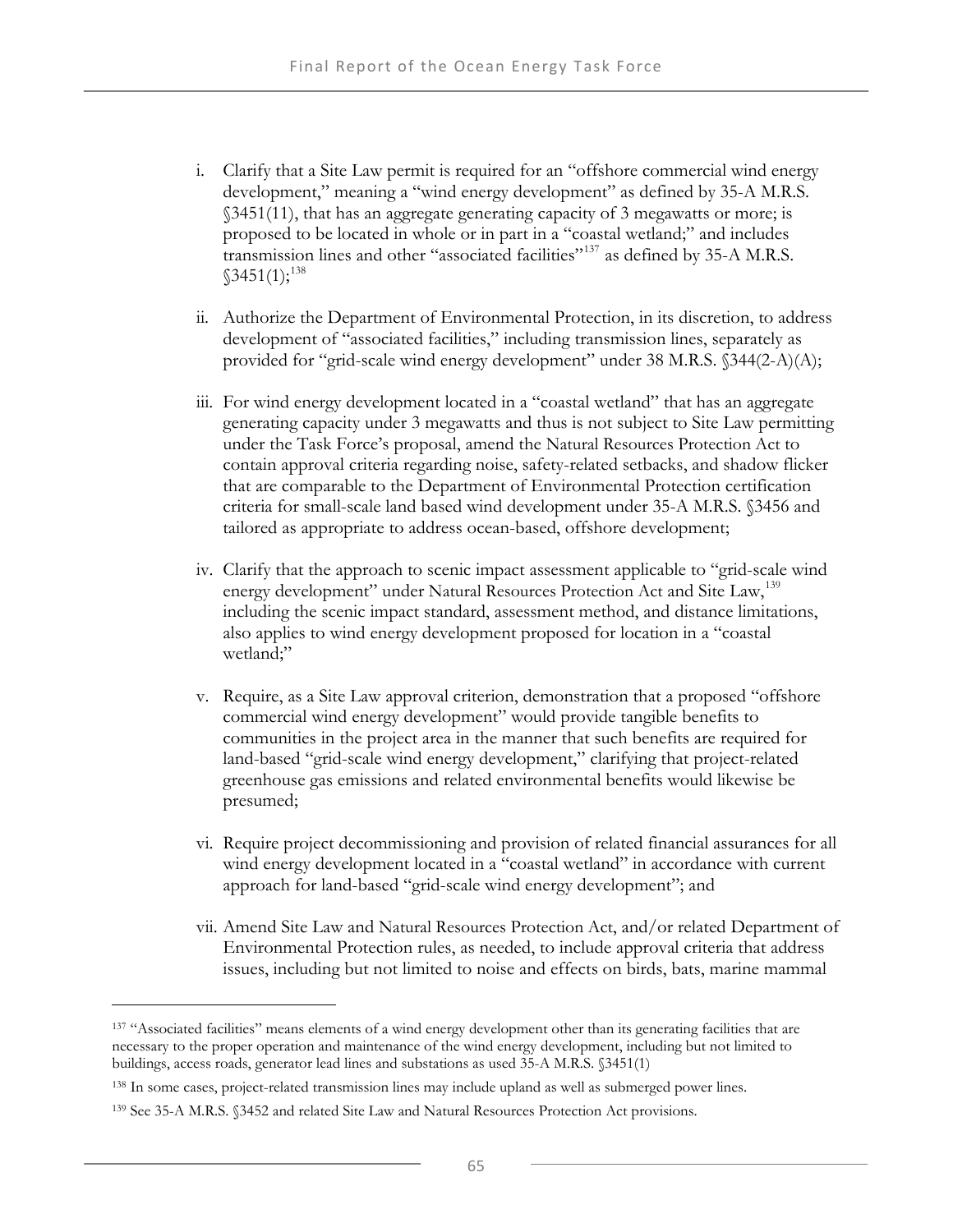species, and marine habitats as appropriate in an offshore, ocean environment, with due consideration of adaptive management, potential cumulative effects, and avoidance, minimization and compensation for undue adverse effects on biological resources;

- g. Amend Land Use Regulation Commission's permitting laws and/or rules as appropriate to provide approval criteria and administrative review procedures for "community-scale offshore wind energy development" (see above) that are substantially similar to those recommended for the Site Law and Natural Resources Protection Act in sections 5 and 6, above;
- h. Direct the Maine State Planning Office, within two years, to review and update as appropriate, considering pertinent criteria in the methodology adopted by rule pursuant to P.L. 2007 c. 661, the scenic resources of state or national significance identified in the coastal scenic inventories specified in the definition of "scenic resource of state or national significance."<sup>[140](#page-81-0)</sup>
- i. The Maine State Planning Office should submit for National Ocean Atmosphere Administration review and approval amendments to the Maine Coastal Program needed, if any, to clarify that renewable ocean energy development activities proposed on the federal Outer Continental Shelf are not subject to review under Maine's coastal zone management program under provisions of the Coastal Zone Management Act regarding listed federal activities, listed federal license or permit activities, or Outer Continental Shelf development activities but that the State would exercise its right to request Coastal Zone Management Act consistency review of any such Outer Continental Shelf activity if it determined that the activity may have adverse effects on resources or related human uses in its coastal zone.
- 3. Recognizing the evolving state of key technologies and related scientific knowledge on potential siting-related effects, the Governor should establish a standing, non-regulatory technical committee comprised of persons with pertinent scientific expertise on birds, bats, marine mammals, marine habitats, and other biological resources, including but not limited to academic professionals from the University of Maine, to advise the Department of Environmental Protection, Land Use Regulation Commission, and Bureau of Parks and Lands on development of rules, development of monitoring protocols, evaluation of monitoring reports, and scientific developments regarding offshore wind, tidal, wave, and other types of renewable ocean energy development. The Governor should designate one committee member to serve as chair whose responsibilities would include convening the committee and managing its work. In developing rules and monitoring protocols and evaluating monitoring reports regarding offshore wind, tidal, and other types of renewable ocean energy development, the Department of Environmental Protection, Land Use Regulation Commission, and Bureau of Parks and Lands, in coordination with the Department of Marine Resources, should in addition request the recommendations of the

<span id="page-81-0"></span><sup>140 35-</sup>A M.R.S. §3451(9)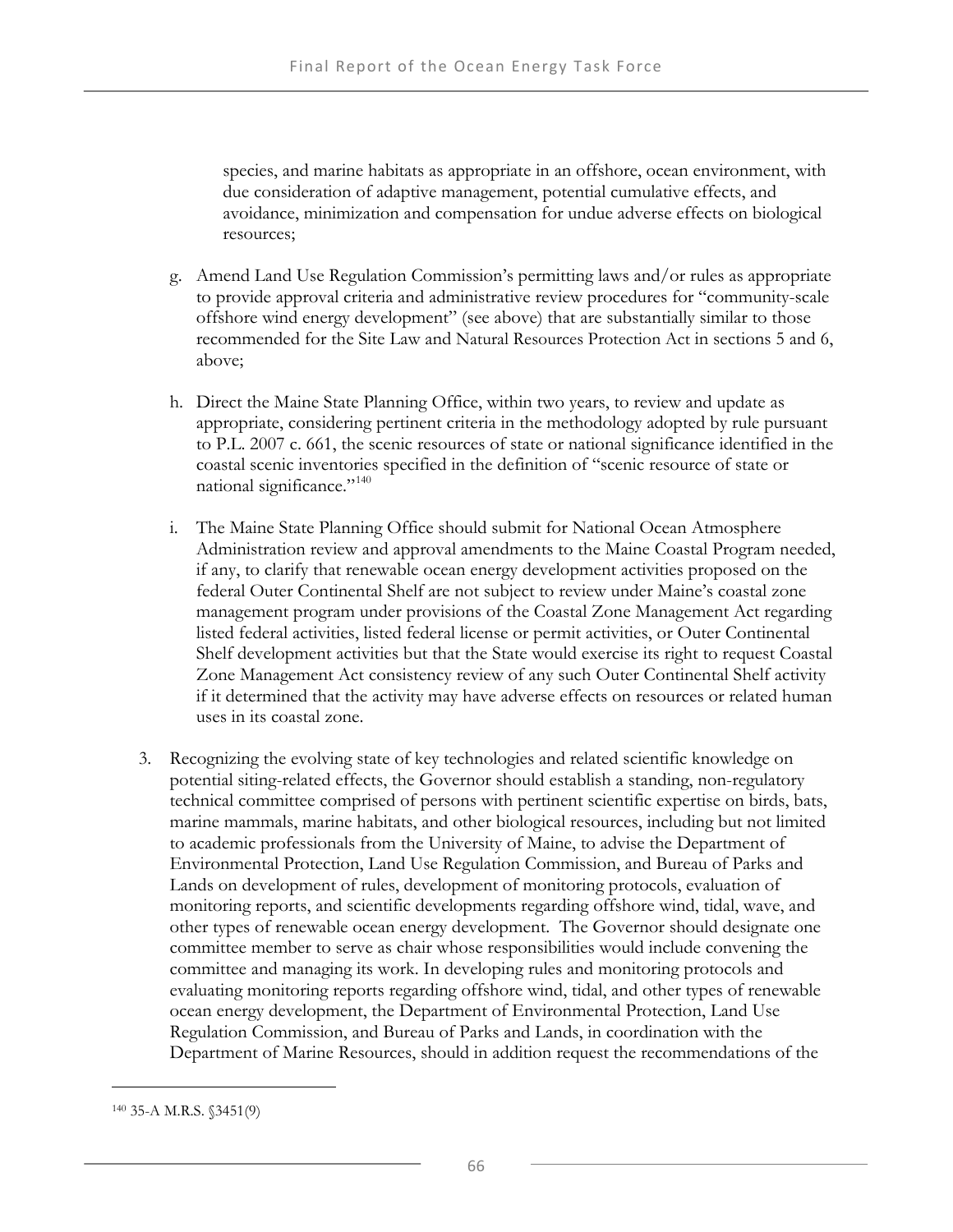Advisory Council of the Department of Marine Resources regarding potential adverse effects on commercial and recreational fisheries and other existing human uses of the marine environment.

- 4. As noted above, ambiguity regarding the precise location of municipalities' boundaries on state submerged lands creates significant potential for confusion over approval requirements, conflicting assertions of decision making authority, and resulting regulatory costs and complexities and delays. In making the following recommendation to address this problem, the Task Force notes that Maine municipalities do not have an established history of land use regulation of ocean-based development activities. The Task Force believes that ensuring state-level decision making is appropriate. Ocean energy development activities will occur principally on state-owned submerged lands held and managed under the Public Trust Doctrine in the interests of Maine people as a whole. Developers may be reluctant to invest the necessary time, effort, and capital without reasonable assurance that environmental siting and economic regulatory decisions will be made at the state level. Amend state law to clarify that a municipality:
	- a. May not enact or enforce a zoning ordinance that prohibits siting of renewable ocean energy-related generation or associated facilities within the municipality and must make reasonable allowance for siting of such facilities at one or more locations within the municipality;
	- b. May not enact or enforce any land use standard, or other requirement regarding renewable ocean energy development which, as applied to generating or associated facilities proposed for location on state submerged lands, imposes any requirement that is more restrictive than the Department of Environmental Protection standards under the Site Law, Natural Resources Protection Act, or the Maine Water Development and Conservation Act, as applicable;
	- c. May only regulate renewable ocean energy development that is located within its boundaries as established by the Legislature prior to December 1, 2009; and
	- d. Must take final action regarding all pertinent authorizations to site, construct, or operate a renewable ocean energy project within 60 days of final agency action by the Department of Environmental Protection on all related state permit applications.
- 5. Amend state law to clarify that, for purposes of municipal land use or zoning as applied to renewable ocean energy development, there is a rebuttable presumption that the boundaries of Maine municipalities do not extend below the mean low water line on waters subject to tidal influence.
- 6. Amend state law to authorize the Department of Environmental Protection to wholly or partially exempt a renewable ocean energy development from compliance with the terms of a local land use or zoning ordinance, including but not limited to a local shoreland zoning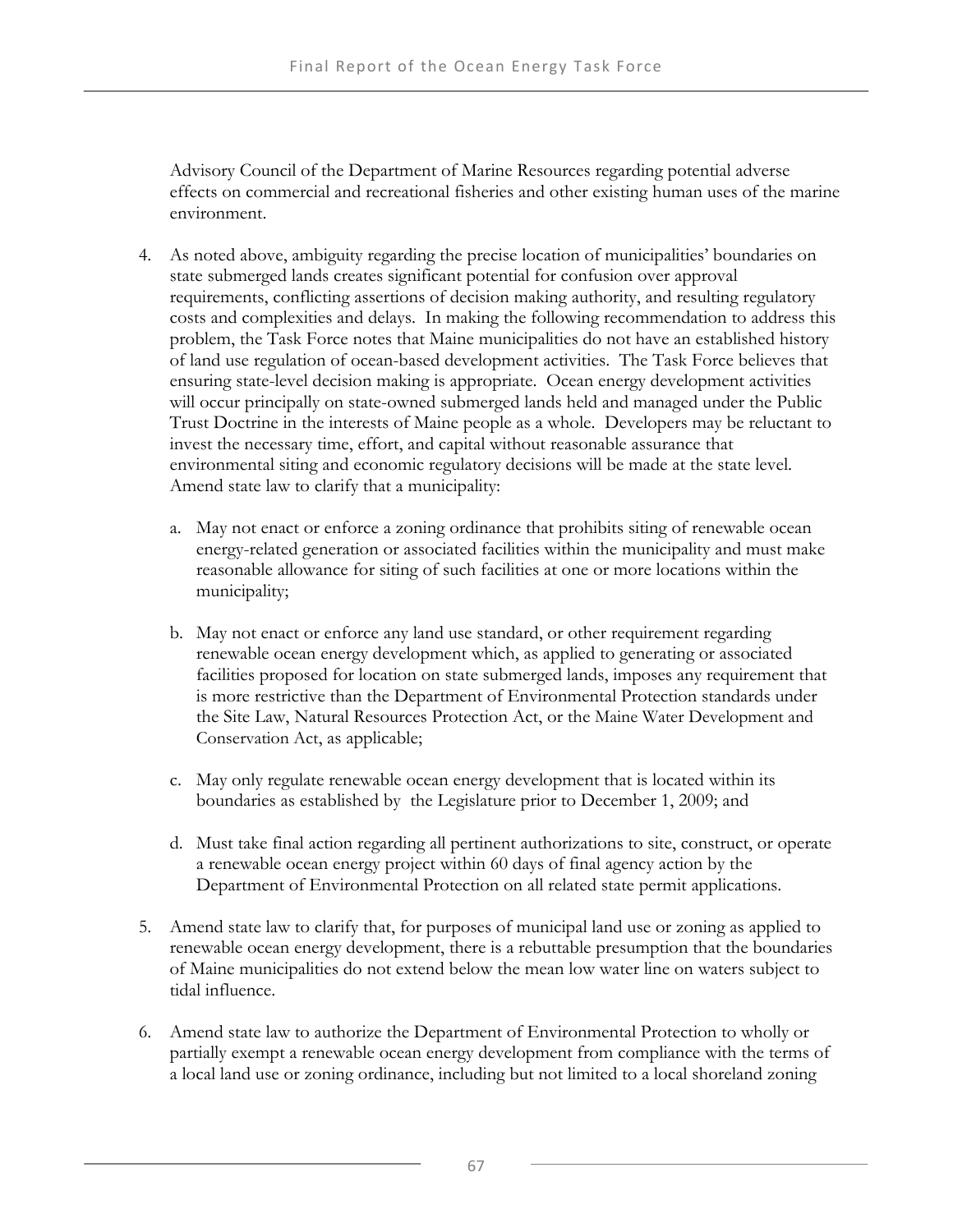ordinance, if the Department of Environmental Protection determines that such an exemption is reasonably necessary for public welfare or convenience.

#### *Part Six: Facilitating Development of Appropriately‐Sited Tidal Energy Projects*

The Task Force's tidal power subcommittee developed recommendations to address barriers to growth and development of Maine's fledgling tidal power industry. Reflecting the tidal industry's pioneering role in Maine, for the most part these recommendations touched on matters of concern to the renewable ocean energy industry as a whole. The Task Force incorporated key elements of the subcommittee's proposals into a number of its findings and recommendations, including those regarding coordination of federal-state decision making; "best practices" for stakeholder engagement; transmission and grid management improvement; and making the best available information available for public and private decision-making.

The Task Force makes the following additional recommendations specifically aimed at addressing challenges facing Maine's tidal power industry:<sup>[141](#page-83-0)</sup>

1. Timely and efficient development of tidal energy resources at optimal locations in Maine's coastal waters, including but not limited to those in the Passamaquoddy Bay region.

 The Task Force believes that establishment of this goal will provide policy direction and support for agency initiatives to support needed research and development, advocate for needed federal collaboration, and pursue other related initiatives. Achievement of this goal would make Maine the first state in nation with a working, commercial-scale tidal power project and advance the tidal power industry generally.

- 2. The Department of Environmental Protection, in consultation with state resource agencies, should work with the appropriate federal agencies to ensure that the Federal Energy Regulatory Commission's hydrokinetic pilot project license process is fully implemented in Maine, including its provisions regarding a six-month application review process. The Department of Environmental Protection should work with the Federal Energy Regulatory Commission to encourage the U.S. Fish & Wildlife Service, National Marine Fisheries Service, Army Corps of Engineers, and other pertinent federal agencies to join as signatories to and supplement the Memorandum of Understanding, as appropriate, to:
	- a. Articulate that, to the extent consistent with their legal authority, each state and federal agency will work collaboratively to facilitate siting of pilot and commercial-scale tidal power projects in furtherance of national, regional, and state renewable ocean energyrelated goals;

<span id="page-83-0"></span><sup>141</sup> See also recommendation, above, regarding expansion of technical advisory committees to include pertinent expertise on tidal power development-related issues.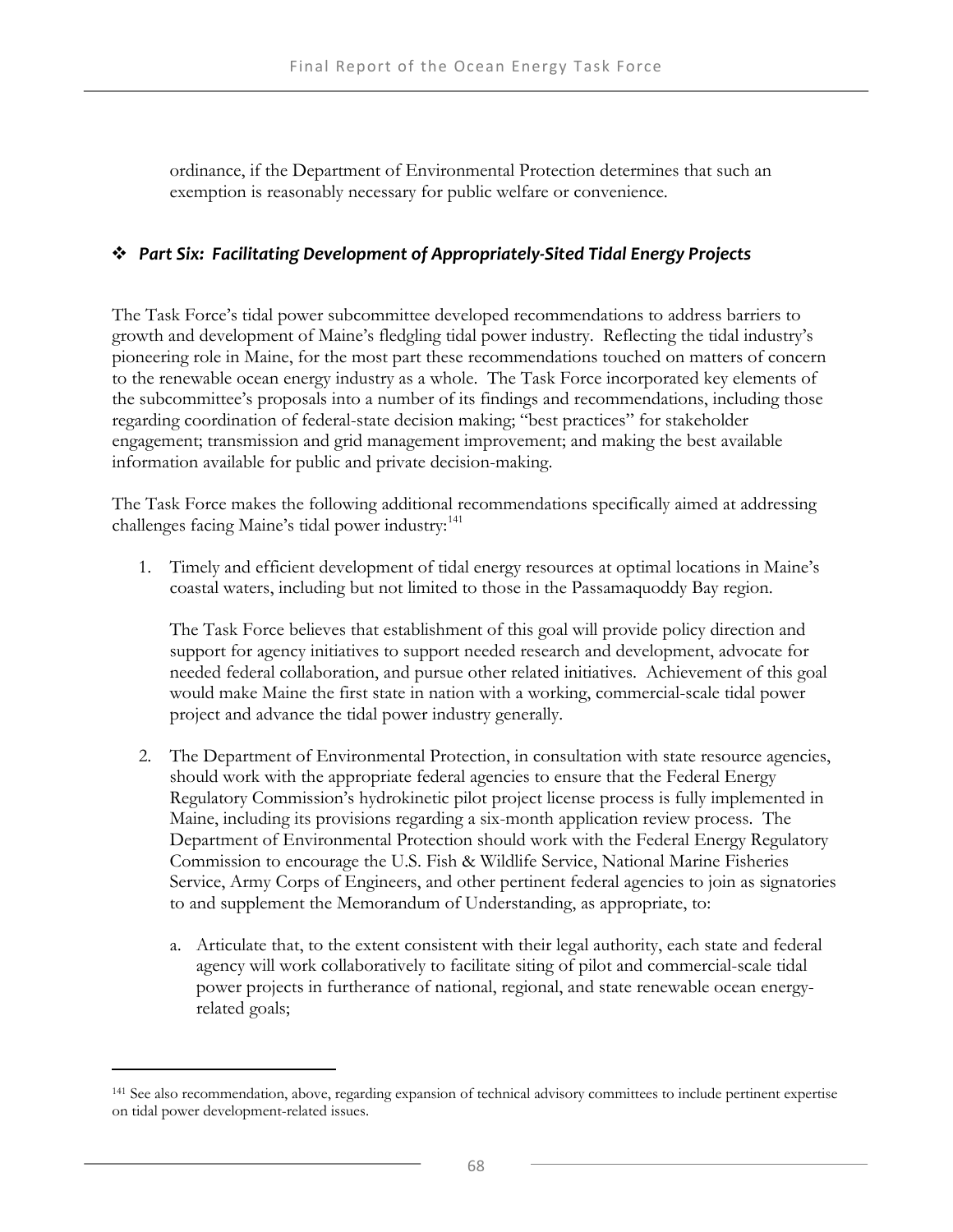- b. Clarify information, including any pre-construction studies of existing conditions, that an applicant may be required to provide under pertinent state and federal authorities;
- c. Identify ways, including but not limited to use of existing or development of general permits, to coordinate and streamline state and federal review procedures; and
- d. Identify, as soon as possible, a standard set of license conditions for state and federal licenses and permits for marine hydrokinetic projects.
- 3. Amend state law to make the administrative and judicial review processes for commercialscale tidal power development under the Maine Waterway Conservation and Development Act the same as those applicable to land-based "grid-scale wind energy development" in Department of Environmental Protection jurisdiction, as follows: the Department of Environmental Protection makes initial permitting decision (no original Board of Environmental Protection jurisdiction); the Board of Environmental Protection may hear appeal on the record (no *de novo* review); 185 day permit review period; the Department of Environmental Protection may contract, at applicant's expense, for expertise needed for timely review; and appeal direct to the Law Court.

## *Part Seven: Supporting Wave Energy Development Opportunities*

In keeping with its understanding of the nature of wave power opportunities in Maine's coastal waters and adjacent federal waters, the Task Force recommends the following:

- 1. Encouragement for testing of wave power technology in conjunction with a wind power generation system as provided for 38 M.R.S. §480-HH (Department of Environmental Protection -administered general permit for a "wind energy demonstration project");
- 2. Amendment of the Maine Waterway Development and Conservation Act (38 M.R.S. §630, *et seq*.,) to clarify that the Department of Environmental Protection has statewide jurisdiction over wave power projects, as per P.L. 2009 c. 270 (clarifying the Department of Environmental Protection's statewide jurisdiction under the Maine Waterway Development and Conservation Act over tidal power projects).

# *Part Eight: Ensuring Well‐informed and Effective State Consideration and Action Regarding Offshore Oil and Natural Gas Development*

The Department of Conservation and Maine State Planning Office, as lead agencies, should monitor proposed federal legislation and federal planning activities regarding oil and gas development on the Outer Continental Shelf, including the Minerals Management Service's preparation of five-year leasing plans pursuant to the Outer Continental Shelf Lands Act, and in consultation with the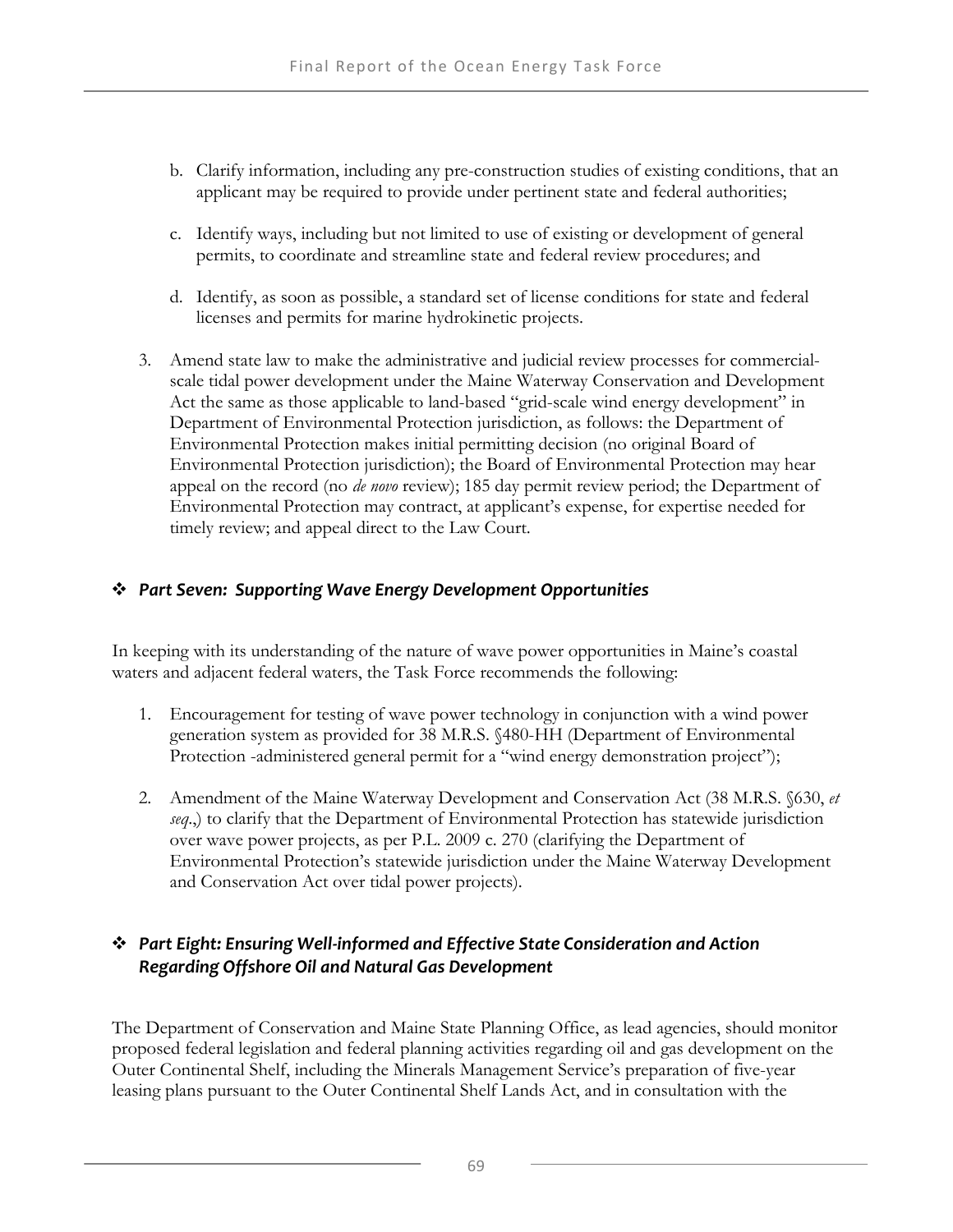Department of Marine Resources, other state agencies, and the Governor's Office, as appropriate, prepare state comments in accordance with the Task Force's finding that the Gulf of Maine, in comparison to other areas of the Outer Continental Shelf, has low potential and does not merit further oil and gas development efforts.

#### *Part Nine: Form a Private Sector‐led Entity to Spearhead Renewable Ocean Energy Development in Maine*

The Task Force acknowledges that its own efforts as reflected in this report represent only another milestone along the route to securing the benefits of Maine's renewable ocean energy resources for the people of the State as well as its natural environment. The Task Force tasked subcommittee 8 with evaluating the need for, and value of, creating a public/private entity to advance commercialization of Maine's renewable ocean energy after its own work is done. Subcommittee 8 met with leaders from academia, industry, utility companies, professional service providers, trade associations and nongovernmental organizations. This subcommittee concluded that a new private sector-led entity, attentive to the need for a strong public-private partnership, is an appropriate and necessary vehicle for spearheading renewable ocean energy development efforts in Maine. The subcommittee emphasized, and the Task Force concurs, that this new entity would supplement rather than supplant or duplicate pertinent existing efforts by state agencies, the University of Maine System, or various trade associations. This entity would focus on attracting private industry to the state and providing the type of industrial and professional services needed to develop Maine's tidal, wind, wave and potentially other renewable ocean energy resources.

In accordance with the recommendations of subcommittee 8, the Task Force makes the following recommendation aimed at ensuring effective advocacy to build on and enhance its own efforts to date:

The private sector should create an industry-led, development-oriented entity dedicated to advancement of the renewable ocean energy industry as a whole in furtherance of the goals and policies recommended by the Task Force and any resulting legislative directives. The entity's objectives, in addition to support for tidal and wave power initiatives, should include siting of commercial-scale offshore wind energy development in Maine's coastal waters or adjoining federal waters by 2015. The Task Force recommends that this entity develop its own organizational structure and governing practices. The Task Force suggests provision for non-voting, *ex officio* representation of the State to optimize opportunities for privatepublic collaboration.